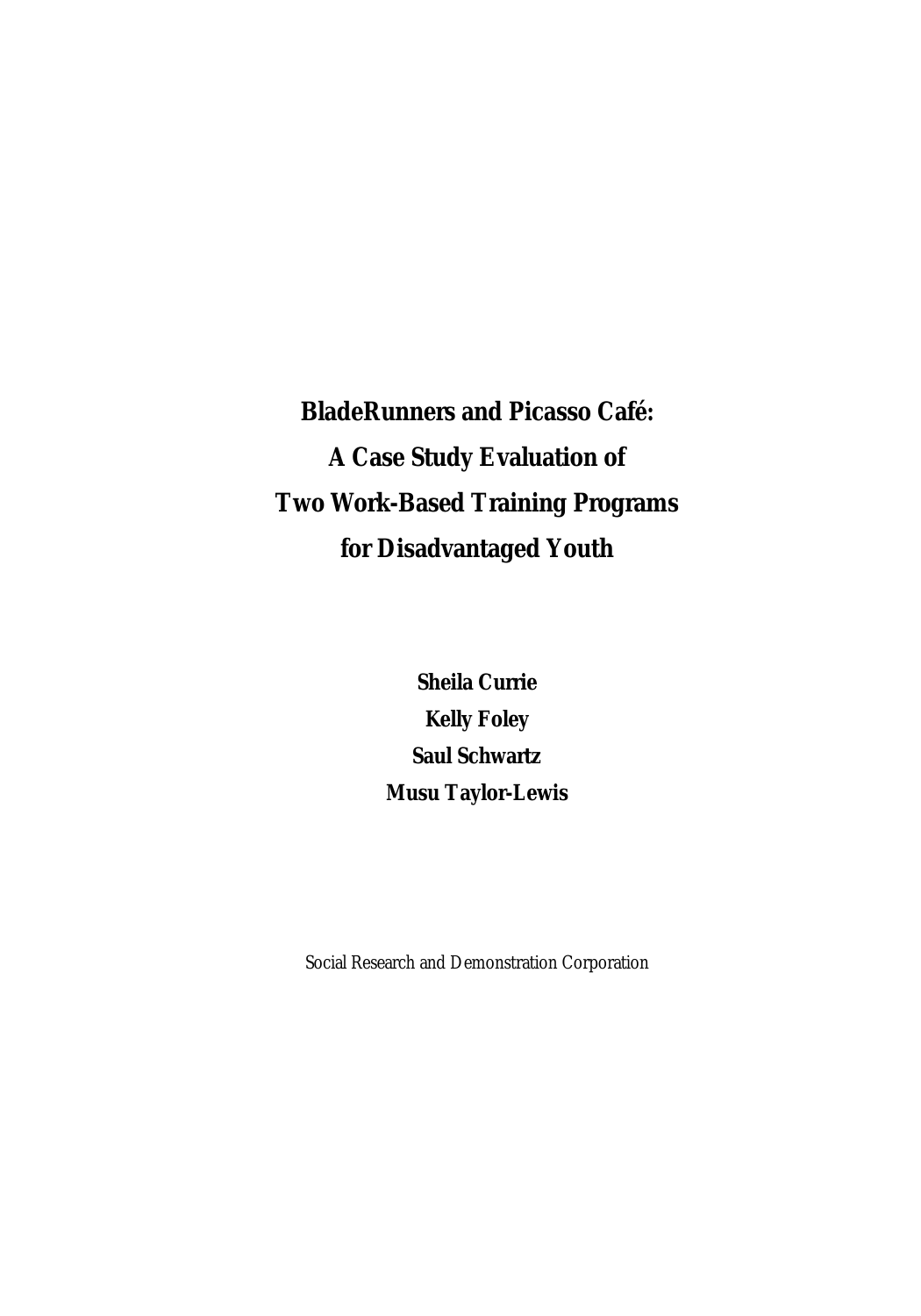**Much of the research on which this study is based was conducted with financial support from Human Resources Development Canada Evaluation and Data Development Branch, the National Literacy Secretariat, the British Columbia Ministry of Community Development, Cooperatives and Volunteers, and the ARCO Foundation.** 

**The publication and distribution of this report was supported in part by the Youth Initiatives Directorate, Human Resources Development Canada.** 

The Social Research and Demonstration Corporation is a non-profit organization and registered charity with offices in Ottawa, Vancouver, and Sydney, Nova Scotia. SRDC was created specifically to develop, field test, and rigorously evaluate social programs designed to improve the well-being of all Canadians, with a special concern for the effects on disadvantaged Canadians. Its mission is to provide policy-makers and practitioners with reliable evidence about what does and does not work from the perspectives of government budgets, program participants, and society as a whole. As an intermediary organization, SRDC attempts to bridge the worlds of academic researchers, government policy-makers, and on-the-ground program operators. Providing a vehicle for the development and management of complex demonstration projects, SRDC seeks to work in close partnership with provinces, the federal government, local programs, and private philanthropies.

Copyright © 2001 by the Social Research and Demonstration Corporation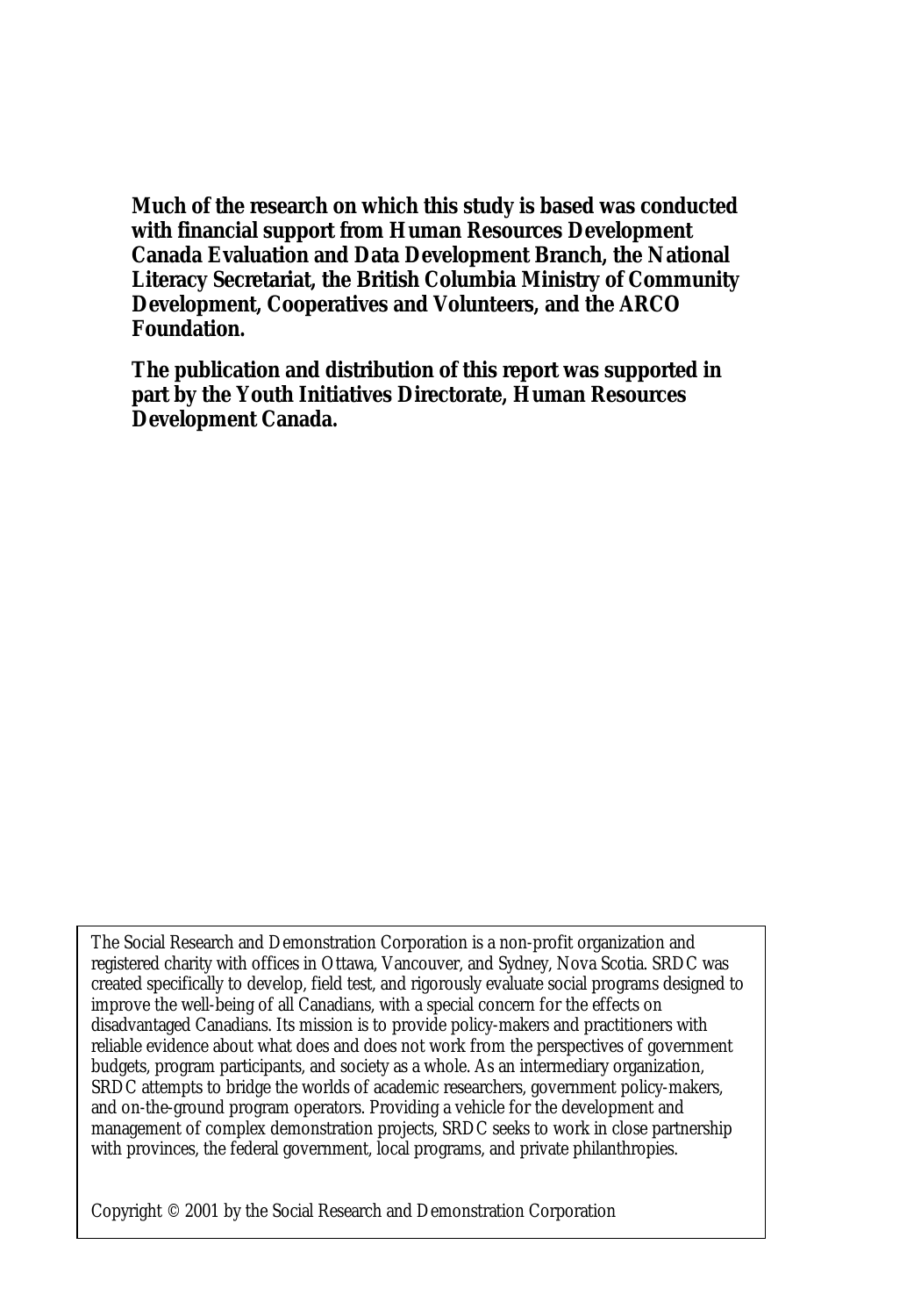# **Table of Contents**

| <b>Tables and Figures</b>                                  | <b>ii</b>        |  |
|------------------------------------------------------------|------------------|--|
| <b>Introduction</b>                                        |                  |  |
| <b>Background</b>                                          | 1                |  |
| The study programs                                         | $\boldsymbol{2}$ |  |
| The SRDC evaluation                                        | 3                |  |
| <b>1 Description of the Study Programs</b>                 |                  |  |
| <b>BladeRunners</b>                                        | $\mathbf{5}$     |  |
| Picasso Café                                               | 18               |  |
| 2 The Challenges of Evaluating Youth Employment Programs   |                  |  |
| What is success?                                           | 30               |  |
| Two steps forward, one step back                           | 31               |  |
| Lessons from past evaluations: Two different methodologies | 34               |  |
| The evidence gap                                           | 38               |  |
| Conclusion                                                 | 44               |  |
| 3 Themes From Research on BladeRunners and Picasso Café    | 45               |  |
| Program participation and content                          | 45               |  |
| Program management and structure                           | 57               |  |
| Relationships with the external community                  | 66               |  |
| <b>Final Thoughts</b>                                      | 75               |  |
| Appendix: Methodology and Data Sources for the Case Study  | 77               |  |
| <b>References</b>                                          | 83               |  |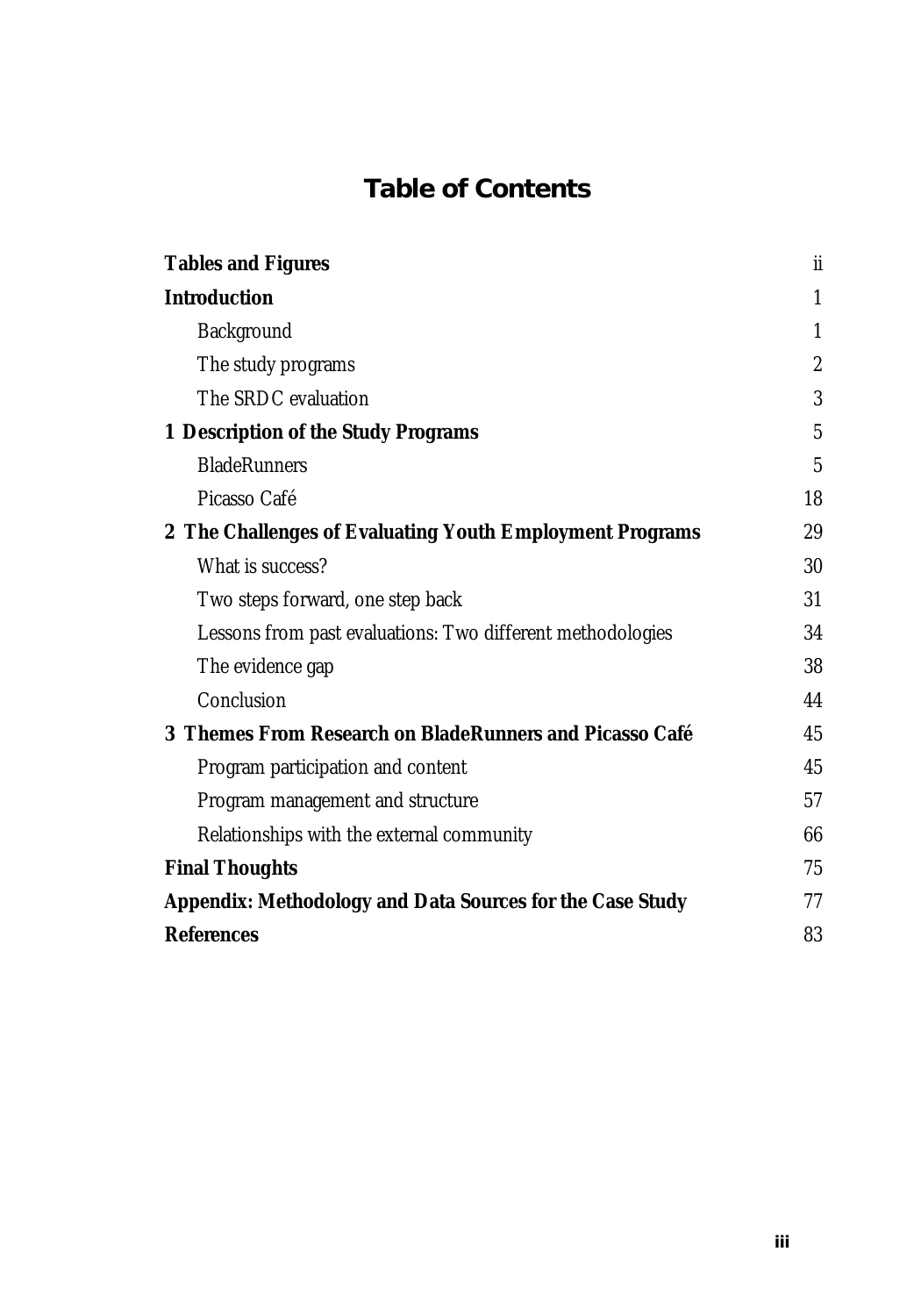# **Tables and Figures**

| Table  |                                                              | Page |
|--------|--------------------------------------------------------------|------|
| 1      | The BladeRunners Delivery Network                            |      |
| 2      | <b>BladeRunners Program Aggregate Statistics for 1998-99</b> | 15   |
| Figure |                                                              | Page |
|        | Overview of the BladeRunners Program                         | 10   |
|        |                                                              |      |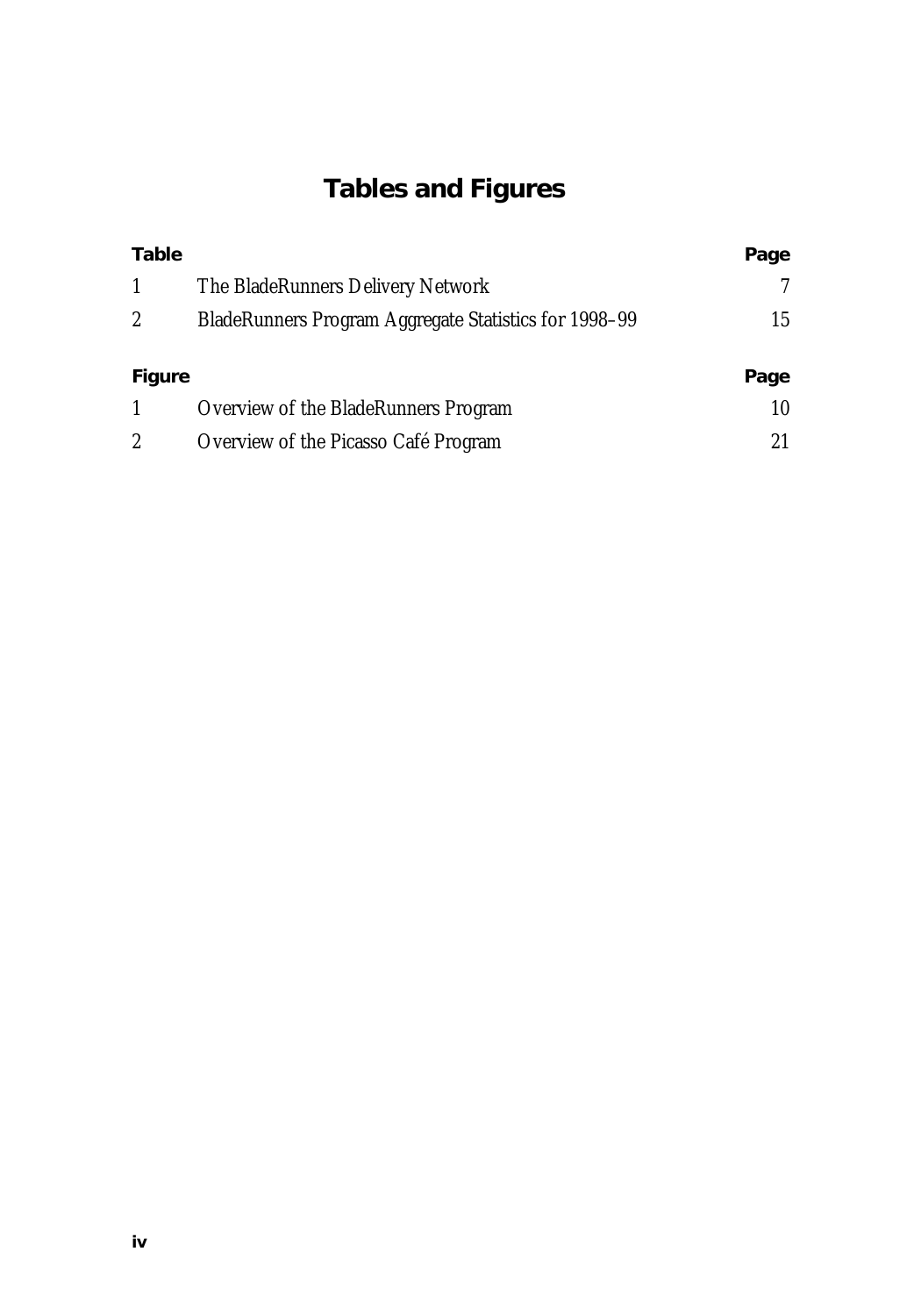# **Introduction**

# Background

 $\overline{a}$ 

Disadvantaged young Canadians often find themselves struggling to make the transition into adulthood. Attempting to join the labour force with fewer marketable skills, less education, or less extensive work experience than more established workers can be an intimidating experience for such young people. This is particularly true for the street youth who are the focus of this study — those whose abusive backgrounds, poverty, substance abuse problems, criminal activity, or lack of education and work experience might reduce the effectiveness of any efforts they make to become established in the labour force.1

Much of the media coverage of troubled youth fuels a public perception that street youth are beyond hope. Yet it may be that many possess assets which, when nurtured, can spark re-engagement in productive activities and turn around their lives. It has been suggested that there are some programs that seem to resonate with this troubled group and that, most often, these are comprehensive programs that combine work-based training and skills development with ongoing support and mentoring.2

In 1998, the Social Research and Demonstration Corporation (SRDC) developed and began a case study of two pioneering programs for street youth in Vancouver. BladeRunners places youth on construction sites while encouraging them to work toward an apprenticeship in the building trades. Picasso Café provides a place for young people to train and to earn college credits in food preparation or food service.

This case study was initially launched under a contract with the Evaluation and Data Development Branch of Human Resources Development Canada (HRDC). As the research progressed, additional funding was received from what was then the British Columbia Ministry of Employment and Investment (now the Ministry of Community Development, Co-operatives and Volunteers) and from the ARCO Foundation. Subsequently, the Youth Initiatives Directorate of HRDC

<sup>1</sup>There is no single widely accepted definition of "street youth." For the purposes of this research, we are referring to out-of-school, out-of-work young people who, for the most part, are living outside of mainstream society. They typically spend considerable time "on the street," frequently abusing drugs or alcohol, and often engaged in illegal activities.

<sup>2</sup>See, for example, American Youth Policy Forum 1997, especially pp. ix–xi.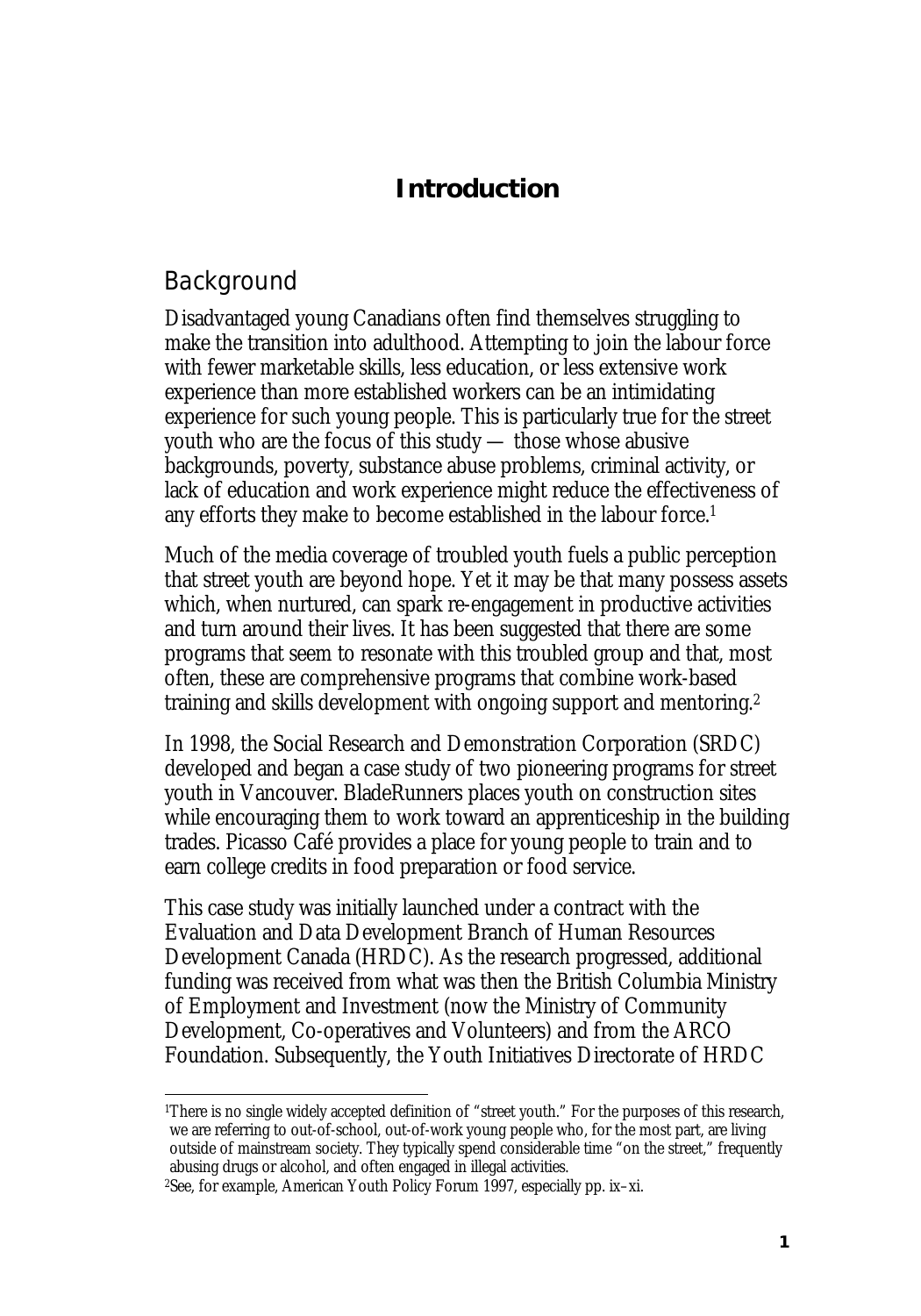provided financial support to help with the translation, printing, and distribution of this report.

# The study programs

BladeRunners and Picasso Café were selected for this study because of their strong reputation and because of the apparent comprehensiveness of their program models. Each seemed to incorporate many of the key elements that are often associated with programs that might make a difference for this troubled group.

#### **BladeRunners**

In 1994, while planning was underway for the construction of the General Motors Place sports facility in downtown Vancouver, a prominent social activist lobbied the project's developer to put some of the youth who were living on the surrounding streets to work on the construction site. Thus, BladeRunners was conceived. The idea was taken up by the British Columbia government and public funding was provided, initially for a pilot project, later for an ongoing program.

At first, the program operated only in Vancouver; it was later expanded to additional sites and now operates in seven locations around the province.3 Program participants are selected from among young adults, aged 19 to 28, who are judged to be severely employment-disadvantaged and who have successfully completed a pre-employment program. With the co-operation and support of the construction unions, participants are placed in paid employment construction sites. For each participant employed, the employer receives a wage subsidy. The goal of the program is for participants to be accepted into an apprenticeship in one of the building trades, which might lead to a permanent career in the construction industry.

 $\overline{a}$ 

<sup>3</sup>The program sites are in Vancouver, Victoria, Nanaimo, Kamloops, Vernon, Kelowna, and Prince George.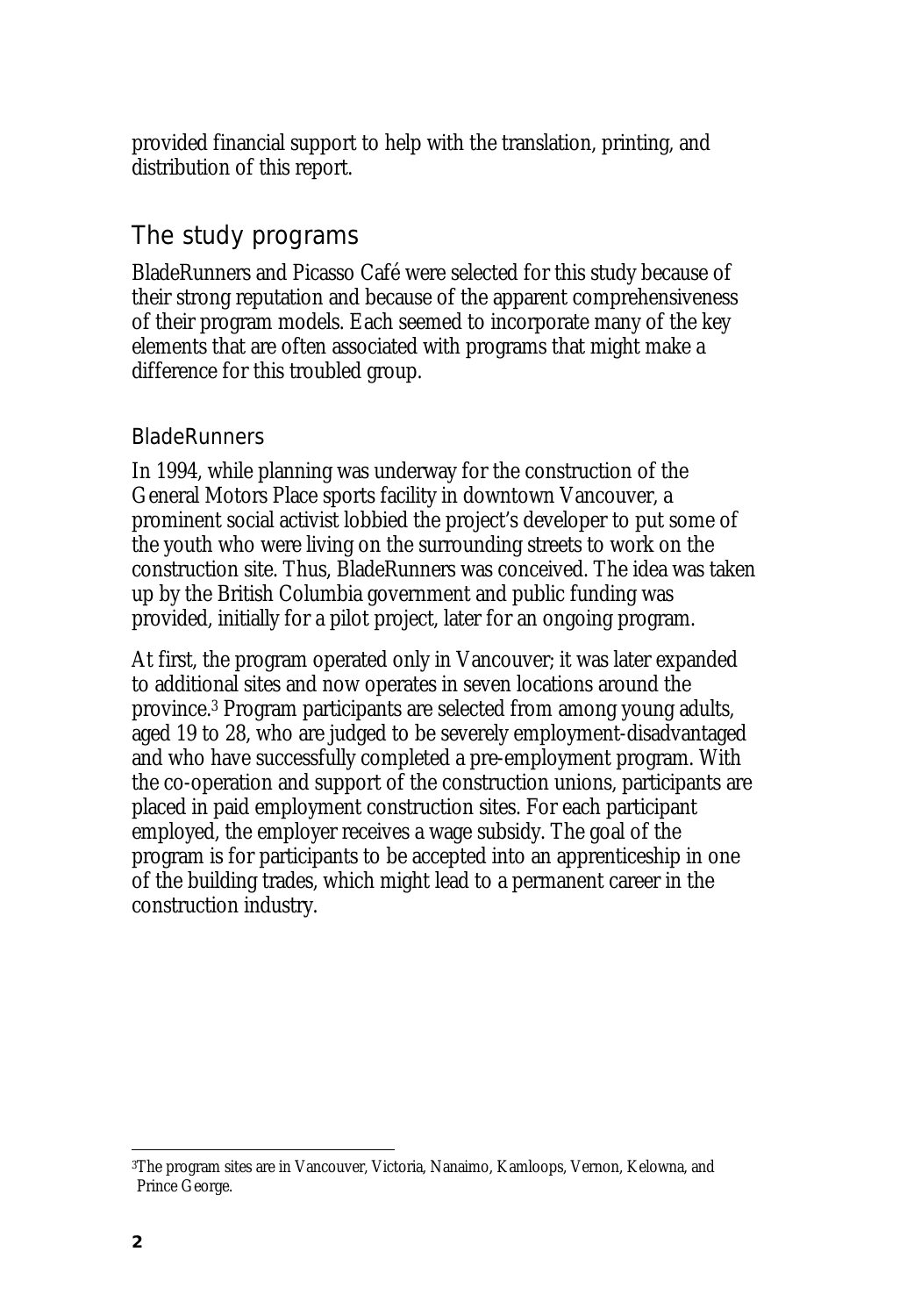#### Picasso Café

For almost ten years, street youth have worked alongside restaurant professionals at Picasso Café on Vancouver's west side. Run by the nonprofit Option Youth Society, Picasso Café recruits street youth by wordof-mouth, or by referral from community youth agencies. The core of the program is the operation of the restaurant. Through coursework and practical work experience, young people are trained in all aspects of restaurant operation.

Participants in this program can also earn credits towards Vancouver Community College Hospitality Program chef or dining room certificates. After five months of employment at Picasso Café, the participants are placed in a 150-hour practicum (that normally takes about a month to complete) at local restaurants that have agreed to take them on. The goal of this program is for participants to be accepted into an apprenticeship.

# The SRDC evaluation

From spring 1998 through the fall of 1999, SRDC conducted field research to learn about the two programs. The research was based on a case study approach. A detailed description of the research methodology is contained in Appendix A.

We believe that this report, which is based on the case study research, occupies a unique position in the literature. SRDC is a non-profit organization created specifically to develop, field test, and rigorously evaluate social programs. SRDC has traditionally engaged in large-scale quantitative experimental evaluations. We recognize that the case study approach used here cannot measure the net impact of a program on its participants. Therefore, we have not employed the definitions of success used in experiments, and we have not attempted any statistical analysis to compare the success of participants to that of a carefully chosen comparison group.

Nonetheless, we believe that the information presented here can help policy-makers and program practitioners both develop a better understanding the issues involved in evaluating programs for disadvantaged youth and gain insights into some of the factors which might contribute to program success.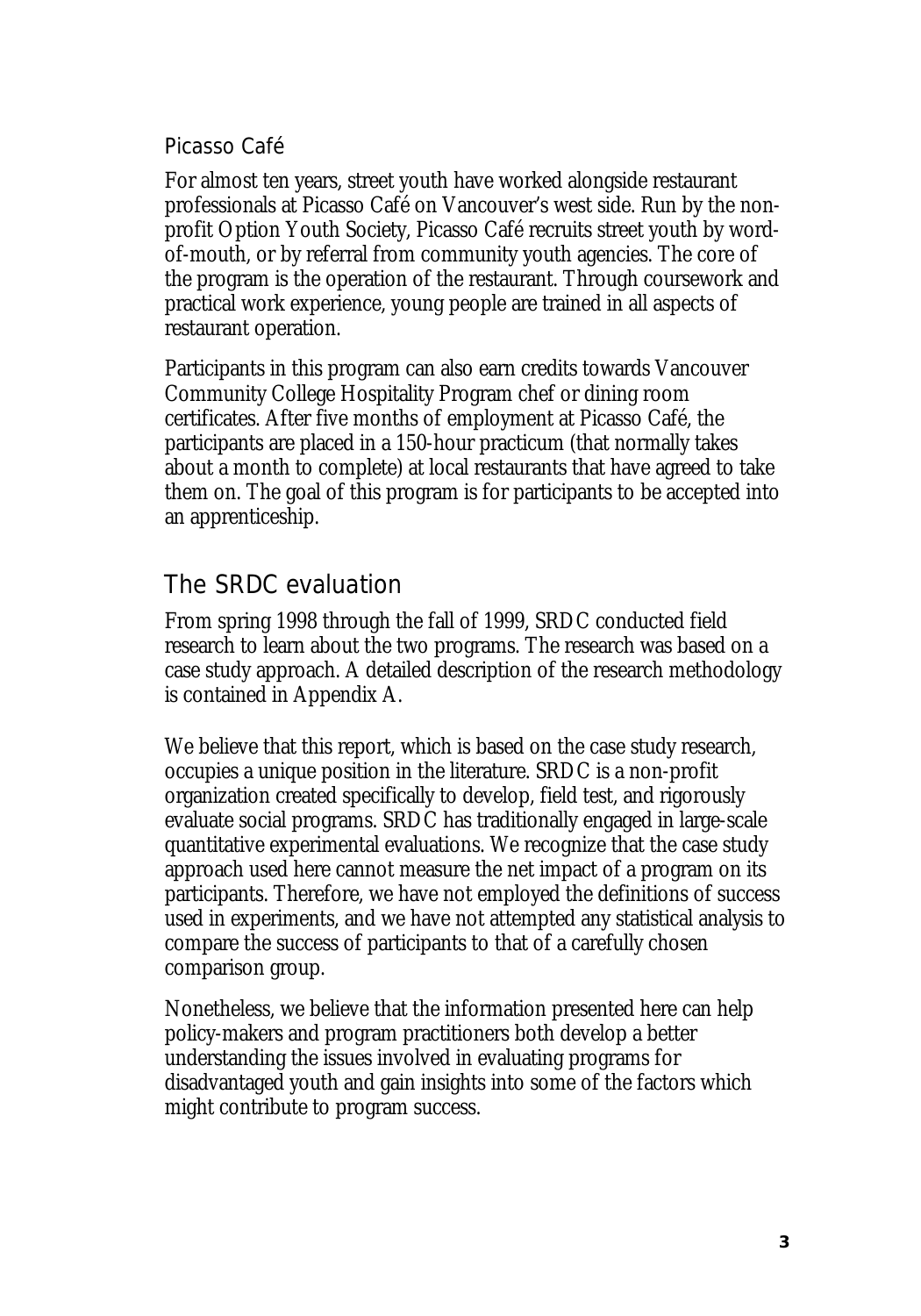Chapter 1 of this report presents detailed descriptions of the how each of the two study programs operated. Chapter 2 discusses the difficulties associated with determining "success" and summarizes some of the lessons that can be drawn from past evaluations. Chapter 3 presents the results of our analysis of the two study programs, organized according to a number of broad themes. The report concludes with some final reflections based on our experience in conducting this research.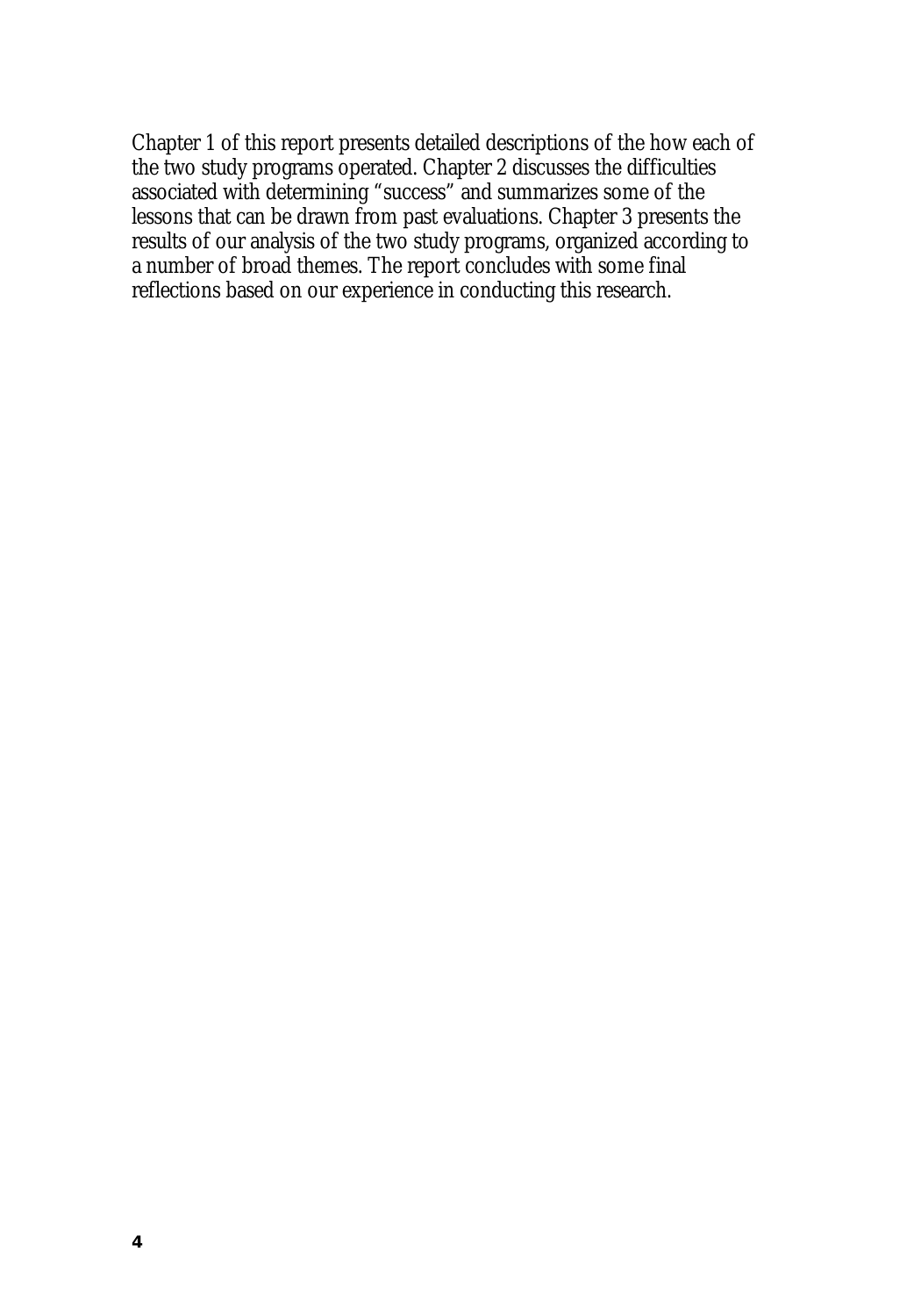# **Chapter 1: Descriptions of the Study Programs**

In this chapter, we provide a detailed description of two work-based programs for youth. While the two programs share the same basic approach — using "real" work as a way of engaging young people in productive activities — they have adopted quite different models in implementing this approach. Each program has also changed over the years that they have been operating. The descriptions presented here are based on observations and data collected principally during the second half of 1998.

## BladeRunners

 $\overline{a}$ 

BladeRunners is a work-based training program for street-involved youth who have significant barriers to employment. BladeRunners offers a wage subsidy to secure work placements, on construction sites, for youth. The goal is to help them obtain experience in one of the building trades and, where possible, to help "ladder" the participants into an apprenticeship.

Work is at the core of the BladeRunners program. However, the program model attempts to incorporate many of the elements that are often thought to be associated with successful youth programs. As a result, BladeRunners has developed a solid reputation among those involved with such programs in Vancouver.<sup>1</sup> Participants (usually also referred to as "BladeRunners") take part in paid "real-world" employment, which provides both experiential training and a financial reward for their successful participation. In addition, they receive extensive mentoring support from program co-ordinators, who have considerable knowledge of the industry in which participants are working and who are committed to helping these young people be successful in the program. Participating employers receive a temporary wage subsidy for each BladeRunner to whom they provide a work experience opportunity.

<sup>1</sup>This reputation actually extends much further. In 1999, BladeRunners was given an award by the Promising and Effective Practices Network (PEPNet) of the National Youth Employment Coalition in the United States. Programs that apply for these awards are selected based on comprehensiveness, curricula, clientele, employment, and outcomes. This was the first time a program outside the U.S. received a PEPNet award.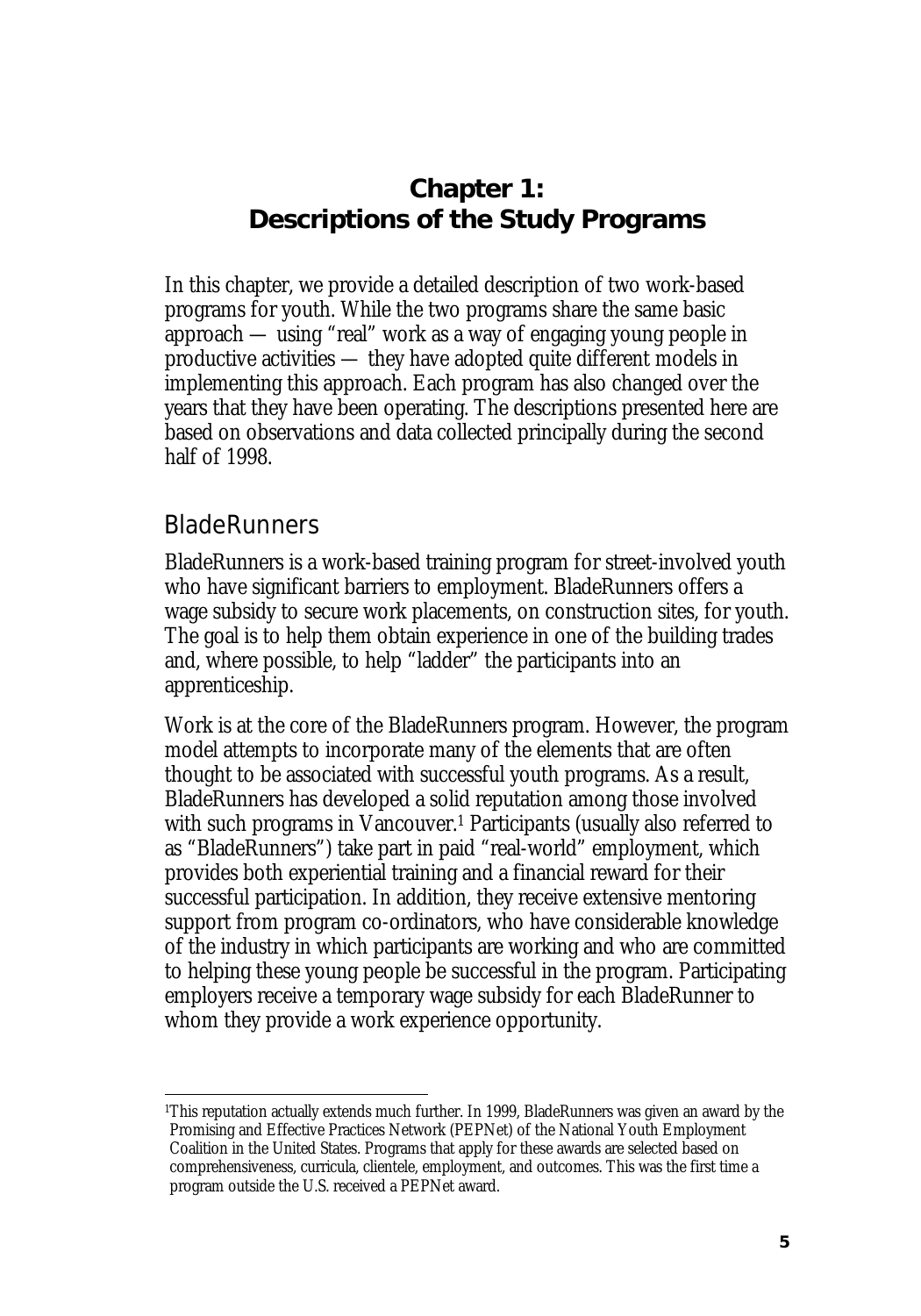### **Origins**

BladeRunners began as pilot project in 1994. Over the course of a year, work placements were provided to 25 participants at one location — the GM Place construction site in Vancouver.2 Subsequently, work placements were provided during the construction of the Ford Theatre for the Performing Arts and the Collingwood Village Project. During the initial pilot phase, wage subsidies were not provided to employers. Local community activists were able, with support from the building trades unions, to persuade the developers and contractors to make employment opportunities available to some of the disadvantaged youth in the neighbourhoods where these major construction projects were taking place.

In 1996, in response to what was perceived to be a successful pilot, the British Columbia government began formally supporting the program. Funding was provided from the BC 21 grants program and, at the same time, BladeRunners was expanded to four additional communities: Kamloops, Nanaimo, Vernon, and Victoria. With this expansion, a wage subsidy of \$3 per hour was introduced to encourage employers to take part. In 1998, the program was further expanded to Kelowna and Prince George.

The original BladeRunners site in Vancouver continues to operate from the Downtown Eastside neighbourhood of the city — an area with a high concentration of street-involved youth and the attendant problems of poverty, homelessness, crime, and drug and alcohol abuse. In Victoria, BladeRunners is located in an industrial area adjacent to downtown Victoria but draws participants from all over the city.3

### Organization and administration

BladeRunners is one of 12 employment programs of Youth Options BC, an umbrella program of the provincial government that is designed to provide work experience opportunities and to improve access to postsecondary education for young people. The BladeRunners budget for the 1999–2000 fiscal year was set at \$1.2 million.

 $\overline{a}$ 

<sup>2</sup>The building trades unions were brought in as partners from the beginning of the development of the BladeRunners pilot. Their support is evidenced by the fact that participation in BladeRunners became a contractual requirement in the contract negotiated for the GM Place construction project.

<sup>3</sup>Although BladeRunners is now operating at seven sites across the province, only the Vancouver and Victoria sites were actually visited in the course of conducting this case study.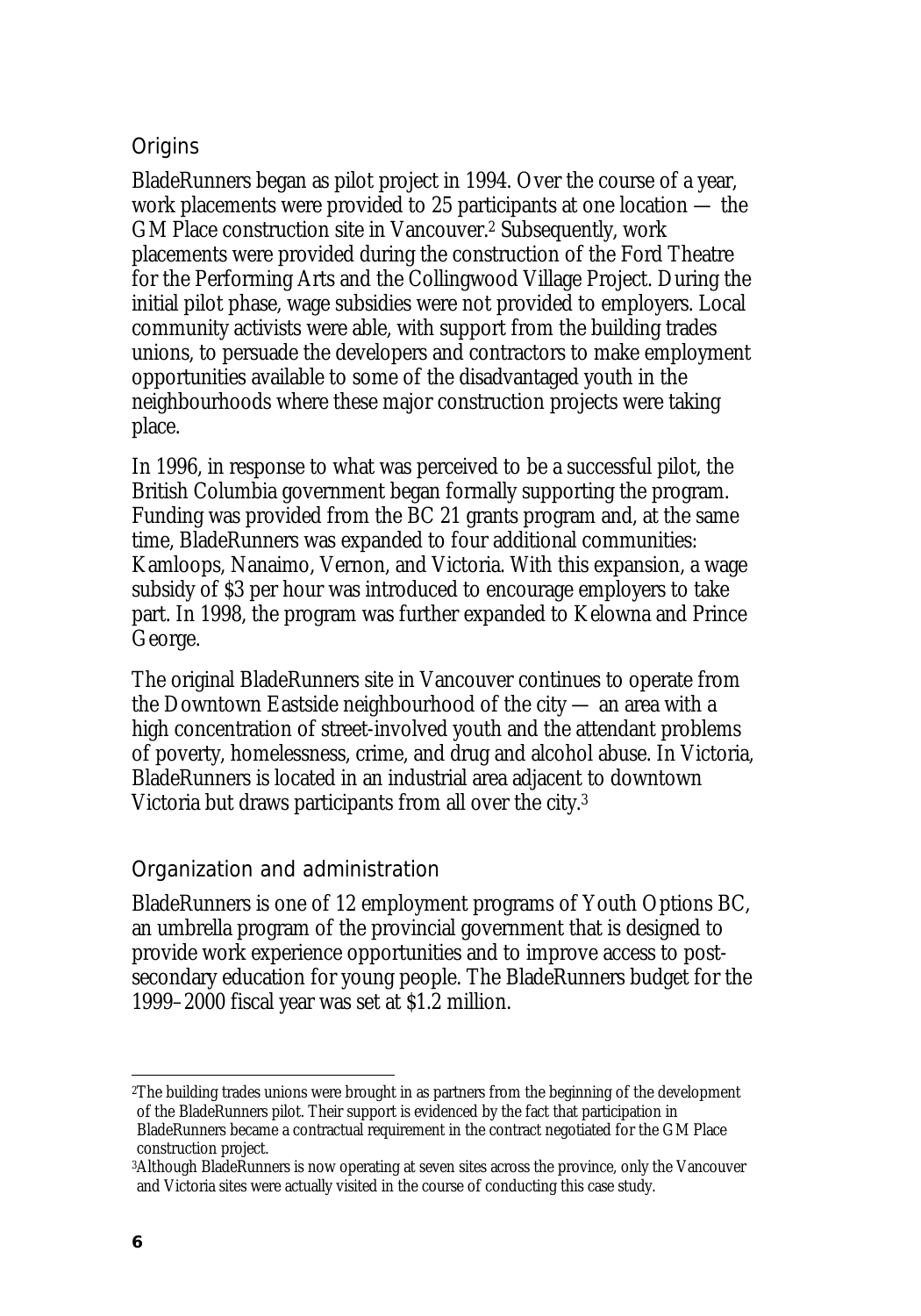# **Table 1: The BladeRunners Delivery Network**

|                             | The Urban Community Development Unit of the Ministry<br>of Community Development, Cooperatives and<br><b>Volunteers</b>                                                                                                                                                                                                                                                                                                                     |
|-----------------------------|---------------------------------------------------------------------------------------------------------------------------------------------------------------------------------------------------------------------------------------------------------------------------------------------------------------------------------------------------------------------------------------------------------------------------------------------|
| Vancouver                   | Previously administered by SkillPlan, the co-ordinators for the<br>Vancouver BladeRunners have been part of the UCDU since the<br>summer of 1999. However, beginning with fiscal year 2000-2001,<br>local delivery has been contracted to the PRIDE (People<br>Responsible for Improving the Downtown Economy) centre,<br>which offers a variety of employment training programs and<br>services to people living in the Downtown Eastside. |
|                             | The John Howard Society                                                                                                                                                                                                                                                                                                                                                                                                                     |
| Victoria<br>and<br>Kamloops | The John Howard Society is an agency that not only specializes in<br>programs and services for ex-offenders, but also provides<br>outreach programs to the community at large (including job-<br>search assistance, alcohol and drug counselling, and anger<br>management training).                                                                                                                                                        |
|                             | <b>Nanaimo Youth Services</b>                                                                                                                                                                                                                                                                                                                                                                                                               |
| Nanaimo                     | For 30 years, Nanaimo Youth Services has been operating<br>programs for young people aged 13 to 28, including employment-<br>related services, lifeskills development, and an "odd-jobs" squad.<br>As well, they have been running a recreational drop-in centre for<br>youth.                                                                                                                                                              |
|                             | <b>Connections Career Centre</b>                                                                                                                                                                                                                                                                                                                                                                                                            |
| Vernon                      | Connections Career Centre operates employment programs for<br>youth from a downtown storefront location and provides referrals<br>to other services for young people aged 13 to 29.                                                                                                                                                                                                                                                         |
|                             | Kereda (Kelowna Economic Recovery and Employment<br>Development Association)                                                                                                                                                                                                                                                                                                                                                                |
| Kelowna                     | Kereda operates employment and lifeskills programs (including<br>practicum placements with local employers) to help unemployed<br>and disadvantaged people develop skills to re-enter the labour<br>market.                                                                                                                                                                                                                                 |
|                             | The Native Friendship Centre                                                                                                                                                                                                                                                                                                                                                                                                                |
| <b>Prince George</b>        | The Native Friendship Centre operates programs and services<br>(including educational and skills upgrading, lifeskills training,<br>cultural programs, and alcohol and drug counselling) for the<br>urban First Nations population.                                                                                                                                                                                                         |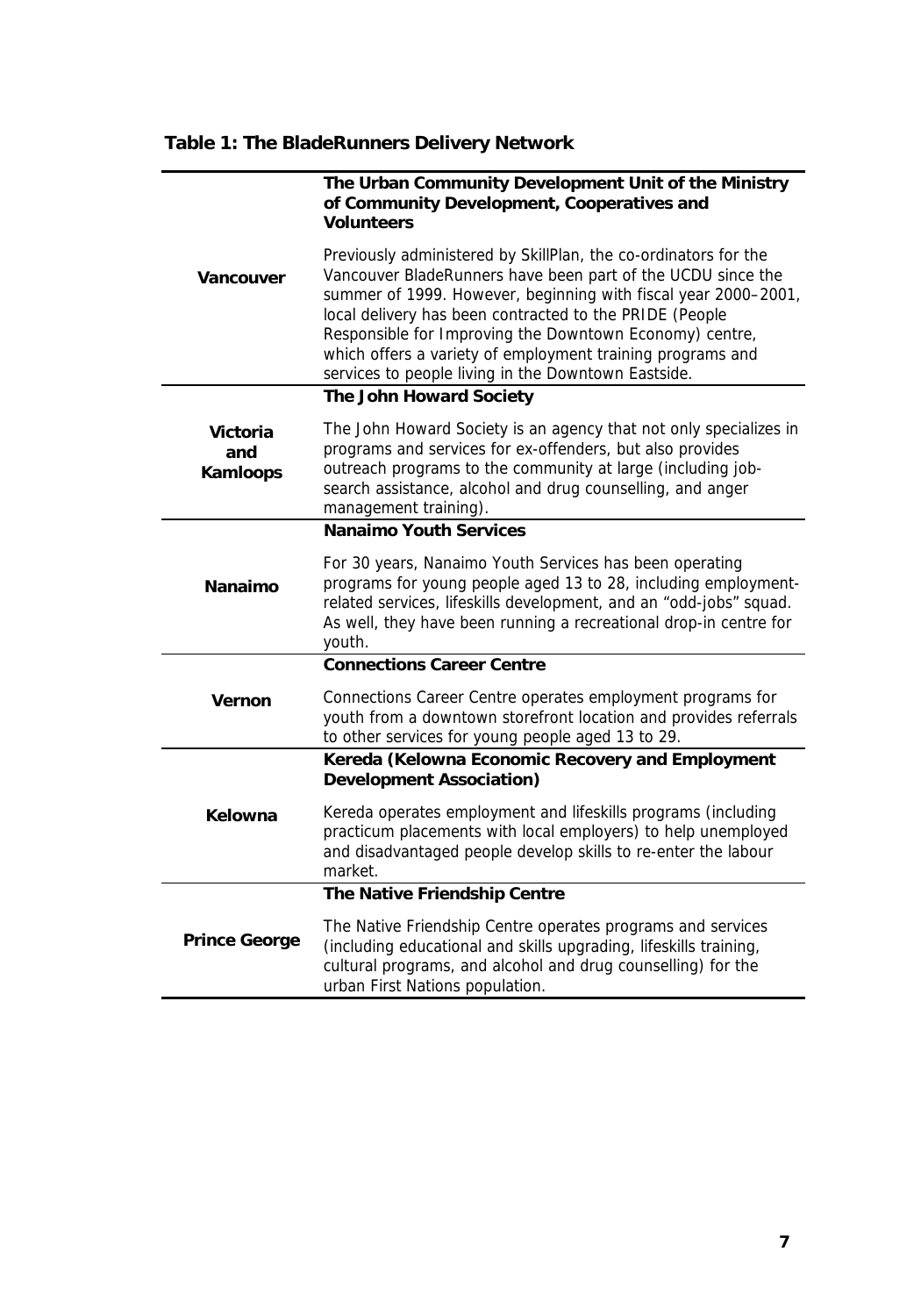Central administration for the program is provided by the Urban Community Development Unit (UCDU) of the British Columbia Ministry of Community Development, Cooperatives and Volunteers. Overall day-to-day direction for the program is provided by a BladeRunners provincial co-ordinator, employed by the UCDU. Local administration of the program is the responsibility of a network of service delivery agencies — one in each of the seven locations where BladeRunners operates. These local agencies operate under contracts with the UCDU.

The central administration provided by the UCDU consists of employing the BladeRunners provincial co-ordinator, arranging for the annual budget allocation for the program, sub-contracting the delivery of the program to a local service delivery agency at each of the seven sites, compiling program statistics, and distributing reports. The key responsibilities of the provincial co-ordinator are to monitor the operation of the program to ensure fidelity to the spirit of the BladeRunners model, to forge and maintain relationships with unions and industry associations, and to facilitate the sharing of information and experiences among the local BladeRunners co-ordinators. The provincial co-ordinator makes quarterly monitoring visits to each BladeRunners site, during which he meets with local co-ordinators, participants, employers, and staff of the local delivery agency. The provincial co-ordinator is also responsible for collecting program information as required by B.C. Treasury Board guidelines, and for negotiating the UCDU contracts with the local program delivery organizations.

The responsibilities of the local service delivery agencies include employing the BladeRunners co-ordinators for the local sites, providing case management support to these co-ordinators in their efforts to help participants deal with personal barriers, paying the wage subsidies to employers of BladeRunners, and collecting program statistics for transmission to the UCDU.

#### **Staffing**

The key program staff in BladeRunners are the local co-ordinators. Their main functions are

- recruiting and enrolling participants;
- arranging with employers to provide work placements;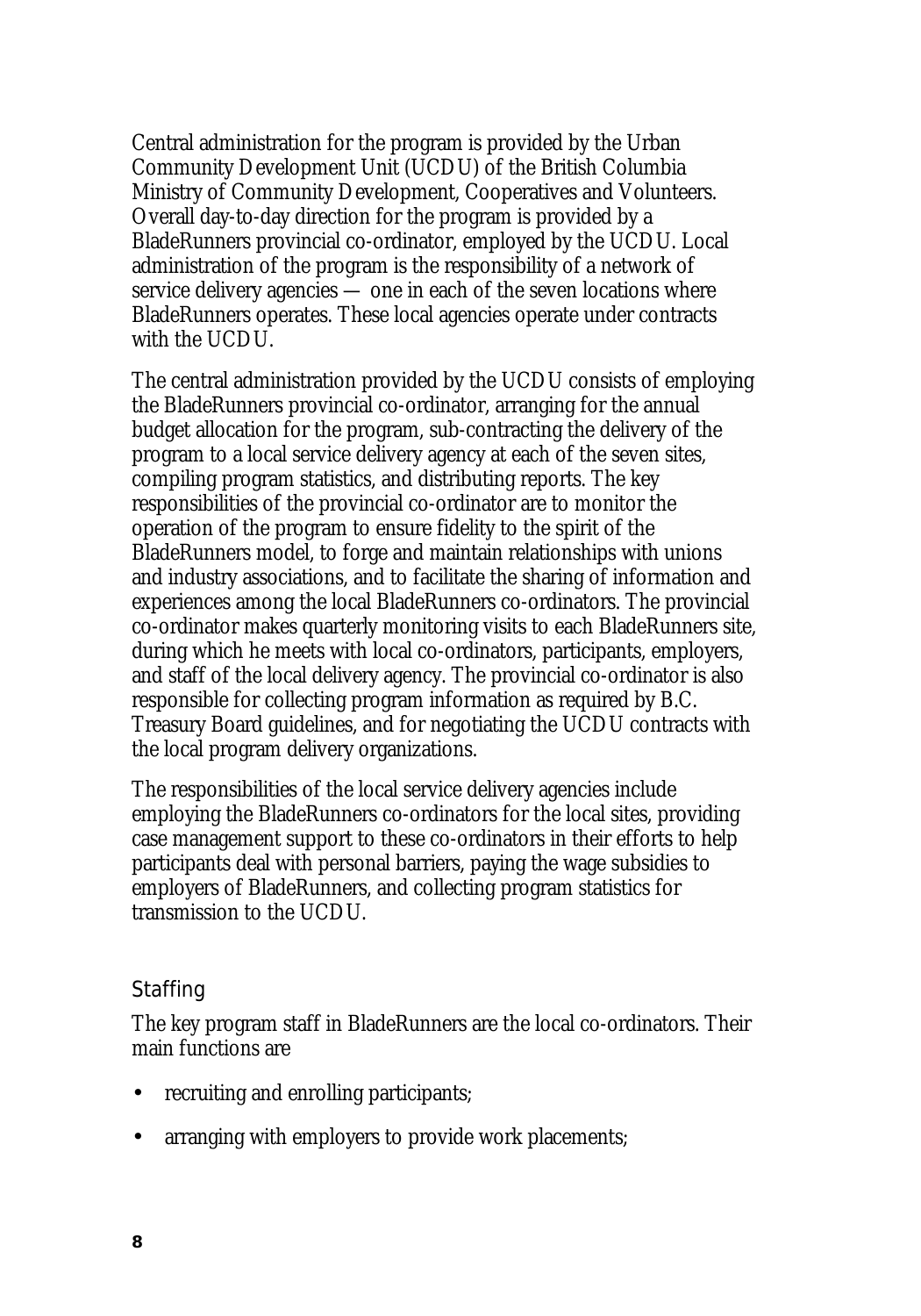- monitoring participants' work performance to help resolve conflicts on the job;
- arranging referrals to educational upgrading programs;
- arranging referrals to health care or social service professionals to deal with participants' personal problems;
- providing participants with introductions to representatives of unions or other organizations to facilitate entry into apprenticeship or permanent employment; and
- maintaining close personalized contact with participants as a role model and as a mentor.

BladeRunners co-ordinators are hired based on their knowledge of the construction industry and their experience working with youth, particularly troubled youth. For example, the current co-ordinators in the Vancouver and Victoria sites bring a range of experience in working within the construction industry: two have come through the unions to become journeymen in their trades, one has worked as a foreman on a construction site (which hired BladeRunners), and another has worked on unionized construction sites, although not himself a member of a union. Their experience working with youth in general, and with at-risk youth and aboriginal youth, comes from a variety of activities — both volunteer and paid work — augmented, in one case, by academic study. Collectively they have witnessed first-hand the problems of drug and alcohol addiction, and the steps that need to be taken to overcome it.

In jobs where the mentoring relationship can be intense and often affords little opportunity for downtime, there is a high risk of burn-out and high turnover among staff. However, in the case of BladeRunners, the staffing of co-ordinators has been remarkably stable. In five years of operation, only 4 (of 14) BladeRunners co-ordinators have left the program.

### The program

A schematic overview of the BladeRunners program is provided on the following page. It should be noted, however, that there is some variation in the program model across the seven sites. For example, in some locations where unionized placements are scarce (Vernon and Kamloops) there is less emphasis on placing BladeRunners on unionized worksites.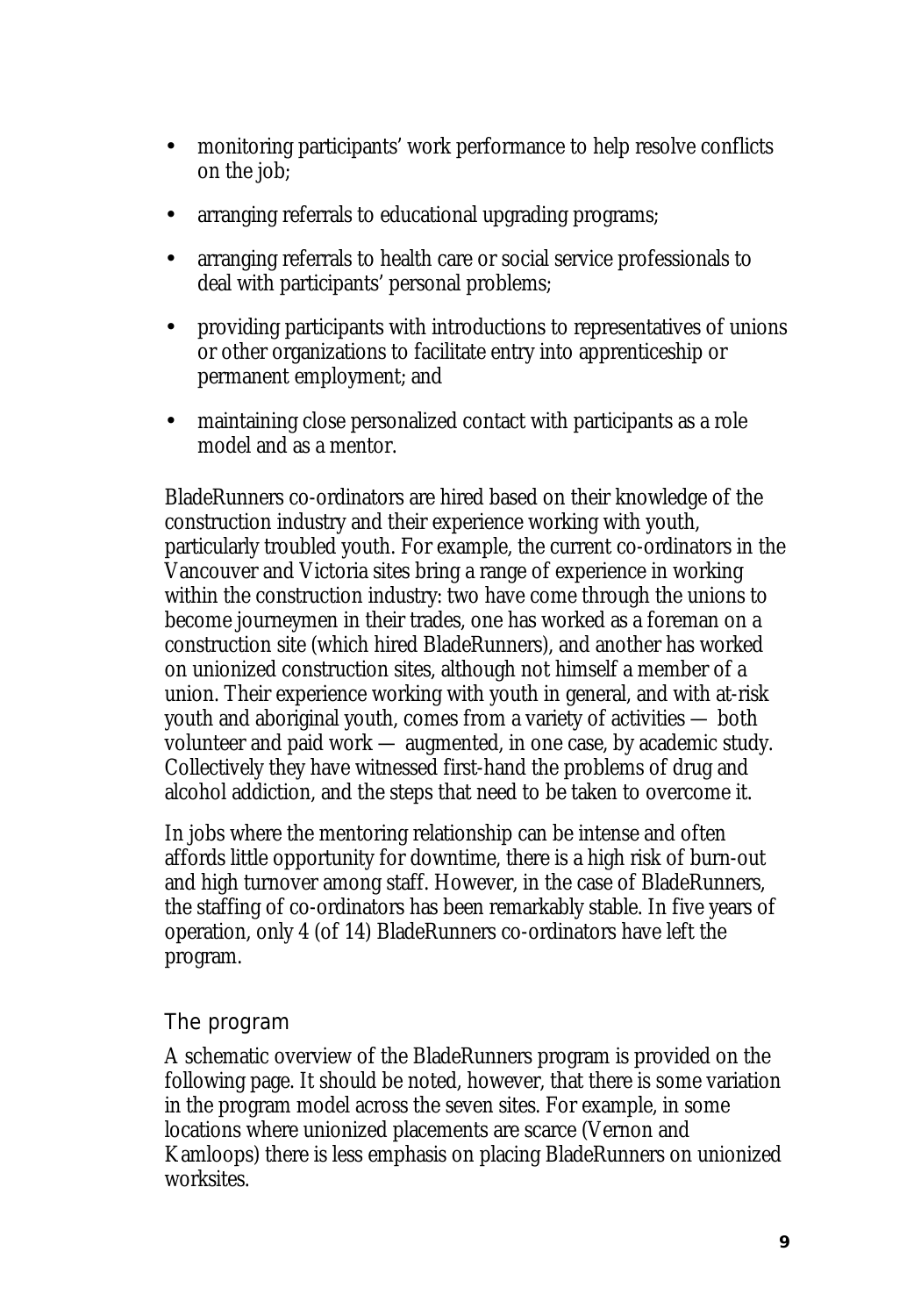**Figure 1: Overview of the BladeRunners Program** 



\*After the selection interview, BladeRunners attend weekly meetings until the time of their work placement.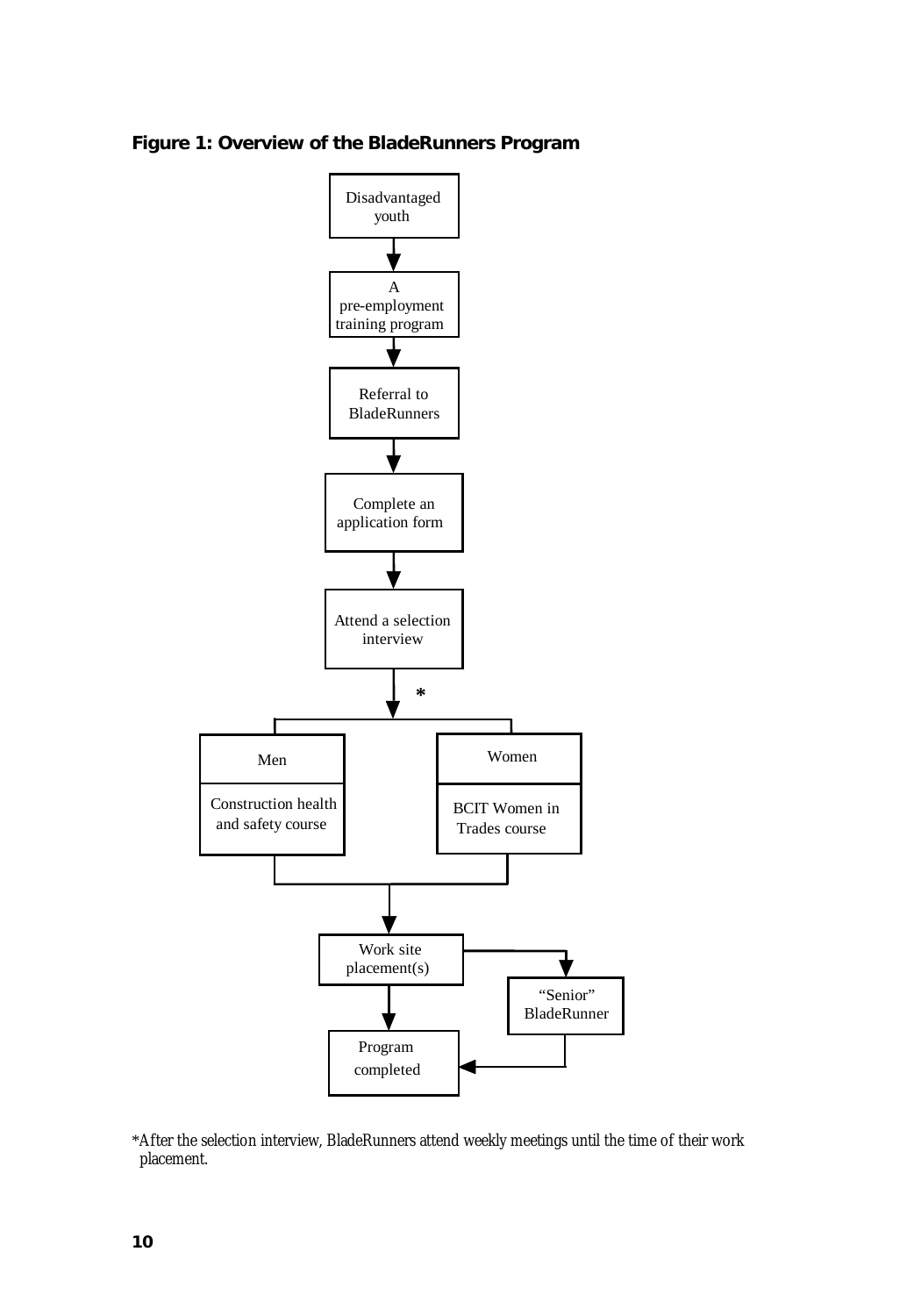Also, in locations where the prevailing level of wages is relatively low, the wage paid to BladeRunners can be less than \$10 an hour.4

#### Program entry

The basic eligibility criteria for participating in BladeRunners are as follows:

- Be between the ages of 19 and 28;
- Be a permanent resident of British Columbia and eligible to work in Canada;
- Have recently completed an approved training program (not part of BladeRunners) that was no less than eight weeks in duration (with some flexibility to recognize equivalent training or experience);
- Demonstrate a standard of physical health and stamina suitable for construction labour;
- Have a personal history that has created barriers to employment; and
- Demonstrate basic skills in the English language.

Program intake occurs at regularly scheduled intervals during the year. In Vancouver, where there are three local co-ordinators, 12 new BladeRunners are enrolled at each intake and intake occurs three times a year. Victoria, with two co-ordinators, takes in 12 new BladeRunners twice a year.

Potential participants can only enter the BladeRunners program by successfully completing a pre-employment training program.5 Typically, these courses are about eight weeks in duration and provide instruction in

- self-awareness:
- personal well-being and nutrition;

l 4In this situation, the amount of the subsidy paid to the employer is also reduced. The unsubsidized amount paid by all employers must be at least the provincial minimum wage of \$7 an hour.

<sup>5</sup>Nonetheless, on a few occasions, participants have been admitted directly into BladeRunners, without having gone through a pre-employment training program. Programs from which participants have been referred include JOBSTART, Starting Points, the PRIDE Centre, BEST (Basic Education and Skills Training), Tradeworks, Way to Work, and the Spectrum Internship Program.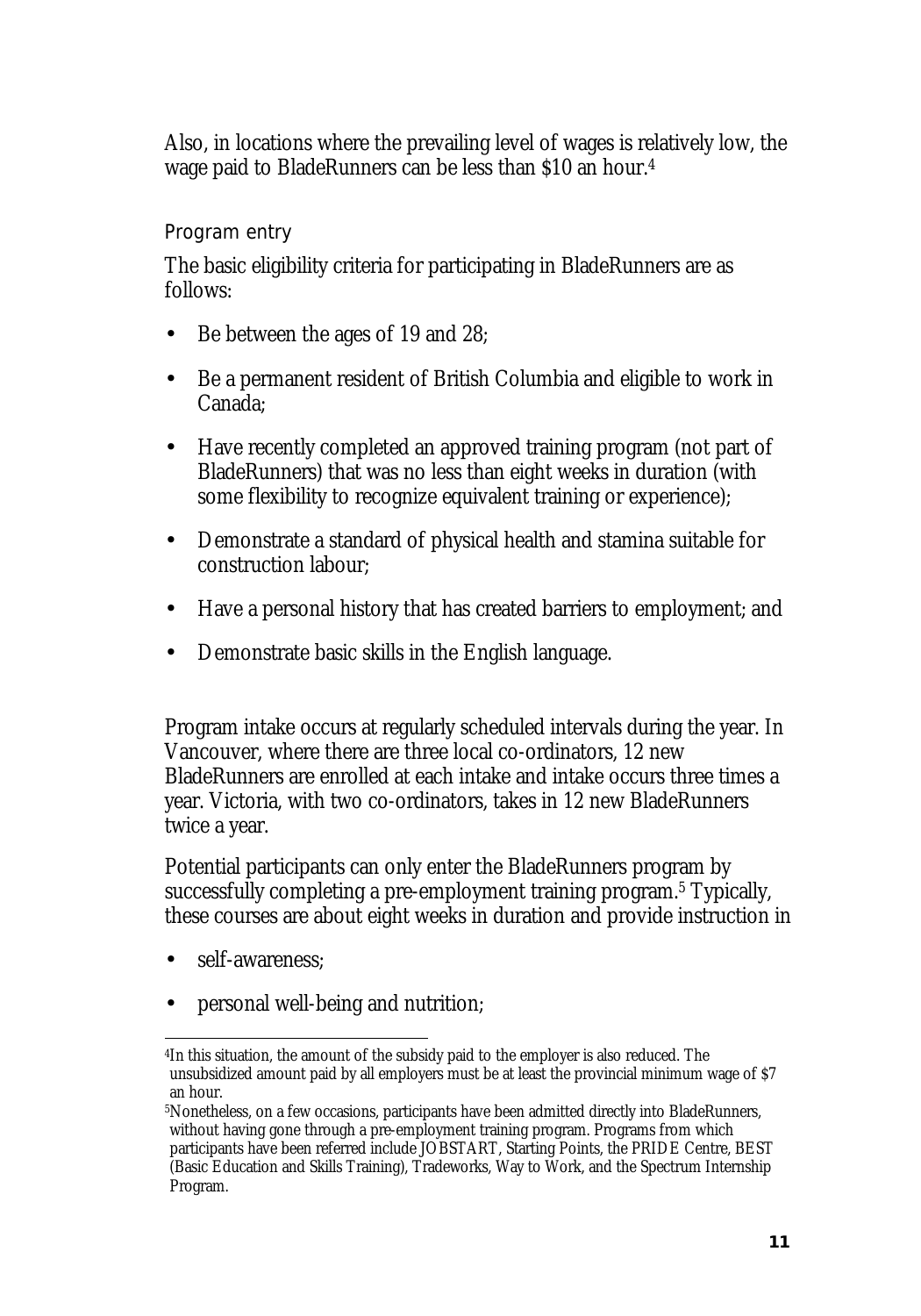- anger management;
- assertiveness:
- dealing with alcohol and drug problems;
- basic literacy and math skills;
- dealing with authority;
- job-search skills; and
- managing personal finances.

The BladeRunners program does not actively recruit participants; prospective candidates are referred to BladeRunners by operators of preemployment training programs.6 These program operators are familiar with the BladeRunners program and make a judgement about whether participating in BladeRunners would be an appropriate next step for a pre-employment training graduate. In general, this judgement reflects an assessment of the trainee's "job readiness" and the desire of the trainee to pursue a career in the construction industry.

For those referred to BladeRunners, the first steps are to complete an application form and attend a selection interview. These steps usually occur together. The selection interview board, usually three to five people, can include

- the provincial co-ordinator for BladeRunners;
- one or more local BladeRunners co-ordinators;
- a representative from a service delivery agency;
- a union representative;
- an employer; and
- a "Senior BladeRunner."7

 $\overline{a}$ 6The general information on BladeRunners provided by the provincial government states: "Applicants are referred to BladeRunners through their participation in a recognized pre-

employment program." See the "BladeRunners" page of the Youth Options B.C. website. 7"Senior BladeRunners" are participants who have completed the period of subsidized employment but continue to maintain contact with the program.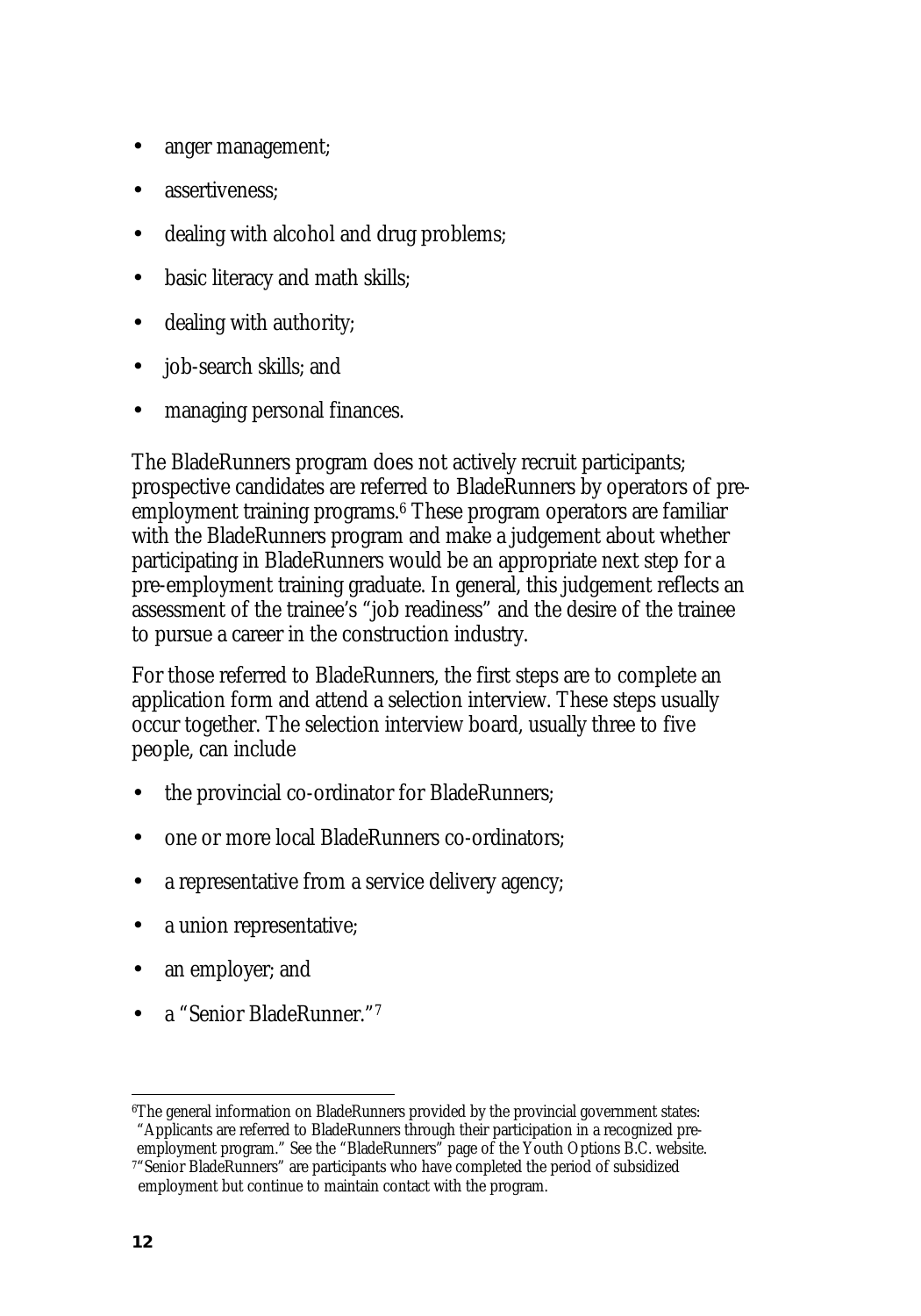Immediately following the interview, successful candidates are told of their acceptance. From that point, they are required to attend weekly group meetings with their local BladeRunners co-ordinator and they are encouraged to call the BladeRunners office at least once a week.

#### Awaiting placement

 $\overline{a}$ 

Young people entering BladeRunners typically face a delay of two to four weeks before receiving their first job placement.8 During this period, they take part in two activities.

Weekly group meetings begin the week following enrolment. These meetings are organized by the local BladeRunners co-ordinator, and all new BladeRunners are required to attend. The meetings continue until all (or virtually all) of those enrolled at that intake have been placed on a job site. At the first meeting after intake, co-ordinators clearly outline their expectations of the young people enrolling in the program: BladeRunners are expected to show up for work every day, on time, straight and sober, and ready for hard physical work. They are informed that although they need to take responsibility for their own success, the co-ordinators will be there to assist them, and that many problems can be solved as long as they can be faced honestly. Co-ordinators use this time of transition to prepare participants for some of the difficulties they may have to deal with on a job site.

Also during this waiting period, new BladeRunners take a mandatory five-day construction health and safety course. This is a fairly standard and widely available curriculum, and local BladeRunners co-ordinators arrange to purchase training places for their participants in courses that are available from local training providers. This course is designed to teach students how to avoid injury on the job and to inform them about the personal protection equipment that they should have and the safety equipment that they can expect to find on a worksite. BladeRunners leave this course with certificates in WHMIS (Workplace Hazardous Materials Information System), Fall Protection, and Survival Level 1 First Aid. They also undergo a hearing test and may receive Kitimat safety training, which is specific to working on mine construction.

<sup>8</sup>The time period between program entry and job placement can vary. Seasonal fluctuations in the level of construction activity result in fewer placement opportunities at certain times during the year. In some instances of longer waiting periods, BladeRunners co-ordinators have helped participants find temporary "non-BladeRunners" jobs.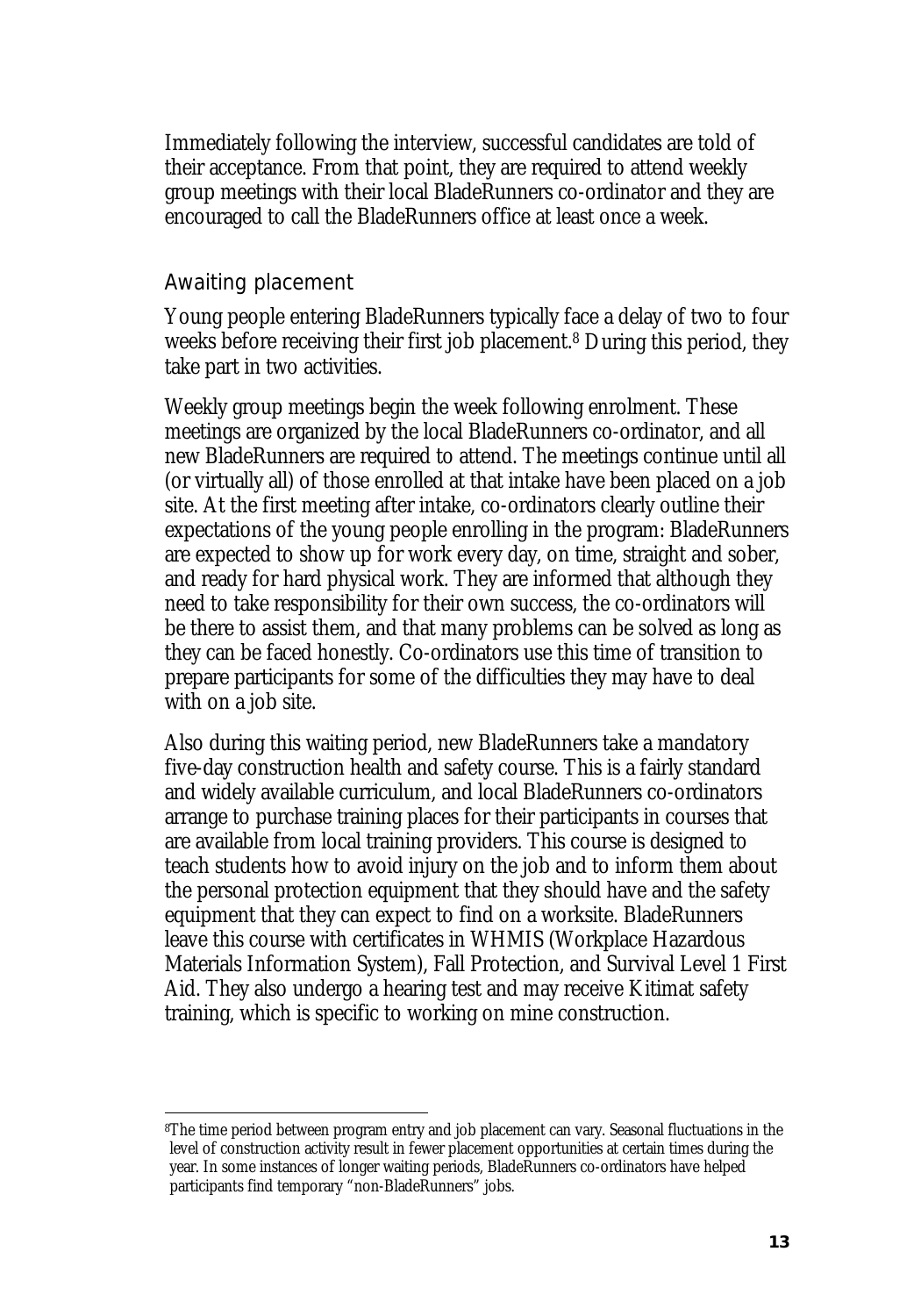BladeRunners co-ordinators organize informal graduation ceremonies for BladeRunners who finish the health and safety training. This is the earliest opportunity to provide recognition of participants' accomplishments as a way of encouraging their continued engagement with the program.

For young women entering BladeRunners, the first phase is somewhat different.9 In order to help prepare them for the additional challenges of establishing their place in a male-dominated industry, female BladeRunners are enrolled in a 20-week Women in Trades discovery program at the British Columbia Institute of Technology (BCIT) before they are placed on work sites. Intake into this course only occurs twice a year — in January and September — so female entrants to BladeRunners may face a delay in beginning their training.

The BCIT Women in Trades course includes the health and safety training that is provided separately to male BladeRunners. On successful completion of the 20-week course, these young women qualify as Level 1 apprentices. Some of the graduates continue on at BCIT to take entrylevel training in specific trades prior to taking their first work placements as BladeRunners.

#### On the job

The core element of the BladeRunners model is "real-world" work experience. This is achieved by placing participants as paid workers on participating construction sites.10 Employers are recruited by the local BladeRunners co-ordinators; as a hiring incentive, employers receive a wage subsidy of \$3 an hour per participant.

During their placements, BladeRunners work as regular members of the construction crew. They are paid by the employer and receive at least \$10 an hour.11 Each BladeRunner carries the \$3 an hour subsidy for up to 1,190 hours (approximately 34 weeks of full-time employment). Given the temporary project-based nature of construction employment, it is not unusual for BladeRunners to go through a number of work placements and more than one employer during the period that they qualify for

l 9Of the 126 BladeRunners who received work placements in Fiscal Year 1998–99, 16 were women.

<sup>10</sup>Although the model is based on employment in commercial construction, some consideration has been given to arranging placements in other industries, including forestry, mining, highway construction, and shipbuilding.

<sup>11</sup>Employers can choose to pay higher wages or provide raises based on subsequent performance. However, BladeRunners cannot be paid more than the established rate for apprentices on the construction site.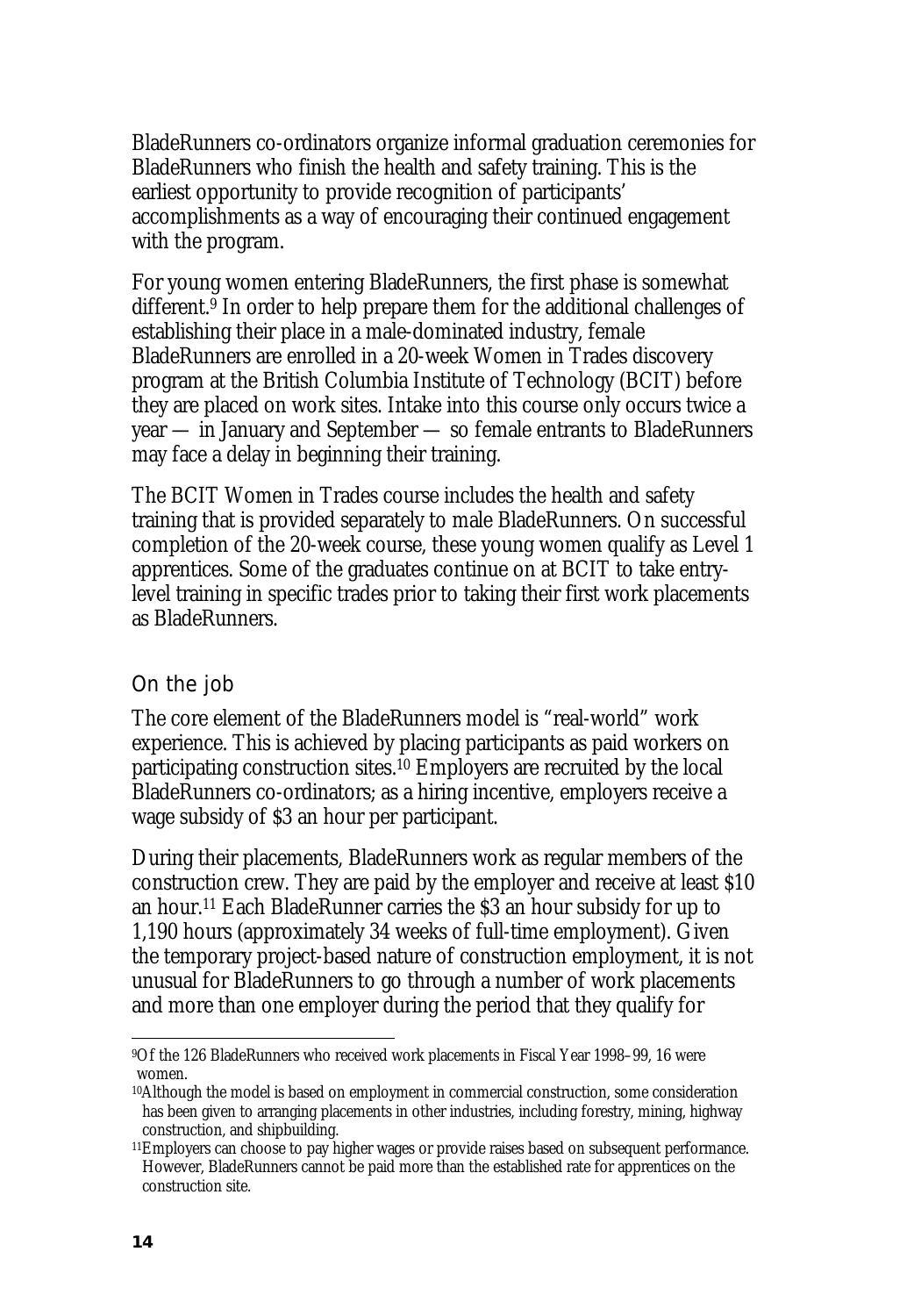subsidization. There is an overall limit of 18 months on how long each individual can be a BladeRunner (i.e. each participant has 18 months to exhaust the 1,190 hours of subsidized employment).

Once the subsidy has been used up, a BladeRunner can continue in the program as a "Senior BladeRunner." Senior BladeRunners maintain contact with the BladeRunners co-ordinator, continue to be eligible to receive support from the co-ordinator (for example, mentoring, referrals to health or social services supports, job leads), and may sit on selection interviews for new BladeRunners and serve as peer mentors. The contracts that the BladeRunners program has with local service providers allows for a ratio of five Senior BladeRunners for every 12 subsidy-eligible BladeRunners receiving support from a local co-ordinator.

Efforts are made to recruit members from all traditionally disadvantaged groups that one might encounter in the street population — First Nations, visible minorities, women, Income Assistance recipients, and persons with disabilities. Attempting to attract these disadvantaged individuals into the program can be a challenge. This is perhaps because some disadvantaged people (in particular, women) are under-represented in the construction trades and potential BladeRunners may feel that there little opportunity for them in that area. Table 2 illustrates the proportion of BladeRunners who are members of a disadvantaged group.

| Table 2: BladeRunners Program Aggregate Statistics for 1998-99 |  |
|----------------------------------------------------------------|--|
|----------------------------------------------------------------|--|

| Number that received a work placement <sup>a</sup> in 1998–99 | 126  |  |
|---------------------------------------------------------------|------|--|
| Percentage of those placed who were                           |      |  |
| Women                                                         | 12.7 |  |
| <b>First Nations ancestry</b>                                 | 28.6 |  |
| Members of a visible minority                                 | 3.2  |  |
| Receiving Income Assistance                                   | 85.7 |  |

aRefers to placements in jobs for which the employer received a wage subsidy.

BladeRunners has been particularly successful at recruiting First Nations youth. The hiring of co-ordinators who are themselves of First Nations heritage has facilitated the recruitment of First Nations youth. Because of the large number of First Nations youth enrolled, one might argue that BladeRunners participants are more disadvantaged than the average participant in other comparable youth programs.12

 $\overline{a}$ 12Based on our field research and the higher proportion of First Nations youth in BladeRunners, we believe that BladeRunners participants are more disadvantaged than Picasso Café students. This is a tentative conclusion, which is subjective and not substantiated by any statistical evidence.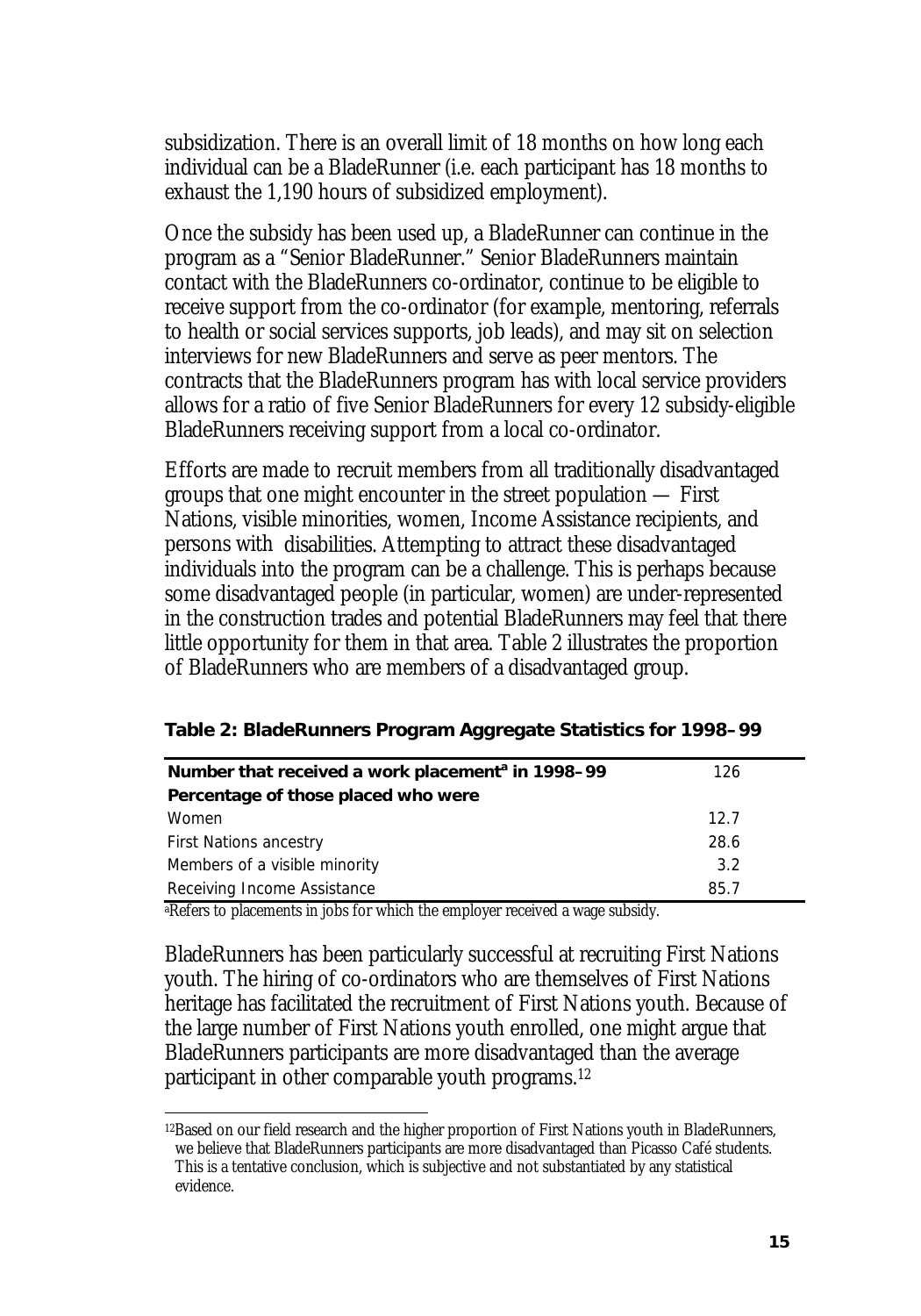First Nations people are often among the most disadvantaged Canadians. The unemployment rate among registered urban First Nations people is over 15 percentage points higher than that of Canadians who are not of First Nations heritage.13 Moreover, First Nations people, on average, receive 30 percent of their income from government sources, compared with an average of 15 percent among those who are not First Nations people.

#### Mentoring and support services

BladeRunners co-ordinators develop and maintain a close relationship with the BladeRunners who are assigned to them. The relationship starts during the weekly meetings prior to job placement and continues through the subsidized work placements, and lasts even longer if the participant stays on as a Senior BladeRunner.

Although not professional social workers, the co-ordinators function as the BladeRunners "case managers." They are the first line of support for participants and are thus exposed to a wide range of situations that can occur at any time of the day or night. Some of these situations have led to co-ordinators accompanying program participants to court, escorting them to detox facilities, helping them move to new accommodations, helping them locate meals and clothes, helping to extricate them from potentially dangerous situations, and tracking them down when they have simply "disappeared."

Co-ordinators are not only responsible for locating BladeRunners placements for participants, they frequently help them find other work when program placements are not available. They also provide an informal workplace mediation service, working with both the participant and the employer or supervisor on the job to resolve problems and to ensure that a placement is suitable for both parties. It is not unusual for a co-ordinator to accompany a new BladeRunner to work every day during the first week of a placement. Co-ordinators also intervene quickly when job loss occurs in order to help the BladeRunner deal with this potentially disappointing and frustrating event and to help locate a new placement.

 $\overline{a}$ 

<sup>13</sup>These data come from the "Report on Growth, Human Development and Social Cohesion" page on The Policy Research Initiative website.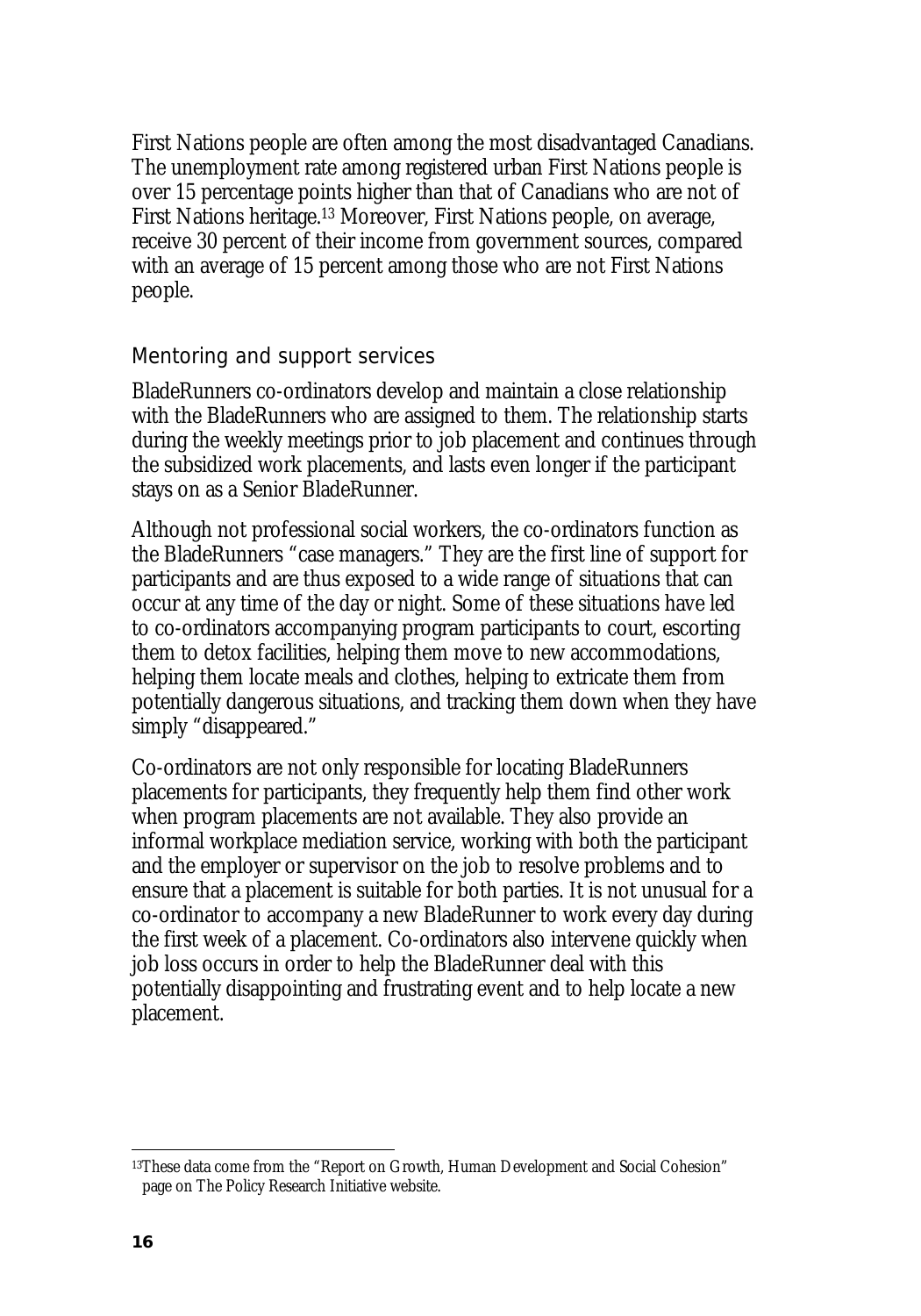The BladeRunners co-ordinators are employees of the local service agencies with which the UCDU has contracted for the delivery of the BladeRunners program. BladeRunners is only one of the programs operated by these agencies, and the BladeRunners co-ordinators are often able to tap into the services and expertise associated with other programs that the agencies are delivering in order to obtain additional help to meet the particular needs of the participants.

#### Graduation from the program

There is no formal graduation ceremony for those who complete BladeRunners. The goal of the program is to have participants make the transition from being a BladeRunner to being a "regular" construction worker almost invisibly. The end of the period for which a BladeRunner's employment qualifies for a wage subsidy marks the end of the participant's status as a BladeRunner (although, as discussed, a participant can continue to be associated with the program as a Senior BladeRunner).

The ultimate goal of the program is for a BladeRunner to be indentured as an apprentice in a building trade. BladeRunners who show an interest in a particular trade are introduced by the co-ordinator to the appropriate union representative, who can assist in applying for indentureship. The highest measure of success would be for a BladeRunner to pursue a permanent career in the construction industry.

#### Sources of work placements

Locating work placements is an important responsibility of the BladeRunners co-ordinators. The program has widespread support from construction unions, and union representatives frequently facilitate access by BladeRunners to job opportunities. However, placements are made on both union and non-union construction sites. BladeRunners coordinators take advantage of their previous experience in the construction industry to identify placement opportunities. They maintain contacts with representatives of union and contractors' associations both to "talk up" the program and to solicit placements. They also follow the trade magazines to identify upcoming construction projects and often make "cold calls" to construction employers to try to match BladeRunners up with job openings.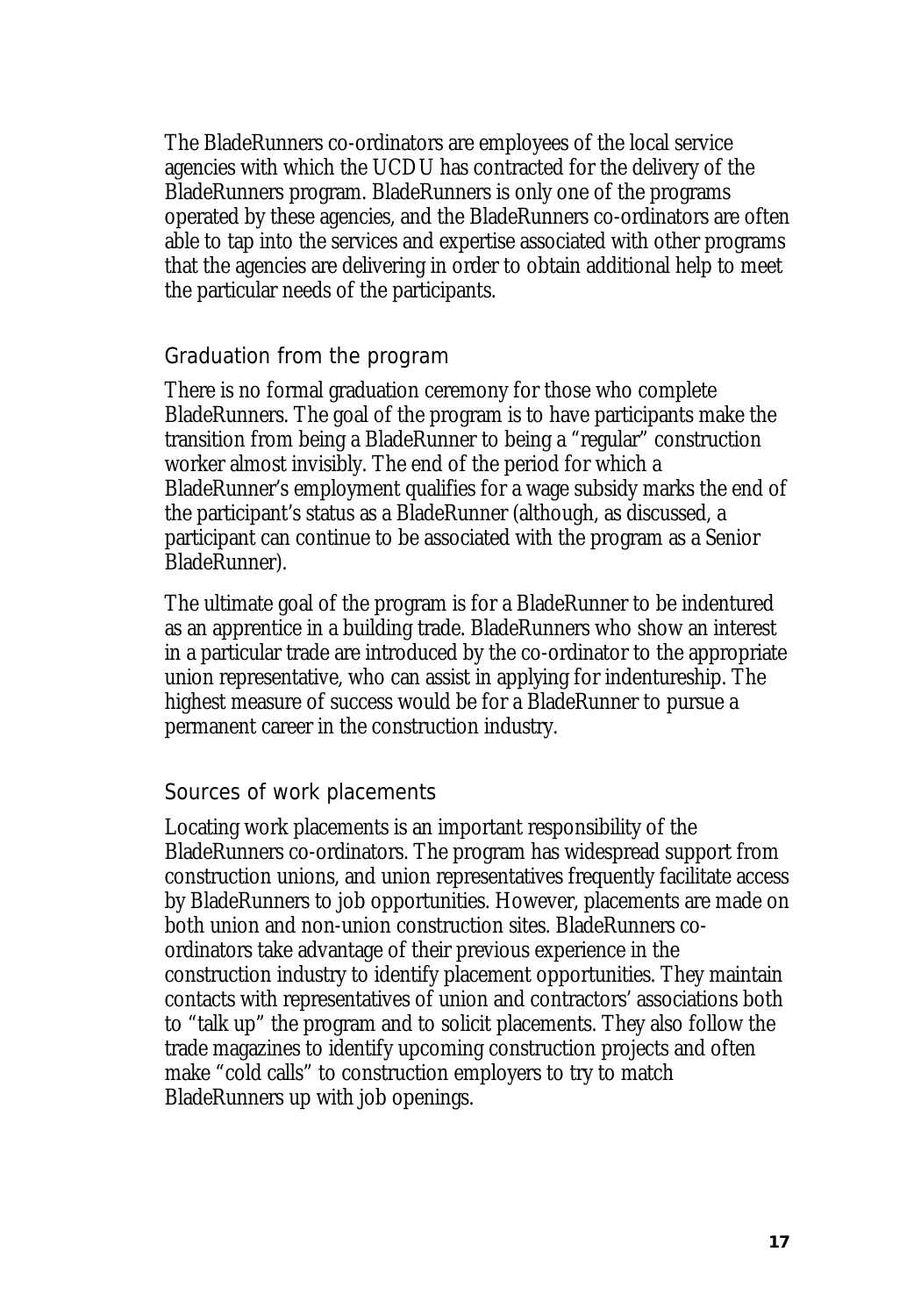In the five years that BladeRunners has operated, it is estimated that 200 to 250 different employers have provided work placements. BladeRunners are not a major presence on any one site. Overall, about three quarters of the BladeRunners who are ready for placements are working at any given time; this typically amounts to 60 to 70 BladeRunners. At any one construction site, however, there is likely to be only one BladeRunner working. This reduces the potential for BladeRunners who are working alongside one another to reinforce negative behaviours. It also minimizes the supervisory burden placed on employers. During fiscal year 1998–99, across all seven sites, a total of 126 BladeRunners were placed in jobs for which employers received a wage subsidy.

# Picasso Café

Picasso Café is a restaurant operated by the Option Youth Society. It was established to train at-risk youth for jobs in the food services industry. The restaurant is located on the West Side of Vancouver along the commercial Broadway corridor. Picasso Café runs two college-accredited programs: the Dining Room Program and the Kitchen Program. Participants in both vocational programs also take part in Picasso Café's lifeskills training classes and receive employment and personal counselling services.

### **Origins**

The Option Youth Society is a registered non-profit society that was specifically set up to organize and run Picasso Café. The society was started by an Anglican Church street worker as a response to the needs of young people who wanted to escape their lives on the street, but who found it difficult to do so because of a lack of education and skills. Following three years of planning and fundraising, the doors of Picasso Café opened in 1989 with 12 students (six in the Kitchen Program and six in the Dining Room Program).

For a decade, Picasso Café has operated an 80-seat restaurant at the same location; however, the level of activity has varied over time. Service has ranged from weekday lunch only, to weekday lunch and dinner plus Sunday brunch. Students may also be involved in preparing catering orders, creating gift baskets, and preparing and serving meals for off-site functions. The number of students has also varied over time. There has usually been approximately 20 students active at any given time but, on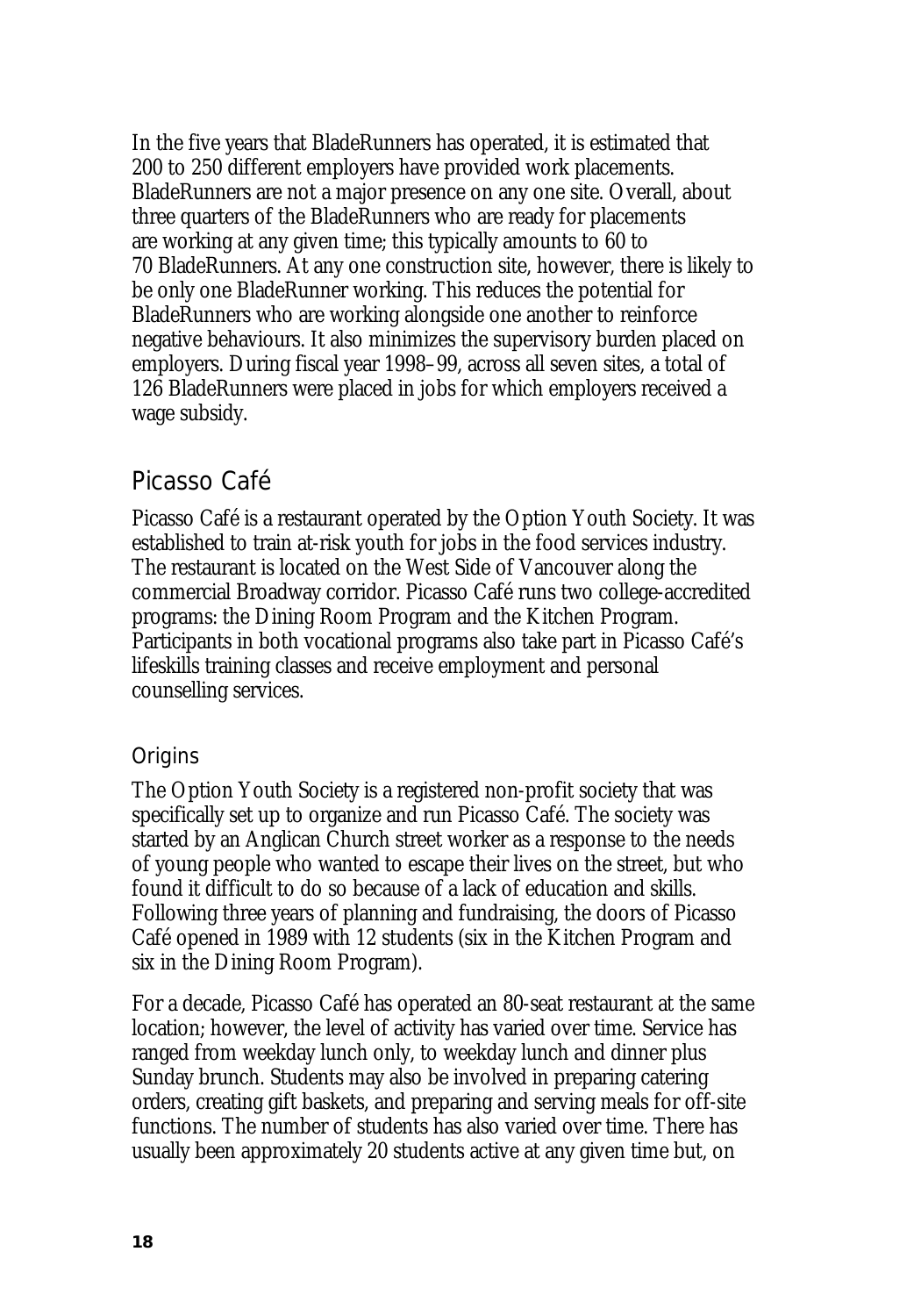occasion, there has been as many as 30. Over the course of 1998, a total of 64 students were enrolled.

The operations of Picasso Café have been sustained by funding from a number of sources:

- The fundraising efforts of the Option Youth Society;
- Contracts for the delivery of training services that have been received under a number of federal and provincial government programs;<sup>14</sup> and
- The revenues generated by the restaurant itself.

However, in September 1999, with only interim funding from the government and facing a mounting debt, the Board of the Option Youth Society decided to close the doors of the restaurant. In reaction, individuals, corporations, and the media rallied to support the program. Following negotiations with provincial government officials and a full financial audit by provincial government auditors, funding for Picasso Café was reinstated. Financial support has now been incorporated in the budget of the BC Ministry of Social Development and Economic Security. This arrangement eliminates the need to submit an annual grant application, but it means that the Café will be subject to a program review about every two years. The restaurant re-opened in March 2000.

#### Organization and administration

 $\overline{a}$ 

The volunteer Board of Directors of the Options Youth Society is responsible for making decisions about the general direction of Picasso Café, its training components, staffing, and fundraising. Implementation of the Board's directions is the responsibility of the Executive Director of Picasso Café, a paid senior staff position. Experienced industry professionals are hired to oversee the operation of the restaurant and to teach and supervise the students.

<sup>14</sup>Picasso Café is a registered private post-secondary education facility. Training has been provided under contracts from the federal Work-Based Training Option of the Canadian Jobs Strategy, and the federal Youth Internship Canada program, both administered by Human Resources Development Canada and the Youth Works component of BC Benefits.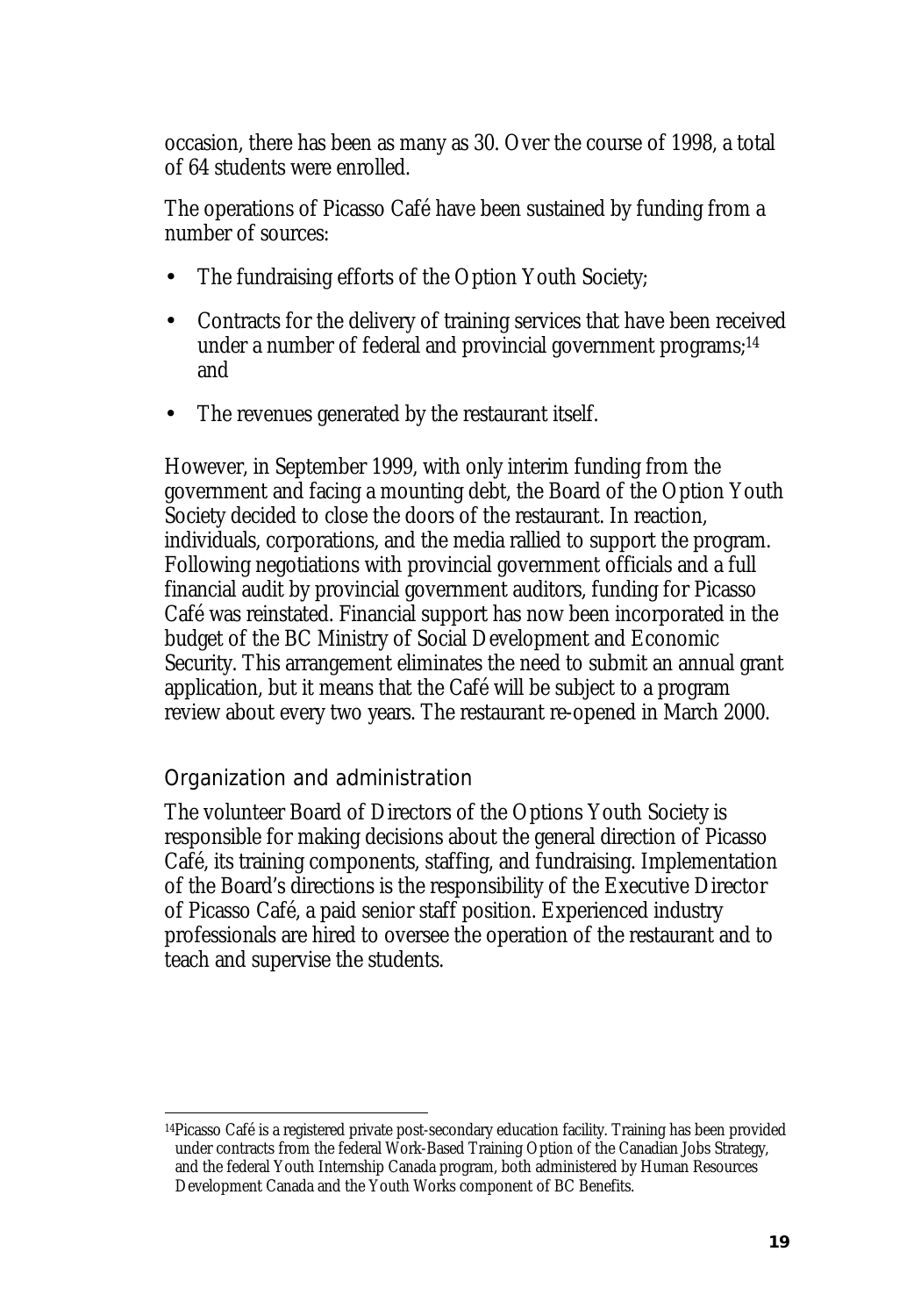The annual operating budget of Picasso Café is in the order of \$900,000. The restaurant generates about \$200,000 in revenue, all of which is used to support its operation. The balance is made up by funds from government contracts (often amounting to half the total budget) and private fundraising.15

The training provided by Picasso Café is eligible for accreditation by the Vancouver Community College (VCC) and the Pacific Rim Institute of Tourism. Picasso Café is a member of the Canadian Restaurant and Food Services Association, the British Columbia Food and Restaurant Association, the Association of Service Providers for Employability and Career Training (ASPECT), and Networking Education & Training for Workers in Employment, Rehabilitation and Career Counselling (NETWERCC).

## Staffing

There is provision at Picasso Café for two chef instructors, two dining room instructors, a lifeskills counsellor, and an employment counsellor. In the past, there has also been an operations and training manager responsible for the overall co-ordination of the program. However, this position was eliminated during a previous restructuring. During the period of this study, positions were frequently filled on a part-time or temporary basis.

Picasso Café uses a recruitment process that was set up for them by a professional management consultant. Positions are advertised in newspapers and through a network of industry, training, and professional associations. Staff are hired for their industry experience and their commitment to working with young people. If they have no pedagogical training, they are required to enrol in the VCC Instructor Diploma program.

#### The Program

A schematic overview of the program model used by Picasso Café is provided on the following page.

 $\overline{\phantom{a}}$ 

<sup>&</sup>lt;sup>15</sup>The actual operating budget and sources of funds have fluctuated from year to year.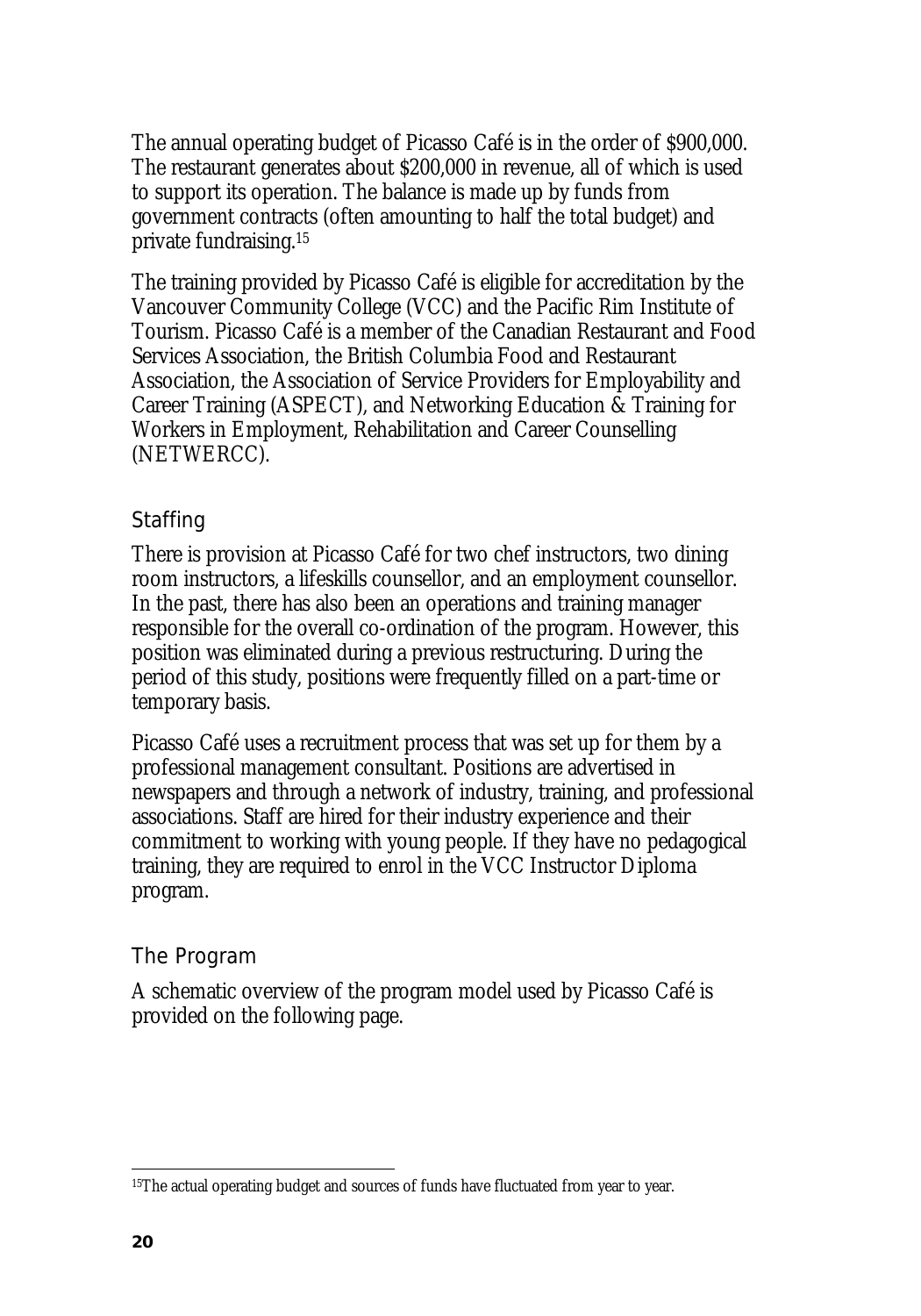

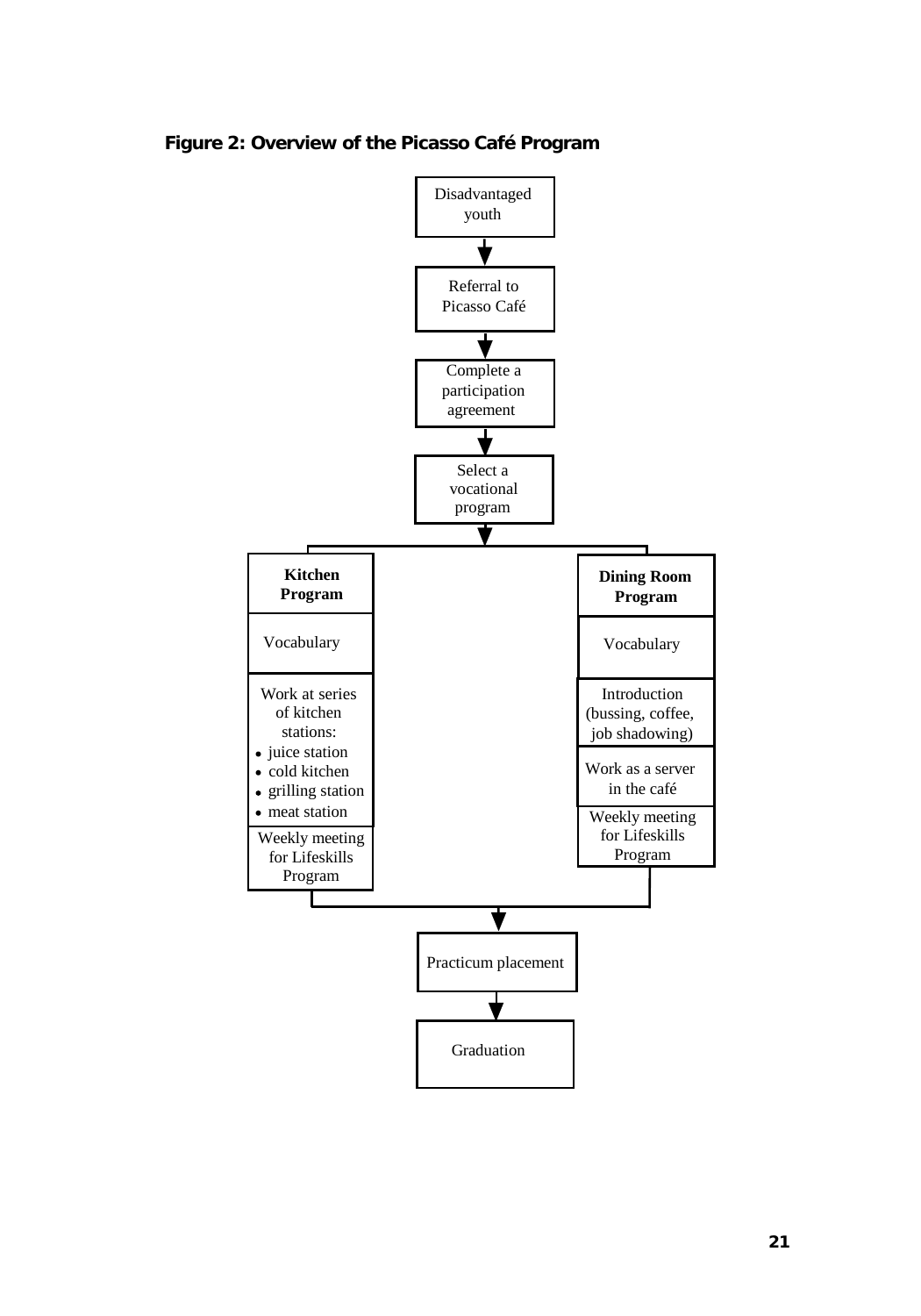# Program entry

Picasso Café was originally set up to help youth aged 18 to 24 who had some history of street involvement. These entry requirements are applied flexibly; young people who do not fit these criteria have not necessarily been excluded. The program's mandate is to work with the "hardest-toserve." Applicants need only

- have been in receipt of Income Assistance benefits for at least four months; and
- have a place to live.<sup>16</sup>

There is no single route of entry into the Picasso Café program. Referrals have been received from training consultants and financial assistance workers who work in the administration of Income Assistance, and from staff who operate a number of pre-employment training programs and youth drop-in centres. Many young people simply "self-refer" and ask to be let into the program. They arrive at Picasso Café from many places living on the street, in foster care arrangements or, in some cases, still at home — having heard about Picasso Café by word-of-mouth or having seen the flyers that Picasso Café posts in youth drop-in centres.

Intake into the program is continuous; new participants are enrolled as space becomes available. Potential participants can make contact at any time and be enrolled within a week, if there is an opening, or they may be placed on a waiting list if there is not. Waiting lists are not a constant feature of the program but occur from time to time.

Those accepted for participation in the program sign a participation agreement, referred to as "Rights and Responsibilities." Rights include what the students —Picasso Café refers to its participants as "students" — can expect to receive from the program (for example, remuneration, bus fares, uniforms and shoes, and meals). Responsibilities include showing up on time for their shifts, being ready to work, and taking direction from supervisors.

The young people who enrol in the Picasso Café program are receiving Income Assistance benefits. While at Picasso Café, they receive an additional \$5 for each day they work at the restaurant. This is done under an agreement with the Income Assistance administrators so that this

l <sup>16</sup>Potential students who are homeless when they arrive at Picasso Café are given referrals to resources that can assist them in finding temporary or permanent accommodation. They can return and reapply once accommodations have been arranged.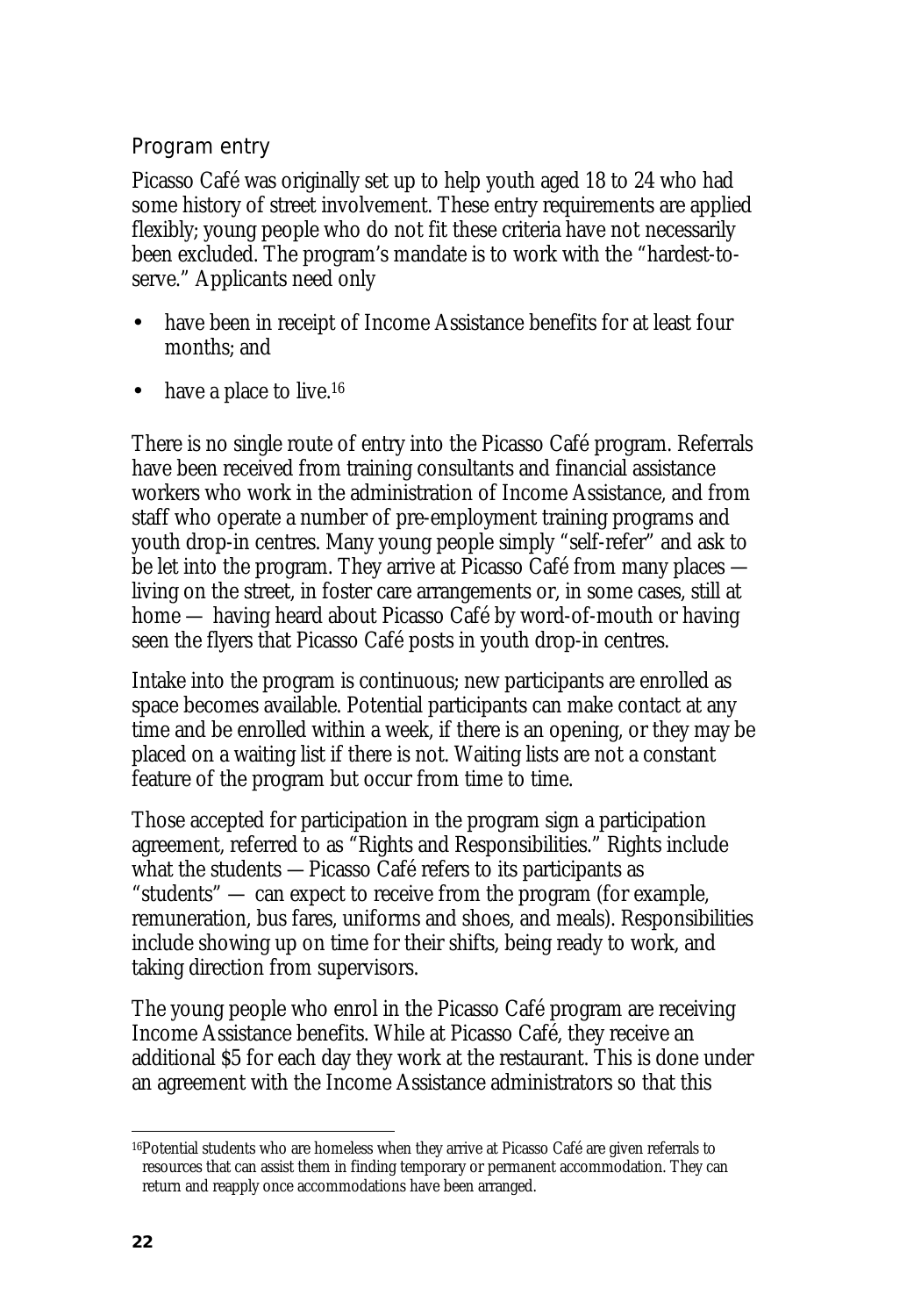supplementary payment does not affect their benefit entitlement. Students are assigned hours of work, which can fluctuate significantly depending on the level of activity in the restaurant and the demand for catering services, and on the number of students who are enrolled at any particular time.

Picasso Café aims for its graduates to be employable, but allows students to learn and work at a pace that is comfortable for them. Reflecting this philosophy, the only mandatory requirement is that students show up on time for their shifts. Latecomers have their shifts cancelled, thereby losing out on the payments for that day. Instructors emphasize the need for students to have the "right attitude." Working in the dining room involves direct contact with the public so attitude directly affects students' employability. Working in the kitchen involves performing in a high-pressure environment requiring restraint and concentration. Willingness to work and learn is essential to remaining in the Picasso Café program.

#### Selecting a vocational program

Students select which of the two vocational programs they wish to pursue. They are free to switch programs later if their preferences change.

#### The Kitchen Program

The Kitchen Program is designed to be completed in 600 hours. However, because Picasso Café allows students to work at their own pace, it can take anywhere from 450 to 750 hours of training to complete the program. The first thing students learn is the vocabulary used in a kitchen; this gives them a sense of their future working environment. This introductory phase can last from three hours to one week. Once students are comfortable with the vocabulary, they are put into the kitchen to learn basic cooking skills. This is the first of a series of modules that can lead to students earning VCC accreditation.

To receive VCC Level One accreditation, students must successfully complete the following eleven modules:

- Basic Cooking;
- Seafood:
- Meat:
- Poultry;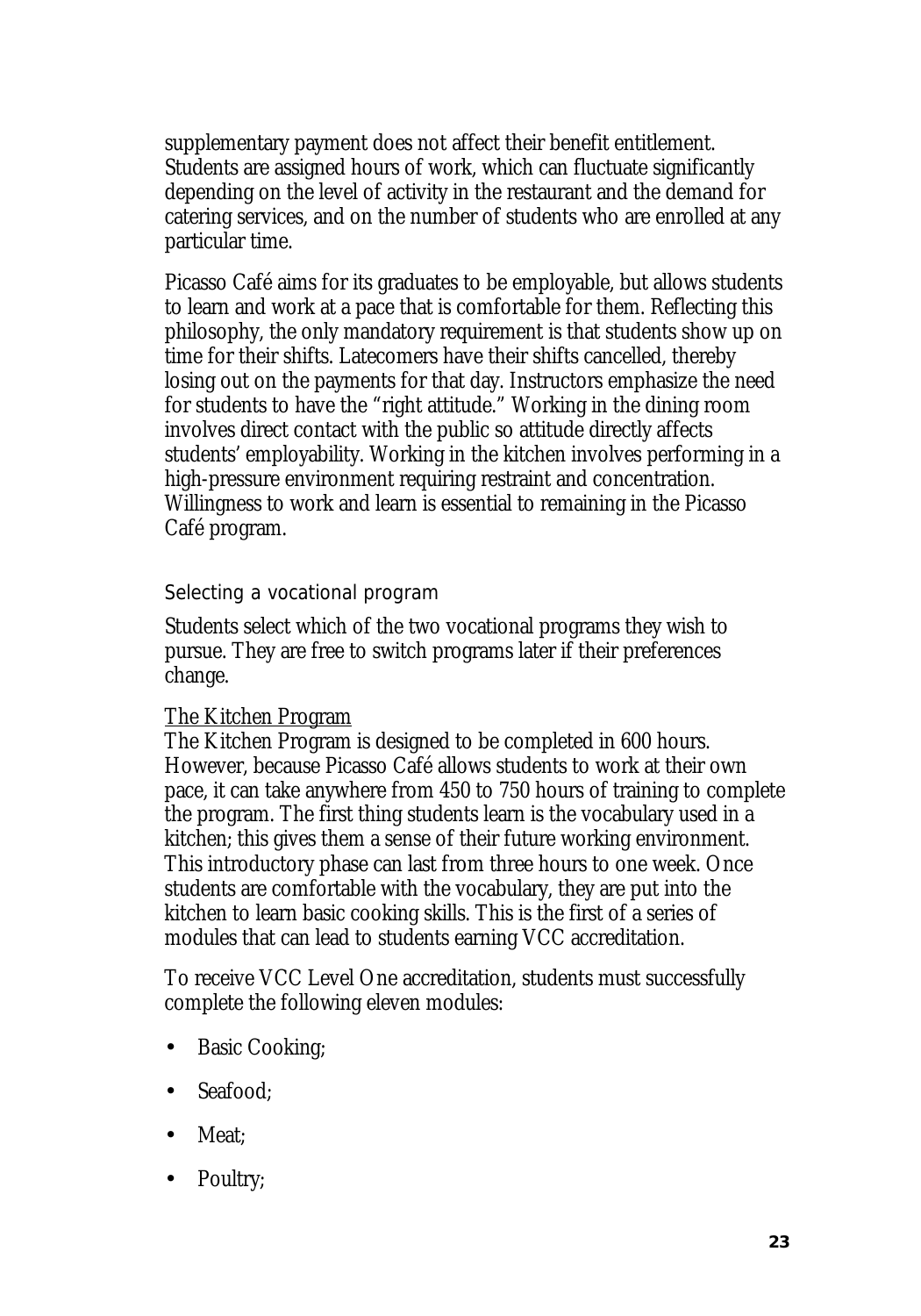- Vegetables;
- Starch;
- Health and Safety;
- Kitchen Management;
- Workers' Compensation Board regulations;
- Fire and Safety; and
- Cold Kitchen (baking and desserts).

Picasso Café also offers students the opportunity to work towards the FoodSafe Level 1 and SuperHost certificates.

The Kitchen training at Picasso Café is organized into kitchen stations. After completing the introduction to vocabulary, students progress through the following four stations:

- The juice station;
- The cold kitchen (which includes desserts and salads);
- The grilling station; and
- The meat station (where they learn to cook meat, poultry, and seafood).

As students progress, they learn the various aspects of working in a kitchen. As they move from one station to the next, they are assigned to train newer students coming on to the station they have just mastered. This reinforces their training and confirms the skills they have learned both to instructors and to the students themselves. Although instructors encourage students to take one test per week towards their VCC diploma or other certificates, it is not mandatory to do so. In fact there is no mandatory skills component in the Kitchen Program because of the range of positions graduates can eventually obtain in the restaurant industry.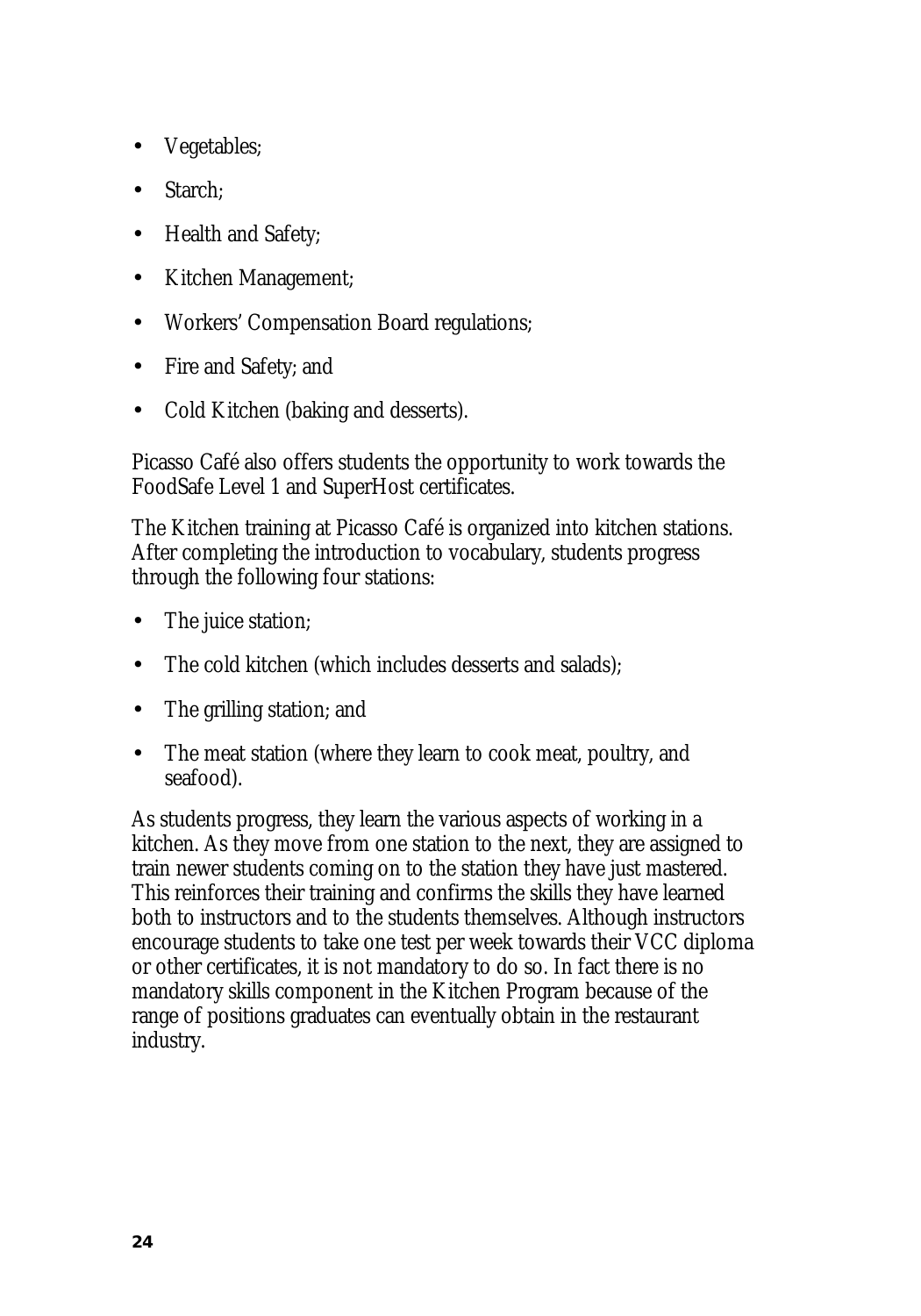#### The Dining Room Program

The Dining Room Program trains young participants to be waiters and dining room hosts. As in the Kitchen Program, the Dining Room Program starts by having students learn restaurant vocabulary using the Pacific Rim Institute of Tourism (PRIT) textbook. This gives students a sense of the working environment and provides confidence through understanding the contents of menus. Dining Room students are eased into the work environment; waiting on tables does not usually begin until at least a few weeks after intake. During the initial phase, students "bus" tables (clearing and setting tables), act as dining room hosts, make coffee, and job-shadow other servers. Students also learn American Plate Service from the PRIT textbook, which teaches them the order in which food is served.

Dining Room students can pursue self-directed study towards VCC Dining Room and Lounge Service Level 1 certification or the industryrecognized Serving-it-Right, SuperHost, and FoodSafe certificates.

#### Lifeskills training

Informal lifeskills training in both the Kitchen and Dining Room programs is ongoing, while students are being trained in the more tangible employment skills. Picasso Café employs a part-time lifeskills counsellor to work with students who may want or need extra mentoring or support during times of stress. In addition, students from each of the Kitchen and Dining Room programs are selected to be "mediators." In this role they take on the task of mediating among students or between students and staff when conflicts occur.

The restaurant uses a self-assessment model for students called *The Student Journey*, which was developed by Picasso Café staff. It involves a series of tests on communication, punctuality, professionalism, and serving, and participants can earn over 20 stickers for making progress in different areas. Each student must earn all of the stickers in order to graduate. This fosters responsibility and self respect, while also providing for positive peer pressure and a sense of connectedness. There is a brief group meeting (typically a half hour to an hour) of all Picasso Café students every Monday to discuss any issues that have arisen during the week, and to acknowledge those students who are making notable progress. It is also an opportunity to encourage those students whose efforts to attain their goals have stalled.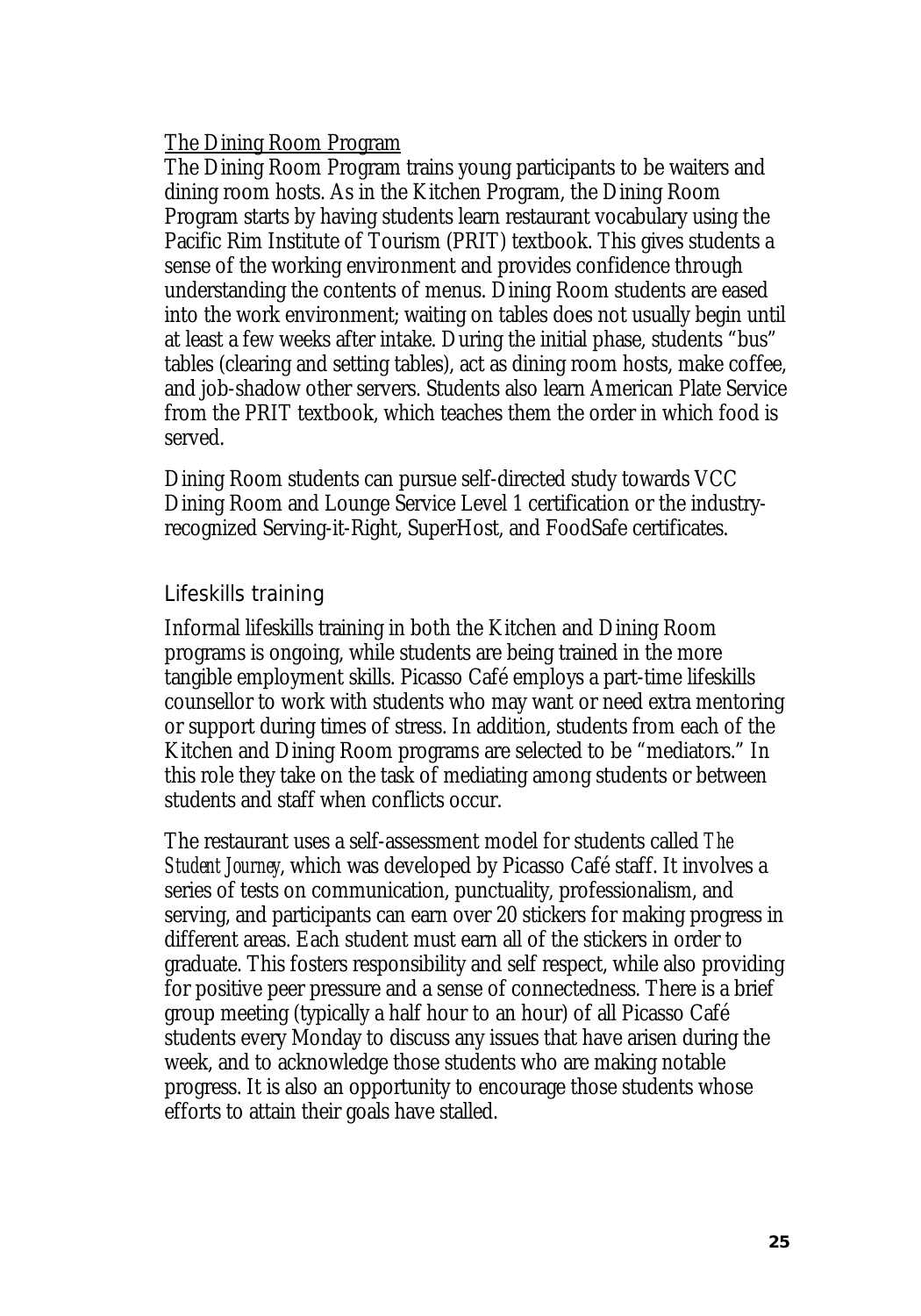#### Practicum

Throughout the course of their vocational programs, students may be sent on short placements in local restaurants lasting one or two days. After about 600 hours of training at Picasso Café (usually between four and six months after starting), participants become "senior students." At that point Picasso Café begins paying them the provincial minimum wage of \$7 an hour and students are no longer eligible for Income Assistance. They also qualify for the final phase of training  $-$  a "practicum"  $$ which is a longer work experience placement (normally scheduled to last 150 hours) with a host restaurant.<sup>17</sup> During the practicum, Picasso Café continues to pay the students the minimum wage.

The purpose of the practicum is two fold. First, it allows students to apply what they have learned outside of Picasso Café's structured training environment. Second, it gives the students exposure to potential employers. The practicums are served in restaurants that have expressed an interest in hiring Picasso Café graduates. Consequently, the practicum serves as a form of internship during which students can demonstrate their abilities to potential employers. The expectation is that students who perform satisfactorily will be hired permanently by the practicum host.

Locating host restaurants for the practicum placements is a key responsibility of the employment counsellor. To begin, the counsellor works with the student to identify the sort of work environment that would be most appropriate. Then, a combination of industry contacts and "cold calls" to potential employers is used to solicit placements. On occasion, discussions at fundraising and other special events have resulted in employers volunteering to take on students. A wide range of local restaurants has taken students from the Picasso Café program. In 1996, placements were made in 35 different restaurants including fine dining establishments, as well as more casual but well-respected restaurants.

 $\overline{a}$ 17Both the Chef Level 1 and the Dining Room Level 1 programs are designed to be completed in 950 hours (including a 150-hour practicum). However, there is flexibility in how quickly a student progresses through the program. The timing of the practicum can also be affected by the availability of hosts to provide the placement.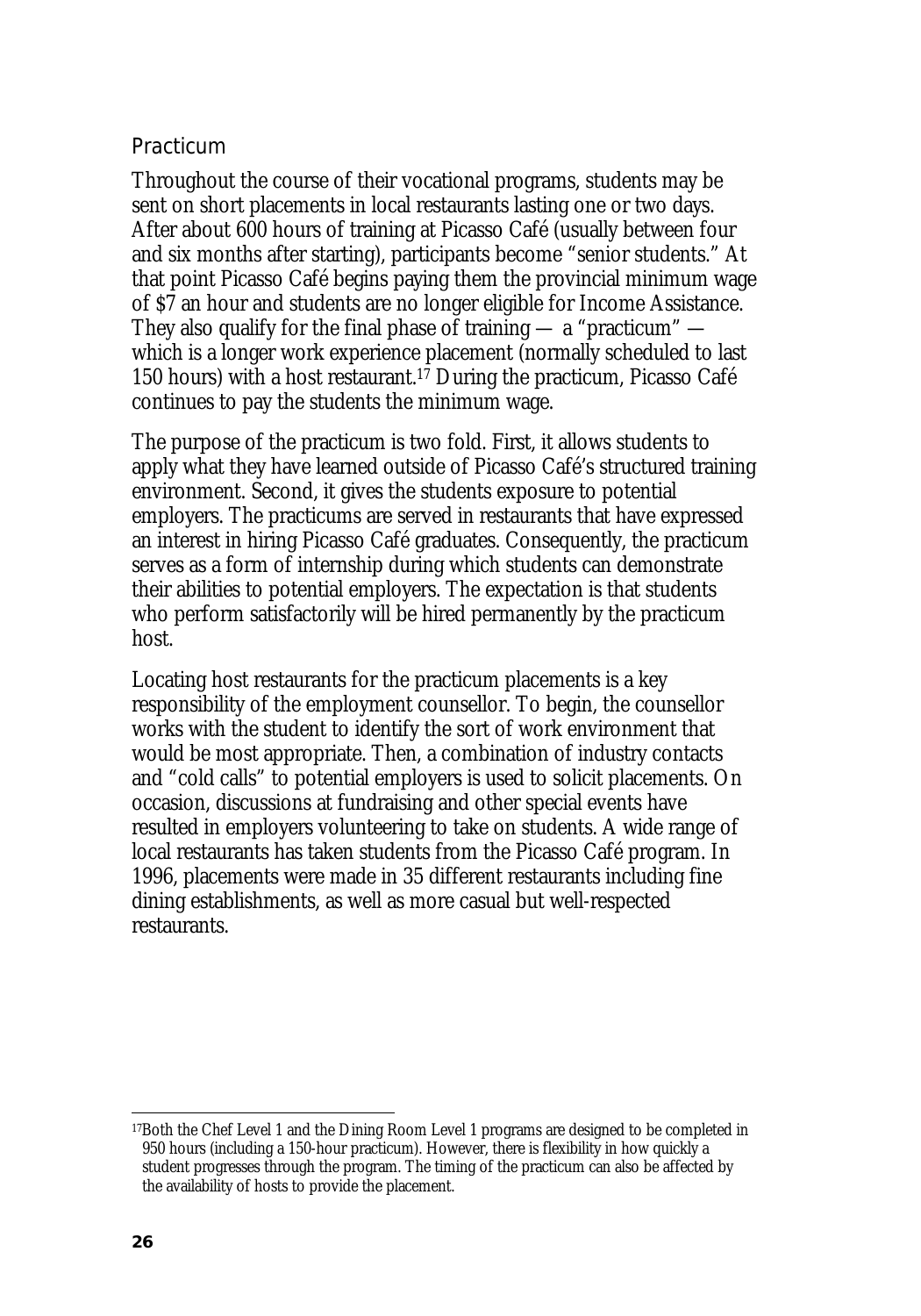#### Graduation

Participants who successfully make it through all the stages of their selected vocational program, and who earn all the Student Journey stickers, graduate from the Picasso Café program. They are awarded a certificate of completion from Picasso Café, and some also achieve VCC accreditation or other certificates.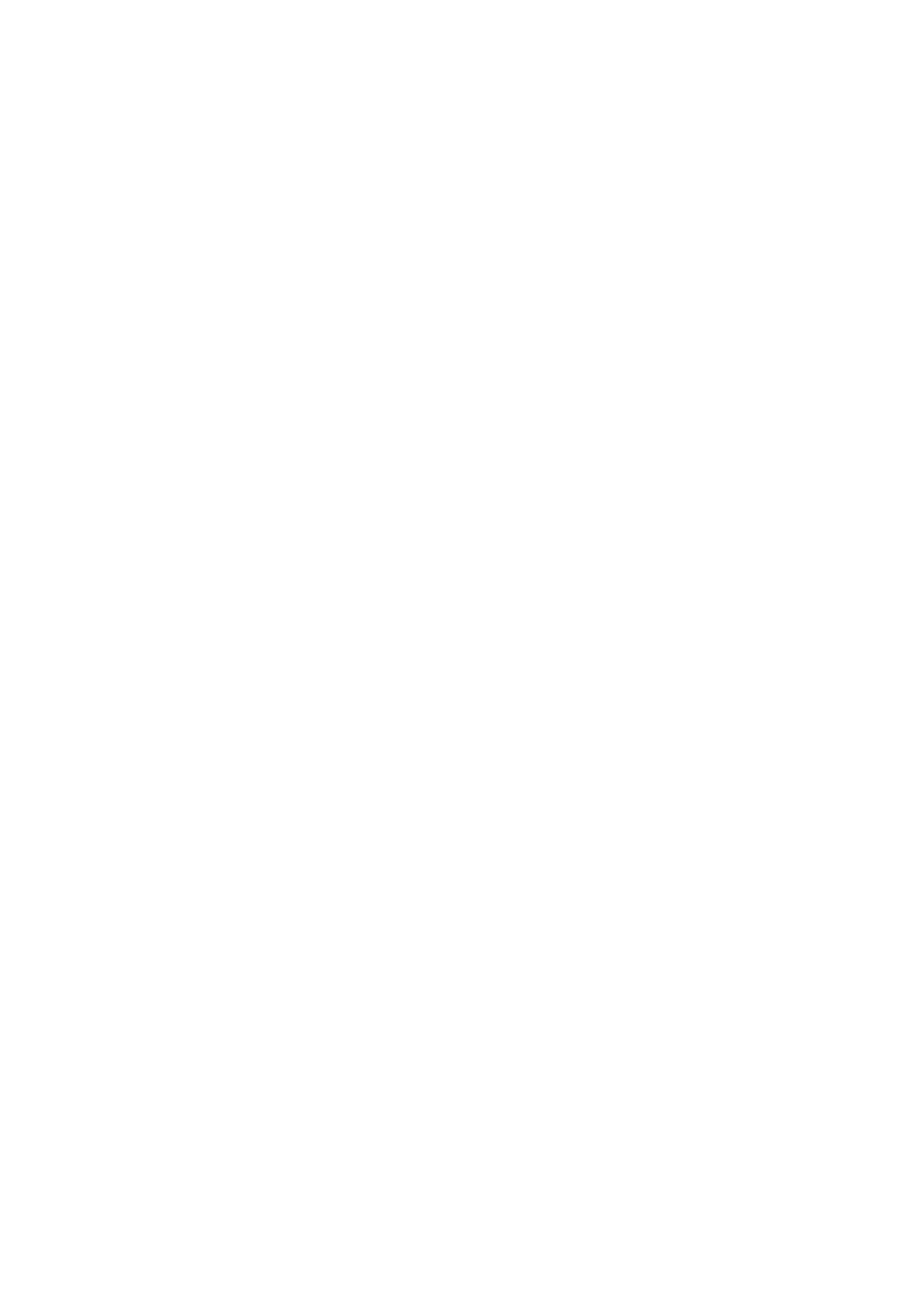# **Chapter 2: The Challenges of Evaluating Youth Employment Programs**

In the downtown areas of every large Canadian city, "street youth" gather in public parks, in shopping areas, in the open spaces that dot the urban landscape. Most are out-of-school and out-of-work, making ends meets with money from family or friends, odd jobs, petty theft, or Income Assistance. In recent years, some have taken to washing the windows of cars stopped in traffic, hoping for a dollar or two in return.

Why is this a problem? From one perspective, the problem is that street youth bother more conventional citizens. Passers-by may find panhandlers offensive and "squeegee kids" intrusive. Street youth appear to have visibly rejected mainstream values — they do not have steady jobs and do not aspire to middle-class lives, complete with families and homes in the suburbs. And, less visibly, some are involved in small-scale criminal activity such as selling drugs, shoplifting, or prostituting themselves.

From another perspective, the problem is that street youth are rejecting lives that they might ultimately find more satisfying and safe. Moreover, their behaviour is often symptomatic of past abuse or neglect, rather than a considered choice. With appropriate guidance (according to this perspective), they can be helped to choose a different and better life course.

Governments and social service agencies have responded to the problem of street youth in a number of ways. One response is to use the force of law to prevent the offensive behaviour. In Ontario, for example, the 1999 *Safe Streets Act* made "squeegee kids" subject to arrest. A more common response is to limit the access of young people to Income Assistance, by requiring work or participation in employment and training programs as a precondition of benefit receipt.

These kinds of responses can "work." Police can sweep the streets clear of street youth, work can be made a condition of Income Assistance receipt and more resources can be devoted to preventing petty crime. That is, one can imagine actions that could eliminate the visible problems posed by street youth. The deeper-seated problems might remain, however, and more serious criminal activity could result.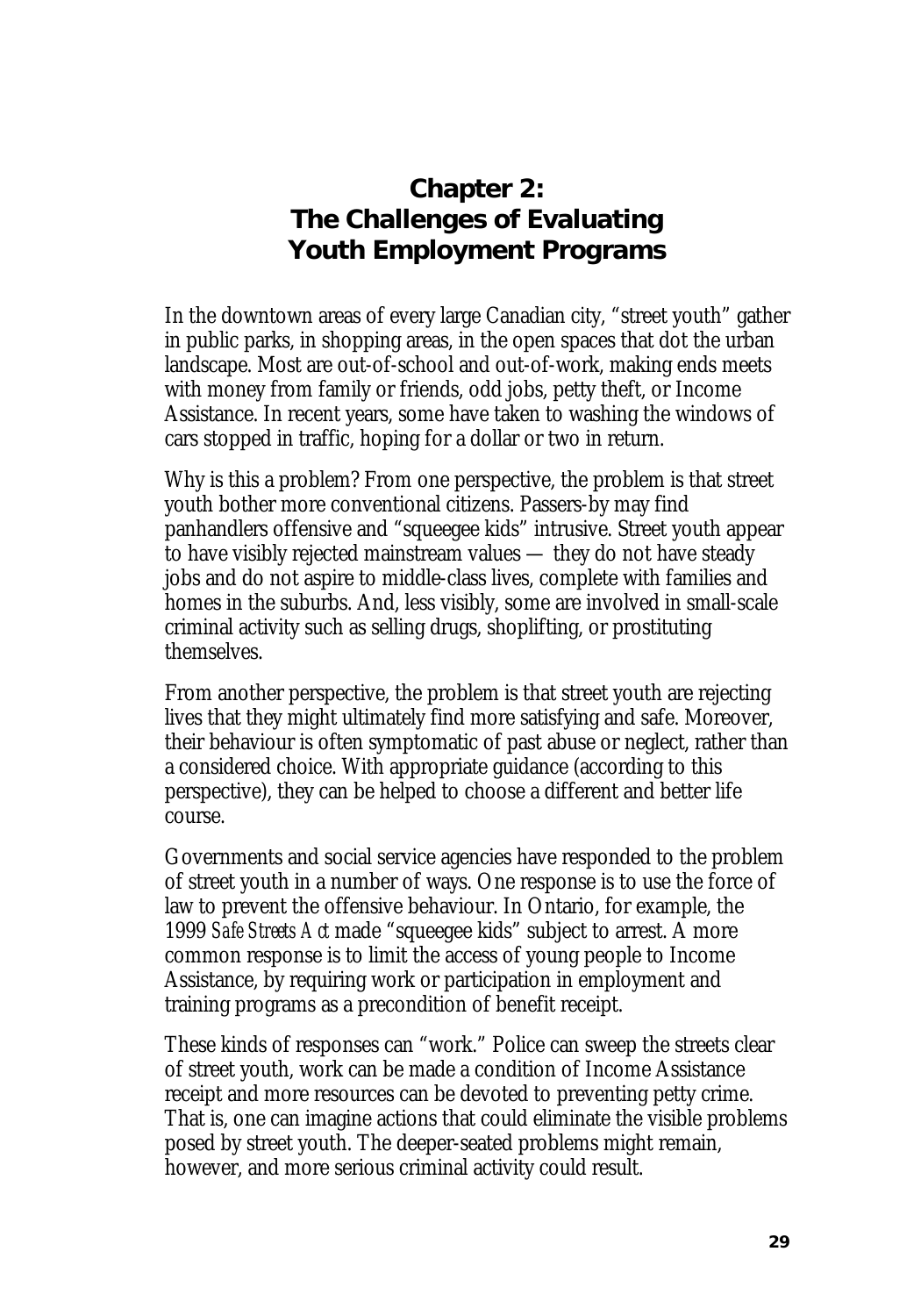An alternative (or perhaps complementary) approach is to create programs to help young people turn their lives around. Every city (and some rural areas) has programs that provide psychological counselling, skills upgrading, and help with substance abuse problems. Such programs are typically not mandatory and enrol only those young people who voluntarily seek them out. We are concerned here with one set of such programs — the set that aims to help youth integrate into the labour force.

In this chapter, we present and discuss two problems that have bedevilled efforts to evaluate the effectiveness of youth employment programs. The first problem is that evaluation findings depend crucially on the measures of success that analysts choose. The best measures of success are not usually available and analysts vary in their choice of second-best measures. As a result, programs that seem successful to some are deemed failures by others. The second problem is that the nature of the programs — small in size and shaped to the unique needs of particular individuals — does not lend itself to careful evaluation. As a result of these two problems, there has arisen what Gary Walker (1997) calls an "evidence gap" in the evaluation of youth employment programs.

# What is success?

The goal of youth employment programs is deceptively simple — to create a stable worker where once stood an out-of-school, out-of-work youth. For many street youth, however, that goal is far distant and can be reached only by a long series of small steps, if it can reached at all.<sup>1</sup>

Many street-involved youth face multiple disadvantages — past and ongoing emotional and physical abuse, drug and alcohol addiction, failure in school, and involvement in the criminal justice system. Their early years may have been spent in homes where chronic unemployment, longterm Income Assistance receipt, and criminal activity were common.2

Not surprisingly, living for long periods in such environments connects youth to social networks where non-productive skills and norms are

 $\overline{a}$ <sup>1</sup>We are concerned in this report with "street youth" rather than with the much larger group of "youth in transition" between school and work. Both groups are out-of-school and out-of-work but street youth are far more likely to have experienced negative experiences in their past lives and to be farther away from traditional school-to-work labour force experiences.

<sup>2</sup>The extent to which street youth come from severely disadvantaged backgrounds is not known. The literature on this topic, as well as our conversations with youth workers and with young people themselves suggest that many street youths come from severely disadvantaged backgrounds but we know of no study that demonstrates this fact convincingly. Some street

youth may come from families with no particular disadvantage.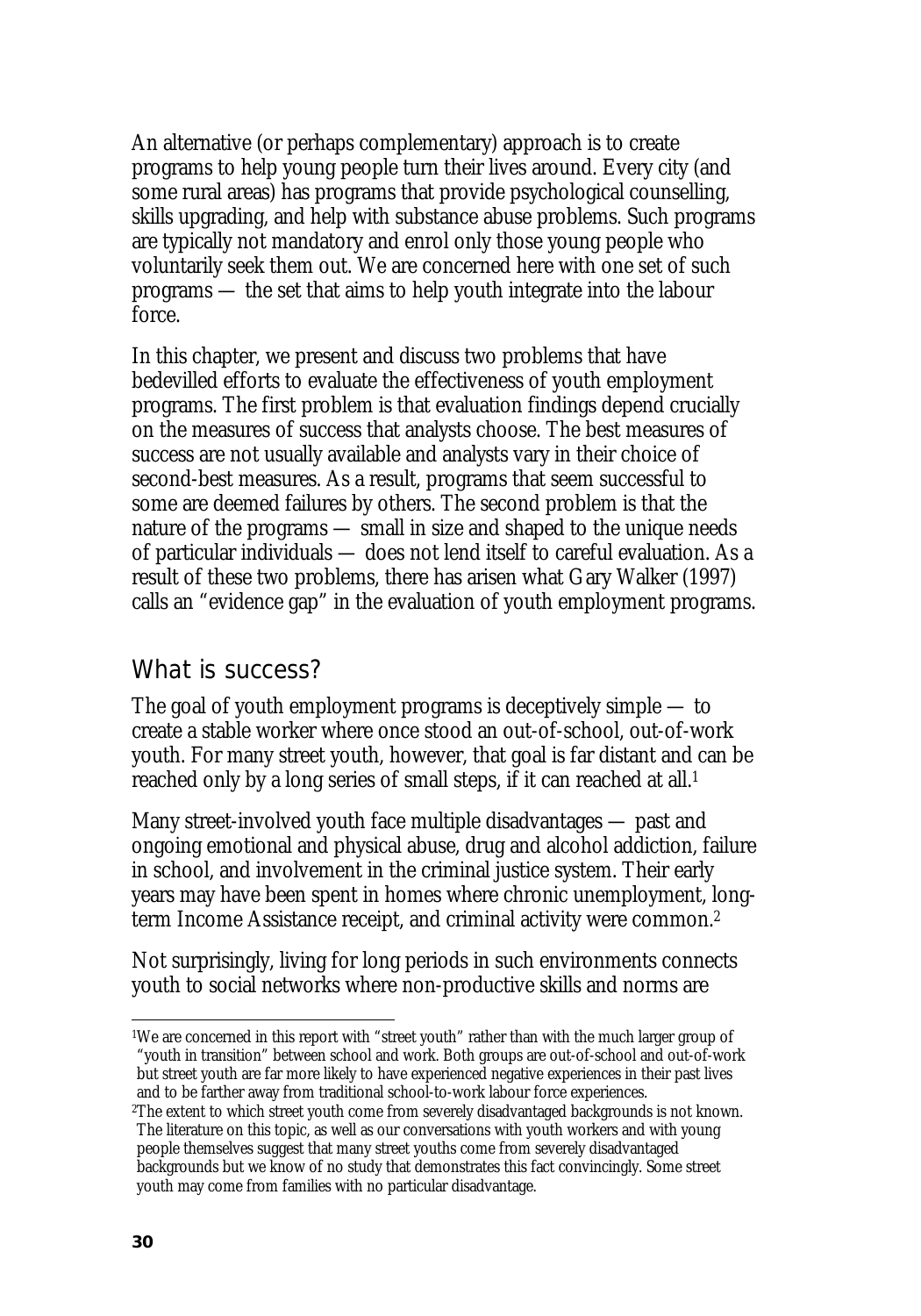acquired. According to Sutherland (1956), in his research on criminal behaviour, individuals learn through *tutelage* or community interaction. The information and skills that flow through these networks, such as criminal behaviour and deep and pervasive mistrust, are useful only within the street environment. The acquisition of these "street" skills, at the expense of learning mainstream skills, limits young people's access to employment and other economic activities. Thus, youth can become so "embedded" in these social networks that it is nearly impossible to break their ties to street life (Coleman 1990).

This embeddedness implies that social mobility is difficult, if not impossible, for street youth. Social psychologists who study the life paths of individuals suggest that the chance of "moving up" is poor for streetinvolved youth (Caspi, Elder, and Herbener 1990; Starr 1986; Elder 1994). For their more advantaged peers, the transition to adulthood is usually a stable trajectory toward meaningful employment and conventional lifestyles. The trajectory for street-involved youth is also stable, but it usually leads *away* from economic and psycho-social success.

Most youth employment programs are attempting to change this trajectory. The tremendous difficulty of making this change creates two problems for program evaluation. Both problems result from the fact that the desired transition from street life to stable employment is unlikely to be realized in the period over which the program is being evaluated.

# Two steps forward, one step back

The first problem is that, for street youth, the path from their current situation to their ultimate goal is not a straight line. It is common for them to make progress and then to fall back, to move forward for a while and then to return to previous lifestyles. Indeed, it is widely recognized that for at-risk youth the transition into full-time work, when it occurs, is often achieved through incremental steps.

The evaluative problem posed by this unsteady movement from one lifestyle to another is that the observation that a person has reached a certain stage — for example, completing an employment program does not necessarily mean the person will give up street life. By the same token, the observation that a person has failed to complete a program does not mean that he or she did not learn valuable lessons that will ultimately lead to success.

According to Dorothy Stoneman, the founder of YouthBuild (a large American youth employment program), program staff believe that "even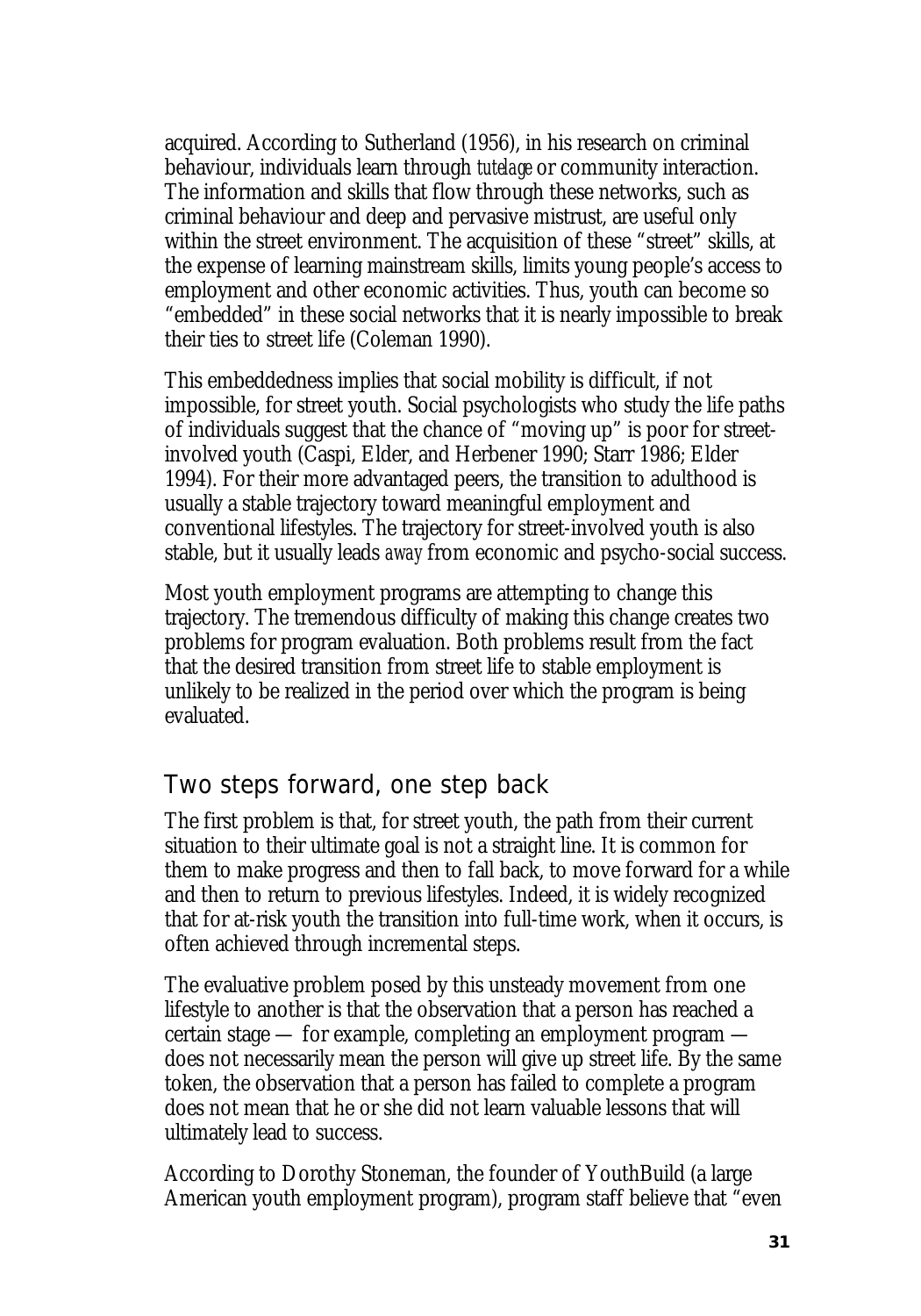those students who failed to abandon street life during YouthBuild and didn't graduate would probably be importantly influenced in the long run by having experienced a completely positive and hopeful minicommunity" (Ferguson and Clay 1996, 404).

# **YOUTHBUILD**

The seeds of YouthBuild were planted in 1978 when a group of New York teenagers decided to improve their community. Under the auspices of Dorothy Stoneman — then director of the Youth Action Program — the young people successfully renovated a tenement in East Harlem. Stoneman and the young people then formed an alliance with other non-profit organizations. The alliance evolved over time into YouthBuild USA and expanded nationwide in 1988. In 1999, there were 145 YouthBuild sites in over 43 states.\*

Contemporary YouthBuild sites offer a comprehensive range of services for at-risk young people. Participants are predominately African-American and Latino men. Many (47 percent) are parents themselves and almost all (90 percent) come from very low-income families. The core program consists of alternating weeks of in-class instruction and on-site work experience. The in-class program is designed to prepare students for further formal education and training programs. YouthBuild bills itself as an alternative school, integrating life skills with academic skills as well as offering a "family life" environment.

The on-site work experience combines basic skills training, such as work habits and decision-making skills, with formal construction skills. YouthBuild participants work on construction sites under the supervision of qualified instructors who are often unionized journeymen. The construction sites on which YouthBuild participants train are special rehabilitation or construction projects that provide homes for homeless and low-income people. Often these projects are in the participants' neighbourhoods, allowing them to contribute to their own community while developing their own skills.

YouthBuild's reputation as a successful program for at risk youth is supported by its completion rates. In 1997–1998, an average of 60 percent of the students stuck with the program for its full 11 months. The program outcomes for those who complete YouthBuild are also informative. Among those who completed the program, 85 percent enrolled in college or began jobs, with hourly wages averaging US\$7.53.

\*Much of the material presented here comes from the YouthBuild USA website.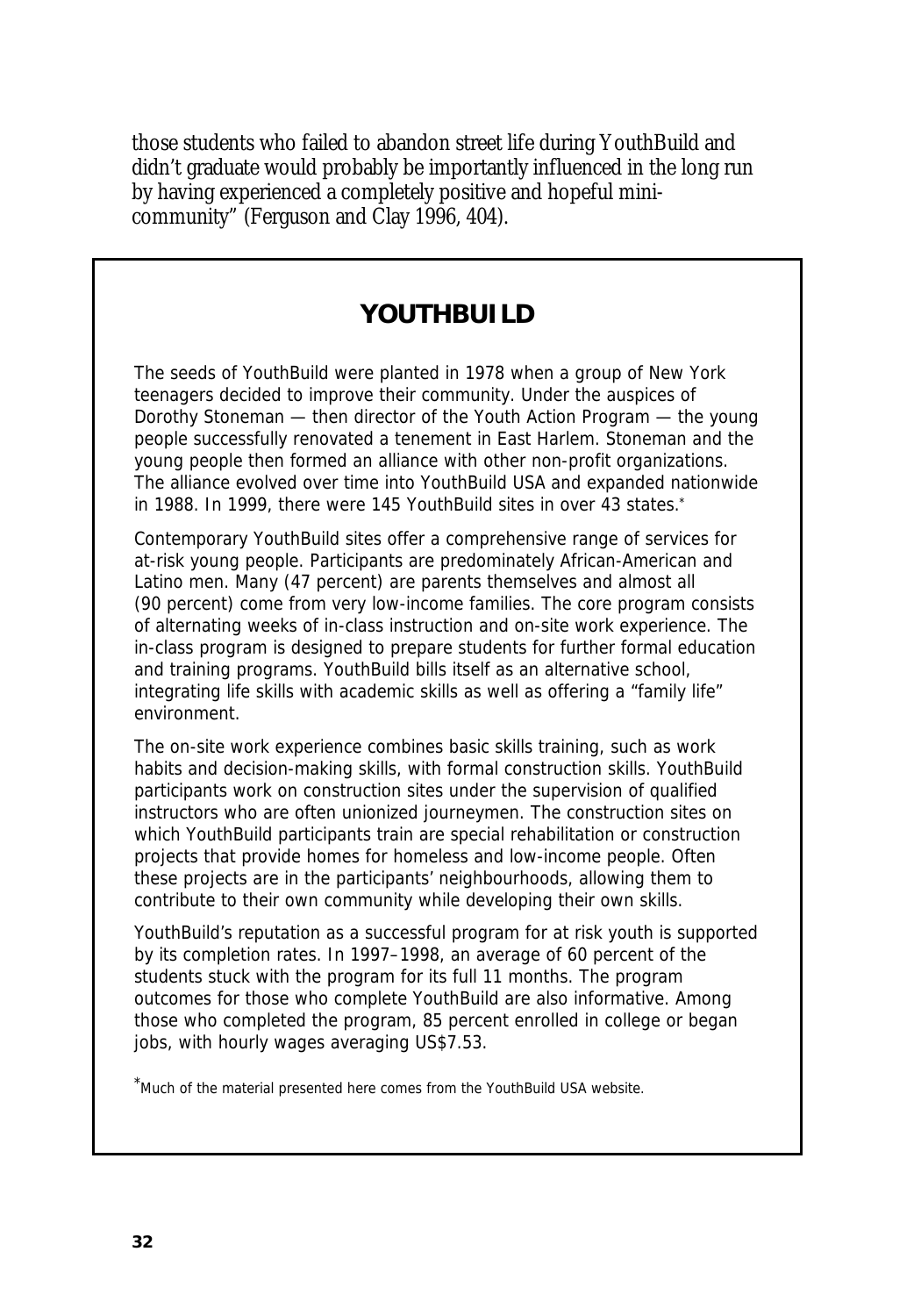### Intermediate measures of success

Given the difficulty of the task they set themselves, it seems unreasonable to judge employment programs for at-risk youth by the number of young people who become stable members of society within a short period of time after program completion. If that is the only measure of success, there is a substantial risk that the true impact of interventions in the lives of young people will be underestimated.

To address this problem, program evaluators have often adopted intermediate measures of success. These include program completion and the attainment of educational credentials (or employment) in the immediate aftermath of the program. In general, these measures map out steps that might lead to the ultimate goal and measure success by the number of steps the person has taken.

The process may involve many steps. For example, one street youth worker described the process an entrenched street youth would need to go through before she would consider referring them to our study programs. It included the following steps:

- Adopt healthier eating and sleeping habits.
- Stay sober and clean from drugs.
- Form an attachment to a street worker/social worker/mentor, while at the same time severing connections with friends who are a negative influence.
- Get established in stable, safe housing.
- Take on "odd jobs," usually starting small with one to two hours at a time with immediate financial gratification, working up to a whole day, and then stringing days of work together.

These steps down the long road to labour market integration are important outcomes for any youth employment program. Important as they are, however, they cannot be a substitute for long-term success.

In sum, we do not seem to have the appropriate tools or concepts to fully describe and measure how employment programs are affecting young people. We do not know if there is a fixed pattern that transitions follow (though we believe there is no one pattern) and we do not know how long the transition will take and cannot, therefore, plan an evaluation that will capture the end result.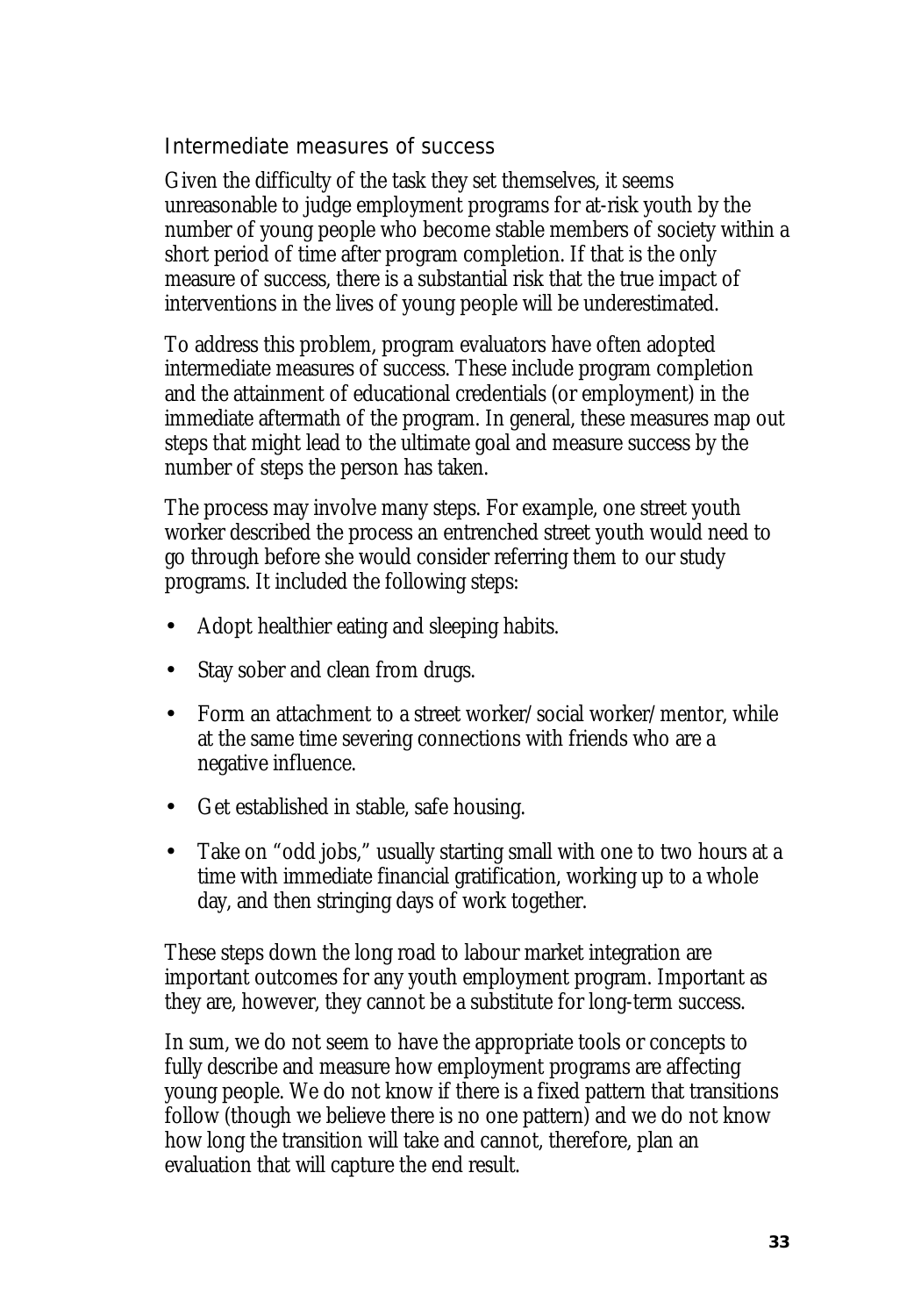# Lessons from past evaluations: Two different methodologies

Partly as a consequence of the difficulties just described, two distinct approaches to evaluating youth programs have emerged. One approach has employed quantitative methods to assess a relatively narrow range of participant outcomes. A second approach has used qualitative methods to study a more comprehensive set of outcomes, including intermediate outcomes for participants and measures of effective program design and delivery.

## Quantitative methods

Quantitative methods of program evaluation place great emphasis on the role of the "counterfactual." A true counterfactual tells us what would have happened in the absence of an intervention. Unfortunately, true counterfactuals are impossible to observe because we cannot "rewind" history to see what would have happened had the person never participated in the program. However, by using random assignment methods, or by carefully constructing comparison groups, good approximations to the true counterfactual can be obtained. Such counterfactuals help distinguish between the part of an outcome that is attributable to the intervention and the part that is related to other variables.

The available evaluations based on random assignment experiments or on careful non-experimental comparison group analyses have tended to define success in terms of post-program earnings and employment. Given the above description of the process by which disadvantaged young people attempt to enter the mainstream labour market, we believe that this is an overly restrictive definition of success.

Because they use standard statistical methods, these evaluations typically have an additional criterion for success. The estimated program impact must be significantly different from zero, in the statistical sense. For youth programs, however, even program impacts that are quite small may be of policy relevance. For example, suppose the difference in the postprogram employment rate of program participants and the comparison group is three percentage points. Given the difficulty of helping streetinvolved youth, three percentage points may represent substantial success. If so, few quantitative evaluations have sample sizes that are big enough to have the statistical power to judge a three-percentage-point difference "significant."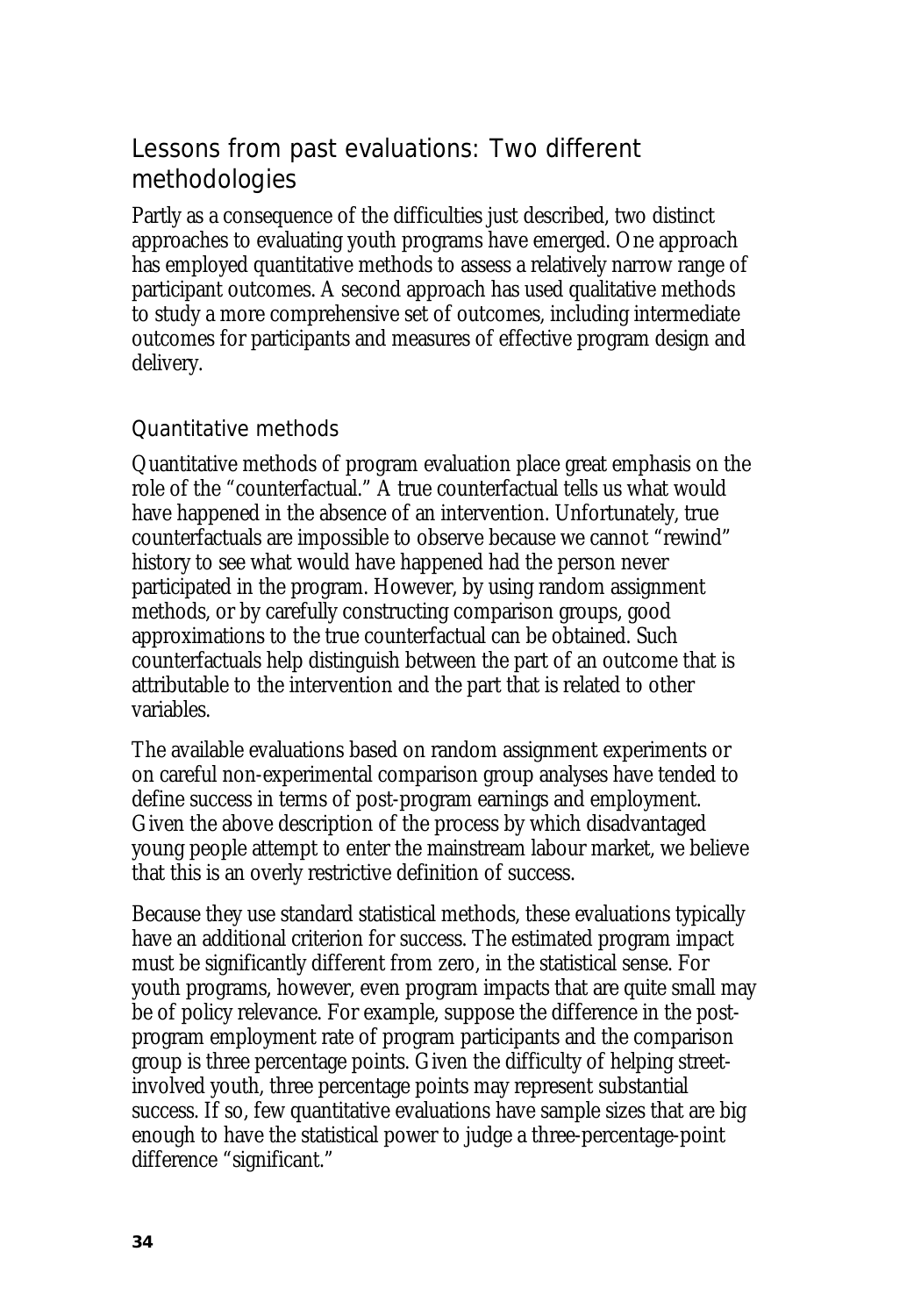### Qualitative methods

Qualitative methods are often better suited to exploring how and why events occur, as opposed to whether or not they occur. In the context of youth employment programs, qualitative evaluators have preferred to analyze a larger range of outcomes than do the quantitative evaluators. The qualitative approach focusses more on the process by which young people try to leave life on the streets and less on their ultimate success in doing so. Moreover, they have studied the effectiveness of program operations, a subject not often included in quantitative evaluations.

Many in this group of evaluators are associated with the Promising and Effective Practices Network (PEPNet). PEPNet developed after the U.S. National Youth Employment Coalition (NYEC) convened a Working Group of youth experts including practitioners, researchers, employers, and policy-makers. The NYEC Working Group agreed upon effectiveness criteria and embarked on a national search for effective youth employment and development programs.

After two years, PEPNet had gained enough credibility and recognition to receive an invitation from the U.S. House and Senate to inform the drafting of the *Workforce Investment Act* (WIA), which replaced the *Job Training and Partnership Act* (JTPA). The WIA legislation incorporates many of the practices recommended by PEPNet. In Canada, Human Resources Development Canada (HRDC) used PEPNet criteria as a case study model for a recent Asia–Pacific Economic Cooperation (APEC) conference.

PEPNet annually recognizes programs that exemplify its "criteria for effectiveness." While these criteria acknowledge that participant outcomes are important, they largely concern program design and delivery. Specifically, PEPNet's criteria cover areas such as the program's purpose and activities, organization and management, youth development, and workforce development. PEPNet encourages sustained relationships between adults and youth, as well as ageappropriate program content. It also promotes a connection between work and learning, with employer involvement.

The attention given to the program itself (as opposed to participant outcomes) is a significant departure from the impact evaluations that are undertaken by quantitatively focussed evaluators. The PEPNet approach allows a program to be judged a success even in the absence of extensive information about participant outcomes. Indeed, despite PEPNet's wide reach and credibility, many programs recognized as effective by PEPNet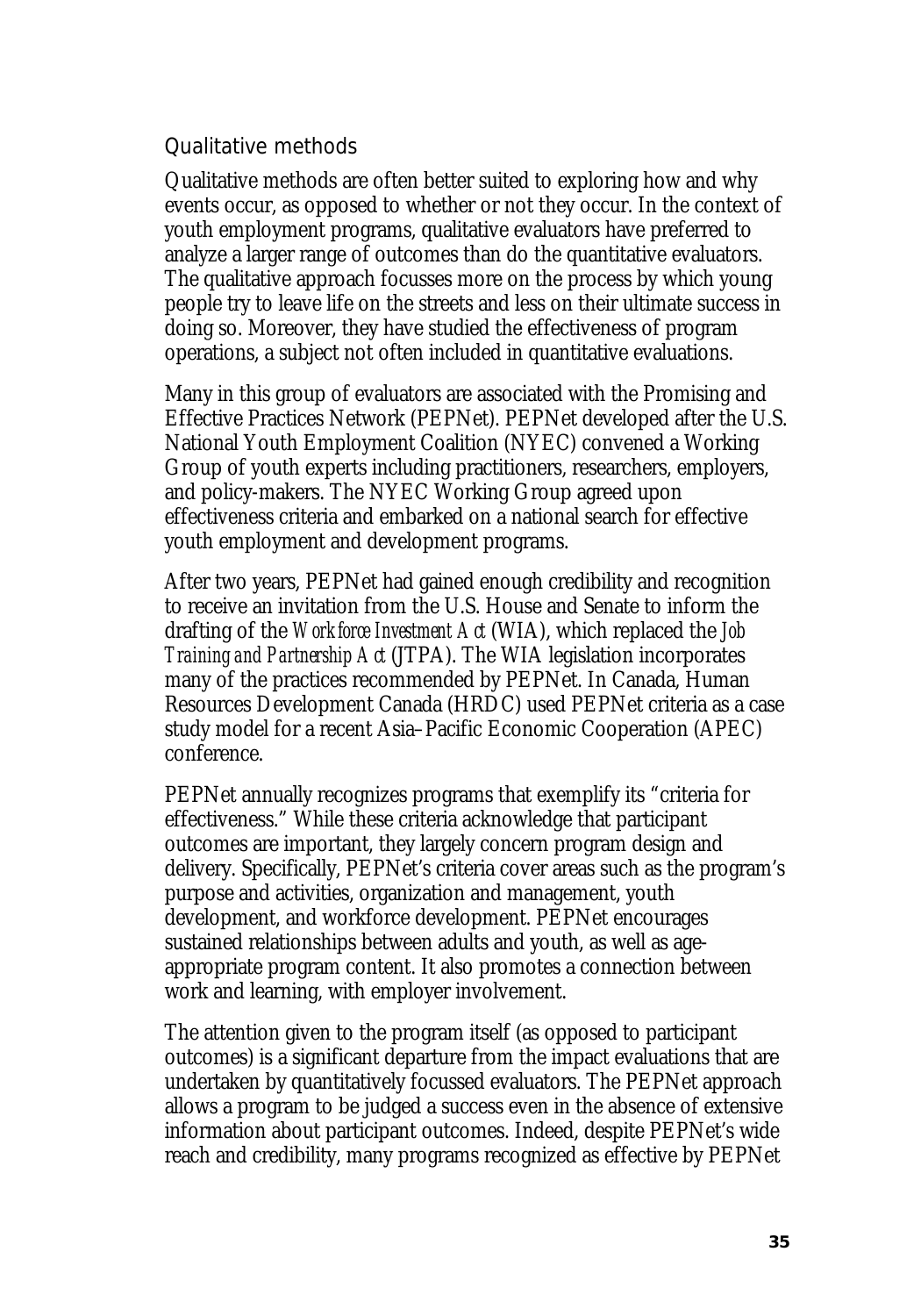have been subject only to rudimentary evaluations of participant outcomes.

# **PEPNET**

In existence since 1996, PEPNet is managed by the National Youth Employment Coalition (NYEC) — a network of over 150 different youth employment and development organizations. PEPNet specifically aims to identify and promote "what works" in youth programs. Its work focusses on three main strategies: improving programming and capacity; informing public policy; and increasing support for effective youth programming.

Their "criteria of effective practice" are a central part of PEPNet's message. Youth organizations are encouraged to assess themselves according to the criteria and programs are annually recognized for excellence in meeting these criteria. Established by a NYEC working group, the criteria cover five broad areas:

#### **Purpose and Activities**

- The initiative presents a clear and consistent mission.
- There is a logical relationship between the initiative's mission activities and the youth it serves.
- The mission shapes its structure and offerings.

### **Organization and Management**

- Maintain continuity and competence of leadership and staff.
- Incorporate staff development as a management strategy.
- Leverage resources through collaboration and partnership.
- Commit to a continuous improvement strategy.
- Attract diverse funding.

(continued)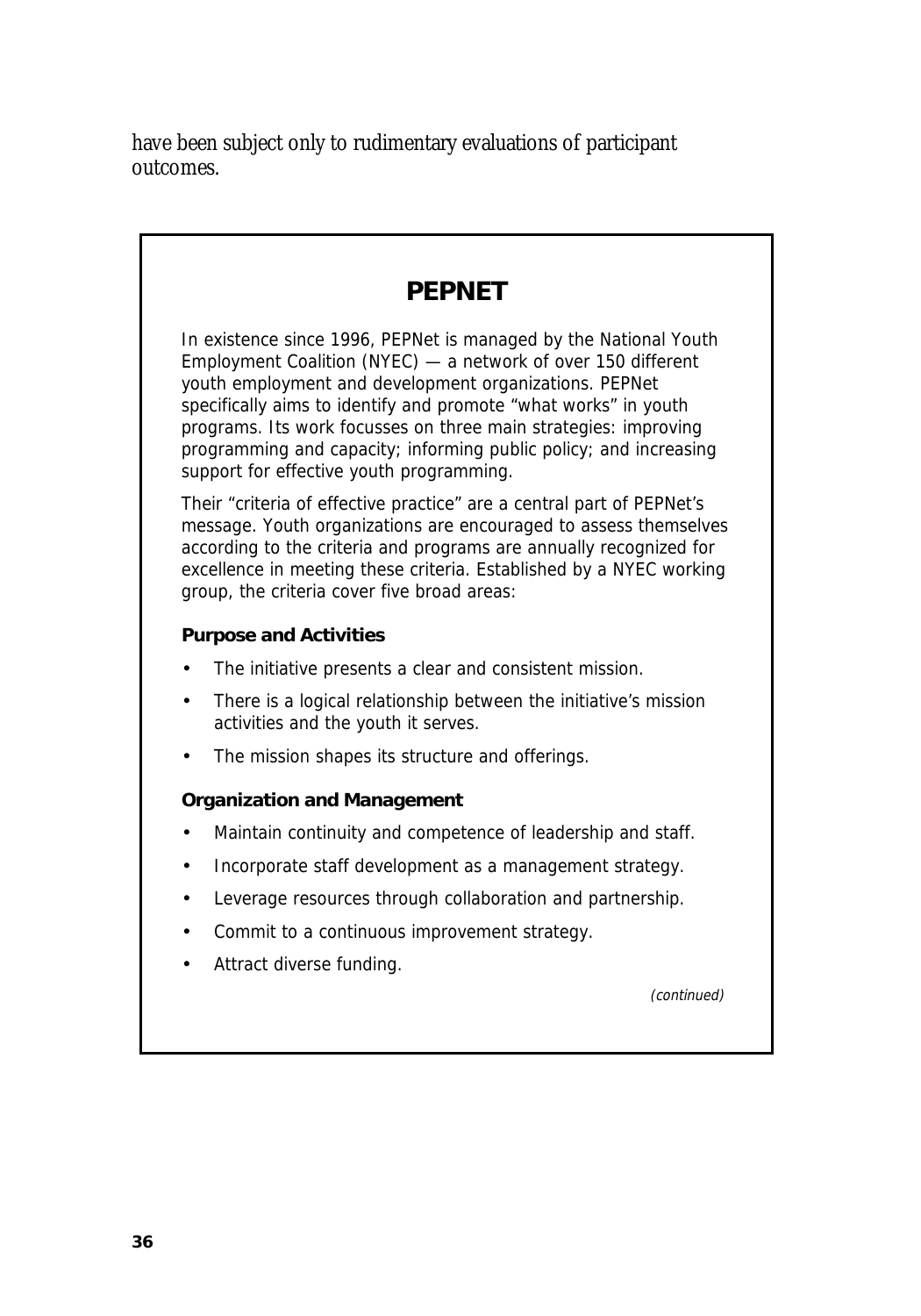#### **Youth Development**

- Nurture relationships between youth and caring adults.
- Engage family and peers in organized activities.
- Place high expectations on youth and staff.
- Build youths' responsibility and leadership skills.
- Offer individualized age- and stage-appropriate activities.
- Utilize a holistic approach, providing needed supportive services.
- Develop a sense of group membership.
- Foster a sense of identity and self.

#### **Workforce Development**

- Nurture career awareness and exploration.
- Embed career guidance and career planning throughout the program.
- Provide work-based learning opportunities.
- Provide experiential learning opportunities.
- Ensure that employers are actively engaged.
- Emphasize the connection between work and learning.
- Measure and assess skills and competencies gained.
- Provide challenging academic preparation.
- Offer post-placement follow-up activities.

#### **Evidence of Success**

- Establish intermediate and long-term outcomes and measurable indicators.
- Collect and maintain data.
- Use data for management decision making.
- Use data to assess progress and evaluate effectiveness.
- Share information with stakeholders and community.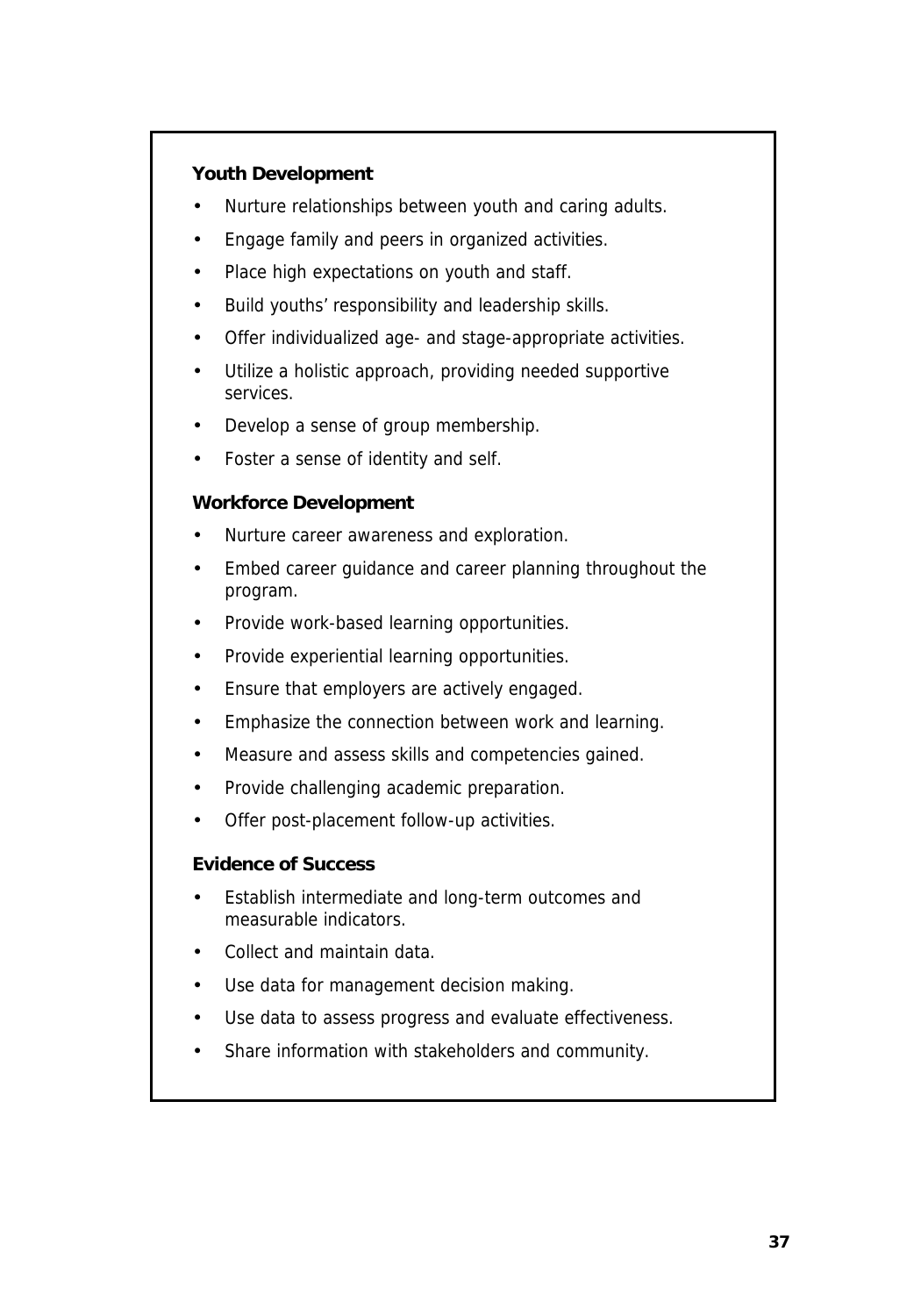# The evidence gap

Neither quantitative nor qualitative methods can resolve the problems created by the lengthy and non-linear process that young people go through as they try to change their lives. This is because the problem is not methodological; what is required is the continuous observation of program participants (and a comparison group) over a very long time period.

It is because the problems have not been satisfactorily resolved that policy-makers face the "evidence gap." This gap is made more problematic because the two different groups of evaluators have often come to different conclusions. By and large, the quantitative evaluators have concluded that employment programs for at-risk youth do *not* work (or that the positive impacts are quite modest) while the qualitative evaluators believe that a wide range of particular programs *do* work.

Thus policy-makers can read an extensive literature that is pessimistic about the efficacy of such programs at the same time as they read about numerous programs in Canada and the United States that are devoted to helping young people and staffed by committed and motivated individuals.

## Two examples of large-scale quantitative evaluations

In general, the evidence produced by quantitative evaluators has suggested that employment programs for at-risk youth have very limited impact. A number of evaluations have dealt with programs for in-school youth, but here we briefly discuss two evaluations of American programs aimed at out-of-school, out-of-work youth. Both were evaluated, at least in part, as randomized trials.

### JTPA

The best known of these evaluations was known as the National *Job Training Partnership Act* (JTPA) Study (Bloom et al. 1997).

First funded in 1982, JTPA was a federal funding umbrella supporting a diverse set of local programs that provided on-the-job training, jobsearch assistance, and classroom training. JTPA programs were typically quite short, lasting only several months. Aimed at the economically disadvantaged, JTPA served over one million people annually. These people either received Income Assistance or food stamps, or had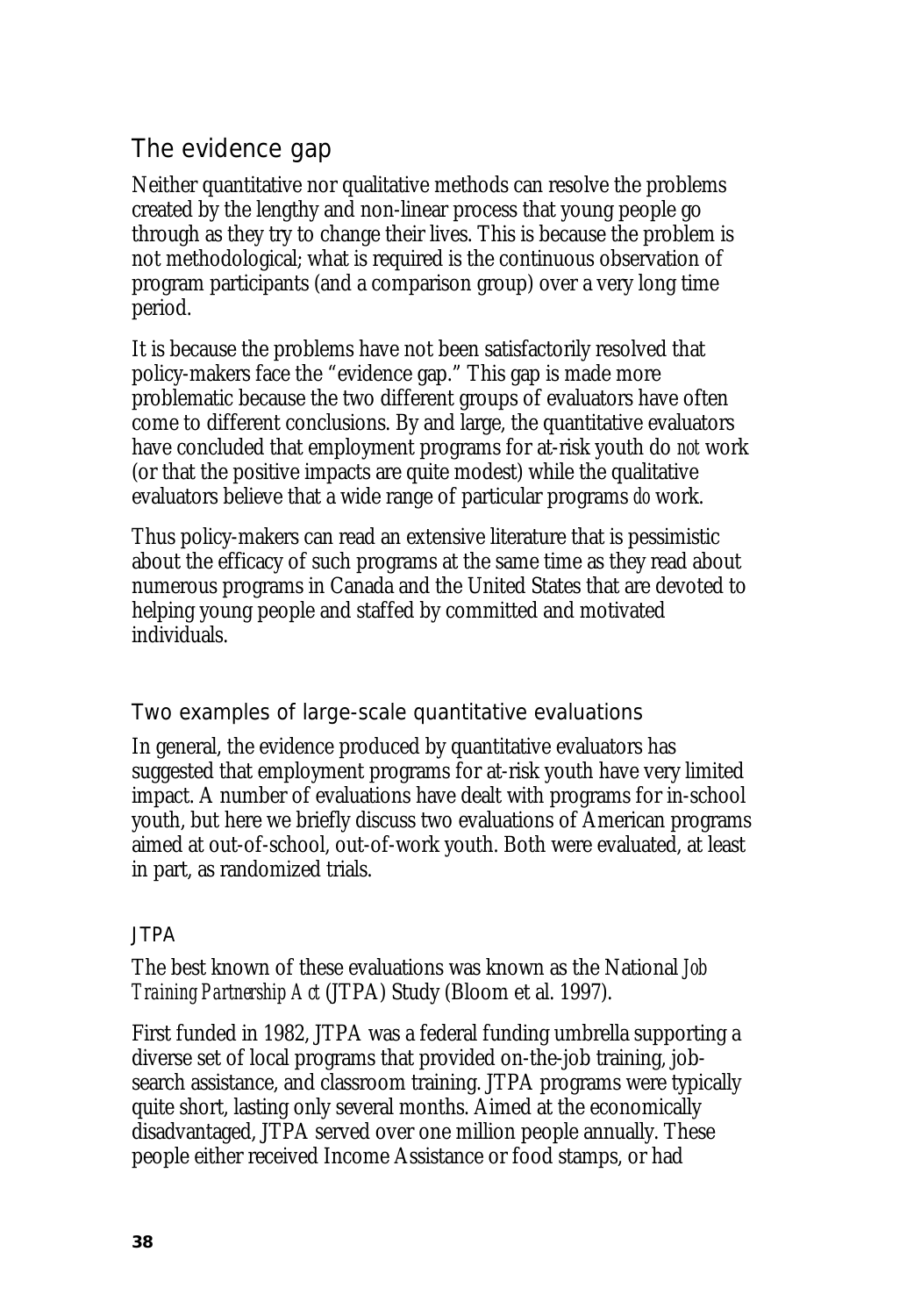incomes below the poverty level. A mandatory minimum of 40 percent of the appropriations was allocated to programs for youth.3

JTPA did not fund a full range of services. For example, all subsidies for public sector employment, available under previous legislation, were eliminated.4 Moreover, the criteria for providing work experience or onthe-job training were established in such a way that private sector subsidies were all but impossible. Consequently, JTPA programs provided no financial incentives and rarely provided any paid work experience.

The evaluation of the JTPA used random-assignment methods. The methodology was particularly difficult to implement in this case because the intervention being studied was an existing program rather than a specially designed demonstration project. Several problems are associated with the evaluation of an existing program that is not under the close control of the evaluators. For example, there is always the possibility that the process of evaluation will alter the program, limiting the ability to isolate the impacts of the program. Another problem is the reluctance of sites to participate. The evaluators were able to recruit a smaller-thanexpected number of sites, which led to a sample size only 50 percent as large as planned.

The major findings of the National JTPA Study with regard to youth were quite clear. During the 30-month post-program follow-up period, participation in JTPA had no impact on earnings or welfare receipt. For female youth, JTPA increased the proportion of female high school dropouts who received high school diplomas (or equivalent) during the follow-up period; there was no impact in this area for male youth.

Policy-makers took these unfavourable results seriously. In 1996, funding for JTPA programs was cut by 79 percent, a cut based on the evidence provided by the National JTPA Study.

 $\overline{\phantom{a}}$ 

<sup>3</sup>The period that the JTPA study covers was prior to the 1992 amendment that created a separate funding stream for youth programs.

<sup>4</sup>One of the major criticisms of the *Comprehensive Employment and Training Act* (CETA) — JTPA's predecessor — was that it provided too much subsidized public service work and not enough private sector exposure. It would appear that the JTPA regulations were a reaction to this criticism.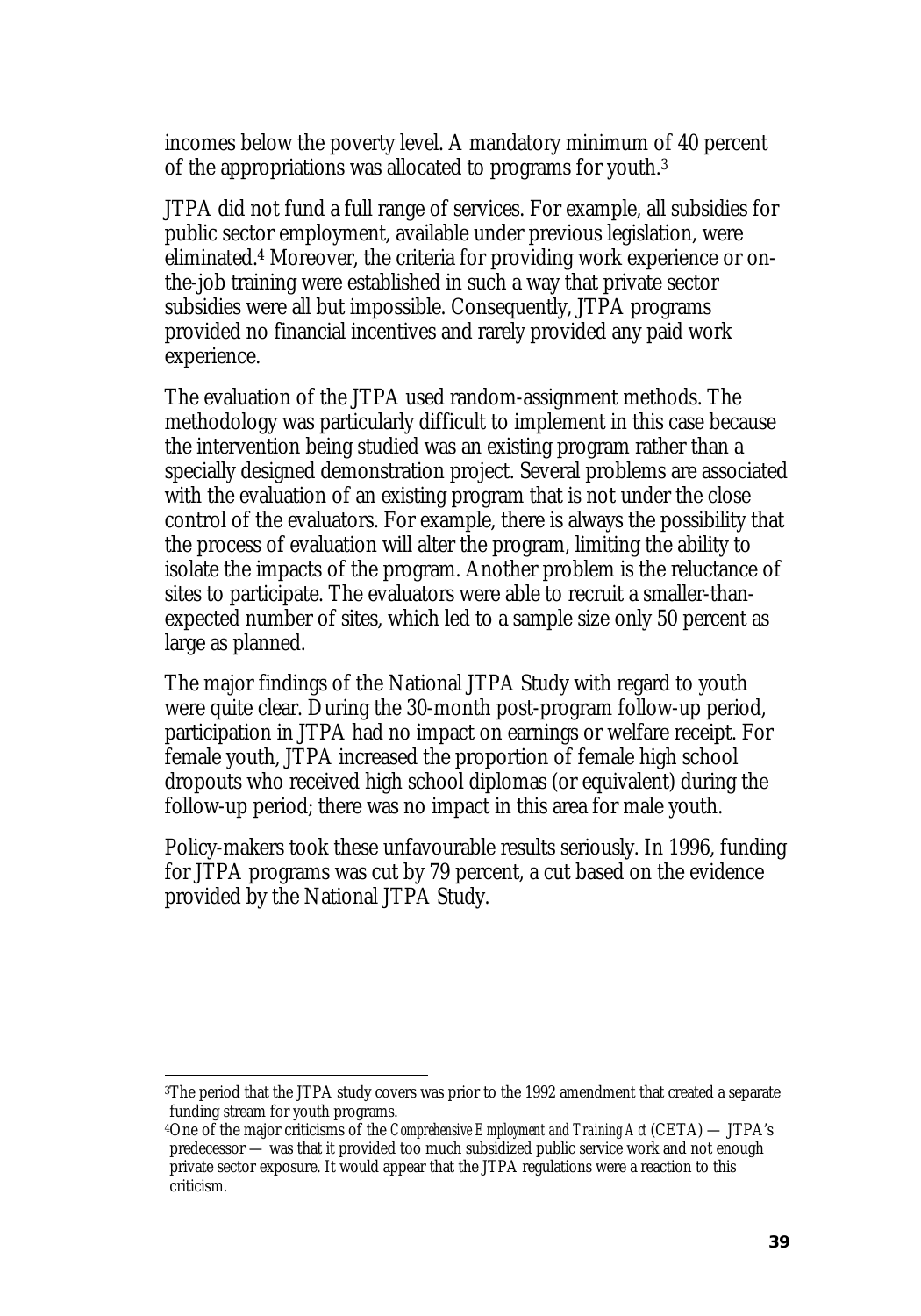#### Job Corps

One of the most intensive and long-lived youth employment programs is the American Job Corps program. This program was established in 1964, as part of the War on Poverty and continues to this day. Here, we summarize two separate evaluations of the Job Corps.

The first covered the period 1977–1981. During that time, the Job Corps provided "economically disadvantaged youths between 16 and 21 years of age with basic education, vocational training, and related services in a residential setting" (Mallar et al. 1982, 1). Most participants — called Corpsmembers — were high school dropouts with histories of criminal activity and welfare dependence. Most came from low-income minority families, and had little job experience.

The key difference between the Job Corps and other youth programs, then and now, is that it is a residential living program. That is, participants leave their homes and live together at a Job Corps site for a period of about six months. The cost of Job Corps per participant was about US\$6,000 in 1977 (C\$18,370 in current dollars) which is quite expensive by contemporary standards. While in residence, participants receive a panoply of services (Mallar et al. 1982, 15):

> *The components of the Jobs Corps program include remedial education, high school equivalency classes, vocational training, health care and education, counselling and other ancillary services.*

After completing the residential portion of their program, Job Corps participants received subsidies while working in a job placement.

Using quasi-experimental methods, Mallar et al. (1982) found significant positive impacts relative to a comparison group that received only whatever non-Jobs-Corps services were available in their communities. For example, in the 18–24 month period after they left the program, the comparison group spent about 45 percent of their time employed (Mallar et al. 1982, 133); the corresponding percentage for the program group was 7.4 percentage points higher. Overall, those who participated in Job Corps earned about 15 percent more than comparison group members over the four-year follow-up period. In addition, Corpsmembers were more likely to receive a high school diploma (or its equivalent) and less likely to be involved in criminal activity.

These results led to the belief that intensive (and expensive) programs such as Job Corps were effective for disadvantaged young people. In the mid-1990s, the U.S. government funded another evaluation of the Job Corps that used experimental methods. The short-term results of this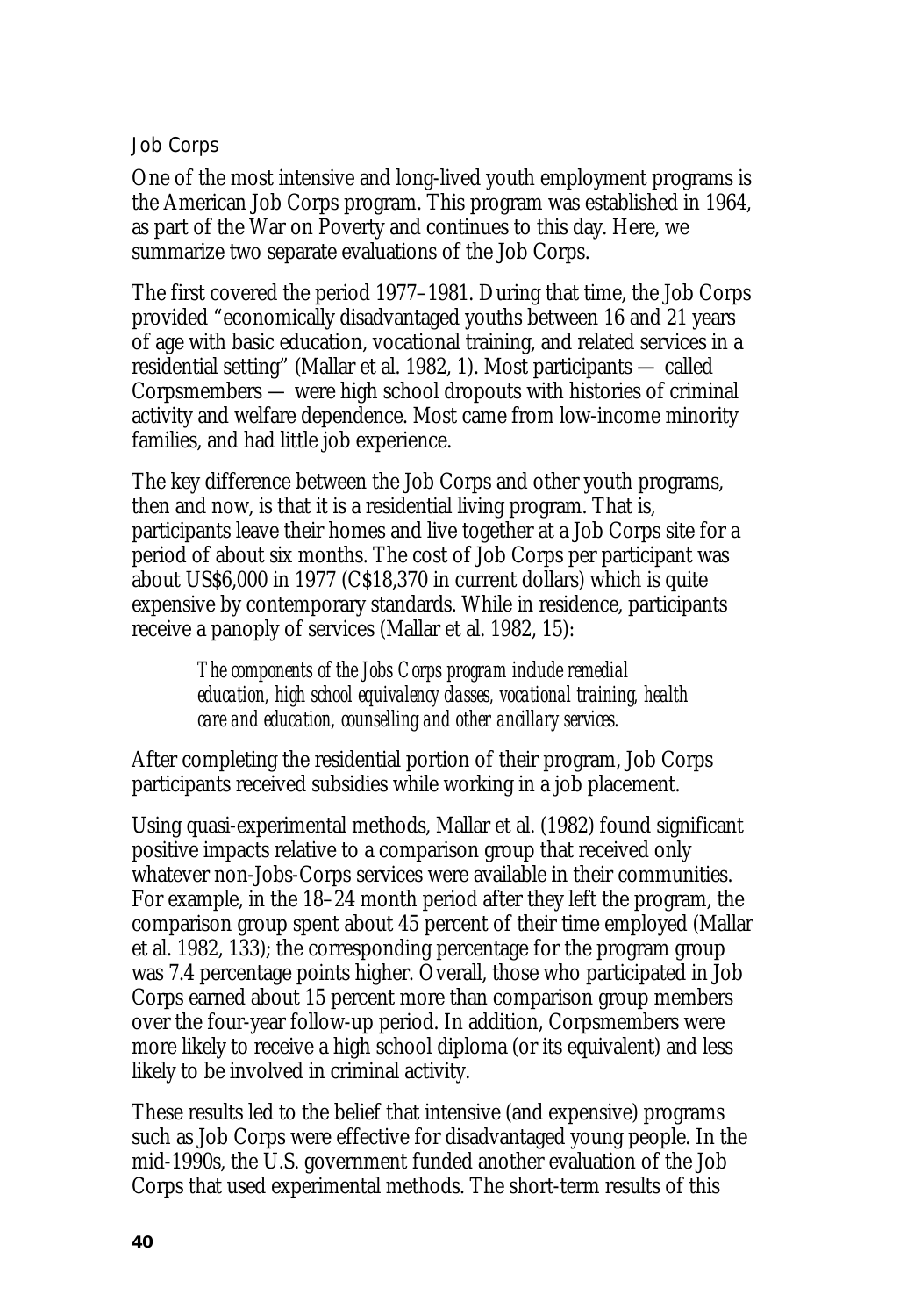evaluation (Schochet, Burghardt, and Glazerman 2000), while positive, are less compelling.

The impact on earnings in the 10th quarter of the follow-up period was \$13 per week per participant (Schochet, Burghardt, and Glazerman 2000, xliii) which was 11 percent higher than the weekly earnings of control group members in the 10th quarter. Over the entire 30-month follow-up period, however, Corpsmembers' earnings were *lower* than control group members, largely because of the earnings foregone while in the program. As before, Corpsmembers were more likely to receive a high school diploma (or its equivalent) and were significantly less likely to be involved in criminal activity (Schochet, Burghardt, and Glazerman 2000).

This latest evaluation of the Jobs Corps included an evaluation of a relatively small non-residential Jobs Corps program. No impacts were found for participants in this non-residential program, leading Schochet, Burghardt, and Glazerman (2000, 27) to write:

> *The finding that males and females without children who participate in the nonresidential components derive no net benefit over and above what they can get from the many other education and training opportunities available in the community appears very consistent with the finding on youth from the National JTPA Study.*

A caveat here is that these evaluations measured the impact of Job Corps participation compared with the impact of whatever services the comparison or control group received. That is, they do not compare the impact of the Job Corps compared with no services at all. If more services are available today as compared with twenty years ago, then the *incremental* impact of Job Corps might be smaller even if its direct effects are unchanged.

The overall message here is that large-scale quantitative evaluations of programs for severely disadvantaged out-of-school, out-of-work youth have not uncovered any "magic bullets."5 Short, relatively inexpensive programs like those funded by JTPA — programs lasting about six months and costing about US\$2,800 per participant — seem to have no impact on employment and earnings. Somewhat more intensive programs like JOBSTART — lasting about a year, providing about 60 hours per month of training in a non-residential setting, and costing  $$5,900$  per participant — also had little impact.<sup>6</sup> The more intensive Job

 $\overline{a}$ 

<sup>5</sup>The numbers cited in this paragraph are drawn from Katz et al. 1995.

<sup>6</sup>JOBSTART was essentially a less intensive, less expensive, non-residential version of Job Corps. Evaluated with random assignment techniques, the 13 JOBSTART programs did not, on average, increase employment or reduce welfare dependency. Earnings increased by about eight percent in *(continued)*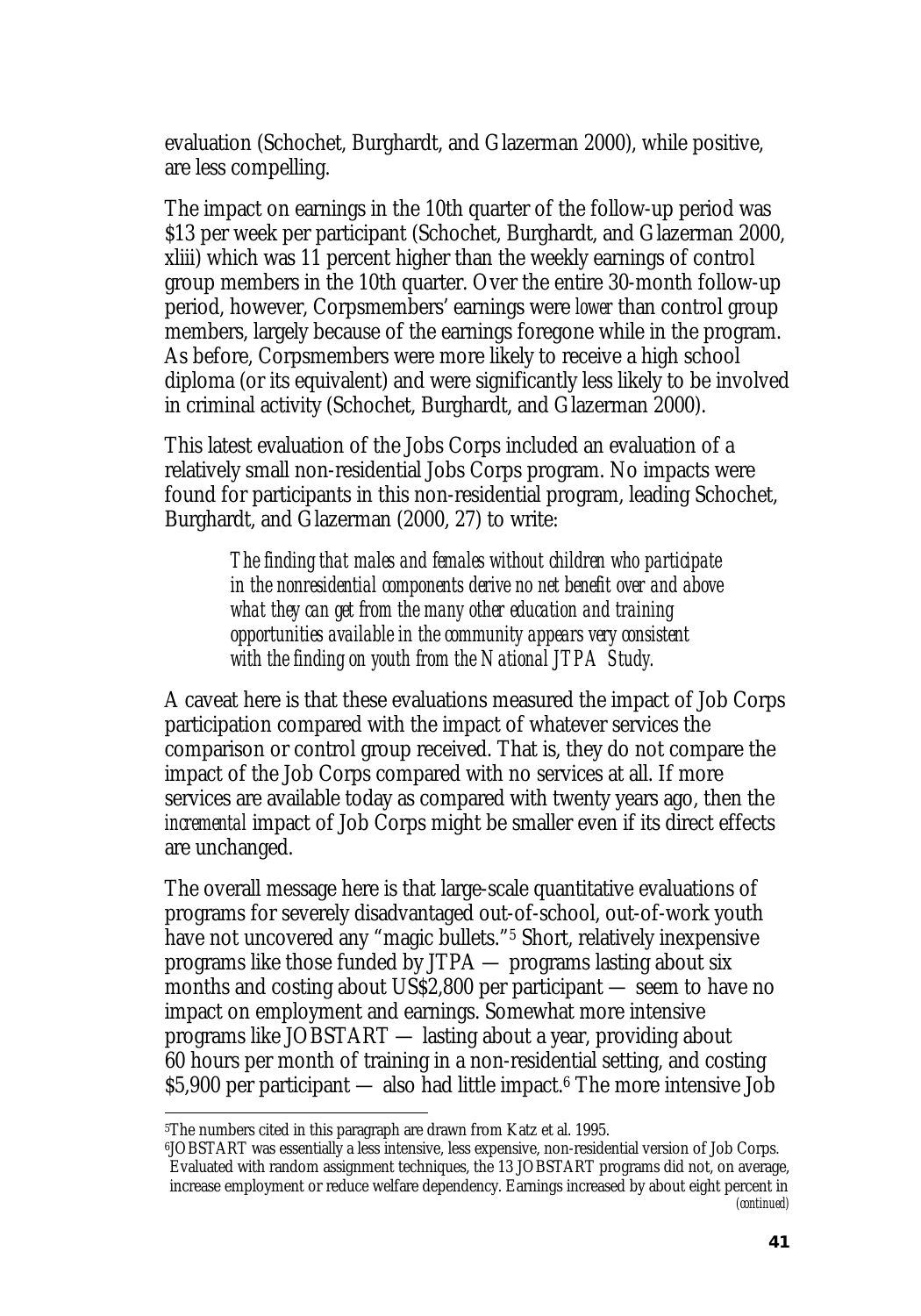Corps program — lasting about a year for those who completed the program, providing twice as much training as JOBSTART and costing \$15,000 per participant— seemed to have larger incremental impacts in an early evaluation, but more recent results revealed smaller impacts.

### Three examples of qualitative evaluations

The conclusions drawn from qualitative evaluations give a more positive impression of youth employment programs. This need not be seen as contradicting the quantitative evaluation since, as noted previously, the outcomes examined are quite different.

### YouthBuild

A formative evaluation of YouthBuild (Ferguson and Clay 1996) is one of the best-known qualitative evaluations. YouthBuild uses construction and rehabilitation of affordable housing as a backdrop to its job training, education, and counselling program. Participants alternate weekly between GED (General Equivalency Diploma) preparation and on-site training in construction skills.

According to Ferguson and Clay (1996, ii):

*Formative evaluations aim primarily to discover details of how programs operate and to contribute to the improvement of program design and implementation. Formative evaluations are not primarily concerned with calculating . . . social costs and benefits, nor do they compare participants' outcomes with what would have happened for participants if they had not participated in the program.* 

At five YouthBuild sites, the evaluation explored areas such as enrolments and attendance. It also made some external comparisons with the Urban Core Expansion Project, the New York City Volunteer Corps, and with non-residential Job Corps, JOBSTART, and JTPA programs. The evaluators used interviews to explore the local organizational structure and practices. Statistical analysis was also used to predict the determinants of program performance. The report concluded that, "the YouthBuild model is replicable and appears to be most effective when sites are most faithful to the philosophy and substance of the core YouthBuild model" (Ferguson and Clay 1996, vi). Among those features

l

the third and fourth years of follow-up. One JOBSTART site — the Center for Employment and Training in San Jose — had a very large impact on its participants and this program has since garnered considerable attention.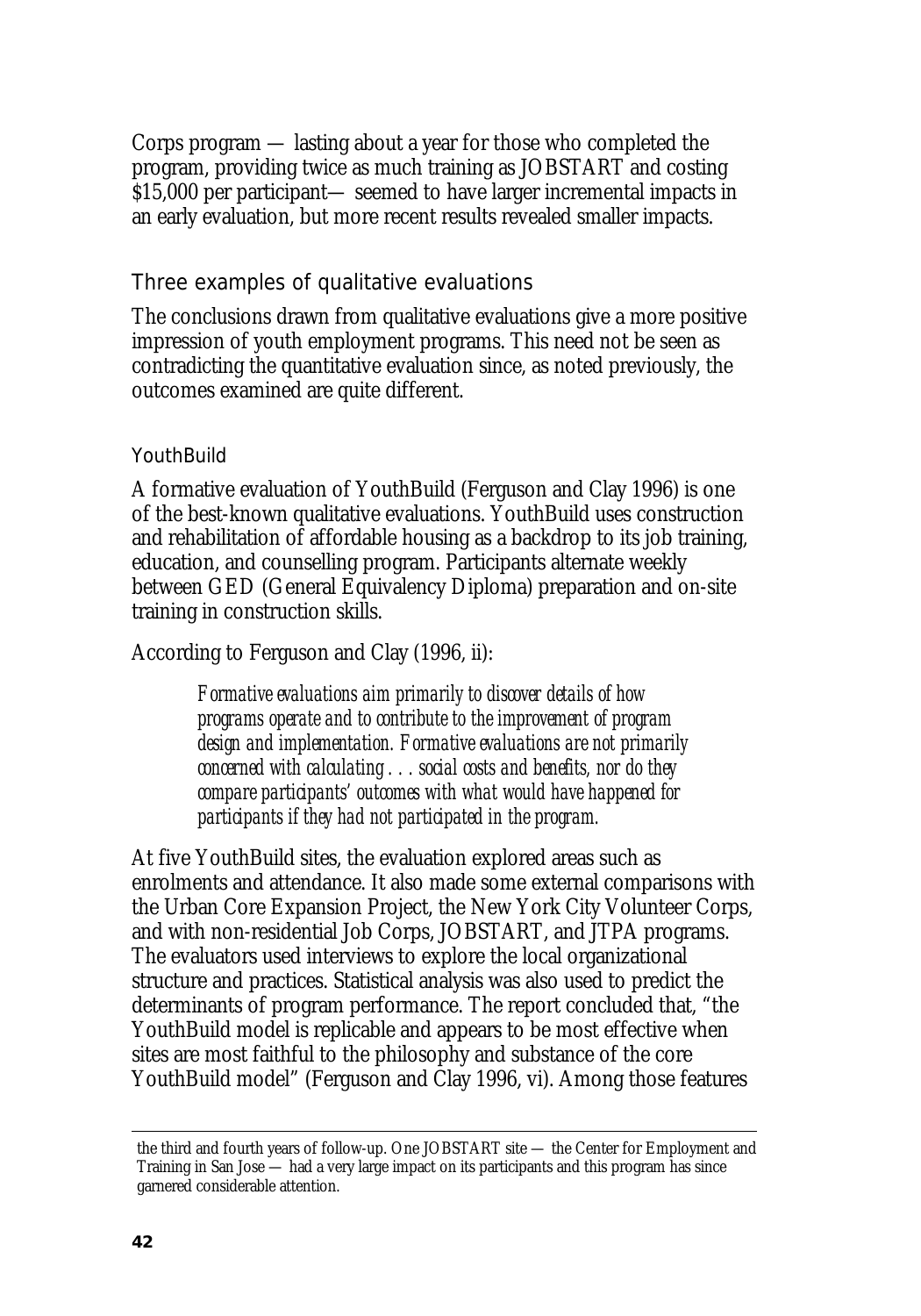identified as leading to success were fidelity to the YouthBuild model, strong leadership, and adequate and sufficiently flexible funding.

#### Programs from PEPNet's "Lessons Learned" series

PEPNet's "Lessons Learned" series highlights programs that exemplify the criteria for effectiveness in youth employment programs.

**Goodwill Toronto** trains at-risk youth to work in the call centre industry with a 16-week program consisting of classroom work and an internship. The first eight weeks are spent in a simulated call centre where students learn industry-specific skills in combination with "soft" skills such as communication, team building, interpersonal skills, as well as time and money management. The second eight weeks are spent in an internship with an employer who is committed to hiring the students following the course. Goodwill uses participant and staff feedback in its assessment of effectiveness, and the main funder (HRDC) regularly conducts in-depth interviews with students to glean information about program operations and effectiveness. PEPNet reports on two outcomes — program completion and wages. In the three years Goodwill has been in operation, it has exceeded its target outcome of graduating at least 70 percent of participants. In their guaranteed positions, those graduates have earned hourly wages that average \$10.

**Fresh Start** in Baltimore provides experiential learning in a maritime environment to high-risk youth aged 16–20. The nine-month program provides applied learning experiences in building and repairing boats and engines. Fresh Start also allows participants to develop carpentry skills, work in a marina, and crew aboard vessels. The last two months of the program support students' transition into internships and jobs. Fresh Start, which has received a number of awards for being a model program, cites only a single outcome as evidence of their success: nearly half (46 percent) of their graduates pursue further education. However, we do not know the program graduation rate, nor the rate at which participants would have pursued further education in the absence of the program.

Goodwill Toronto and Fresh Start are examples of the alternatives to the long-term quantitative evaluations of JTPA, JOBSTART, and the Job Corps. Participants are not followed for long periods after leaving the programs and no comparison or control groups are involved. However, the nature of program participation is studied fairly intensively, the lived experience of participants is explored in personal interviews, and success is measured by relatively short-term outcomes such as program completion and immediate post-program employment.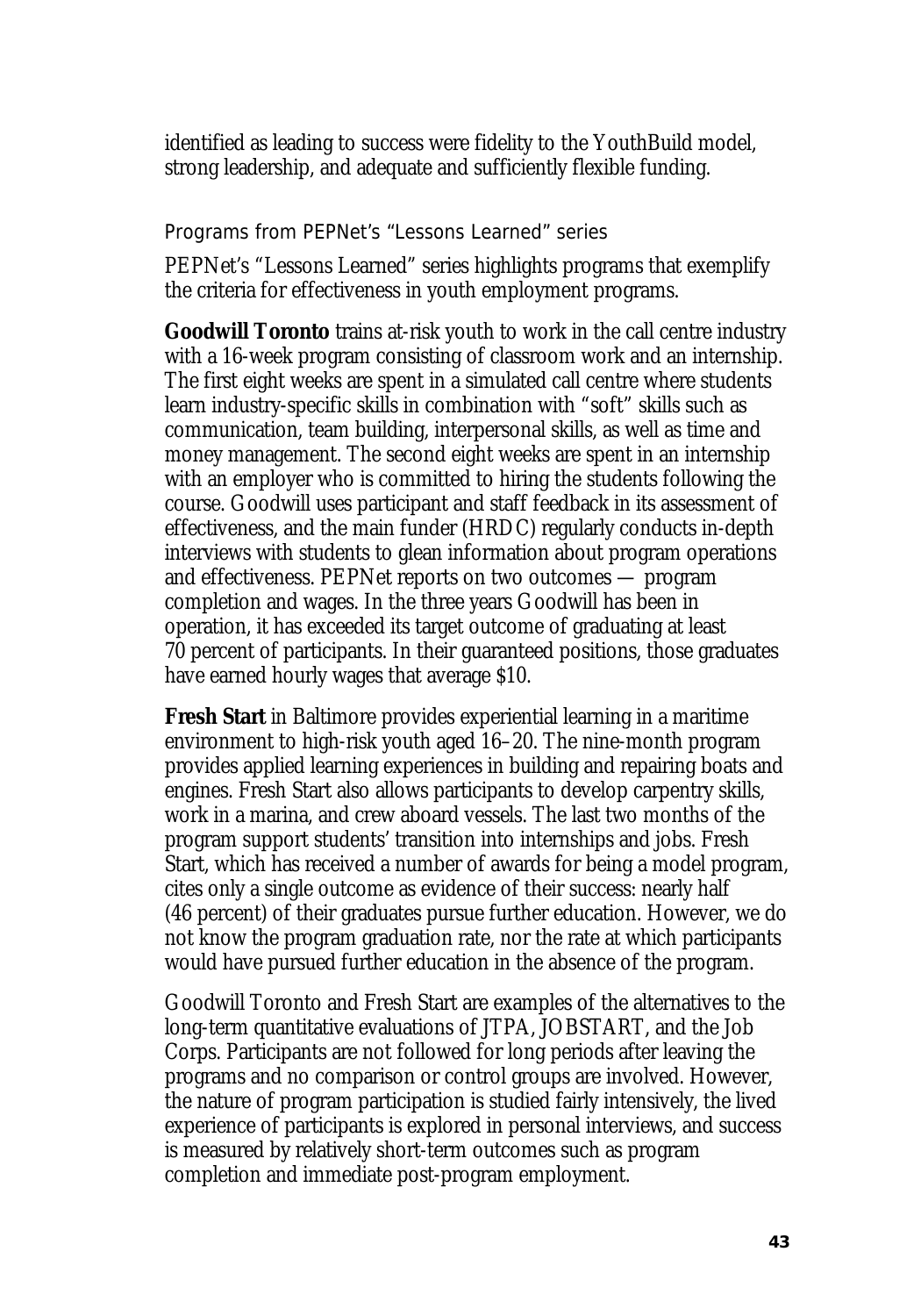## Conclusion

The kind of analysis presented in this report more closely parallels the PEPNet "Lessons Learned" series. We explore factors contributing to *program* success, rather than *participant* success. These might include the program's capacity to deliver its services, its reputation among participants, partners, and funders, and the availability of suitable resources, human and financial.

In taking the case study approach, we are recognizing, as did Ferguson and Clay (1996, 400), that:

> *. . . No one model, including ours, is unassailable in its ability to identify appropriate outcome levels against which to hold programs accountable. Hence, despite the growing popularity in policy circles of outcomes-based accountability, any serious regime of accountability for programs like YouthBuild [and like our study programs] will necessarily . . . give attention to issues of process as well as to outcomes.*

In that spirit, the next chapter contains the themes and conclusions that we drew from our observations of BladeRunners and Picasso Café.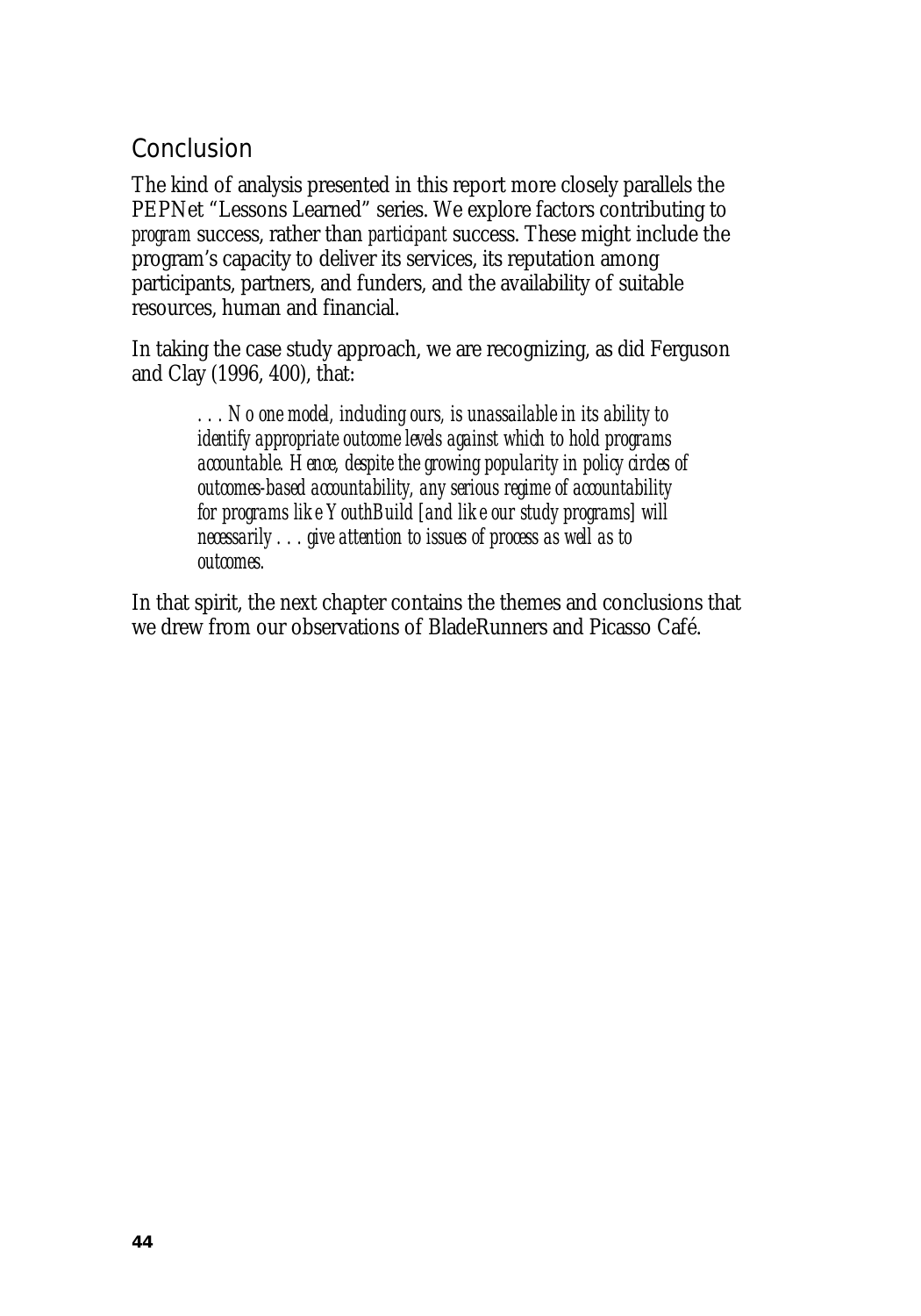# **Chapter 3: Themes From Research on BladeRunners and Picasso Café**

Programs like BladeRunners and Picasso Café try to help those who are willing to make the transition from street life to mainstream employment. The previous chapter indicated that large-scale quantitative evaluations of youth employment programs have focussed on post-program outcomes for participants. In general, these evaluations found either no impact or only relatively modest positive impacts. Smaller-scale qualitative evaluations have focussed on program operations and highlighted practices thought to be effective. In other words, while the quantitative evaluations focussed on *participant success*, the qualitative evaluations focussed on *program success*. 1

Our evaluation is qualitative and relatively small. Lacking the resources to track large numbers of program participants over a long post-program period, participant success was outside the scope of this evaluation. To be sure, in the course of dozens of interviews and hours of observation, we identified a number of participants who seemed to have moved well down the road toward steady and remunerative employment. Their numbers are small, however, and we have no counterfactual against which to compare their experience. Like other qualitative evaluations, we therefore focus on program success.

This chapter is divided into three parts. The first discusses program participation, the second program management and structure, and the third the relationships between the programs and external institutions.

## Program participation and content

 $\overline{a}$ 

No one really knows how many street youth live in downtown Vancouver. The reason is partly definitional — what exactly defines "street youth?" — and partly practical — how would one count the number even if a definition were available? Current estimates of the population of street youth in Vancouver seem to lie in the 1,000 to

<sup>&</sup>lt;sup>1</sup>"Participant success" refers to the ability of the participants to reach the program's intended goal — full-time employment in "good" jobs. See Chapter 2 for a discussion of the difficulty of measuring participant success. "Program success" refers to the operational and managerial capacity and effectiveness of the programs.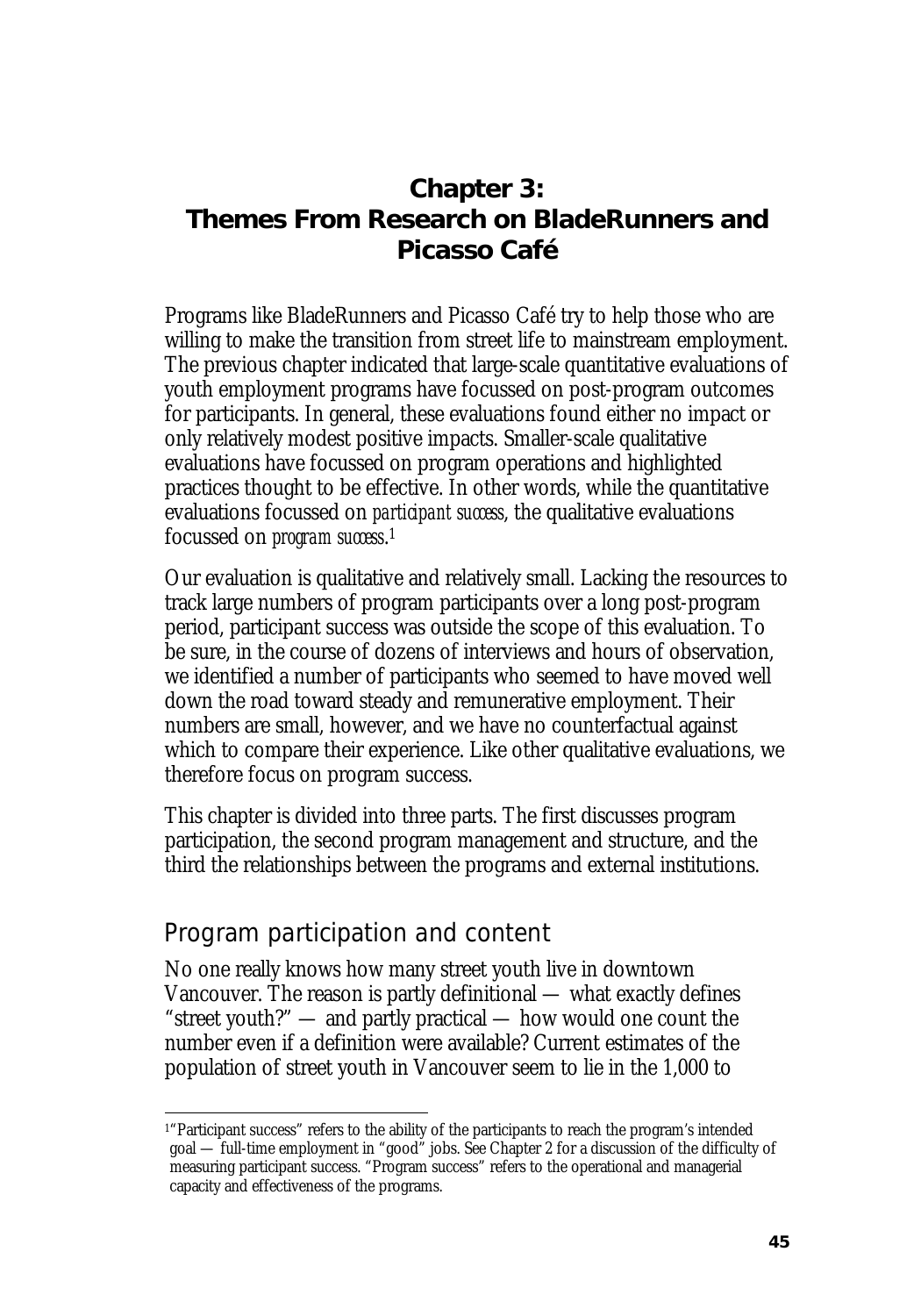2,000 range.2 These estimates are far greater than the number that participate in programs such as BladeRunners or Picasso Café. For example, in any one year, BladeRunners and Picasso Café serve between 90 to 120 youth. We do not know if there are just too few programs (or too few attractive programs) or if the majority of street youth are simply not ready to make the transition to full-time work.

This section discusses the factors that are important in attracting participants and helping some of them to complete program requirements. In particular, we discuss the following, linking general ideas drawn from the literature to specific observations of BladeRunners and Picasso Café:

- **Turning points:** Only a small percentage of street youth will be interested in enrolling in any voluntary employment program because only a few will have reached the necessary psychological "turning point."
- **Attractiveness to street youth**: To be attractive to those who are ready to attempt the transition to mainstream life, an employment program must offer a transparent link to a good job and be able to deal with the multiple challenges that street youth face. We found that our study programs have both of these features and, perhaps for that reason, have a good reputation among youth and among youth workers.
- **Screening**: Even if a particular young person is ready and willing to enter a program, the program staff may believe that he or she will not be able to meet program requirements. Most youth employment programs, therefore, ask potential participants to go through a screening process. We describe the screening processes of our study programs in some detail and report on participant views of the screening.
- **Mentoring**: Regardless of a program's ability to attract participants, it is the content of the program that is thought to affect participant success. Both of our study programs offer sustained adult contact known as mentoring — as part of their program content. We explore BladeRunners mentoring (an especially important program feature) in some detail. We also briefly describe the adult contact component of Picasso Café.

 $\overline{\phantom{a}}$ 2These estimates come from our conversations with street youth workers and BladeRunners coordinators.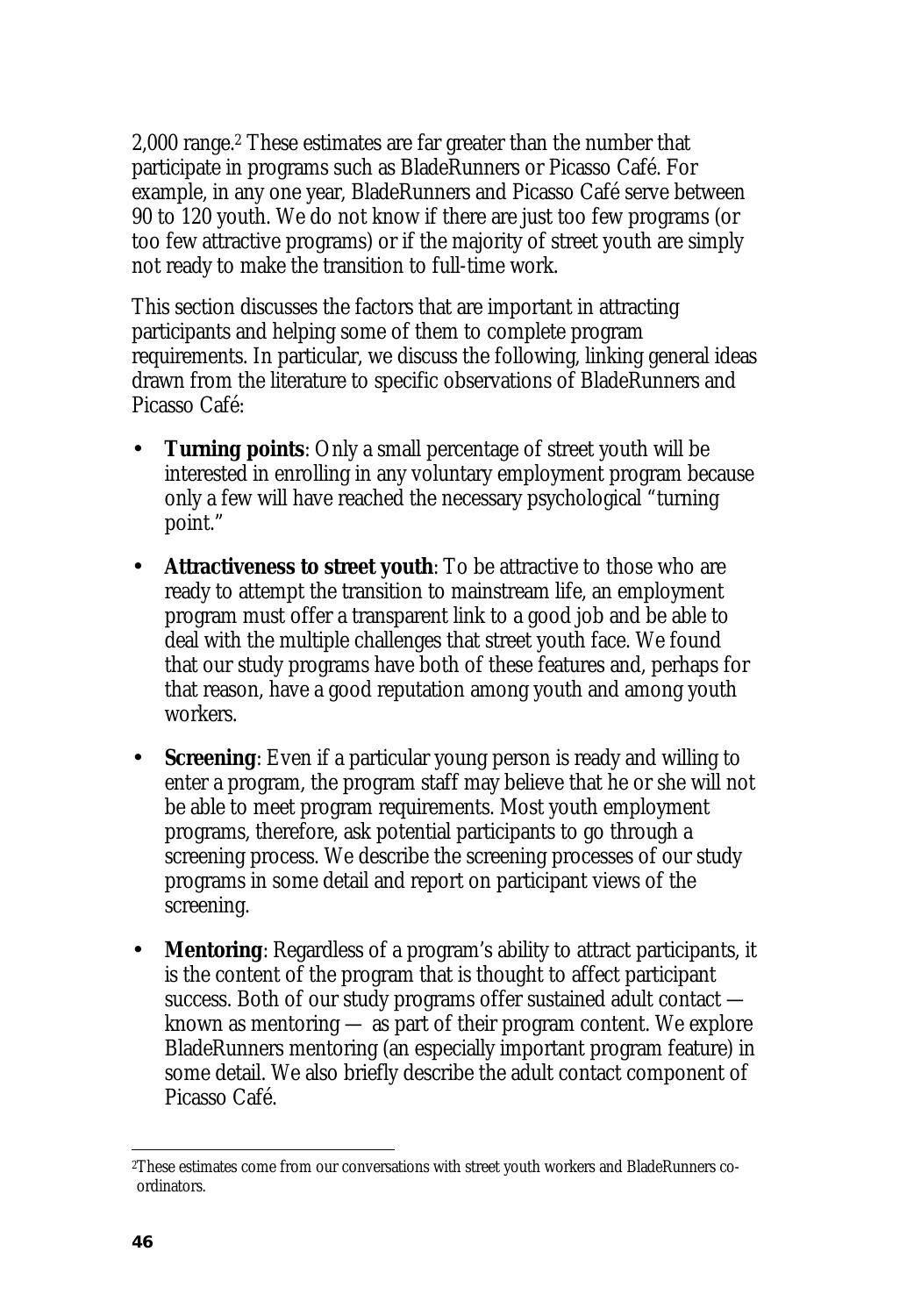Turning points

Both of our study programs are directed to the subset of youth who demonstrate some "readiness" to make the transition from street life to steady employment.

For street youth, the lack of family support and lack of positive school and work experiences can lead to lifelong difficulties (Starr 1986) and to socioeconomic inertia. Nonetheless, some lives can become redirected by "turning points" (Elder 1985). These may be single or multiple events that either provoke sudden epiphanies or more gradual awakenings. For some young people, the turning point might be the death of a friend or a new awareness of familial responsibilities. Many of the BladeRunners and Picasso Café participants spoke of these turning points in their lives. As one put it:

> *I'm just getting sick of seeing the same thing, people doing drugs over and over and I'm getting sick of it. I want to get somewhere in my life. I'm not getting any younger.*

These turning points represent an opportunity to reach troubled youth and introduce them to more positive communities. Labour force participation has often been cited as a context that encourages disentanglement from street life (Hagan and McCarthy 1998). When placed in this new context, youth may be able to develop relationships with individuals and networks that assist in the acquisition of skills sometimes as simple as trust — that are useful in productive employment.3

## Attracting participants to a program

Once a young person has reached a turning point, he or she must find something to turn toward.4 A voluntary program cannot affect the lives of young people if it cannot attract participants. A successful program must, therefore, meet the needs and desires of its intended audience in order to attract them as participants.

 $\overline{a}$ 3Another view of individual development recognizes the importance of participant "readiness." Motivational psychology asserts that individuals will become focussed on a certain life path only if it seems both desirable and feasible. Feasibility requires that the young person have a strategy to achieve the desired goal and the skills to implement that strategy (see Ferguson and Clay 1996, 245–318).

<sup>4</sup>Not all "turning points" will lead to changes in lifestyle. We assume that the desire to participate in any employment training program is an indication that a turning point has been reached. In reality, some who apply to youth programs will drop out when program requirements are made clear.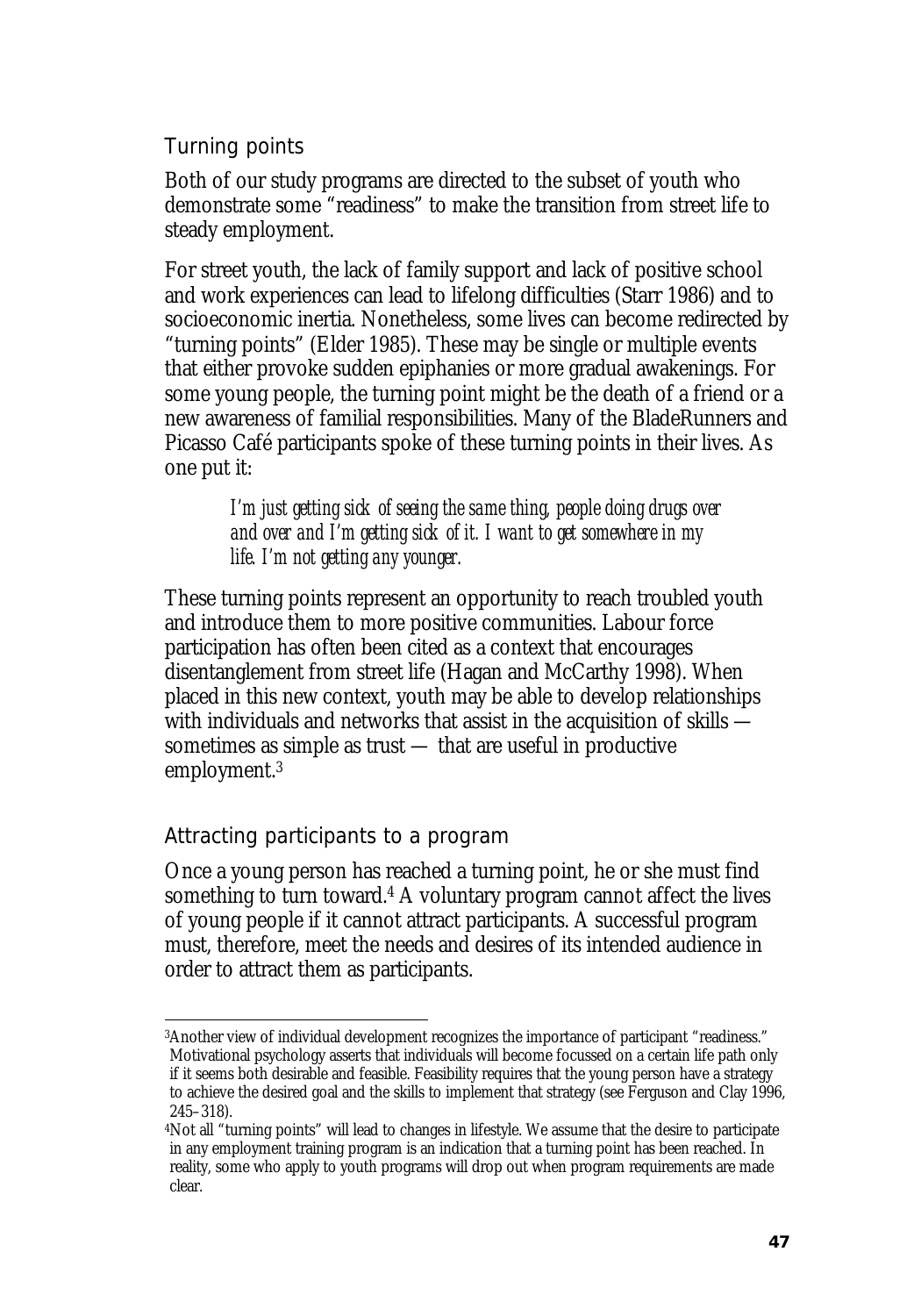Programs that are simply a mirror of programs for adults are unlikely to appeal to street youth (Grubb 1995). Because the target groups for programs like BladeRunners and Picasso Café are street-involved youth, programs must adapt to their particular needs. These youth grapple with the psycho-social challenges of late adolescence, while also facing special disadvantages. They often come from disrupted families and frequently struggle with alcohol and drug abuse (Hagan and McCarthy 1998). While a difficult home life contributes to the likelihood that a young person will become involved in street life, it also contributes to difficulties at school (Hagan and McCarthy 1998). Fewer than one third of our focus group participants had completed high school. Difficulties in school clearly limit the range of available employment opportunities. Almost all the participants we spoke to had been receiving Income Assistance for 4 to 11 months.

Both BladeRunners and Picasso Café appear to be able to appeal to street youth. Youth workers, pre-employment program operators and the young people themselves speak of the good reputation of the two programs.

The key to their appeal seems to lie in the transparent link between successful program completion and relatively stable and well-paid employment. This link is important because street youth have generally rejected the more traditional means of human capital development, such as formal education. Even when considering making life changes, they are not typically prepared for or willing to undergo the sort of preparation that post-secondary education or formal training entails. The rewards of such human capital investments are too remote. Consequently, they are attracted to programs that appear to provide a direct conduit to employment.

Part of this appeal is the ability to gain certificates and recognized credentials. Participants are aware of the value of these credentials in assisting them to gain access to higher-wage labour markets. A BladeRunner describes how his situation improved by earning certificates:

> *I heard that you could get your first aid ticket, too, and I thought there's a lot of construction sites like that, if you have your industrial first aid, because you can watch up to 12 guys. It's good because the job that I had a few months ago, they hired me because I had my first aid ticket. . . . A big difference.*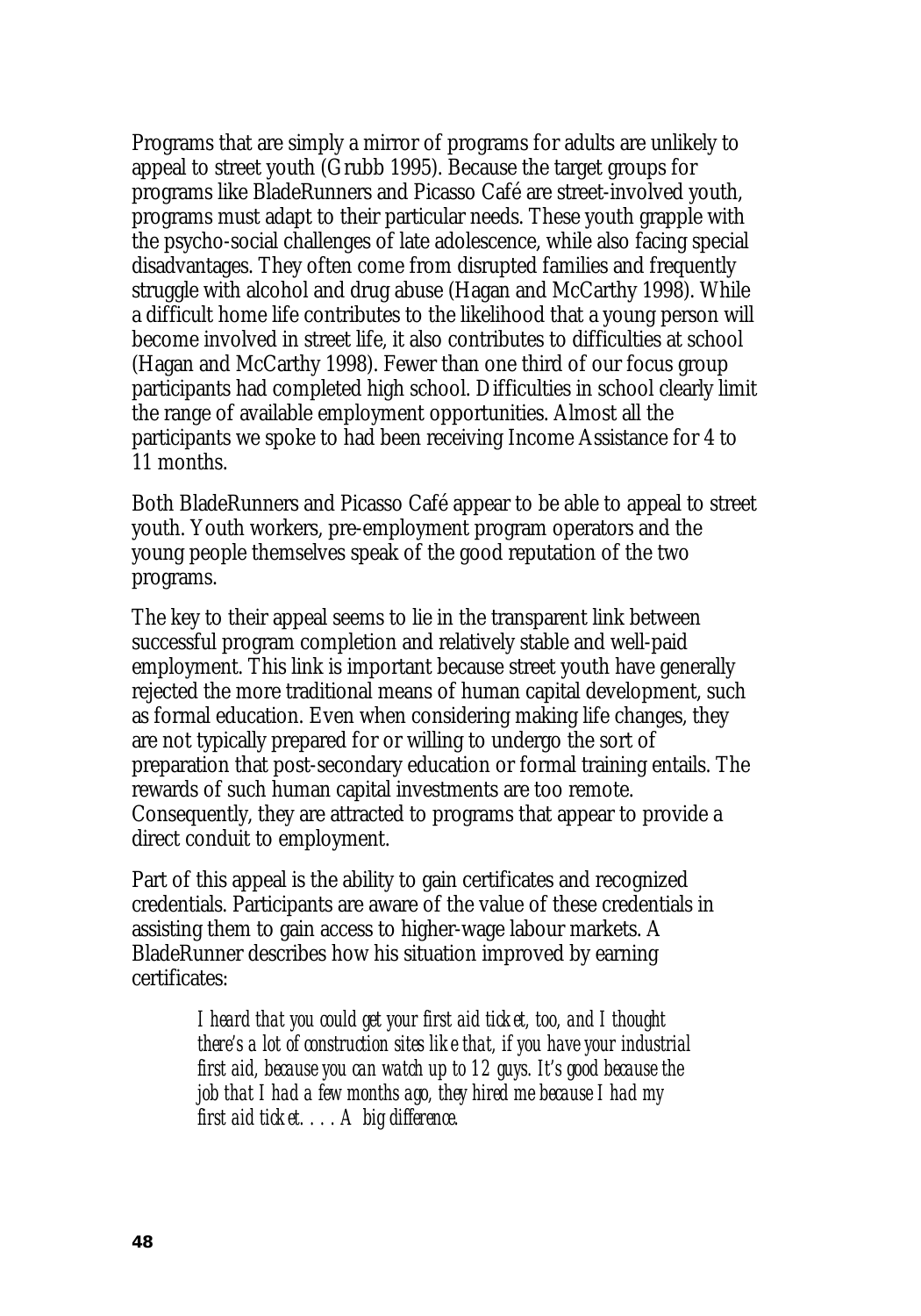Youth are attracted to programs when they see that the program will lead to a job. It also appears that the quality of the job — here restaurant and construction work — is also important to young people. Some developmental research indicates that not having access to a rewarding full-time career impedes the successful transition to adulthood (Starr 1986). Our study programs seem to hold out the promise of not just any job, but a good job. As one BladeRunners participant noted:

> *I was working for landscaping for a while and it was like eight bucks an hour. . . . I didn't like it so I just decided I wanted a better job, more money and you need your GED to get into . . . get a real job basically.*

For others, it was not simply a matter of money but also about how motivating the job was:

> *I'd rather be doing something that's interesting and you don't get bored with it, like something that's always going to be different. With plumbing and heating I found that, whatever you were doing it was always different.*

Other research also supports the importance of job quality in making meaningful impacts on these young people's lives. According to Allan and Steffensmeier (1989, 109):

> *Where jobs are insecure, with low pay, few benefits, and minimal opportunities for advancement, work may provide fewer incentives for young people to form lasting commitments to conventional lifestyles, and such conditions may help to create and sustain deviant subcultures at the community level while eroding norms and social controls.*

The low-wage part-time employment opportunities that are typically offered to young people may be acceptable to those who live in comfortable home environments. However, street youth often require greater financial and social independence and are thus not satisfied with these types of jobs.

In summary, BladeRunners and Picasso Café appeal to young people who have decided to try to turn their lives around because the programs offer a transparent link to jobs and to jobs that offer relatively interesting and remunerative work.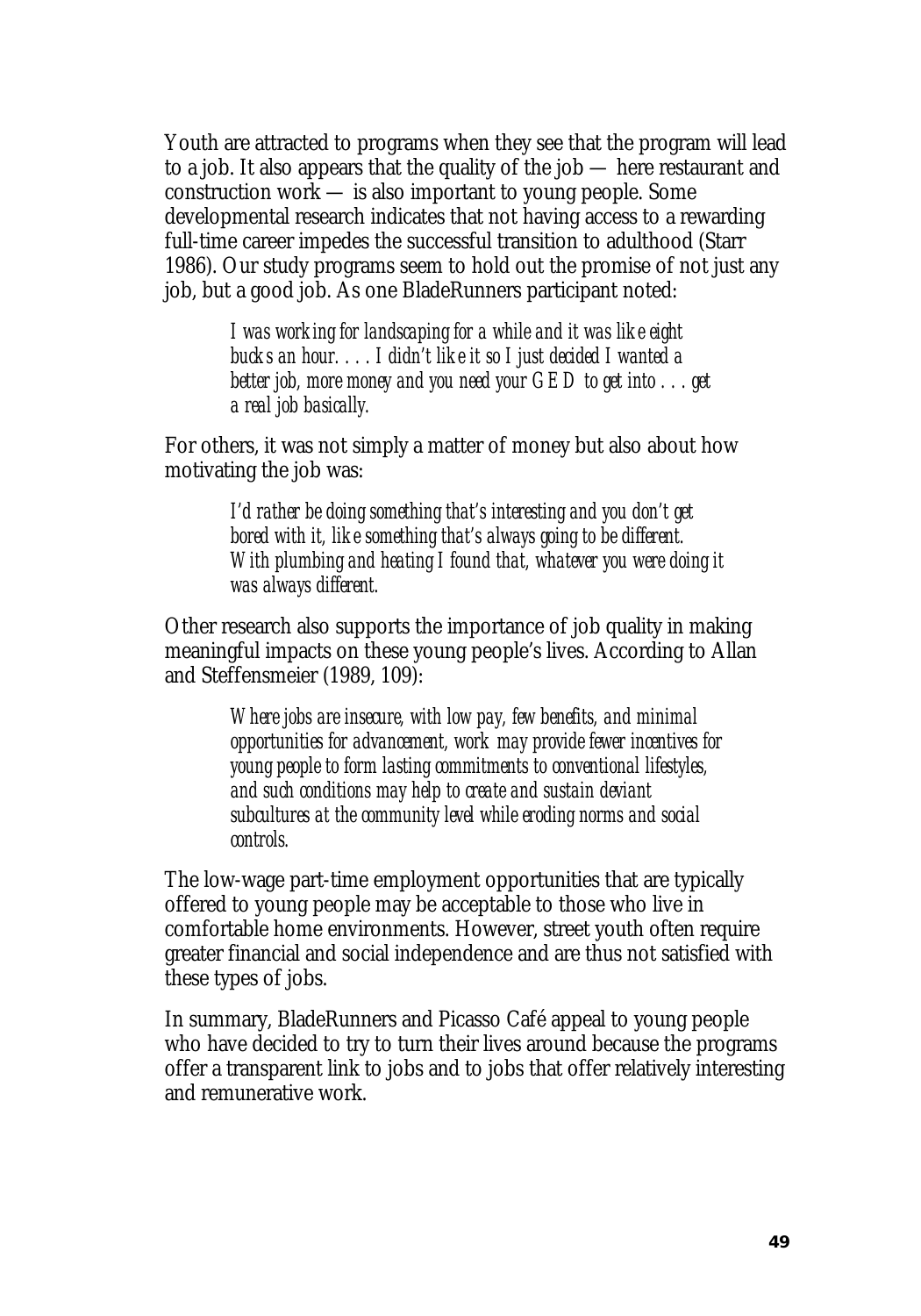### Screening

When individuals have reached a turning point in their lives and have decided to apply to particular programs such as BladeRunners and Picasso Café, another dimension of readiness becomes important. Just because a young person has reached a turning point does not mean that he or she is ready for a full-time job on a construction site.

Programs often select only the individuals they believe can succeed and believe that, in so doing, they are expending resources on those who can most benefit. Our study programs screen potential participants so that only those deemed suitable are allowed entry. Program staff believe screening is important for two reasons: to gauge participants' "readiness" to make the transition from street life to steady employment and to ensure a safe working and learning environment for all participants. Both workplaces — restaurant kitchens and construction sites — are potentially dangerous and require attentiveness and commitment to safety from all employees.

Given its importance, the ability to accurately detect the "readiness" of potential participants is a critical program function. YouthBuild (first discussed in Chapter 2) uses a screening process to ensure that participants have demonstrated the requisite "readiness." The evaluation of the YouthBuild program suggests that well-run programs place an emphasis on their screening process (Ferguson and Clay 1996, 254). As a YouthBuild staff member explained:

> *We were looking for people who were really willing to get humble, and put their stuff on the line, and really put their hearts up there and say what they really wanted to do. If we could do that in an interview and they could get real and start telling us things, then we felt they were reachable, versus a couple that came in — they were so hard that you couldn't break the barrier.*

While both Picasso Café and BladeRunners screen participants, they differ greatly in their approaches.

Students can sometimes begin at Picasso Café within a week of their first contact with the program. In the past, however, waiting lists have occasionally delayed program entry. At the time of our field research, program staff indicated there was an informal interview process; however, some participants did not regard this interview as a barrier and believed that all interested individuals could gain entry. Young people struggling with drug or alcohol abuse or without a place to live, however, are not permitted in the program. Such applicants are directed to other resources and may reapply when they have dealt with these challenges.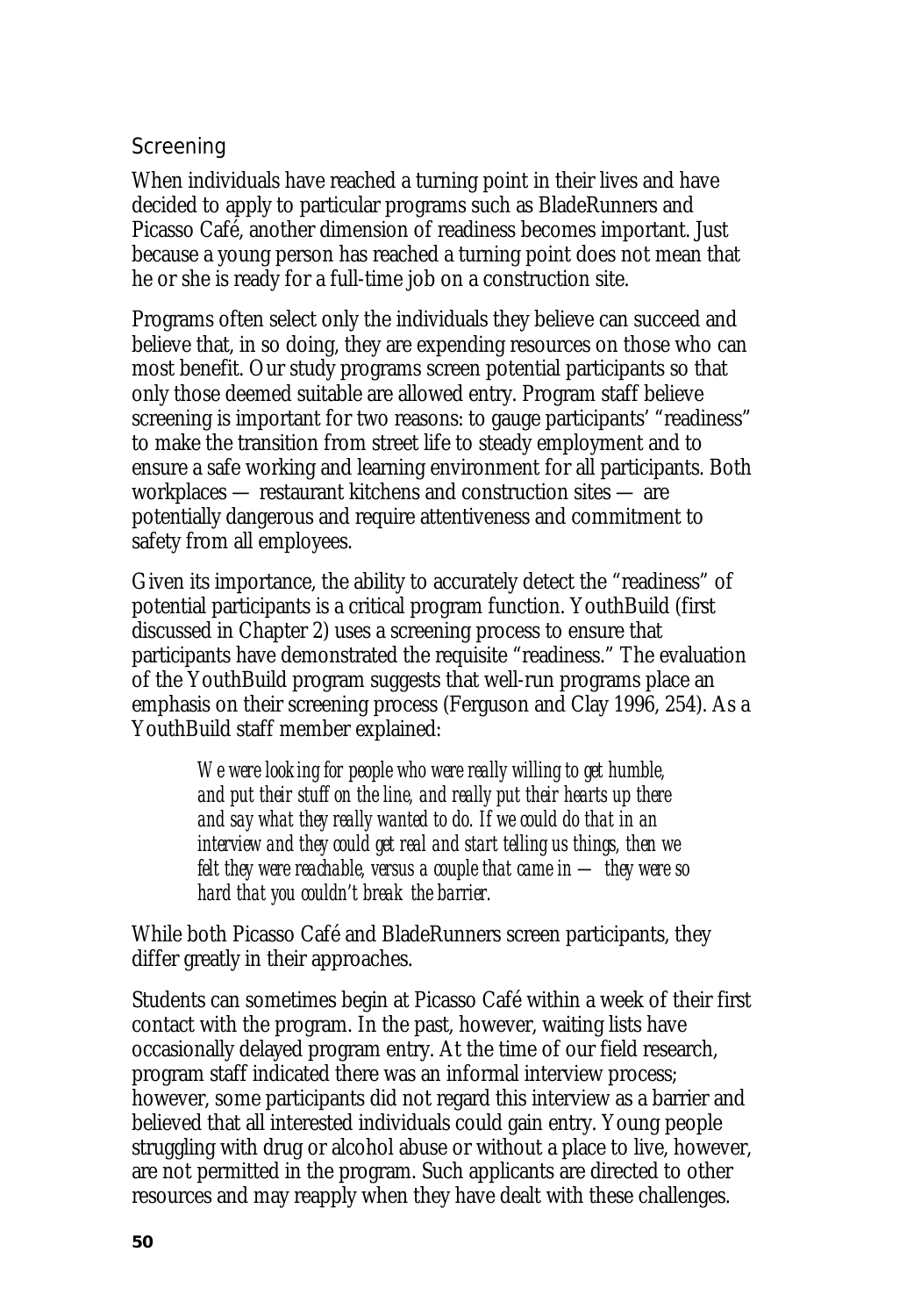The participant intake process at BladeRunners is more rigorous than that of Picasso Café.5 At the centre of the application process is the interview, which involves appearing before a panel of up to six individuals. Panellists, who might be BladeRunners staff, potential employers, "Senior BladeRunners," or social workers, ask applicants a number of direct questions covering their demographic background, their previous employment history or activities while on welfare, their current lifestyle, and potential employment barriers. They also ask a number of more personal questions having to do with applicants' current drug and alcohol intake and whether they have difficulties in this regard, or any other problems that might affect their work performance.

Almost half of the BladeRunners who commented on the interview described it as an intimidating process. One participant called it a "nightmare" because he was certain he would say something wrong. Some of those who ultimately felt comfortable during the interview admitted it was "scary" at first. Several of this latter group said they found the interview easier as it progressed, usually because the questions were not as difficult as they had expected. Interestingly, one participant commented that he thought "the more you've been through, the better chance you have of getting in," but said he did not make anything up to increase his chances.

In particular, BladeRunners in Victoria appreciated the interview experience because they felt it helped them prepare for job interviews. Because the co-ordinators and others who conducted the intake interviews had actually worked in construction, the interviews seemed more real to the participants than the practice interviews that were a part of many pre-employment training programs.

Whether intimidating or comfortable, the BladeRunners interview process was respected and any problems with it were attributed to the participant, not to the interviewers: "It was rough for me, man. I was too opinionated and . . . it was scary. It was pretty good." Honesty was mentioned by about one third of the BladeRunners in our focus groups, whether they found the interview process intimidating or not. They appreciated the straightforwardness of the interviewers, and felt that in turn it was important for them to be straightforward; they felt this promoted trust. "So depending on how much you want to be here, that's how much they want you to be here. So it's good."

 $\overline{a}$ 5During times of high demand by employers, however, some BladeRunners participants that have not completed a general pre-employment program, or who do not meet the age requirement, have been granted entry. All are required, however, to complete the construction health and safety training program.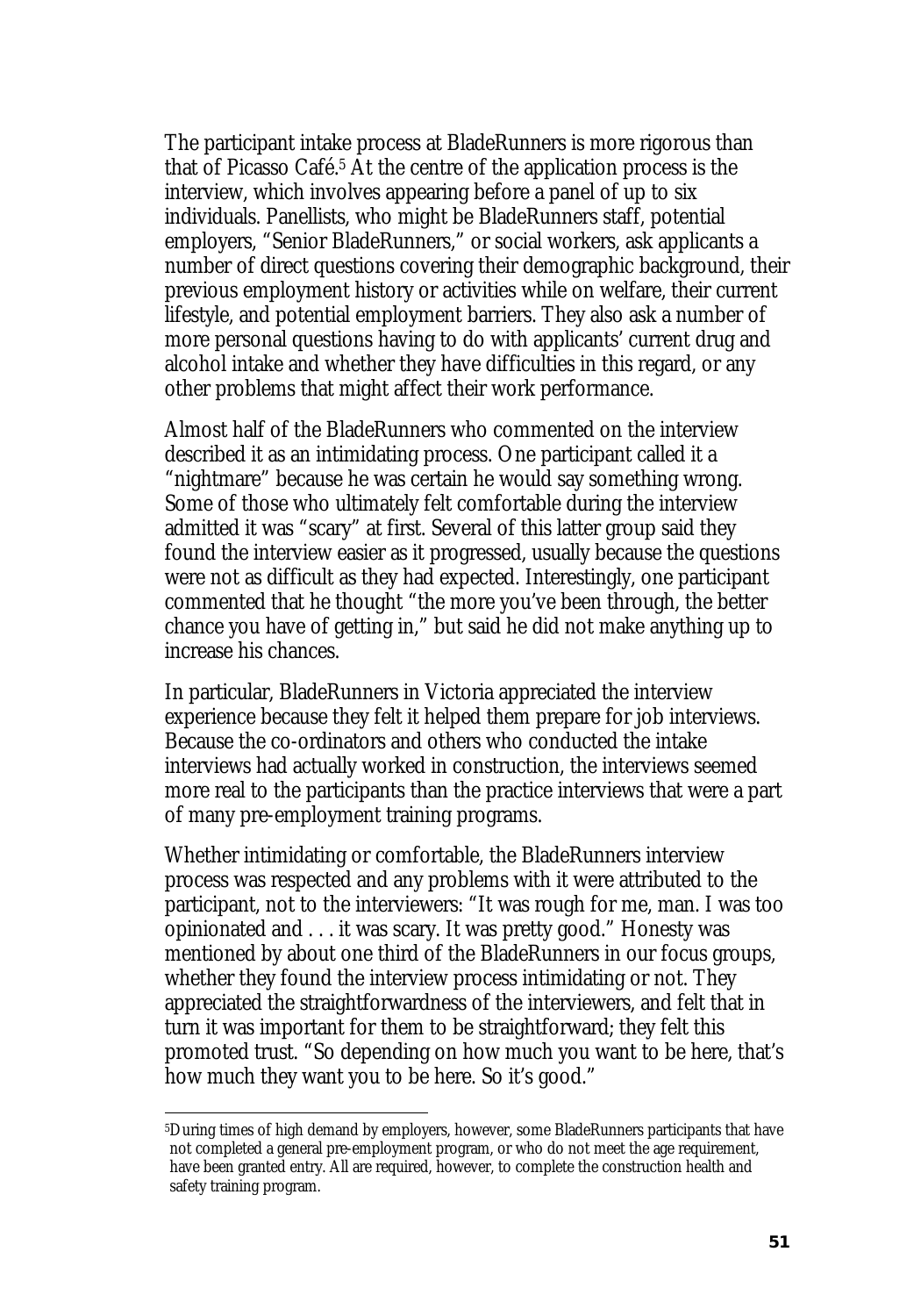Perhaps the difference in the two screening processes can be attributed in part to the differences in the programs. Picasso Café may cater to a more advantaged student population and there may be less likelihood that applicants will be unable to meet program requirements.6

Students at Picasso Café also spend a great deal more time than BladeRunners in training before they interact with external employers. Since BladeRunners are placed on construction sites early in the program — making the readiness of the participants more important and testing the program's reputation earlier — there is a heavier emphasis on ensuring the reliability of participants before they enter the program.7 If a student does not work out at Picasso Café, no outside employer is affected and, because there is continuous enrolment, the student's place can be rapidly filled.

### Mentoring

The job skills conveyed through program participation are essential to the transition from street life to steady employment. For BladeRunners, the skills are those of a construction worker; for Picasso Café students, they are the skills necessary to work in a restaurant.

The support that programs provide to participants in addition to jobrelated skills can also be crucial. Groups such as the Promising and Effective Practices Network (PEPNet) have focussed on adult mentoring — consistent and long-lived interaction between young people and trained adults — as an especially important extra source of support.<sup>8</sup>

l

<sup>6</sup>We have no quantitative information on the level of disadvantage faced by Picasso Café and BladeRunners participants. Based on our observations, we believe that Picasso Café students are somewhat less disadvantaged than BladeRunners.

<sup>7</sup>We do not mean to suggest that BladeRunners participants are more reliable than those at Picasso Café.

<sup>&</sup>lt;sup>8</sup>Evidence from other evaluation studies supports the effectiveness of mentoring, although many of the programs studied served individuals who were considerably younger than the street youth who enrol in BladeRunners and Picasso Café. A random-assignment experiment of the Big Brother's/Big Sister's mentoring program provides evidence that one-on-one long-term mentoring can have a positive impact on young people's lives. The study, which compared youth who received mentoring with youth on the program's waiting list, found that program participants were 46 percent less likely to initiate drug use and 27 percent less likely to initiate alcohol use during the study period (Sipe 1996). Other positive effects include reduced likelihood of hitting someone, lower levels of truancy, slightly better grades, and improved relationships with friends and parents. Other studies of students show still more positive effects of mentoring. As Freedman notes, Project RAISE improved the grades and attendance of English students, while students with mentors in the Atlanta Adopt-a-Student program were more likely to enrol in post-secondary education (Freedman 1993).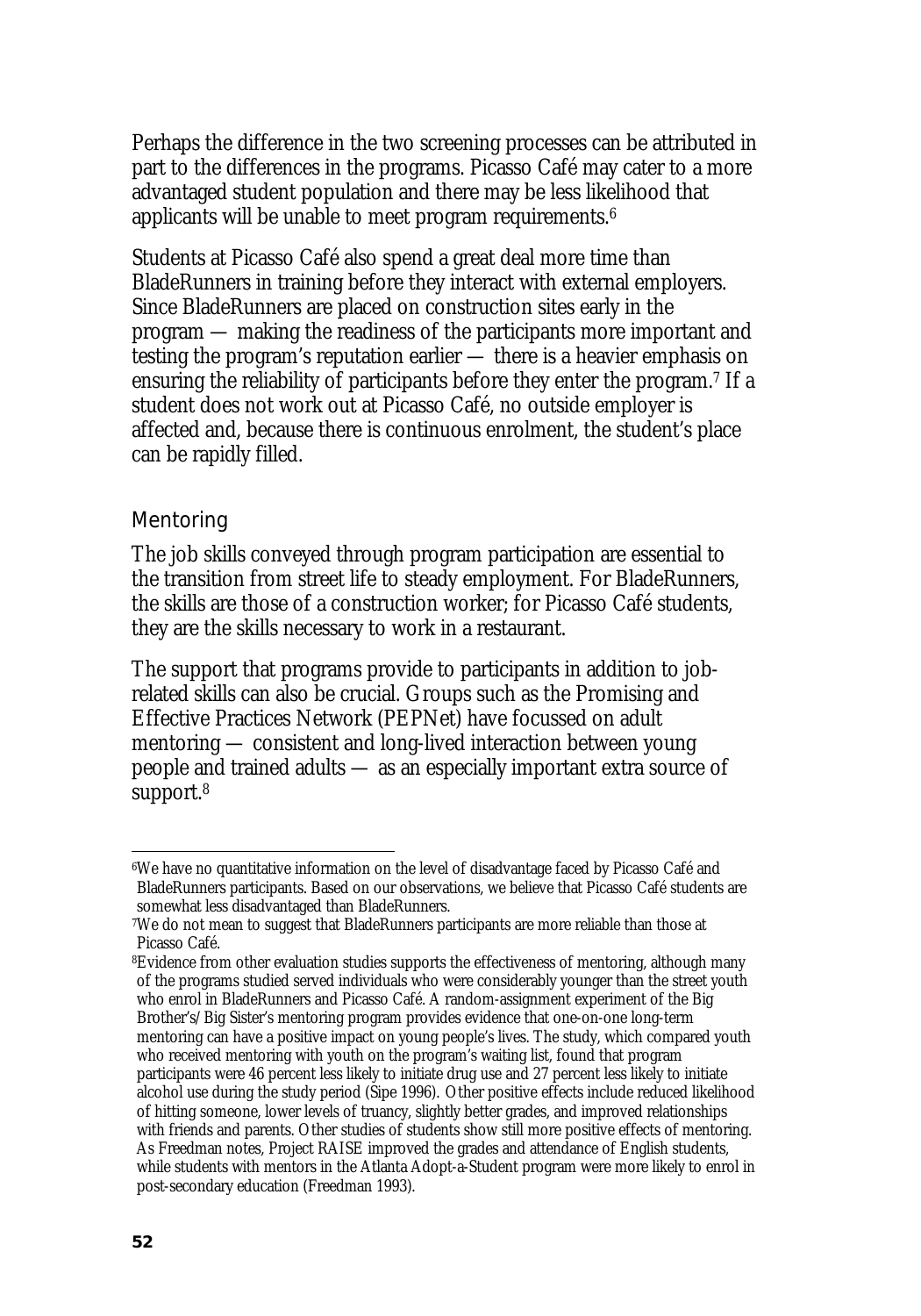Adult mentoring is important to street youth because many have grown up without the positive familial support that is considered critical to human development. Psychologists have documented that non-familial adult relationships in adolescence can have a positive impact on the lives of troubled young people (Caplan 1964; Rutter 1987; Ainsworth 1989).

Mentoring is not simply the presence of adults who are willing to help young people deal with various issues. Freedman (1993) distinguishes between *primary* and *secondary* mentoring relationships. Primary relationships are quite intense and tend to involve emotional openness and commitment. These types of relationships typically expand beyond the scope of the program. In secondary relationships, the mentor is not central in the life of the participant. These relationships are less intimate and are confined to the program itself.

In conversations with youth, Higgins (1988) found that, for many of them, their relationship with an adult was the deciding factor in their decision to stick with a program. The adult presence helps the young people deal with troublesome issues beyond those involved in their program training. This allows them to engage more fully in the program and makes it more likely that they can capture all of the potential benefits of program participation.

While both BladeRunners and Picasso Café provide adult support, the type of support offered in the programs is quite different. The relationship between BladeRunners co-ordinators and BladeRunners participants is quite similar to Freedman's primary mentoring relationship. By contrast, the adult interactions that occur at Picasso Café are more like Freedman's secondary mentoring relationship.

At BladeRunners, co-ordinators are deeply committed to the young people in the program. Each co-ordinator is assigned a small caseload to manage. Participants typically approach one person for help overcoming any and all problems. Contact is not limited to the program office; much of it is on the job site, at participants' homes, in union halls, in schools, at other community services, or on the street. Neither is contact limited to certain hours of the day or days of the week — staff carry cell phones and are accessible at any time.

Co-ordinators also provide a wide range of assistance. They will often track down BladeRunners who have "disappeared." Other examples of their assistance include helping participants move from one residence to another, accompanying participants to court appearances, discussing their family problems, and arranging sponsorship in the Alcoholics Anonymous program.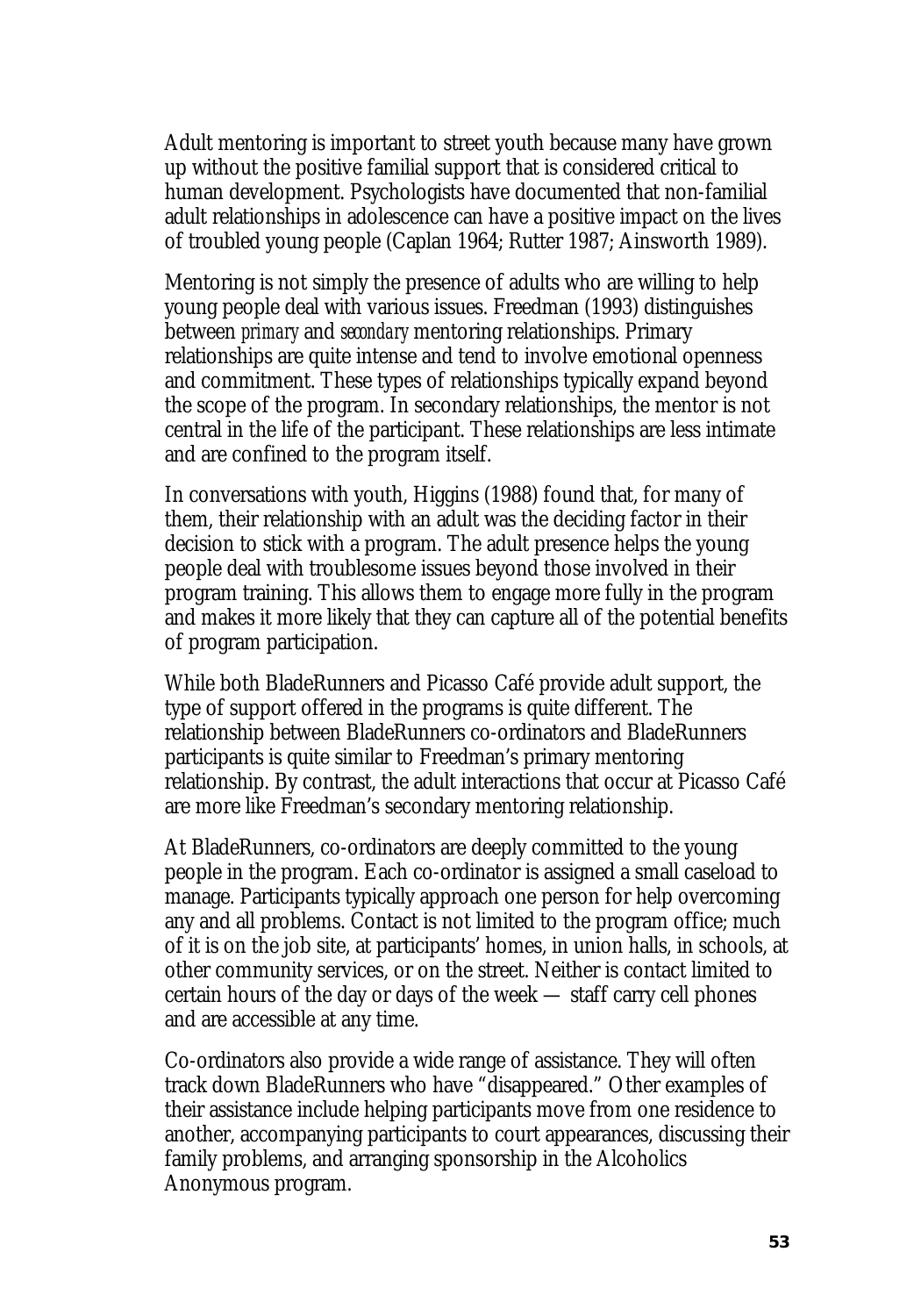One co-ordinator convinced a reluctant BladeRunner to enrol in a drug rehabilitation program by promising to come to see him every day. As it turned out, however, the program did not allow visitors in the first 72 hours of the program. In order to keep his promise, the co-ordinator thought that he would simply attend a weekly meeting held at the Detox centre, which was scheduled to occur within 24 hours of the start of the BladeRunner's rehab program. After hearing that the meeting was to be cancelled because it lacked a leader, the co-ordinator volunteered to run the meeting himself. He was allowed to do so only if he agreed to run the next three meetings as well, which he did to keep his promise to the BladeRunner.

This intensive relationship with individual BladeRunners makes the coordinators highly motivated to assist the young people in whatever way they can. They get to know the participants and in some cases their families, partners, parole officers, social workers, and other significant people in their lives. Co-ordinators are also motivated by the relationship to "go the extra mile" for participants, and when they speak of successes their pride in the individual participants is apparent. A further consequence of this relationship is that they have a high level of job satisfaction and are more committed to the work because they really feel they are having an impact upon the young people's lives.

Part of the remarkable commitment that we observed in the BladeRunners co-ordinators may stem from the specific characteristics of the co-ordinators themselves, rather than the program parameters. Most of the co-ordinators have worked extensively in the construction industry, some as journeymen or foremen. They are expected to have experience dealing with alcohol or drug addictions.

One factor in the decision to hire particular co-ordinators is their ability to act as mentors to the youth who must face these issues. While not formally trained as counsellors, they may have first-hand experience dealing with addicted co-workers, friends, family members or may, in some cases, have had their own past experiences with addiction. Another factor considered when hiring co-ordinators is whether they have volunteer experience in youth programs. For example, one of the Vancouver co-ordinators lives in the program's usual catchment area, the Downtown Eastside, and is well known to the local residents as an advocate promoting youth recreational activities (e.g. basketball and hockey), as well as being involved in housing and single parent issues. Having these characteristics allows the co-ordinators to relate more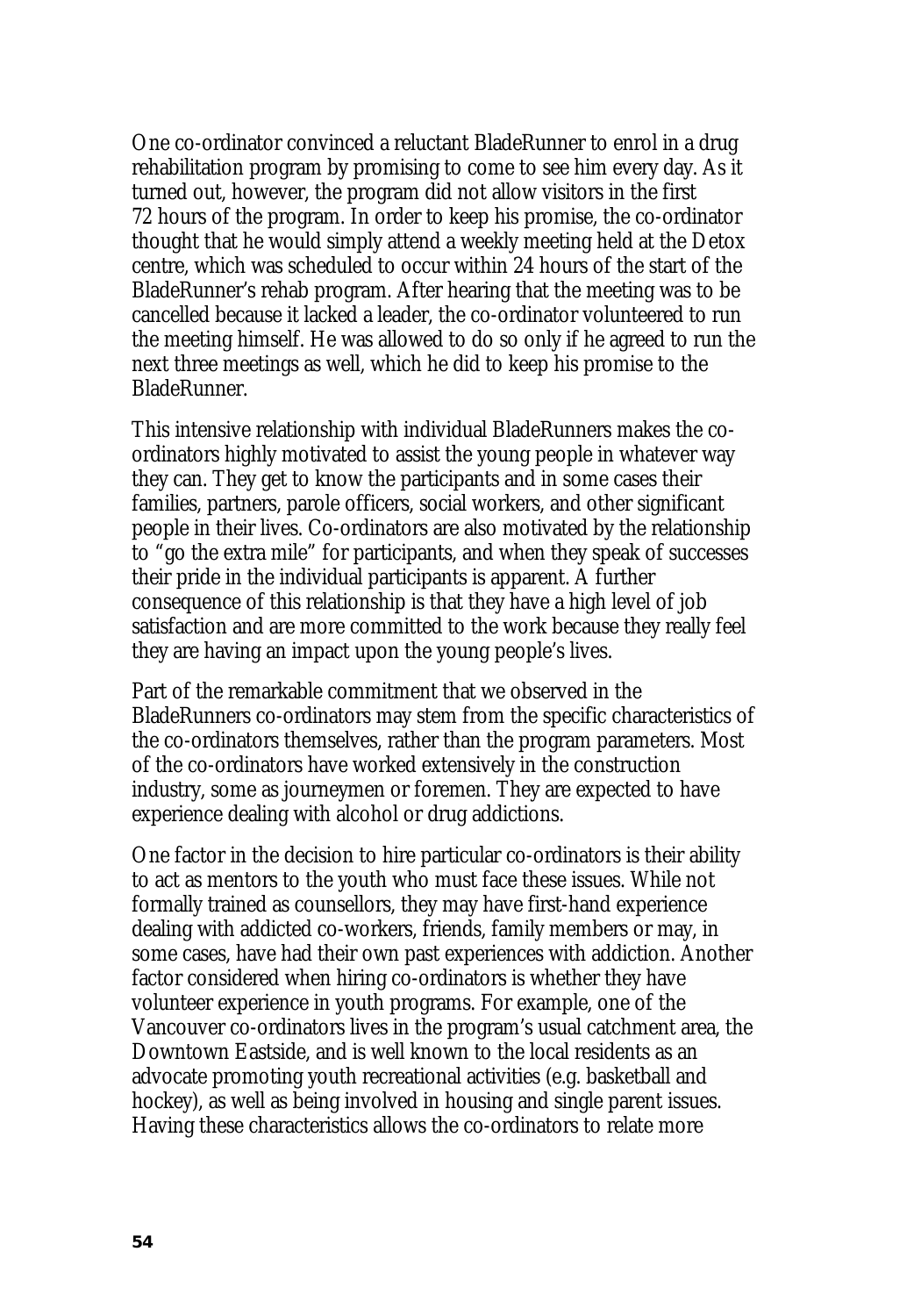closely to the young people who, in turn, view the co-ordinators as credible and trustworthy. One BladeRunner said:

> *You know where they've come from in their lives. So they know exactly how it is to be out there looking for work on your own. . . . Or knowing how to get into something, instead of drugs.*

BladeRunners-style mentoring is not only unique in its intensity but also in its duration. While most programs reduce their support after a job placement has been made, this is when the bulk of the support in the BladeRunners program begins. Participants need close adult contact as they prepare to begin work. Co-ordinators accompany BladeRunners to work several times in the first week. In many cases, this close monitoring enables them to head off potential problems. It also gives employers a sense of security and comfort in knowing the extent of support they can expect from the program.

The close contact that is maintained in the post-placement stage can also reduce the risk that participants will go back to street life when payday comes around. For many participants, the salary they receive while working as a BladeRunner is considerably more than their previous income. The young people can come under tremendous pressure to spend their money on alcohol and drugs. Many participants speak of the "new friends" they gain on payday. BladeRunners co-ordinators can help participants weather these temptations and can also help them recover from slips.

In one example, a BladeRunner who had been working quite steadily for several weeks went missing one payday and did not show up for work for three days. He credited his return to work and ongoing success entirely to the BladeRunners co-ordinators who advocated on his behalf to the employer, tracked him down and dragged him to work. The incident happened in early spring 1999, and the BladeRunner was still a valued full-time employee in January 2000.

Another critical role that the post-placement support plays is in encouraging wage progression. Although not strictly mentoring, coordinators encourage employers to promote and give raises to successful BladeRunners. This allays the concern that youth will be exploited through low wages — a frequent criticism of other employment programs.

The Picasso Café model for providing adult contact is not a mentoring relationship in the same sense. One group of staff provides the actual training. But other staff provide a range of services that goes beyond the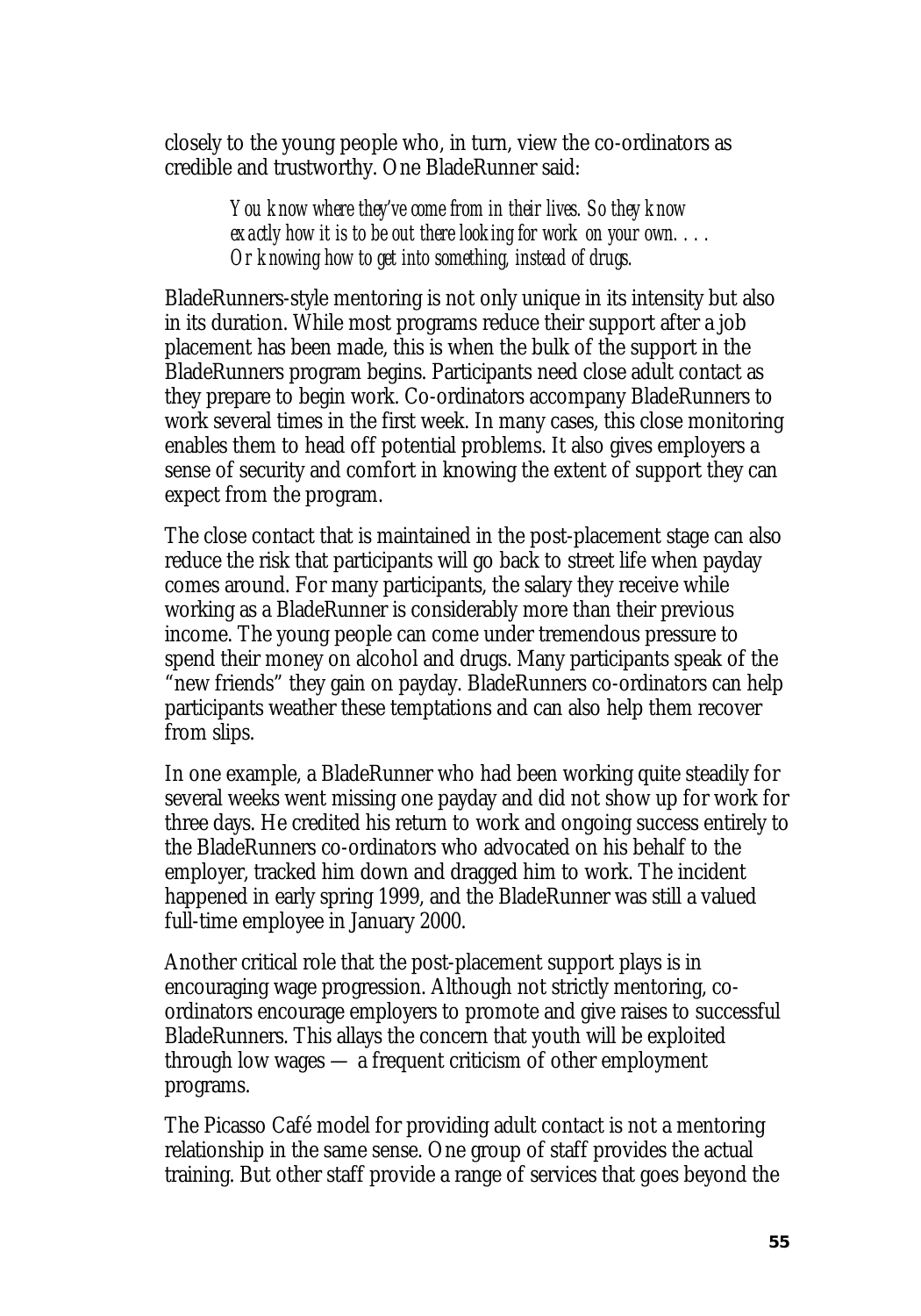immediate training needs of the students — one is responsible for employment counselling and another for life skills. Contact mostly takes place at the restaurant, during hours of operation. Some staff work part time, and thus have less time to spend with individual participants. Staff meet once a week to discuss students, to update each other on students' progress, and to develop strategies for each participant. Since this type of support is less intensive, it allows staff more emotional distance from individual cases.

Advice and direction to participants takes place during the same period during which students are being trained and the restaurant is being run. For this reason, trainers must refer problems that require more time or attention to the life-skills counsellor. As a result of this split in responsibilities, staff are not likely to be directly involved with the full range of issues participants face. While staff took pride in helping to turn around young lives, they did not express a feeling of obligation to their students. Students at Picasso Café had responsibility for their success.

Former staff at Picasso Café also found that the dual nature of their program created ambiguities in their relationship with students. On the one hand they were trying to train participants and simulate a work environment to prepare them for independent employment. On the other hand, they needed to be able to deal with the personal and attitudinal problems that come with working with this population. When the lines between supervisor and counsellor became blurred it created additional tensions for staff.9

For example, because of the different focus of each staff member, there are various approaches to dealing with problems. When we interviewed a chef at the restaurant in 1998, he emphasized the need for a firm approach when students did not follow directions. As a trainer, he wanted to ensure that students understood the potential danger of not following directions in a kitchen environment. The life-skills counsellor, who joined us in this conversation, focussed less on the technical aspects of the restaurant industry. For her, it was important to spend time inculcating norms of professional behaviour in participants.

Mentoring relationships require that staff earn the trust of participants. Staff turnover, therefore, can easily defeat the gains that mentoring can bring; for each change in frontline staff, trust must be rebuilt. In the course of our field research, we discovered that staff turnover was much

l

<sup>9</sup>BladeRunners co-ordinators do not face this problem because they do not supervise the training of program participants. The acquisition of construction skills goes on at the job site under the direction of the employer.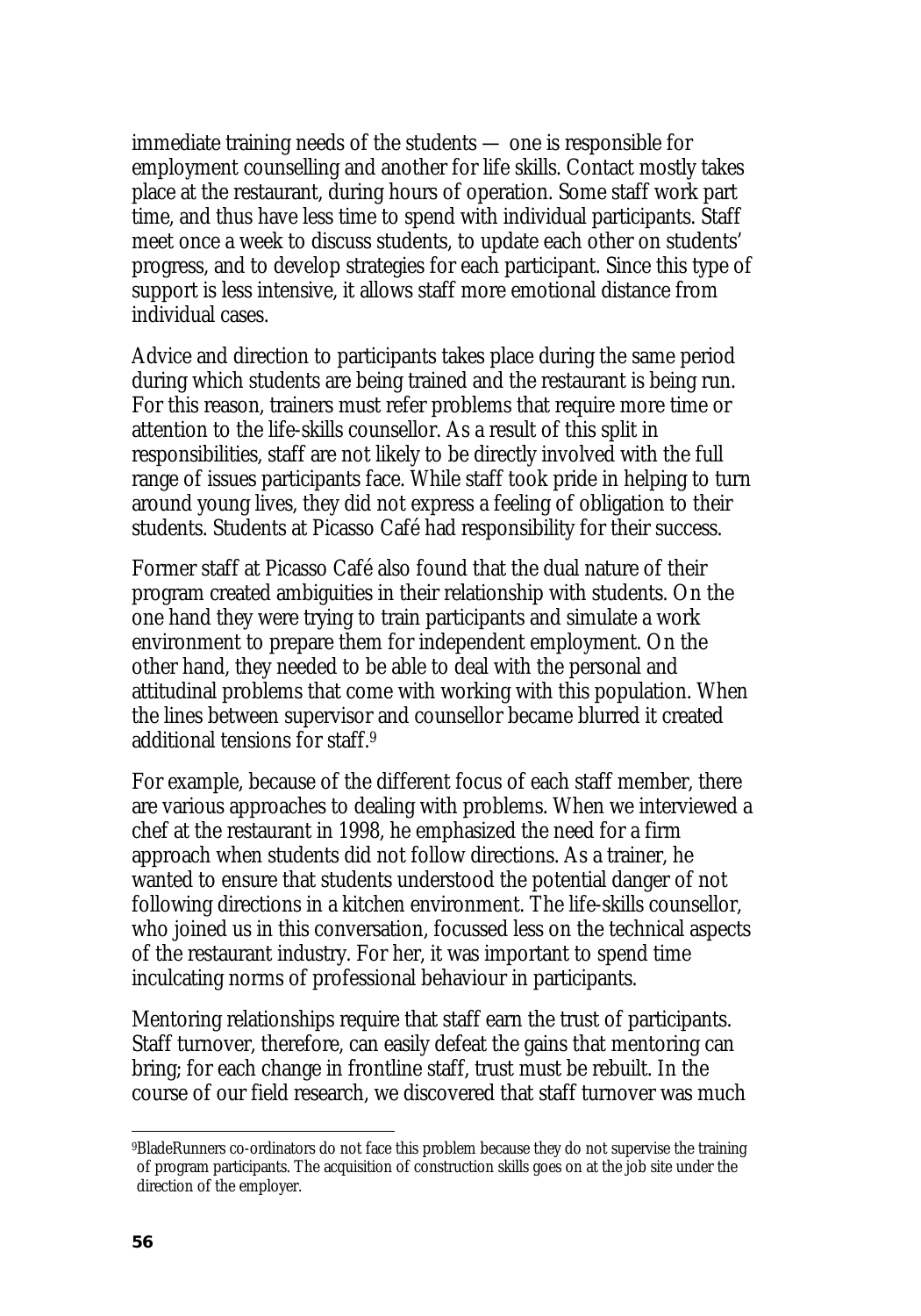higher at Picasso Café than at BladeRunners. Over time, the BladeRunners program has had very little staff turnover. Only 4 of the 14 co-ordinators hired since 1995 had left the project as of January 2000. By contrast, considerable staff turnover has occurred at every level of Picasso Café.

Our observations of Picasso Café and BladeRunners suggest that one reason — though hardly the only reason — for the differing degrees of turnover may be differing degrees of staff satisfaction. Staff satisfaction, in turn, seems to be related to the commitment of the staff to the participants.

It is important to recognize the limits of the BladeRunners mentoring relationship. Because the co-ordinators are not trained counsellors, doctors, psychologists, or psychiatrists, they must refer participants to those professionals, as appropriate. As trusted mentors, however, they can perform the crucial function of recognizing the need for such professional help and then linking participants with services that participants had not been aware of or had previously disdained.

Examples of this from our field research included addiction treatment services, educational upgrading, and psychological counselling. These interventions were necessary to help overcome barriers to full-time employment. Problems with drug and alcohol abuse were the most common barriers we observed among program participants. Other participants needed to improve their reading and writing skills in order to improve their employability.

## Program management and structure

The lack of effective program management can stand in the way of the success of any organization. In this section, we discuss our findings with regard to the structure and management of BladeRunners and Picasso Café.10

## The role of central co-ordination in BladeRunners

A key challenge faced by an organization expanding into new geographical locations, as BladeRunners has done in recent years, is to ensure that the central elements of the program model are adopted while

l 10These findings should not be interpreted as the report of a professional management consultant. They are simply views about management and structure developed in the course of observations primarily concerned with program content and participation.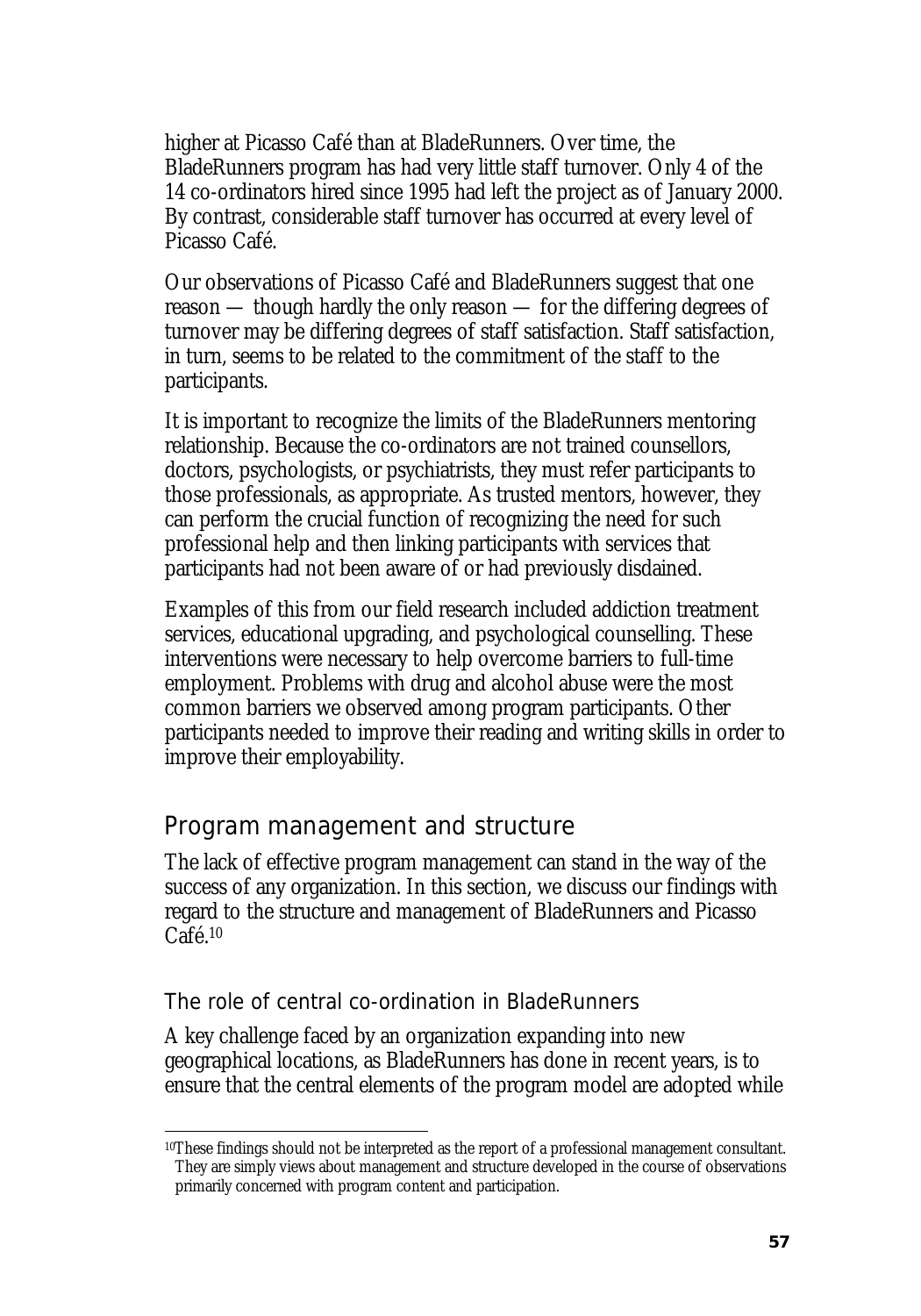simultaneously accommodating local conditions. Our research on BladeRunners suggests that the effectiveness of its expansion was facilitated by a flexible, but still centralized, co-ordination structure.

Flexibility and centralization would seem to be competing goals. Simon (1946) calls such apparently competing goals the "Proverbs of Administration." In his seminal work, Simon observed that the doctrines of organizational theory were similar to such proverbs as "Look before you leap" and "He who hesitates is lost." Individually, each proverb provides a simple directive with an inherent logic. Yet, for every proverb there is another equally logical, yet contradictory, proverb. The tension between the control of centralization and the flexibility of decentralization exemplifies these sets of proverbial doctrines. In this case, we must reconcile one principle, unity of control, with another, specialization. Unity of control provides for a single hierarchy of authority, while specialization recommends that decision making be devolved to the position of expertise.

Since Simon developed his ideas, subsequent theorists have recognized that effective organization is far more complex than had been previously suggested. Indeed, an appropriate balance between both centralization and decentralization is a plausible resolution to this organizational dilemma. Peters and Waterman (1982) call this balance "simultaneous loose-tight properties."

This combination of control and autonomy is usually achieved effectively only when all members of the organization share a set of values. When all members of the organization are strongly committed to the organizational goals, the organization can reduce the extent to which it monitors employees and can provide staff with greater autonomy and flexibility. In organizations with common goals and values, there are fewer principal-agent problems. The principal-agent dilemma arises when the best interests of the principals — the employers — do not coincide with those of the agents — the employees. In such circumstances, organizations will increase their monitoring efforts to ensure that employees' actions conform to organizational interests.

Shared values, such as the commitment to street youth that we saw among BladeRunners staff, increase the overlap between the goals of principals and agents. When commitment to organizational goals is evident, employers can provide greater autonomy and flexibility. This means that employees are trusted to execute the central vision with some areas of discretionary control.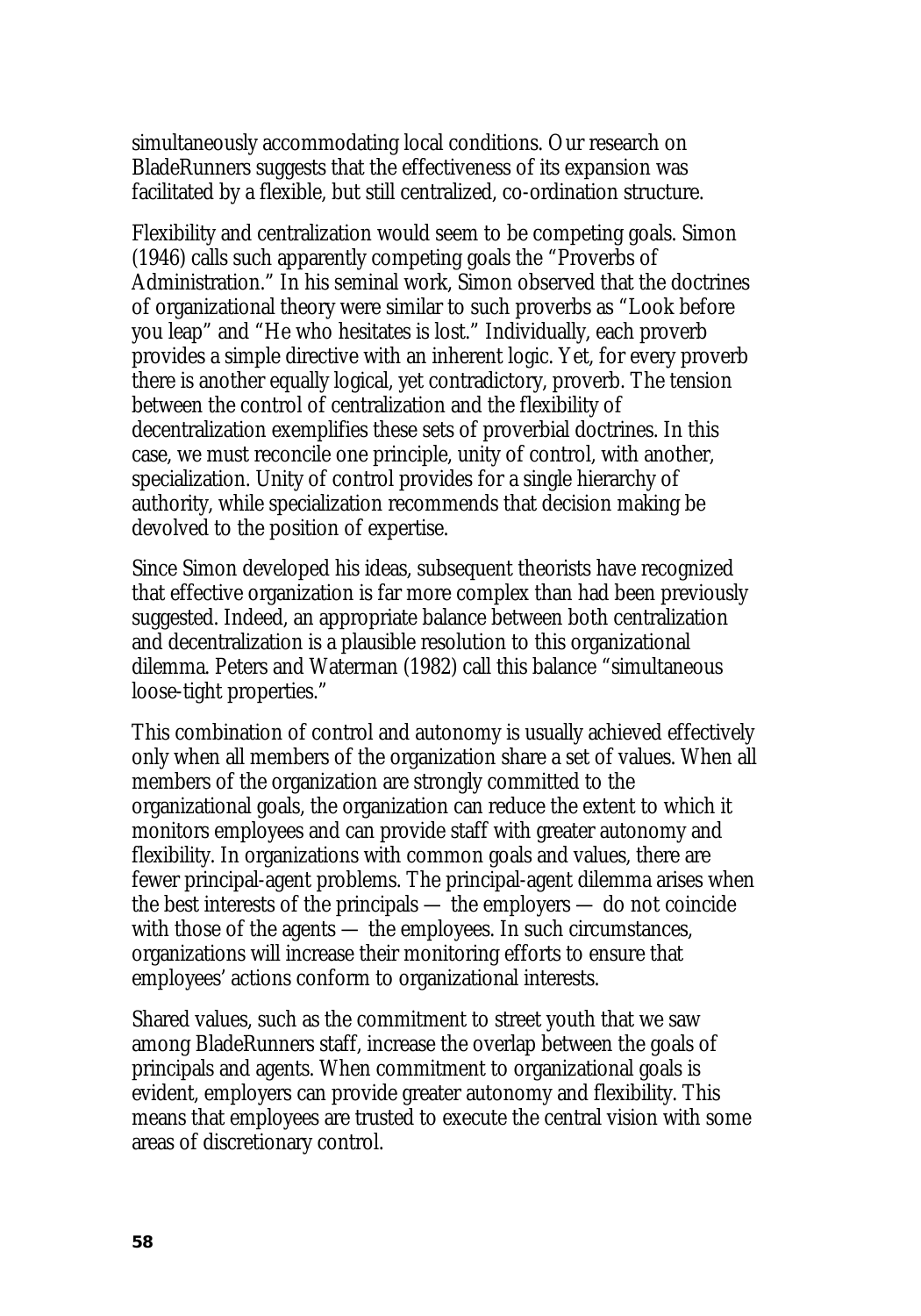The efforts to expand BladeRunners to a multi-site program illustrate how flexibility and control can be effectively combined. In 1997, the provincial government established new BladeRunners programs in Victoria, Nanaimo, Kamloops, and Vernon. Two years later, a new expansion phase took the program to Kelowna and Prince George.

In planning to expand beyond the original Vancouver site, the Urban and Community Development Unit (UCDU) needed to decide how to manage the new sites. The UCDU chose to allow the new BladeRunners programs to be operated by local non-profit agencies to accommodate local variation in target populations, labour market conditions, and staff availability. At the same time, the UCDU took up the task of coordinating the activities of the local agencies in order to protect the integrity of the model. Following the selection of each expansion site, local delivery agencies (the local non-profit organizations) were chosen through a competitive bid process. The UCDU worked alongside the agencies to hire staff, build industry and community connections, and ensure that the BladeRunners model was preserved.

This model of central co-ordination has precedents in the United States in the YouthBuild USA Affiliated Networks model.11 YouthBuild USA centrally co-ordinates 87 sites across the United States. It provides centralized data collection and very broad support. It also enforces the careful adherence to the YouthBuild model. While YouthBuild USA Affiliated Networks appears to be functioning smoothly at present, its history provides some lessons for expanding youth programs. YouthBuild encountered difficulties when its federal government sponsor, the Department of Housing and Urban Development agreed to fund a major expansion in 1988. In the initial years of that major expansion, YouthBuild leadership had less control over site selection and implementation; as a result, the quality of YouthBuild sites was uneven and some of the less successful expansion sites folded.

Our observations suggest that the BladeRunners programs have been able to avoid the early experiences of YouthBuild because the UCDU has maintained a suitable level of co-ordination. Consequently, the BladeRunners programs have been able to reap the benefits of coordination, which have included preservation of the integrity of the model and broader institutional networks.

Our fieldwork indicates that the central co-ordination approach has been successful in the preservation of the integrity of the BladeRunners model

 $\overline{\phantom{a}}$ 

<sup>11</sup>Although BladeRunners has similarities to YouthBuild in the use of the central co-ordination model and other aspects, BladeRunners was not deliberately modelled after YouthBuild.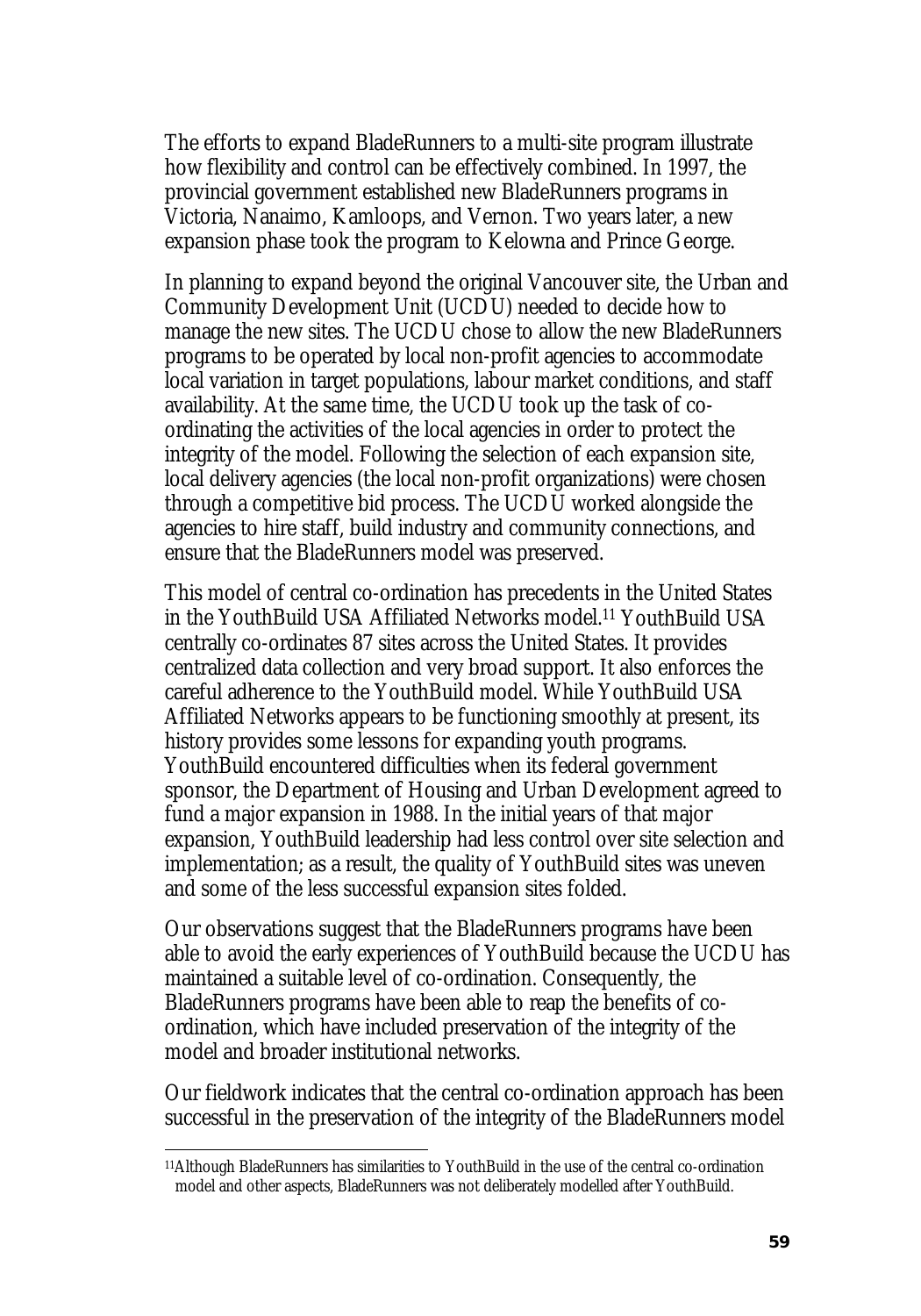in each site, while allowing for adaptations to the local environment. The most important program element in BladeRunners is the provision of a caring and respectful mentor to each participant and this was accomplished in each site. The goal of providing work experience in the construction trades is also consistent across sites. Participants receive wages above the provincial minimum, primarily because of the subsidy. Each program also includes referrals to other social services and access to educational upgrading and career development.

The ability for each site to maintain links to other sites through the UCDU provincial co-ordinator provides a broader institutional network. This network facilitates information exchange among co-ordinators. For example, BladeRunners co-ordinators hold a conference once a year to receive program updates, engage in program planning, brainstorm, and share solutions to difficult situations or problems. The information exchange and ability to form collegial relationships — at some sites, there is only one co-ordinator — has the additional benefit of acting as an outlet for stress within and between each site. Co-ordinators spoke of the importance of being able to problem-solve or generally "let off steam" with each other.

The broader institutional network also facilitates connections with external organizations. For example, the unions that have supported the Vancouver BladeRunners program have their own cross-province networks. The satellite programs have benefited from the ability to tap into these networks. These benefits are discussed in greater detail later in this chapter.

Despite the clear benefits of central co-ordination, there is always the potential for tension between the central agency — here the UCDU and satellite programs. The satellite programs may feel that their individual circumstances are not duly considered, or that the central office is not responding to their needs. Conversely, the central agency may feel that the local programs are not acting in concert with its goals.

Any such tension appears to be minimal for BladeRunners. On the rare occasions when co-ordinators at expansion sites requested an adaptation of the model to suit their local circumstances, they were able to work out an acceptable solution with the UCDU. Two examples from the Vernon BladeRunners program illustrate this process.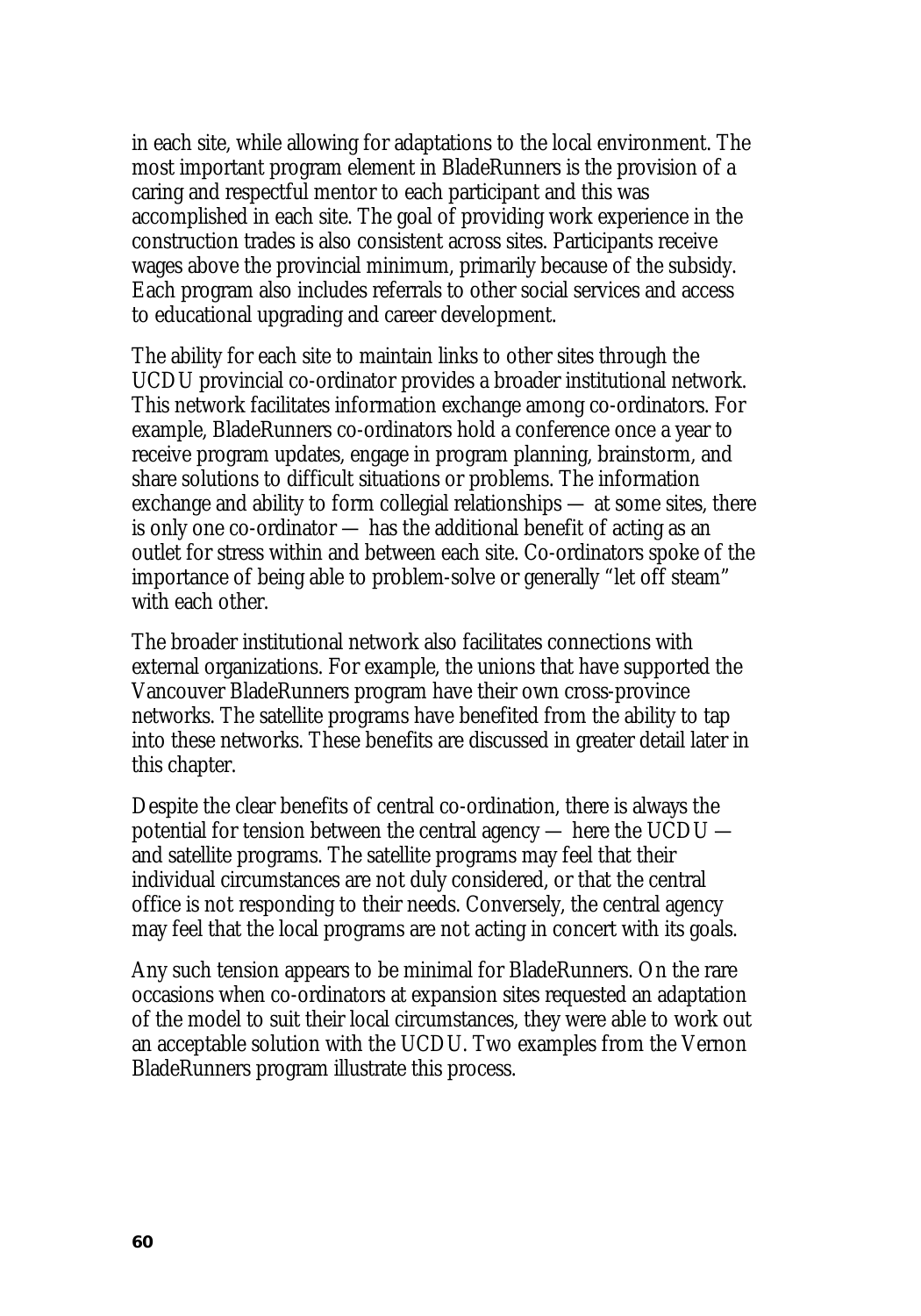First, in Vernon, the unemployment rate is several percentage points above the B.C. average.12 As a consequence, there was a concern that the subsidy, which raises the wage by \$3 per hour, would result in resentment from unsubsidized co-workers. The Vernon program requested permission to allow the employer's portion of the wage to fall below the minimum wage. In this case the UCDU response provided a compromise. The employer was still required to pay the provincial minimum wage, but if the Vernon program wished the total wage to be lower than \$10 per hour, they were given the option of providing a lower wage subsidy.

Second, the original BladeRunners model did not allow for placement of participants in jobs other than construction. The intense competition for jobs in Vernon, coupled with the seasonal fluctuations in construction activity, meant that the opportunities to place BladeRunners on construction sites were relatively rare. In order to respond to these local conditions, the delivery agency in Vernon was allowed to place BladeRunners in temporary unsubsidized jobs to keep them involved in productive activities until a construction placement could be found.

#### The volunteer board at Picasso Café

 $\overline{\phantom{a}}$ 

The management structure at Picasso Café is very different from that of BladeRunners and has yielded mixed results. Picasso Café is managed by the Option Youth Society, which in turn is governed by a volunteer board of directors. The board members, who have ranged from 9 to 15 in number, represent the hospitality industry, community members, and business people. Picasso Café benefits in several ways from the relationship with its board members. This management structure, however, was not able to protect the Café from closure when provincial government funding was cut.

Organizational theorists recognize, in general, that boards of directors can mediate the organization's relationship with its external environment (Minzberg 1979; Selznick 1948). Board members can perform this function in several ways. First, they can facilitate financial and information flows through relationships with individuals and other

<sup>12</sup>According to the 1996 Census, the unemployment rate in the Vernon Census Agglomeration was 12.1 percent compared with 9.6 percent for all of British Columbia. (Source: Statistics Canada, "Income and Work Statistics for Vernon (Census Agglomeration), British Columbia," *Census 1996, Canadian Statistical Profiles* <http://ceps.statcan.ca/english/profil/Details/ details1inc.cfm?PSGC=959&SGC=91800&A=&LANG=E&Province=59&PlaceName=verno n&CSDNAME=Vernon&CMA=918&DataType=1&TypeNameE=Census%20Agglomeration &ID=998> (last viewed on January 24, 2001).)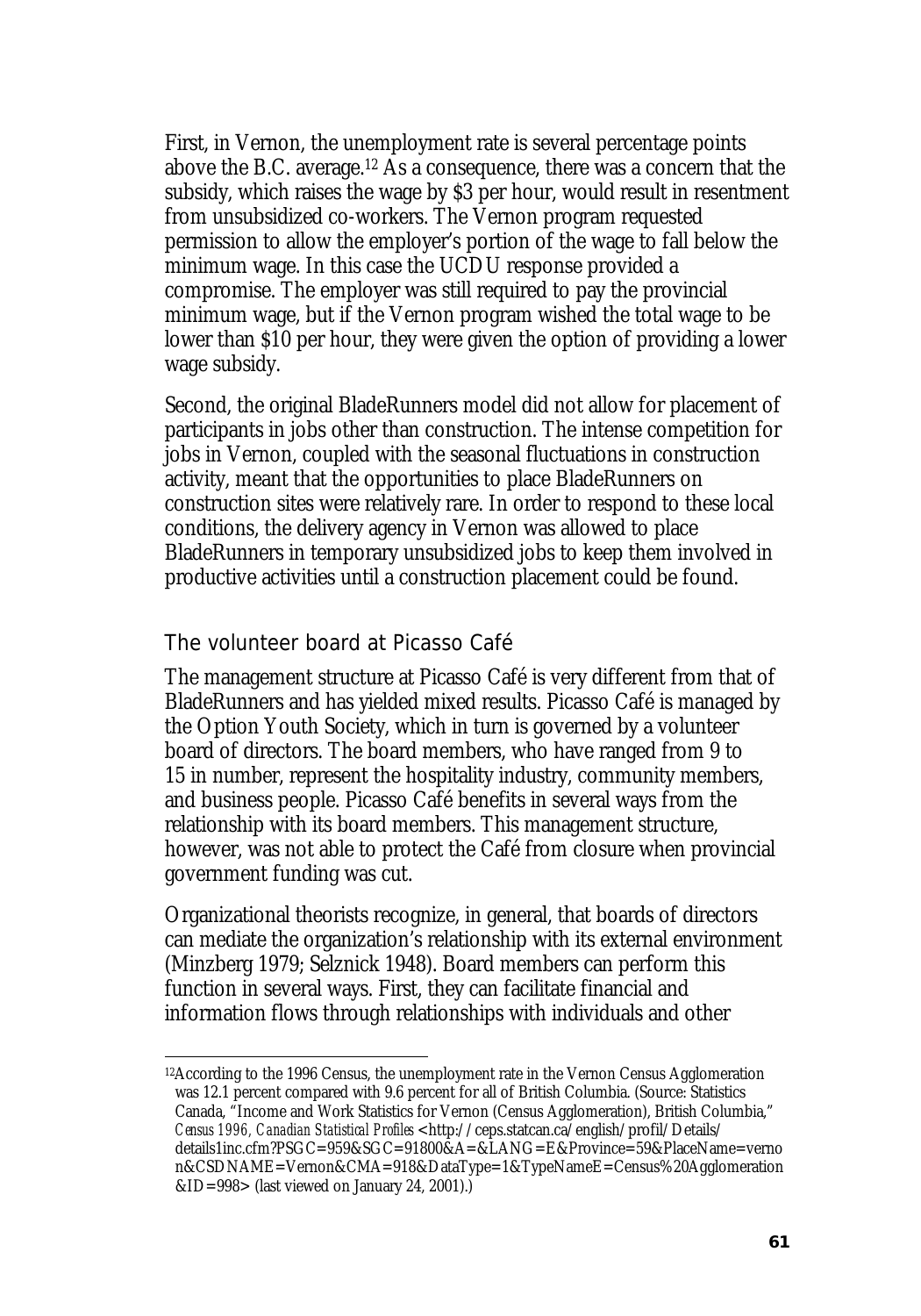organizations (Middleton 1987). This is particularly true of non-profit boards that tend to be composed of a greater proportion of external members (Oster 1995). Because of their various affiliations, Picasso Café's board generates donations as well as important connections with the potential employers of Picasso Café graduates. The program benefits from the expertise of its board members; for example, one board member, who was also a business consultant, developed the recruitment process at Picasso Café.

Despite the many benefits of the board, it also has some drawbacks as a management structure. Volunteer board members have less time and resources to provide consistent management. The very people who have the most to offer as board members — those with relevant skills, experience, and industry connections — also have busy careers of their own and thus limited time to devote to the board. During the field research, we heard from staff who felt that the board was too removed from the day-to-day operations of the Café, yet we also heard the term "micromanagement" applied to the board. Given the state of flux that the Café was in at the time of our research, however, we do not feel able to come to any definitive conclusions about the efficacy of board management in this case.

The closure and subsequent re-opening of Picasso Café illustrates both negative and positive aspects of volunteer board management. In the spring of 1999, the British Columbia government decided to cancel its annual allocation of \$240,000. Historically, approximately one third to one half of the funding for Picasso Café had come from restaurant revenues, another quarter from donations, and the remainder from a mixture of federal and provincial funds. The government funding was never permanent and required yearly application.

Following the provincial government's decision to discontinue its financial support, the board decided to close the restaurant. This decision was only in part a direct result of the anticipated funding shortfall. Another cause was the concern of board members about their personal liability for the accumulating debt. Although it was the board's decision to close the restaurant, board members were also instrumental in ensuring the program re-opened in April 2000. The board members' connections to media and influential individuals in the community assisted in generating support for Picasso Café. Following the closure, individuals, corporations, and the media rallied to support the program. Their efforts led to the provision of temporary funding and a commitment by the Ministry of Social Development and Economic Security to arrange more stable funding. Without the board's efforts, it is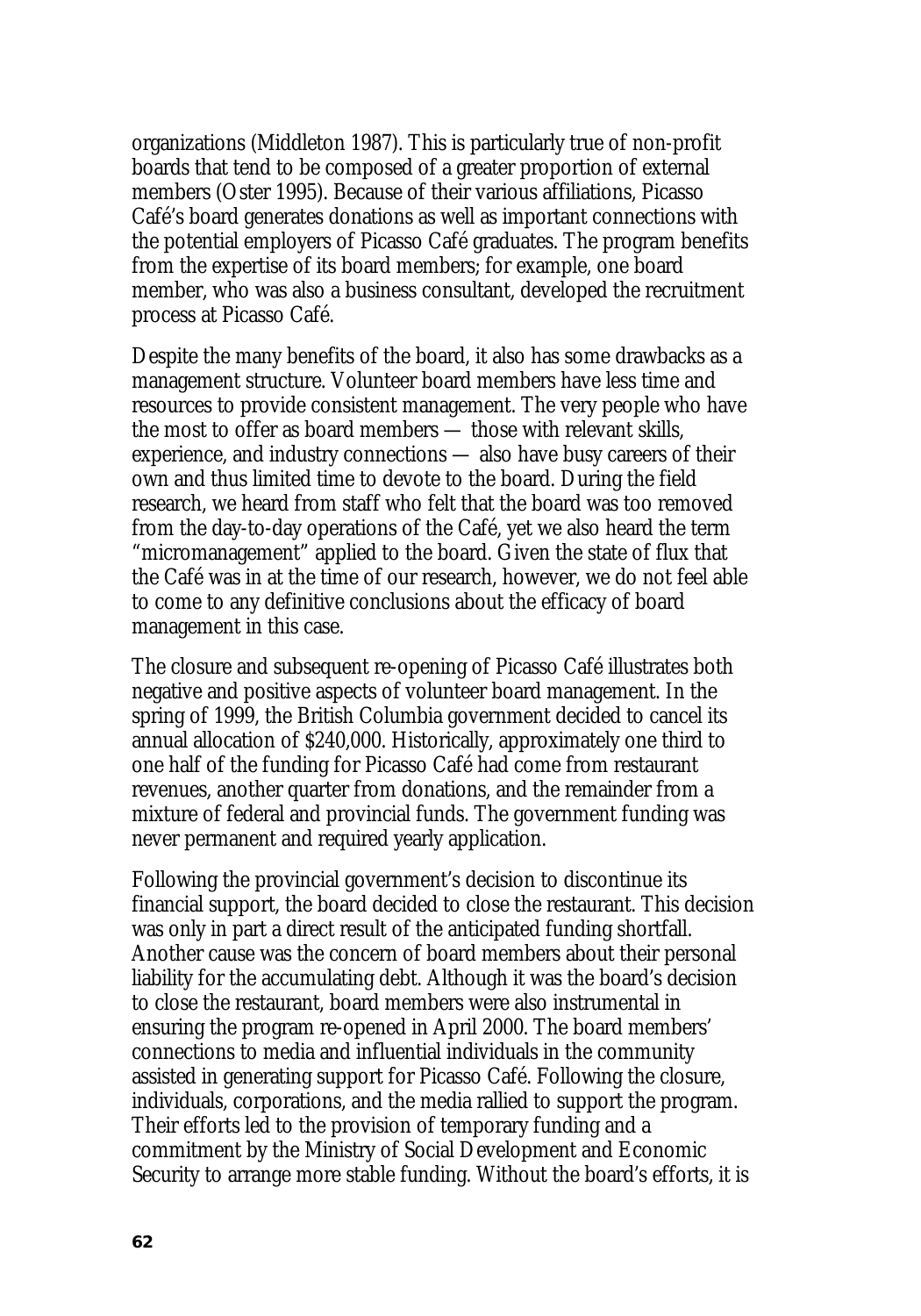not clear whether Picasso Café would be operational today; however, one cannot ignore the role that the board played in precipitating the closure.

#### Leadership

The experience of both BladeRunners and Picasso Café, with their very different management structures, highlights the importance of leadership for organizational success. PEPNet recognizes effective leadership as a critical component, "Stable and continuous leadership is key to organizational success . . . essential is strong engaged and competent leadership that is committed to accomplishing the initiative's mission" (PEPNet 2000, 13). The YouthBuild evaluation has also drawn attention to the role that leadership can play. In this case, evaluators concluded that the programs achieving a higher degree of success had "executive leadership sufficiently qualified and devoted to perform all of the core duties required, including both internal management and fund raising" (Ferguson and Clay 1996, 370).

Picasso Café's leadership was troubled by instability over the course of our study period. In the years leading up to the closure of Picasso Café, there was little continuity in staff at all levels. After the departure of the Executive Director in 1998, the Café was subsequently led by three different acting executive directors in quick succession. One staff member we interviewed described this period as "history repeating itself every two months."

By contrast, leadership in BladeRunners has been far more consistent. The BladeRunners model actually requires leadership by three different groups — co-ordinators, staff of the delivery organizations, and staff at the provincial government level. Although the three groups perform different leadership tasks, we believe that they all share the essential leadership characteristics as set out by PEPNet (see Chapter 2), and there has been a high degree of consistency at all levels. In addition, the provincial co-ordinator makes quarterly visits to all the BladeRunners program sites, thus providing knowledgeable first-hand reports to ensure that the programs are adequately funded, and maintaining the integrity of the BladeRunners model.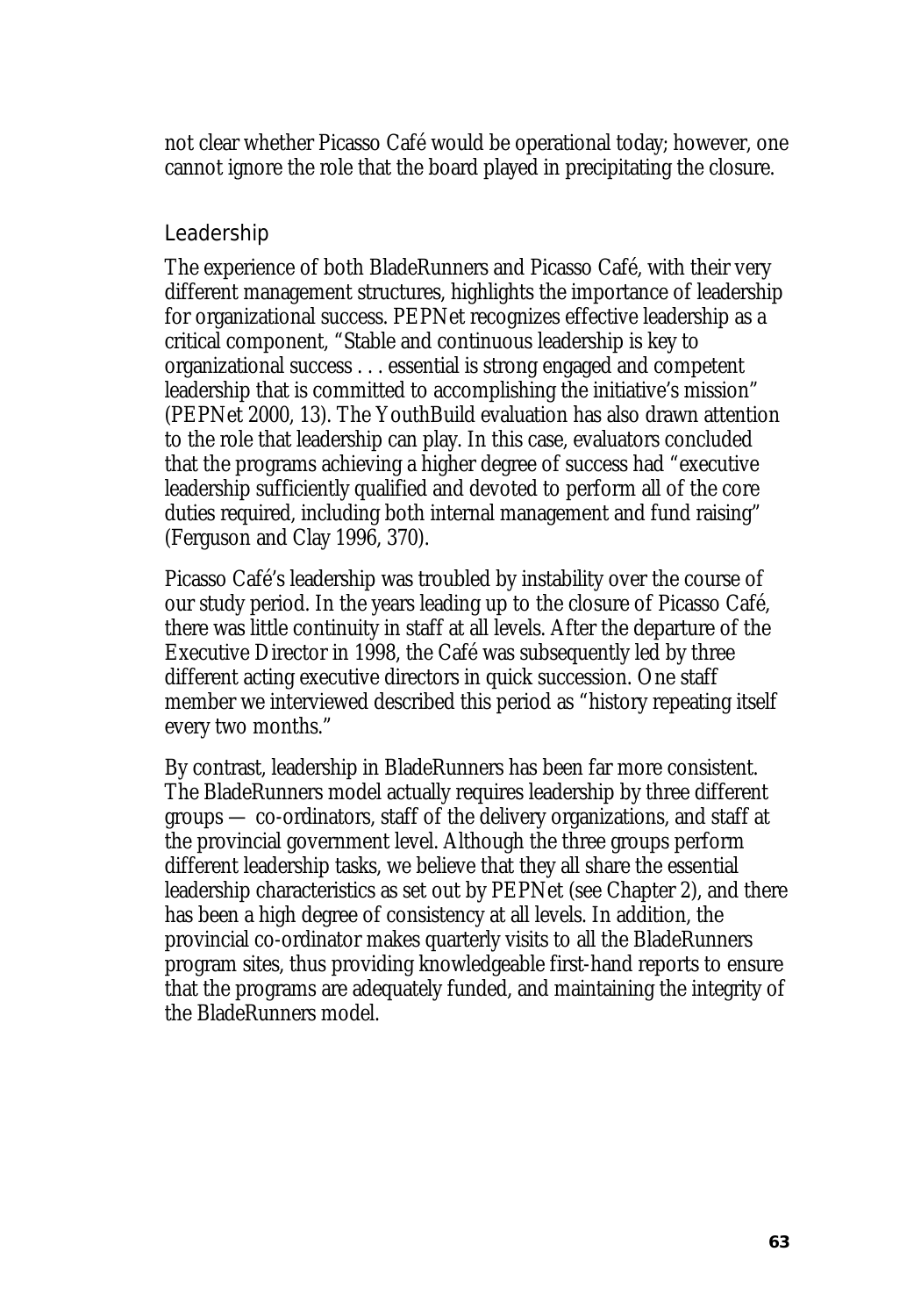## The co-location of BladeRunners and local youth-serving agencies

From most youth programs, resources of all types are particularly scarce and, therefore, extremely valuable. Structural arrangements that maximize available resources better position programs to provide their services. For BladeRunners, a close relationship with local youth-serving agencies allows extensive resource and network sharing that contributes to the program's success.

In each BladeRunners location, all day-to-day responsibilities are contracted out to community-based non-profit organizations. These agencies are called "delivery organizations" and are responsible for the payment of wage subsidies to the participating employers, for the administration and reporting of discretionary expenses and for paying coordinators' salaries. The delivery organizations are selected by the ministry based on four criteria: location within the region and knowledge of the area to be serviced; extensive experience with the target client group; experience in employment training and construction-related employment; and demonstrated financial administration experience.

In all sites, the BladeRunners program is now housed within the same premises as the delivery organization.13 There are obvious benefits to these arrangements, such as sharing of overhead, computer networks, and support staff, as well as access to staff training and development activities. For example, co-ordinators in at least two sites have been able to participate in professional development activities, such as taking courses at the Justice Institute of British Columbia. Being engaged in professional activities, as well as participating in social functions, promotes a sense of shared purpose among co-ordinators and delivery agency staff.

A less visible, but no less important, benefit is the emotional support received by the co-ordinators from colleagues in the delivery agency. Because of the intense mentoring component of BladeRunners and the severity of the problems for which co-ordinators provide assistance, the co-ordinators bear a high level of responsibility. Receiving feedback from their peers — either other BladeRunners co-ordinators or agency staff is helpful in preventing co-ordinator "burn-out." Delivery organizations often share in the case management of BladeRunners, meeting either formally or informally to review the status of clients.

l 13The BladeRunners "program" refers to the training and job placement content as well as the mentoring that the co-ordinators provide. This can be distinguished from the delivery organization, which is responsible for administrative tasks.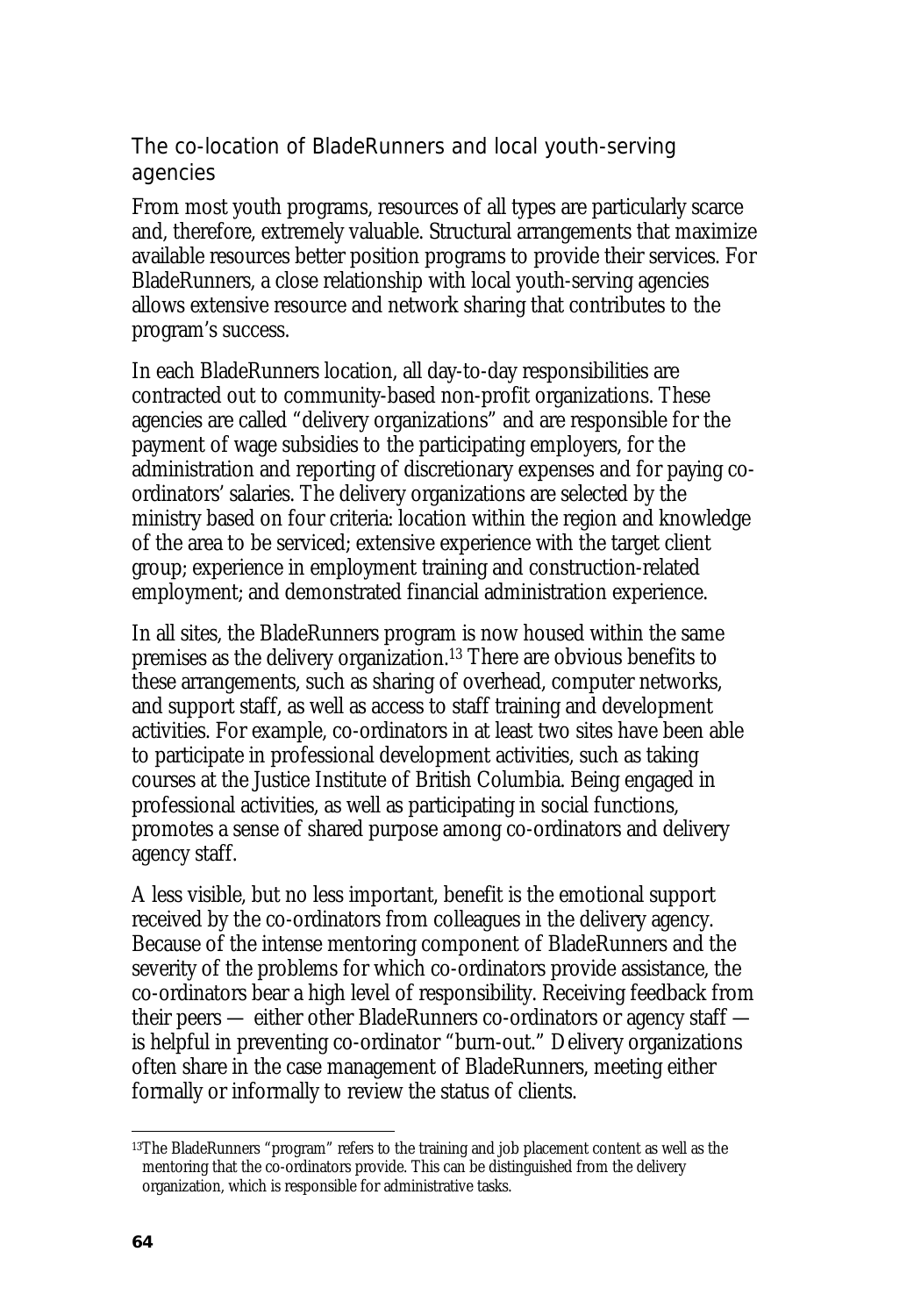A variety of other benefits are realized from the relationship with delivery organizations. Using established delivery organizations helps boost BladeRunners' profile in the community and improves their connection to the services network. When co-located with agencies, the BladeRunners program benefits from simply being physically present in a familiar location for youth. Co-locating also facilitates covering work assignments for co-ordinators who are away due to illness or vacation. Adequate vacation coverage is an important element in alleviating coordinators' work-related stress and is often raised as a concern by the coordinators.

Prior to April 2000, the Vancouver program was the only site not colocated with their delivery organization, SkillPlan. In fact, after the contract with SkillPlan was terminated in the summer of 1999, the Vancouver program underwent a period without a delivery organization, during which time they reported directly to the provincial UCDU coordinator.14

SkillPlan's training mandate and connections with the construction industry had made it appear to be an advantageous choice as a delivery organization. Yet, negotiations around the BladeRunners' second contract with SkillPlan were problematic. SkillPlan's geographic distance and lack of on-site support to the program contributed to a communication breakdown that ultimately led to the termination of the contract. Ending the SkillPlan contract placed an additional administrative burden on co-ordinators who were temporarily responsible for preparing the monthly reports, submitting their own invoices, and preparing the subsidy information sheets that determine payments to employers.

Unproductive relationships, such as that between SkillPlan and BladeRunners can seriously undermine a program's efforts. Some YouthBuild programs have experienced similar frustrations. In Gary, Indiana, political tension between the local YouthBuild and the funding agency as well as the local construction unions prevented YouthBuild from securing a construction site in the second year of their demonstration project. In Cleveland, the inter-agency conflict led to the program's closure. In this case, the host organization — United Labor Agency (ULA) — was not a good fit with YouthBuild. The ULA was not

 $\overline{\phantom{a}}$ 

<sup>14</sup>SkillPlan is a non-profit society formed in 1991 to improve the basic skills of people working in the unionized construction industry in British Columbia and the Yukon Territory. It offers courses, tutoring, and literacy and other training. Some of this training is funded on a fee-forservice basis, while further funding is provided through the collective agreements of construction unions.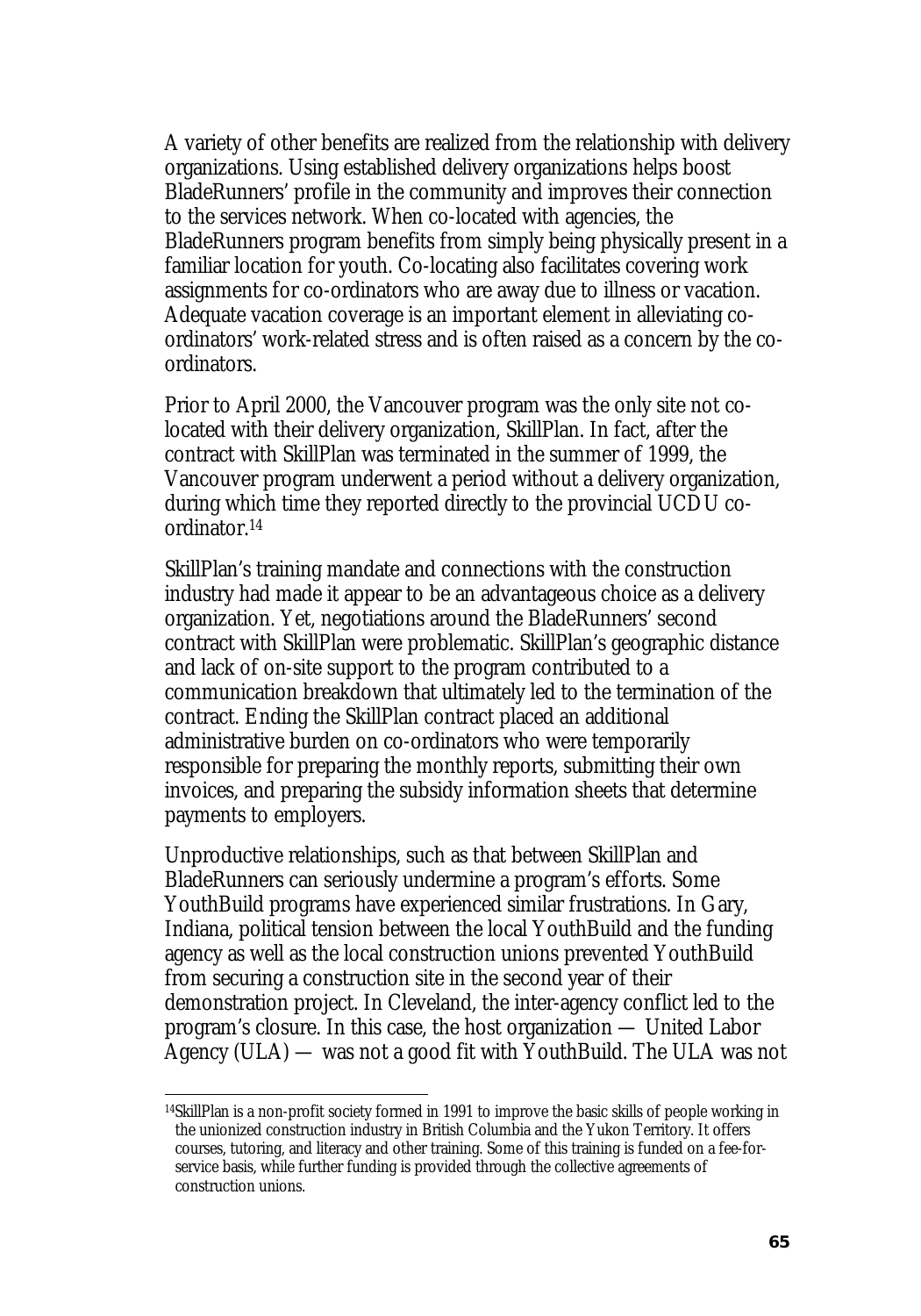sympathetic to the youth-oriented participatory culture of YouthBuild. Other difficulties arose from conflict surrounding the responsibility for hiring and firing (Ferguson and Clay 1996). The experience in Cleveland underscores the importance of finding a good fit for these collaborative partnerships.

Fortunately, the Vancouver BladeRunners program was able to respond to the difficulties with their first delivery agency. In the wake of the cancellation of the SkillPlan contract, the UCDU held a competitive bid process to hire another delivery agency for the Vancouver project. The PRIDE centre took over this role on April 1, 2000. Since 1993, the PRIDE centre has offered employment counselling and related services in the Vancouver Downtown Eastside. BladeRunners and the PRIDE centre share a history of providing services to street youth; their staff have worked alongside each other and their offices are located in the same building, thus allowing the identified benefits of co-location to be realized.

## Relationships with the external community

Since both BladeRunners and Picasso Café are primarily work-based training and employment programs, the relationships they form with employers are critical to their ability to help their graduates find jobs. Their efforts to recruit employers could be assisted by an understanding of why employers participate in similar programs.

Unfortunately, past research on this question has not provided a clear picture.15 According to Bailey, Hughes, and Barr (1998) there are at least three different motivations for hiring interns or apprentices:

- altruism;
- individual self-interest and;
- collective self-interest.

Employers motivated by altruism will hire young people simply to help them out, even if they would be better off without the young people. Employers who act out of individual self-interest hope to benefit from the employment of low-cost or temporary labour. Such employers may also find that their participation in work-based training constitutes an

l

<sup>15</sup>Most of this literature deals with programs for more advantaged youth; however, it is reasonable to expect the issues to be similar, although one might also expect higher risks and costs associated with the clientele of our study programs.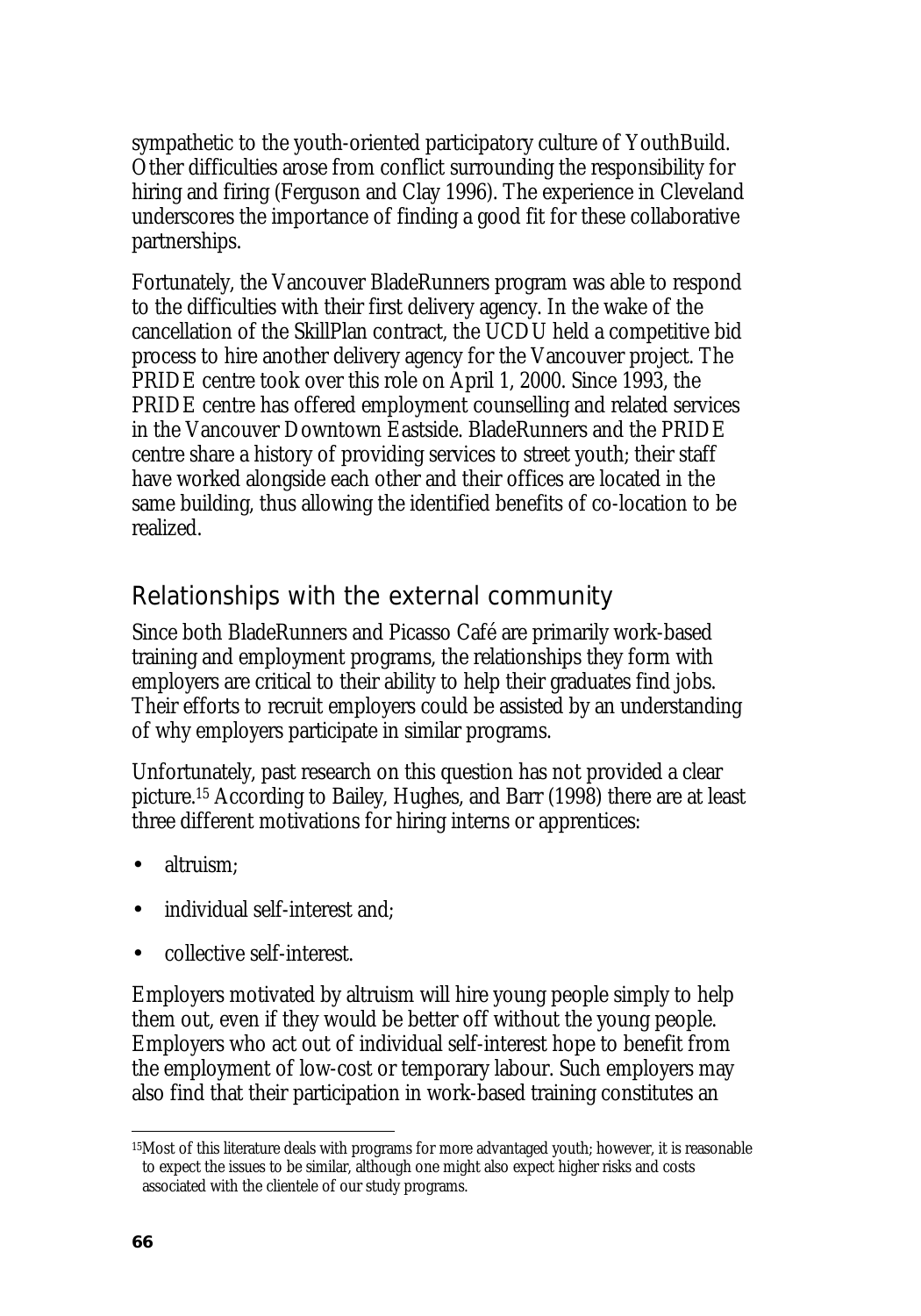effective recruitment device, allowing them to "try out" a large number of potential employees.

Employers motivated by collective self-interest might hire trainees in order to increase the pool of employees with the kind of skills needed by their industry. For example, woodworking firms might train young people to increase the number of skilled woodworkers, even if any one firm is not able to keep newly trained workers. Although such actions are undertaken to benefit an entire industry, each individual firm presumably believes that it will benefit eventually.

Many school-to-work advocates are doubtful that altruism is sufficient motivation to sustain a meaningful program. Yet several empirical studies have indicated that altruism plays an important role in the minds of employers. A survey of employers involved with five different workbased training programs revealed that altruistic reasons dominated some of the respondent firms' motivations. Almost a quarter of all participating employers cited "contributing to the community" as their biggest motivation (Bailey, Hughes, and Barr 1998). In *Home Grown Lessons*  (Pauly, Kopp, and Haimson 1995) — a study of 16 school-to-work programs — the staff responsible for recruiting employers were asked which factors most influenced employers. The respondents ranked "helping the students and the local community" as most important.

Economic theory would suggest that, instead of philanthropy, individual self-interest could trigger profit-maximizing firms to participate in workbased training programs. If organizations are acting rationally, they will hire young people as interns when the associated marginal benefits of doing so exceed the marginal costs. Yet, it is not clear whether the benefits ever outweigh the costs. A survey from the Youth Entitlement project discovered that many companies felt that young people's contributions would not justify the extra supervision they would require (Bailey 1995). According to Klein (1995, 3), "the incentive for profitmaximizing firms to sponsor training is nearly indistinguishable from charitable giving when students' productivity fails to offset their cost to the firm."

When the collective benefit of the increased availability of a skilled work force is included in the cost-benefit calculations, participation could appear more desirable. In theory, employers might each incur the individual costs of participating in a youth training program, so that they may all enjoy the collective benefits of a skilled workforce. A poll, undertaken in 1991, of corporations familiar with work-based youth training programs found that 48 percent of those polled believed that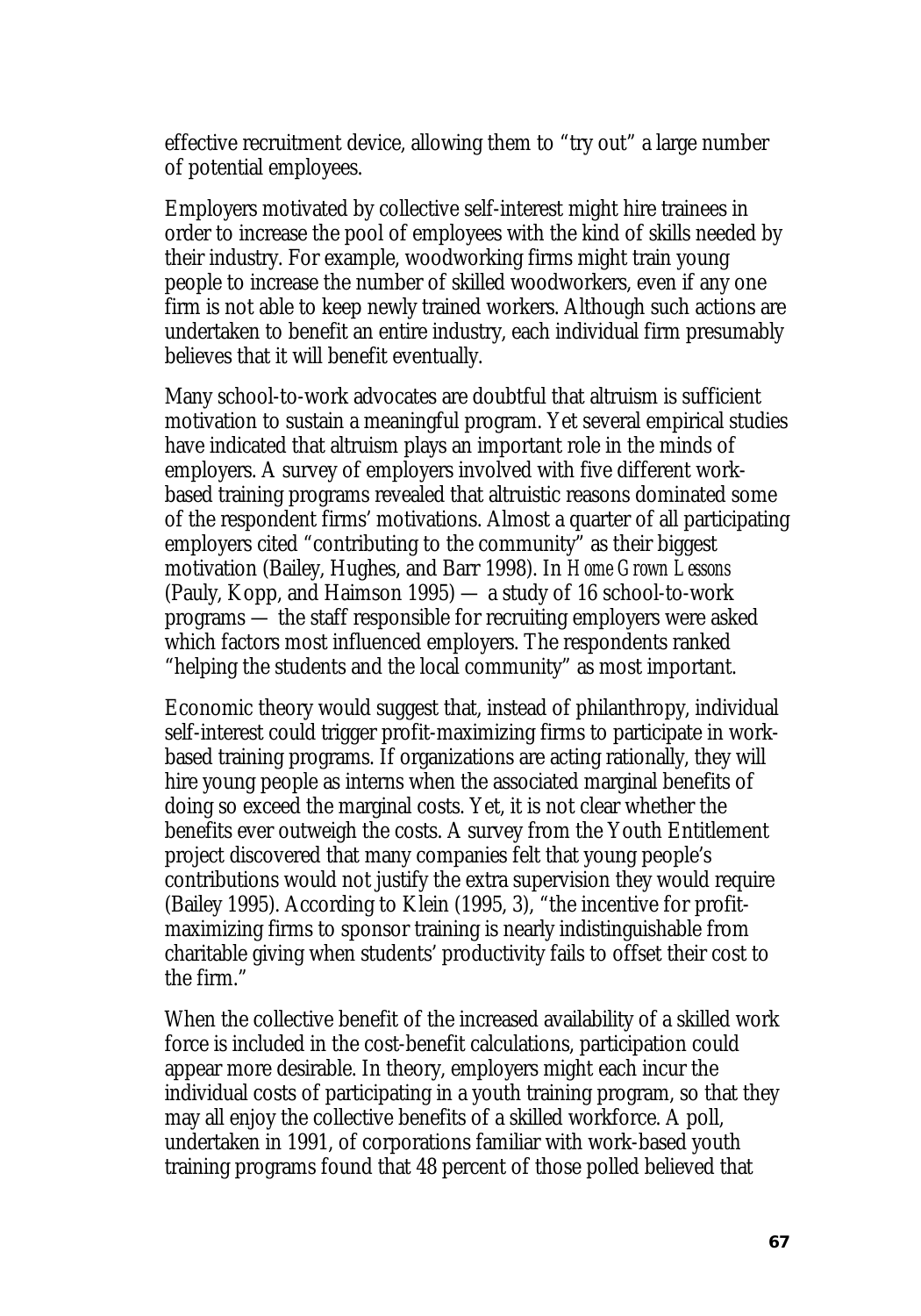their participation could lead to the production of a skilled workforce (Osterman 1995).

Yet, it is not certain that collective benefits are sufficient to sustain employer participation. Under the premise of strictly rational behaviour, collective action is likely to fail because of "free rider" problems. When individuals acting in good faith discover that others are reaping benefits without covering their share of the costs, the system might fall apart. Collective action requires monitoring and sanctioning systems. While most collectivities do not have the capacity to create and maintain such systems, unionized construction apprenticeships do (Bailey, Hughes, and Barr 1998). Because of its connection to unions, BladeRunners may be ideally situated to allow employers to take advantage of these collective benefits.

Our interviews with employers suggest that there are net benefits that lead employers to hire participants in our study programs. The employers of Picasso Café graduates we spoke to were supportive of the program and were positive about their experiences. This is evidenced by the fact that many have taken more than one student. In one case, an employer compared a Picasso Café graduate favourably with graduates of Vancouver Community College. As predicted by the literature, some employers felt that, by hiring graduates, they were contributing to the program and more broadly to society. So, while these employers are in part motivated by philanthropy, there also appears to be an expectation that program graduates perform at the same level as their peers who are not from Picasso Café.

For BladeRunners, its reputation appears to motivate employers to hire its trainees. The program is seen as reliable and the co-ordinators' on-site involvement may lower the additional supervision costs, making it more attractive to hire BladeRunners participants. As one employer explained:

> *You know that when you hire a BladeRunner, you're going to get someone who has some training, some screening, and you're going to be well taken care of by the co-ordinator. Any problems, you call him.*

Employers in Vancouver, Victoria, and Kelowna, all of whom had hired from other employment programs, said they were most satisfied with their BladeRunners experience.

While both programs appear to offer benefits to employers, they still rely on their networks to attract and recruit employers. Picasso Café draws upon its staff's connections, and those of its board of directors, to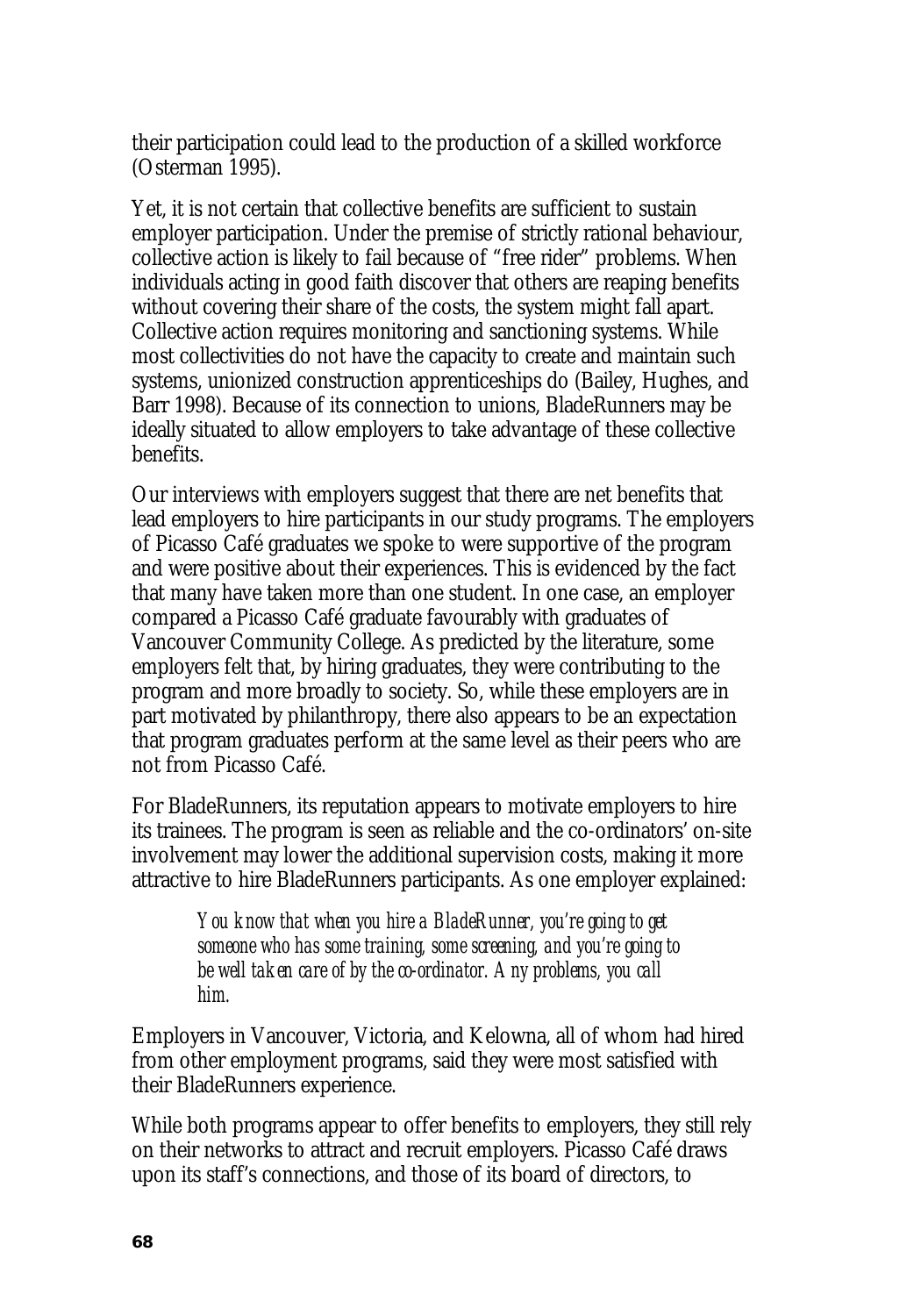develop contacts with potential employers. BladeRunners staff, most of whom have been directly involved in the construction industry, make use of their union contacts. Co-ordinators keep in touch with industry contacts by getting on union mailing lists and subscribing to trade journals. New connections are fostered by local politicians and by letters of support from contractors previously involved in BladeRunners.

In some cases, the community connections are forged by the tenacity of particular individuals. One example is the work one BladeRunners coordinator did with the Chemainus First Nation (CFN) reserve. When the program was first advertised on the reserve, there was little response. The co-ordinator subsequently met with local youth and band staff in order to reach out to potential participants, who were hesitant to become involved in an off-reserve program. The difficulty in attracting participants from the CFN reserve was compounded by the dearth of employment opportunities there. A community social worker on the reserve explained that the CFN reserve is very traditional; its only industry is a gas station. Consequently, there were few opportunities for job placements.

Fortunately, a local contractor, who was committed to offering employment to First Nations youth, was brought into the process. At the same time, the community identified the need for a new day-care centre and the local contractor hired youth from the reserve to work on the construction of the centre. The BladeRunners co-ordinator hoped that Chemainus youth might be ready to work on a project off-reserve after participating in this on-reserve project.

Another way in which the co-ordinator generated interest from First Nations youth was to draw on community ties and arrange to have thenpremier Glen Clark and the chief of the CFN attend the indenturing ceremony of two young First Nations men. Profiles in the CFN newspaper also helped attract applicants to the program. At the time of the last field visits, five CFN youth were working as BladeRunners.

Often the strength of the connections helped in employer retention. An employer in Victoria explained how he was persuaded to continue participating after two negative experiences with BladeRunners. Members of his union encouraged him to try one more BladeRunner. The coordinator's persistence and own reputation as a respected tradesperson eventually succeeded in placing another BladeRunner. This participant worked well on the site and was retained during a subsequent period of layoffs.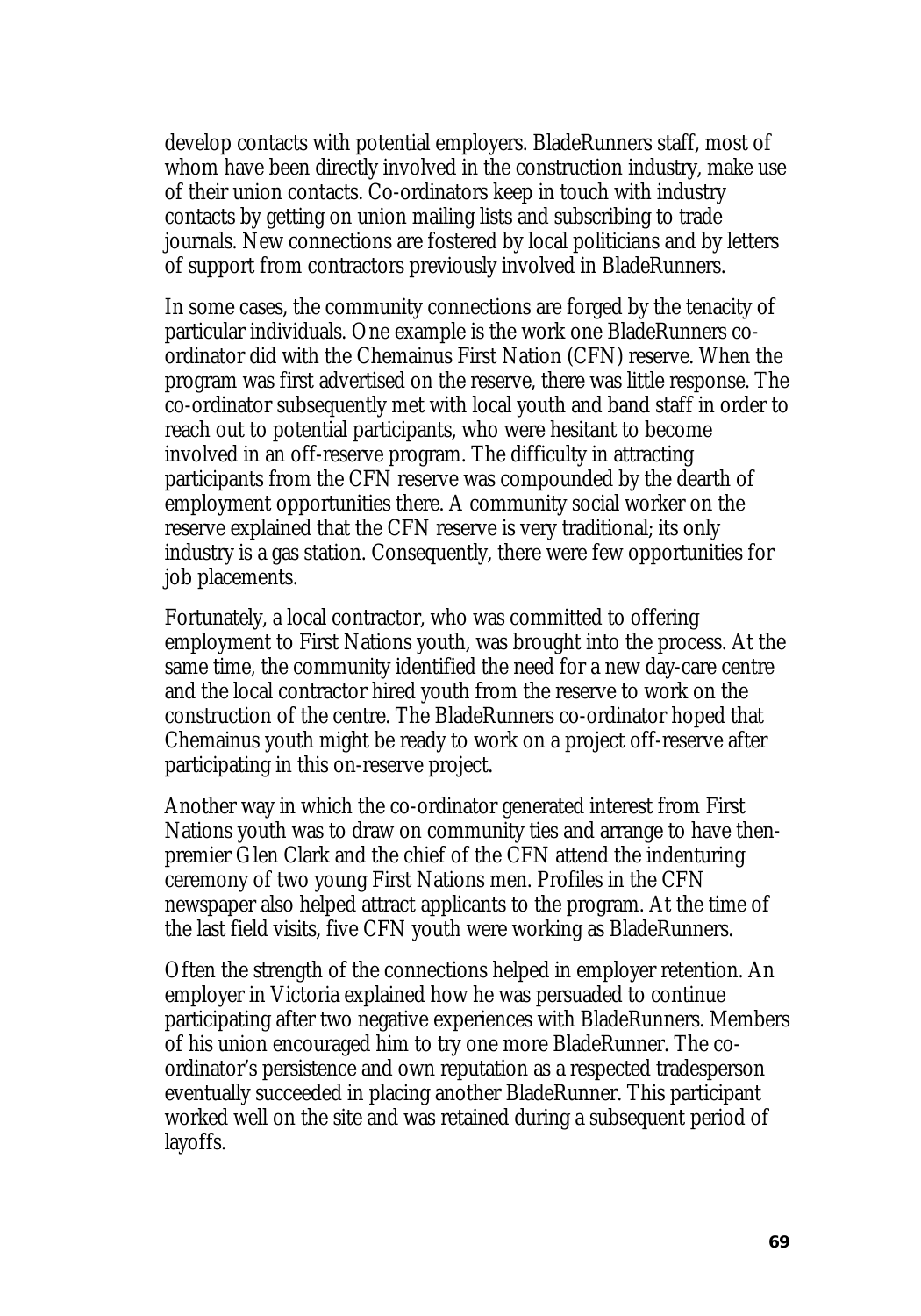Placing itself within the tight network of unionized construction professionals has brought many benefits to the BladeRunners program. Even so, the relationship between the program and the unions also has the potential to create problems if the program becomes too dependent on that relationship. These dependencies can tax a program's resources if too much energy must be devoted to maintaining these relationships.

On two occasions, BladeRunners' relationship with the unions was tested and considerable effort was required to maintain good relations. The first incident came when the contract with BladeRunners' original delivery organization, SkillPlan, was not renewed. This organization had strong union ties, including union representation on its board. The second came following the departure of a staff member who had forged and maintained the BladeRunners' relationship with several of the larger unions in Vancouver. If either of these events had created a serious rift between the union network and BladeRunners, there might have been negative repercussions for job placements. To prevent this, co-ordinators from local offices as well as the provincial co-ordinator made frequent contacts with the unions during both of these times of transition to ensure their continued support for the program.

Unions have, on occasion, tried to exert their influence by asking BladeRunners not to place participants on particular non-union sites or with "rat" unions. Because non-union construction sites provide significant opportunities for job placements, BladeRunners cannot afford to ignore them. Indeed, in the interior of the province, placements on non-union sites are the norm. Co-ordinators are well aware of the delicate balance that must be struck between finding adequate placements and maintaining their relationships with unions.

Overall, it does not appear that the relationship between BladeRunners and the unions has had any negative impacts. Nonetheless, the possibility of such impacts remains. For example, the risk exists that BladeRunners could become involuntarily embroiled in a major labour dispute.

Because of the nature of our two study programs, avoiding dependency on external agents (such as employers) is nearly impossible. Another example of such necessary dependency is the relationship between the programs and the provincial government.

Both study programs rely heavily on government funding. Indeed, BladeRunners is entirely funded by the provincial government and is managed by the Ministry of Community Development, Cooperatives and Volunteers. An early BladeRunners incarnation was independent of the government and was led by a prominent social activist and other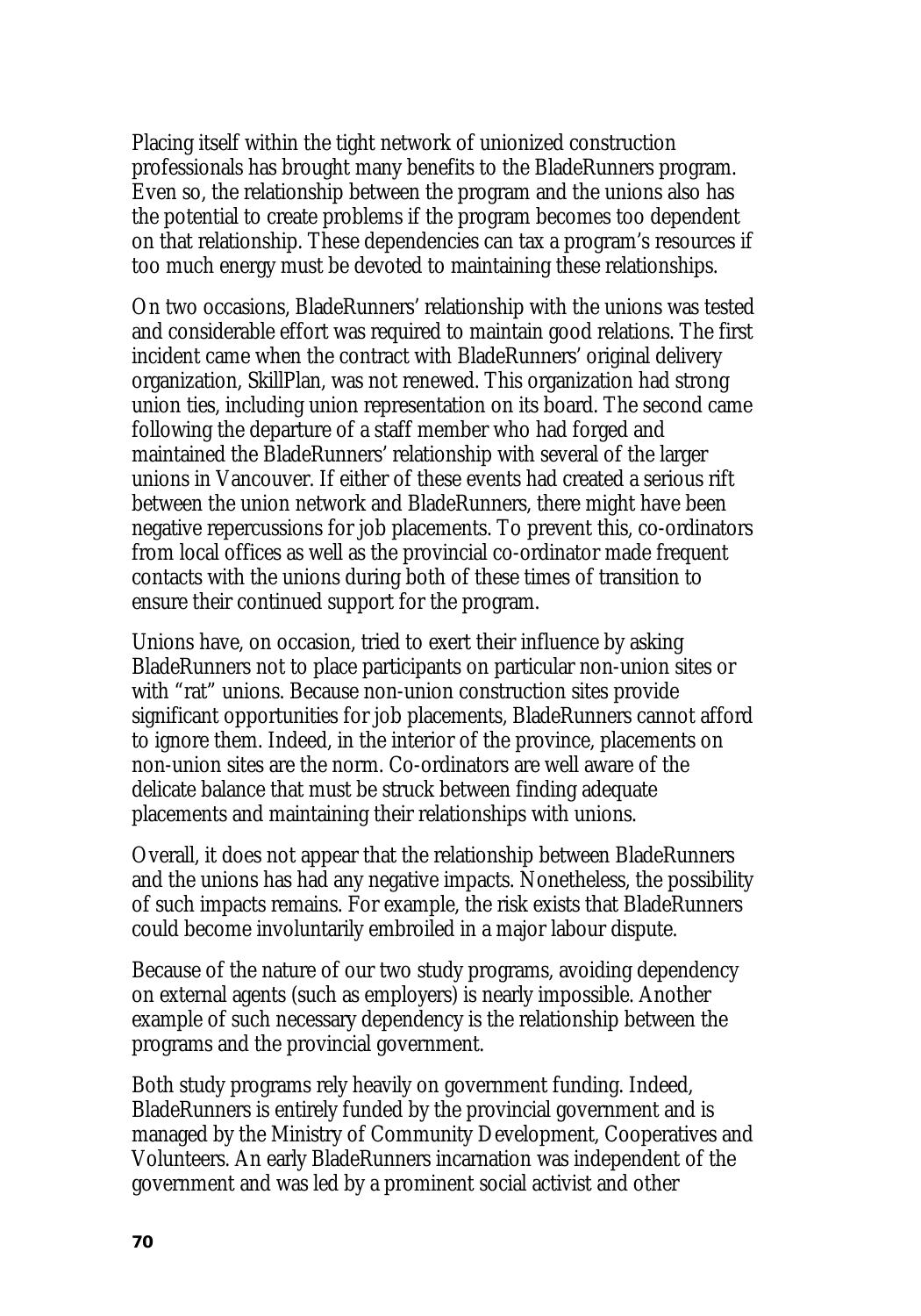Downtown Eastside community leaders. At that time, it was supported by ad hoc funding from the Ministry of Skills, Training and Labour and the Ministry of Employment and Investment. Then, from 1995 to 1997, it was funded by the BC 21 Fund. In the 1997–1998 fiscal year, support came from the Ministry of Youth; the program currently receives funds from Youth Options BC, which is part of the Ministry of Youth.

One difficulty with this relationship is the uncertainty of the arrangement — annual submissions must be made to Treasury Board, with no guarantee that funding will be renewed in whole or in part. Program staff frequently cited this problem as the most significant threat to the continued operation of the program.16

At the time we were conducting our research, Picasso Café also needed to petition annually for both its federal and provincial funding.17 The funding instability at Picasso Café was not limited to government funds. For Picasso Café, government funding composes only a portion of its operating budget. The remaining funding — derived from restaurant receipts and fund raising — is also uncertain. Fluctuations in the business cycle, for example, affect the level of resources secured through nongovernment sources.

It is not clear how deeply BladeRunners has been affected by unstable funding. Their proposal to expand to other sites in fiscal year 2000–2001 was not approved, even though efforts to identify opportunities with contractors and unions had already commenced. This rejection seemed to have had a negative impact on staff morale. Yet, this is relatively minor in comparison to the profound effect that funding instability has had at Picasso Café.

Funding difficulties have had two major impacts at Picasso Café. First, financial instability limited the ability of administrators to hire staff on a long-term or full-time basis. This may have resulted in feelings of insecurity among staff and generated concerns among them about their future at the Café. As we have mentioned previously, part-time staff and those with short tenures are restricted in their ability to form strong bonds with students. Our research leads us to suggest that this has contributed to staff dissatisfaction and turnover.

 $\overline{\phantom{a}}$ 

<sup>16</sup>Although our researchers made it clear that our role was as objective evaluators, program staff may have felt that we would act as advocates. Consequently, some responses may have been geared toward lobbying for more resources.

<sup>17</sup>In the fall of 1999, the provincial Ministry of Social Development and Economic Security conditionally offered to reinstate Picasso Café's funding as a line item in its budget, which would secure two years of funding.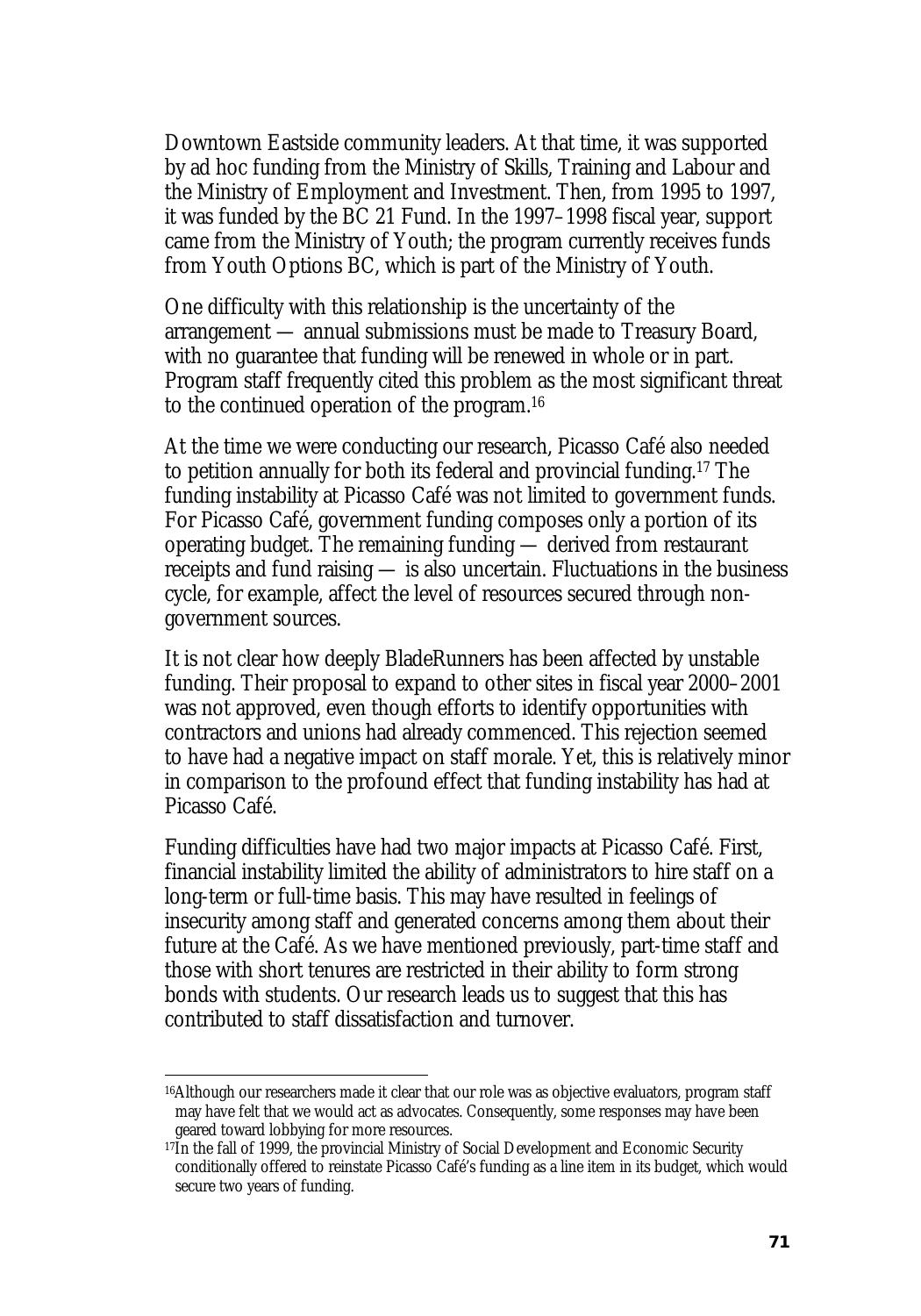Second, and more fundamentally, Picasso Café's struggle with funding has threatened its ability to deliver services. On several occasions in 1998, operating hours were restricted to reduce costs, which reduced the training hours available to students. The most visible and acute effect of funding instability, however, was the Café's closure in 1999, discussed in the previous section.

The complexity of various accountability relationships makes it difficult to identify the root of funding instability. Do these programs receive unstable funding because they cannot demonstrate their success? Or perhaps, is it that they cannot demonstrate their success because they only receive unstable funding? Our study programs are accountable to government funders who, in turn, are responsible to the public through parliaments and legislatures. Governments are also open to criticism from auditor generals and comptrollers.

Under these arrangements, stable funding is not always feasible, particularly when programs are not able to provide data, including outcome measures, that can justify the government's expenditures. Governments at all levels have re-emphasized and reformed their public accountability frameworks. Much of this has required different reporting standards and performance measures, with a particular emphasis on outcomes-based indicators. Under the federal reform called the *Improved Reporting to Parliament Project*, departments are required to table a Plans and Priorities report followed by a Departmental Performance report. Both of these reports require the identification and communication of targets, service standards, and performance indicators.

Provincially, the Ministry of Community Development, Cooperatives and Volunteers reports specifically on BladeRunners through its annual Performance Plan. In 2000–2001, the Ministry expects BladeRunners to contribute to the Ministry's goals of developing self-reliant communities, communities with resilient and diversified economies, and a community focus in government. The BladeRunners program will be expected, for each objective area, to provide data for outcome measures.

Youth programs are not always positioned to respond to these changes in government accountability regimes. For example, it is not unusual for many youth programs to have difficulty providing financial data. YouthBuild's evaluators found that "Data on the revenues and expenses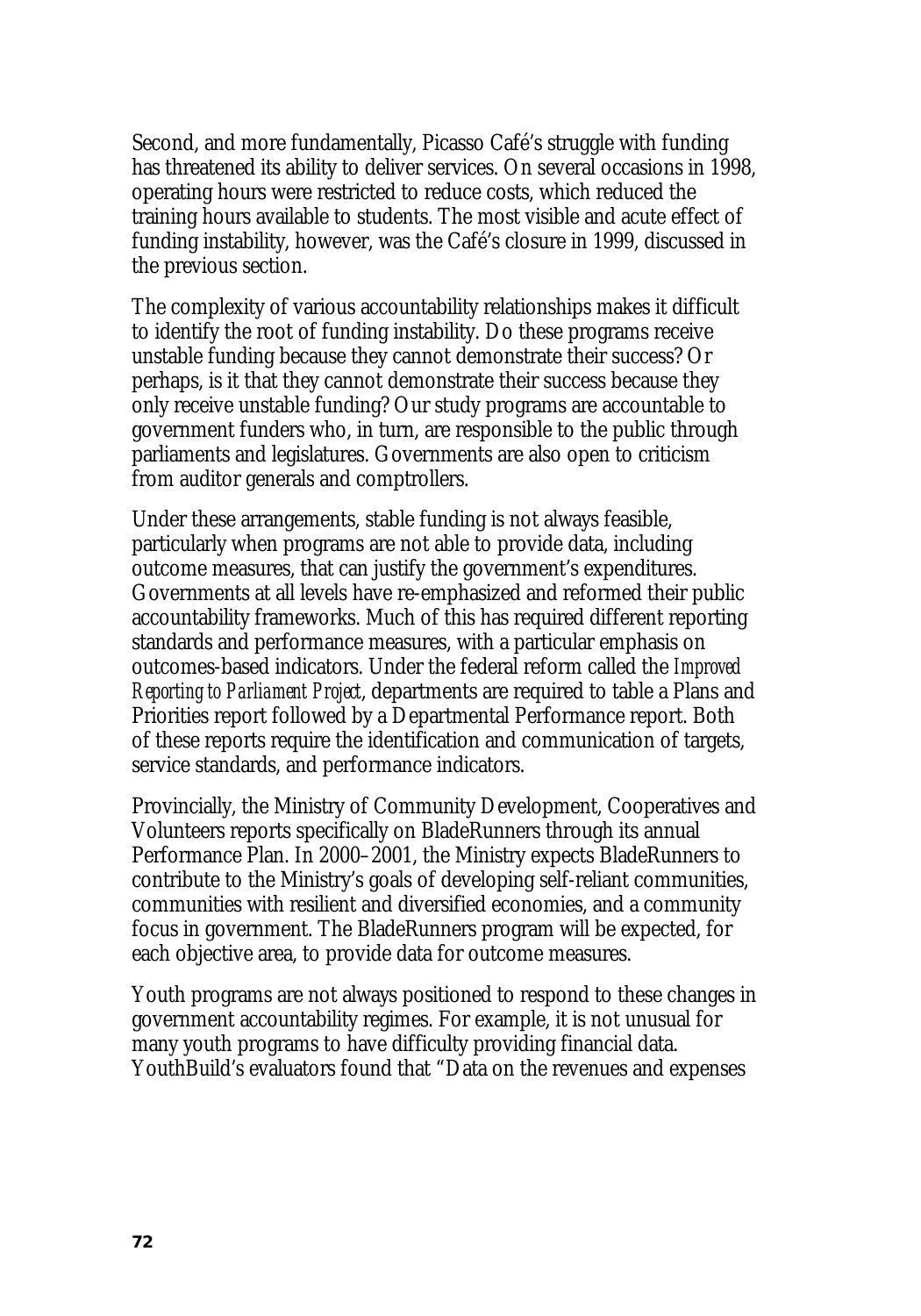were incomplete and the quality of available data was questionable" (Ferguson and Clay 1996, 379).18

We asked both of our study programs for data concerning the number of students who were screened, the number that were accepted into the program, the number that completed the program, and the number that dropped out. At the time of our field research, neither Picasso Café nor BladeRunners had the capacity to track participants though the program and beyond completion in order to calculate measures of program usage such as job placement and job retention. However, in the fall of 1999, both programs began the process of restructuring their statistical reporting in order to be able to generate these reports accurately and rapidly. In both cases, these restructuring plans were a result, at least in part, of government mandates. In the case of Picasso Café, one of Ministry of Social Development and Economic Security's criteria for renewing funding for the Café as a budget line item was that the program prepare accountability reports including the program usage measures. For BladeRunners, the ability to calculate accountability measures was identified as a priority for preparing a Treasury Board proposal for program expansion; accordingly, they restructured their data reporting practices.

Despite the necessity of producing useful data, few incentives to develop evaluative capacity exist. In resource-poor organizations, data collection is unlikely to be a priority. The funding that flows to these organizations tends to be earmarked for specific activities, leaving data collection an under-funded activity. For example, YouthBuild legislation does not allow the U.S. Department of Housing and Urban Development to allocate funds for data collection and analysis (Ferguson and Clay 1996, 406). On the other hand, JTPA-funded programs historically received incentive funding for reaching and exceeding rigid performance standards. Yet there are few other examples of support for evaluation. Indeed, while external evaluators often criticize the data management of youth programs, Dorothy Stoneman (the founder of Youth Build) notes that external evaluations and demonstrations are rarely structured or mandated to leave organizations with any internal evaluative capacity (Ferguson and Clay 1996, 402).

Collecting data for outcome measurement and evaluation can be risky for vulnerable programs. In the context of 1990s fiscal restraint and expenditure reductions at all levels of government, youth programs may

 $\overline{\phantom{a}}$ 

<sup>18</sup>It is important to note that this evaluation was undertaken several years ago and does not necessarily reflect YouthBuild's current data management.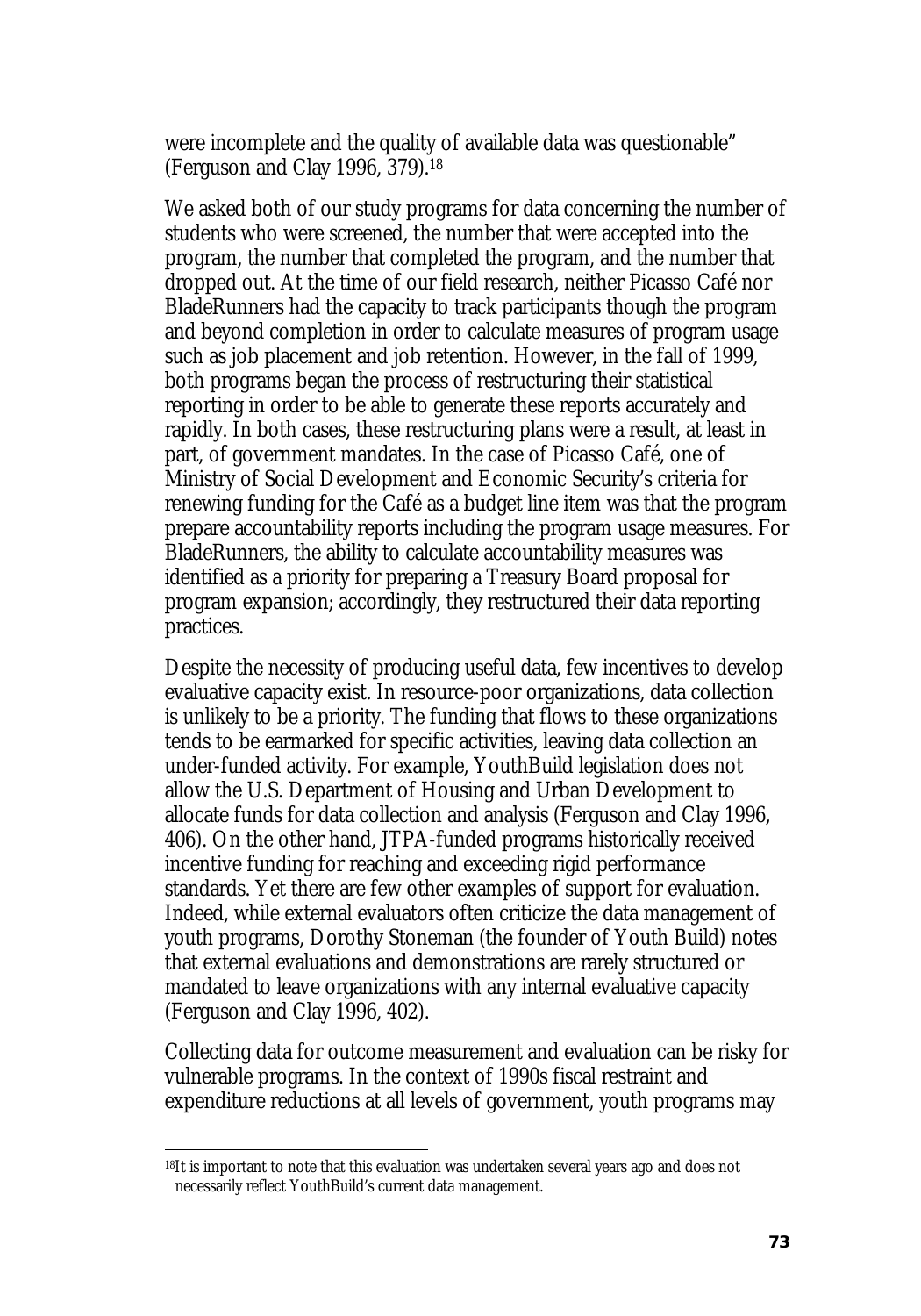have had good reason to be wary of the evaluation process. As noted in Chapter 2, following the release of the JTPA evaluation, funding was cut by 79 percent. The United States has a tradition of using evaluation to support or oppose programs. U.S. congressional committees often sponsor evaluations to challenge the executive. The impact of evaluation on the Canadian policy process is not as clear. Evaluation in Canada which, some have argued, reached its pinnacle in the 1970s, has focussed more on management tools (Pal 1997). However, more recently, the evaluative capacity in government has been heightened by the politics of fiscal restraint. The federal Program Review, which required all federal government programs to be assessed, was part of this trend.

Notwithstanding the risks, it is still important to maintain good data collection and participate in rigorous evaluations. Although generating data and outcomes does not provide a guarantee that funding can be secured, it does increase the likelihood that it will. The experiences of Picasso Café demonstrate both the risk and reward of evaluation. The 1997 Program Review of Picasso Café concluded that the program had "failed to meet the performance expectations as specified in the current contract," and recommended that the funding not be renewed. In media statements, the Ministry cited unfavourable cost comparisons as a factor contributing to the withdrawal of funding. The report was also critical of the program's data collection procedures.

Participation, albeit involuntary, in the 1997 evaluation was not positive for Picasso Café. After that experience, one might have expected Picasso Café to withdraw altogether from the evaluative process. In the end, however, it was participation in another audit in 1999 that resulted in renewed funding. This time the review concluded that the Board had the capacity to run the program, and that the program was delivering a valuable service in the community. In this example, we observe a direct connection between the evaluation results and government decisions. Given this evidence, there is an imperative for the programs to develop their evaluative capacity if they want to demonstrate their success.

Evaluation is one instrumental manifestation of the kinds of relationships organizations form with their external environment. Forging relationships beyond their boundaries creates the risk of dependency and vulnerability. These external ties also provide links to new resources and maximize the benefits of existing resources. It appears that organizations must assume these risks in order to persevere and grow. For both BladeRunners and Picasso Café, the relationships have, to date, been more beneficial than not.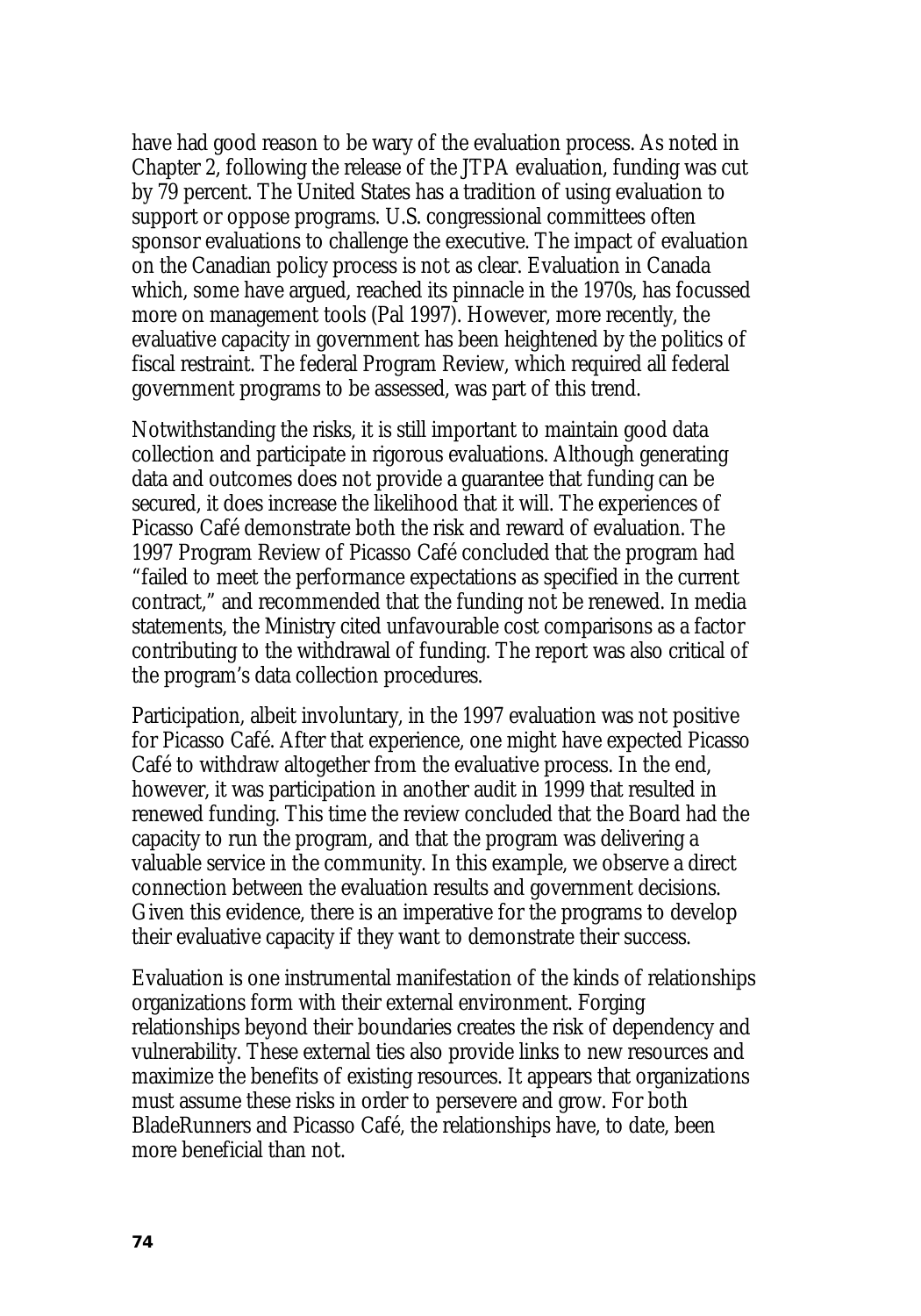## **Final Thoughts**

In this study, we tried to understand whether two work-based employment programs — BladeRunners and Picasso Café — were successful in helping troubled youth change their lives. The fundamental problem in assessing youth programs is that success ought to be defined over the long-term, over the life of the individuals involved, but this is often not possible. For our evaluation, and for the vast majority of policy research in this area, the time during which participants are observed is far too short to assess their ultimate progress. This problem applies to both qualitative and quantitative evaluations. Nonetheless, differences in methods and measures between these two techniques contribute to the conflicting evidence in previous literature.

Quantitative and qualitative analysts have employed different measures of success when analyzing youth programs, even though the different choices are not necessarily a function of the methods used. Quantitative analysts have focussed primarily on *participants*, looking at measures such as program completion or post-program employment rates; these analyses indicate that youth programs have relatively small impacts on participant outcomes during the observation period. Qualitative methodologies have focussed more on *programs* and adopted much broader definitions of success (for both participants and programs). The qualitative analysts seem more sensitive to what youth program staff believe is the "two-steps-forward, one-step-back" nature of the path that "street youth" travel as they try to find a place in mainstream society.

It seems appropriate to focus on participants but it may be unrealistic to expect that participant success can be measured during the time frame available to evaluators. Broader measures of success (including the assessment of program strength) may be more realistic but beg the question of whether programs that seem substantively sound and administratively strong actually help participants achieve the desired outcomes.

When we began our study of BladeRunners and Picasso Café, we decided that a qualitative method  $\sim$  a case study— was the most appropriate, given the number of individuals we would observe and the relatively short time period during which we would be studying the programs. The case study method would allow us an opportunity to describe who the participants were and how the programs worked. Careful observations and conversations with participants, program staff, and employers would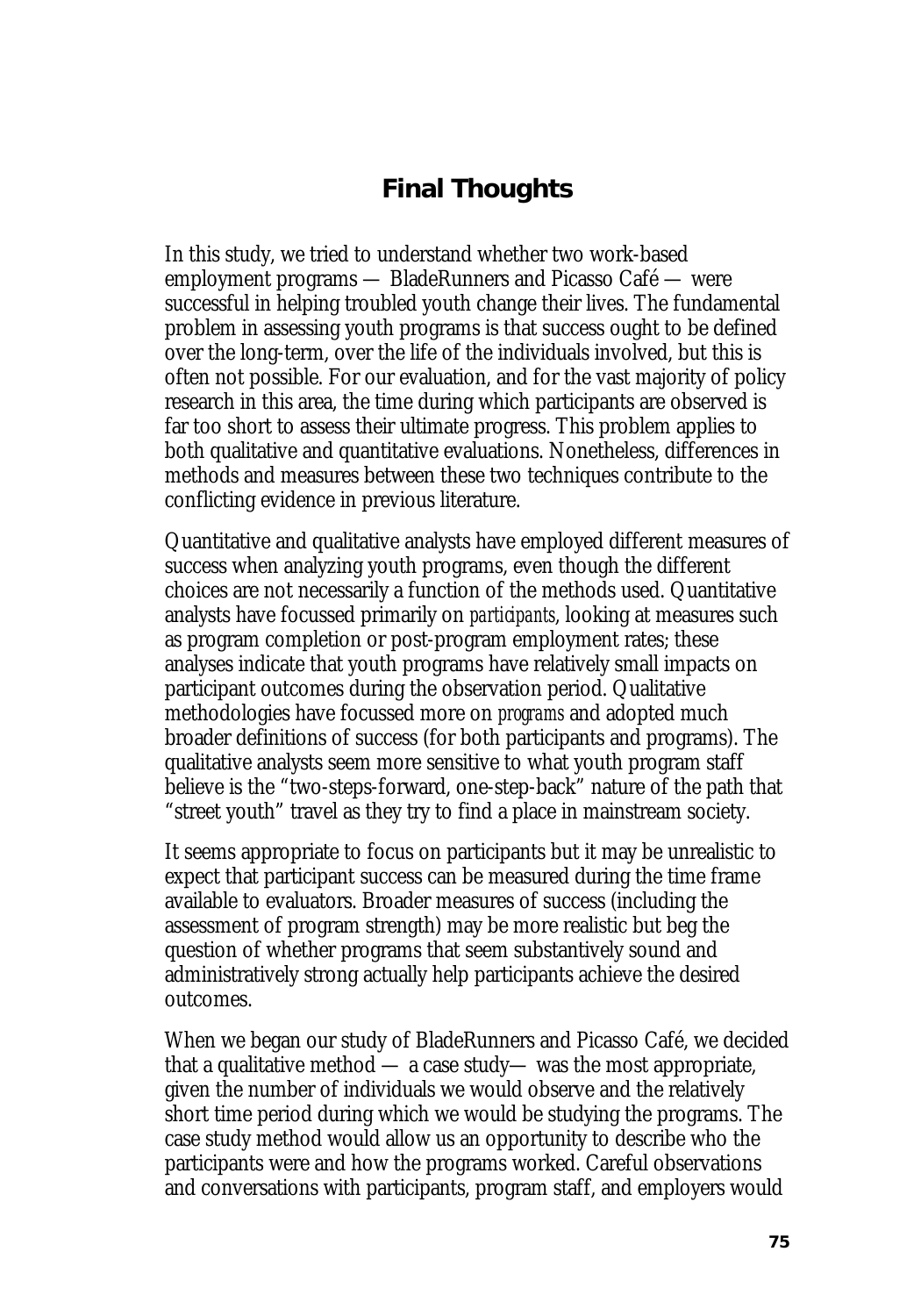help us form some conclusions about what contributes to or detracts from program operations. With this method, however, we knew we could not come to know the programs' long-term impact on participants.

We believe that BladeRunners provides an important second chance for some carefully selected disadvantaged young people. From BladeRunners participants and staff, we heard that co-ordinators formed one-on-one, trusting, and meaningful relationships with the participants. These relationships were as valuable to the staff as they were to the young people. As suggested by the previous literature, this intensive form of mentoring seemed to be the crucial element of the program. To the very limited extent that we could observe participant outcomes, it seemed that many BladeRunners had started down the path to steady employment and earnings.

While we were observing Picasso Café, it underwent a number of destabilizing changes. Despite the promising characteristics that led us to choose to study it, we found that — at least during the period we studied it — Picasso Café experienced far more staff turn over than BladeRunners and offered far less intensive mentoring. Our ability to study the success of Picasso Café participants was more limited than it was in BladeRunners; little data existed and our access to it was constrained by the administrative turmoil at the Café during our observation period. Since we are not certain how it might operate under "normal" or "ideal" circumstances — Picasso Café is not now what it was when we studied it — these observations about the Café can only be tentative.

Ultimately, we want to know whether a program can have a lasting and positive effect on the lives of young people. This study has allowed us to increase our knowledge about how employment programs for street youth operate. We also learned more about the youth themselves, and what attracts them to particular programs. Nonetheless, we still understand comparatively little about the impact of these programs on youth. Although policy-makers and researchers may be some distance from a definitive answer to the question of what works for street youth, evaluating programs like BladeRunners and Picasso Café is a necessary part of the effort to reach that final answer.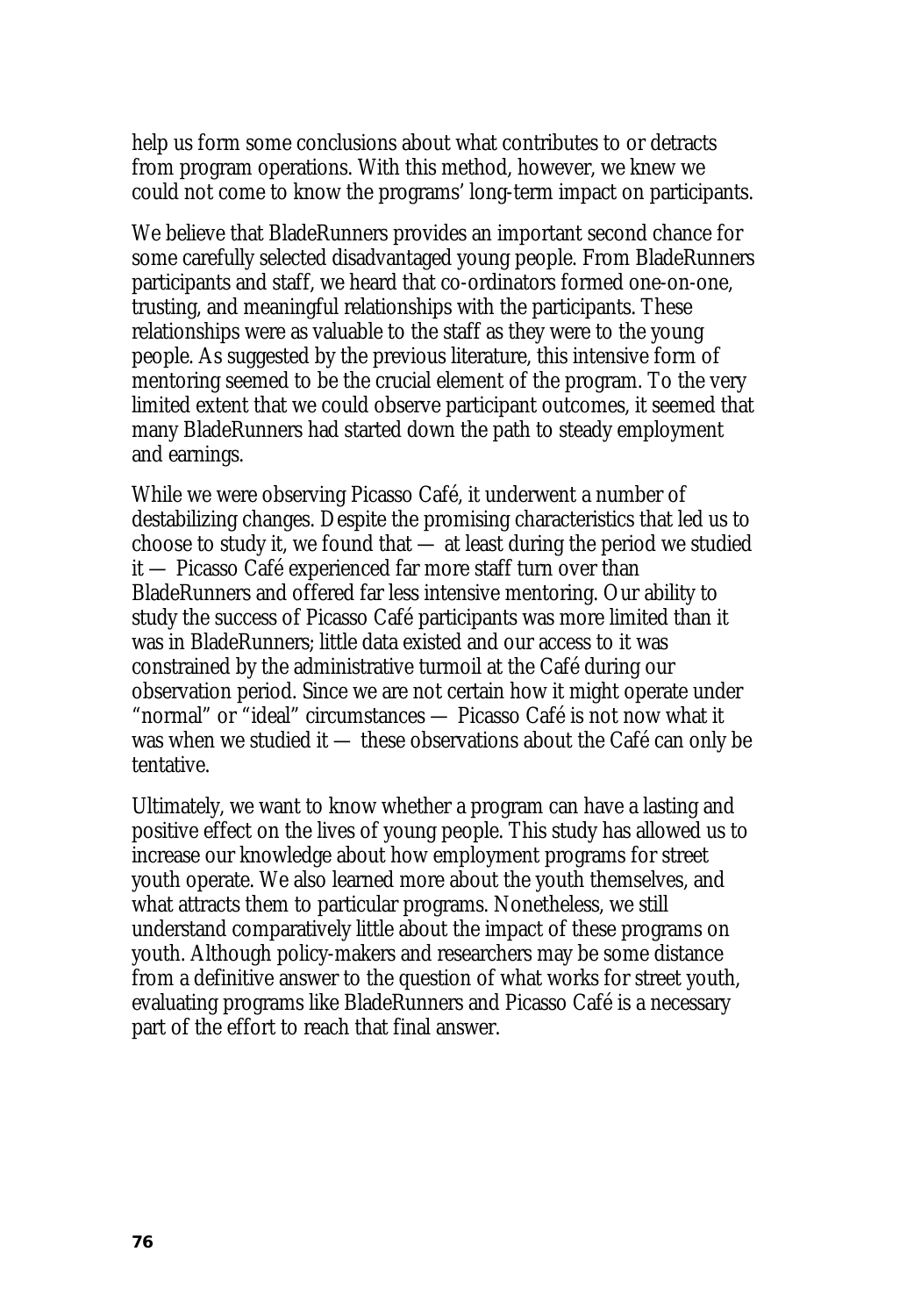# **Appendix: Methodology and Data Sources for the Case Study**

## The case study approach

Based on our knowledge of youth employment programs, the difficulty of defining success, the scale of the potential study programs, and the limited resources available to conduct this study, we selected the case study approach as the most appropriate research technique for this project. The key reason for selecting this approach was the small number of individuals that we thought would be involved in the programs during the study period. We knew that no statistically valid results could be obtained from the quantitative analysis of such a small number of participants. With the case study method, we expected that we would be able to explore the programs' characteristics and gain a better understanding of those characteristics that might be associated with success.

Case studies are one of many techniques employed in social science research, each of which possesses strengths and weaknesses depending on the nature of the research. Robert Yin (1994, 1) asserts that case studies are widely considered to be the preferred strategy when many "how" and "why" questions are being asked. This is particularly true in a setting where the researcher has access to the participants but no control over their behaviour.

The fundamental process at all stages of qualitative research is to seek evidence that challenges theories and conclusions, particularly when these propositions may have been constructed through anecdotal evidence. It is, therefore, critical to pay attention to data that do not confirm one's preconceptions, to consider alternative explanations and understandings, and for team members to work independently to summarize their own field research and then challenge each other and work together in an iterative process of data collection and analysis.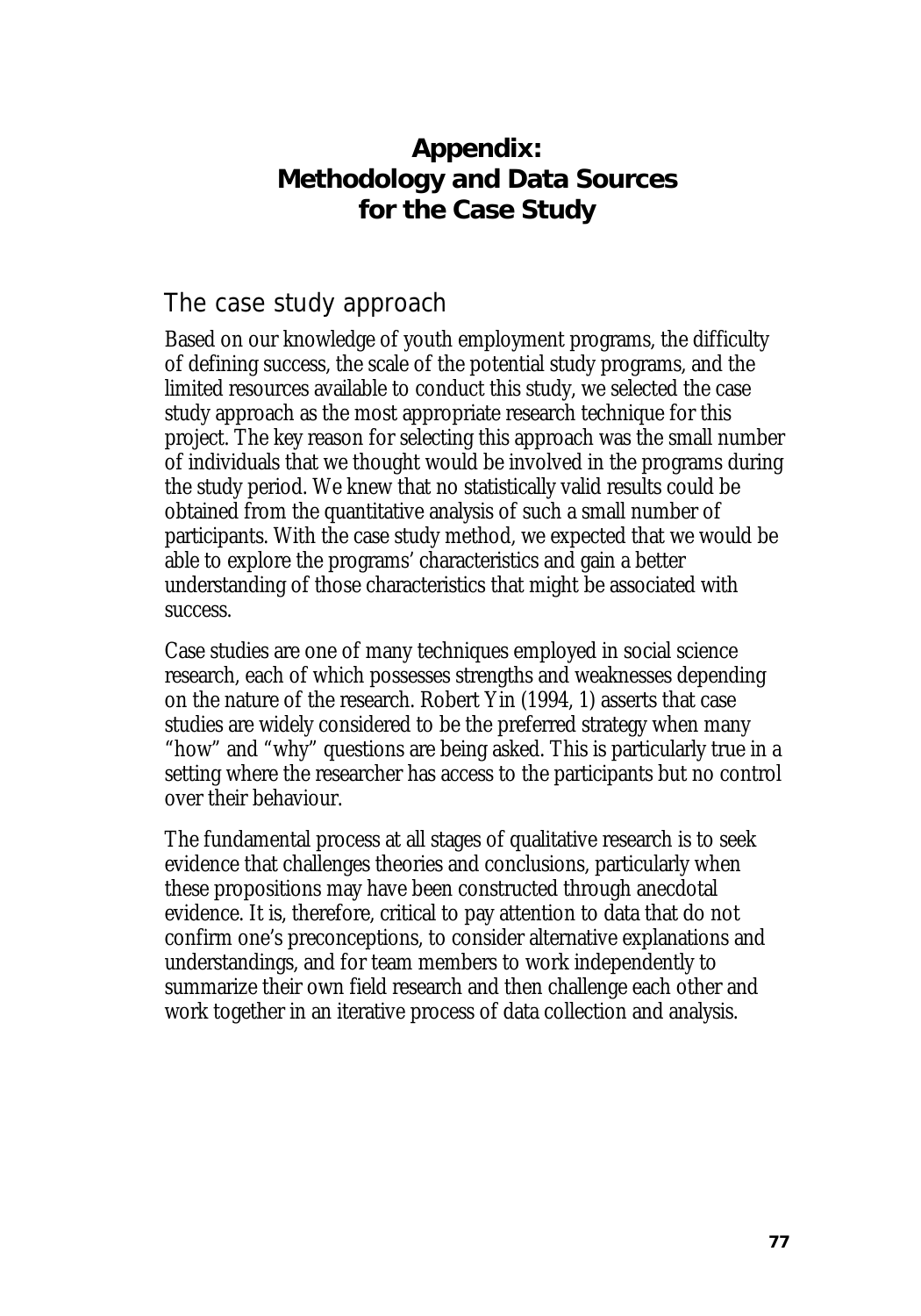#### The emergent technique

While our evaluation of BladeRunners and Picasso Café employs the case study approach, it also falls within a subset of qualitative techniques called the "emergent technique." With this technique, researchers do not seek to either prove or disprove *a priori* theories. Instead, researchers collect as much data as possible, while allowing themes to emerge from the data (Kalafat and Illback 1998). Once these themes have been identified, the data is re-examined and new data is collected to develop a more focussed exploration of the themes. In our case study, we also added secondary data from the literature to help explain or confirm some of the themes that we observed.

Because the emergent technique casts a wide theoretical net, having sufficient data to explore any potential themes is critical. Data collection is facilitated by a sample selection process, which Patton (1990) calls purposeful sampling. This selection process differs greatly from probability sampling, which is used in quantitative analysis to select observations so that they are random and thus representative. In contrast, purposeful sampling selects cases that are expected to be rich in data. Accordingly, BladeRunners and Picasso Café were selected for our case study because they were widely recognized programs with excellent reputations. Additionally, these programs appeared to possess many of the characteristics that the literature has associated with success. Consequently, it was our expectation that, with these two programs, we could uncover sufficient data.

# Information collection and analysis

Once the programs for study were selected, the Social Research and Demonstration Corporation (SRDC) began to make connections with program staff at both BladeRunners and Picasso Café. In this process we identified all stakeholders, established data requirements, and identified the best means for collecting the information.

A number of information-gathering techniques and sources were utilized in this research, including

- focus groups and interviews with participants and program dropouts;
- observation of intake interviews:
- observation of meetings and training sessions;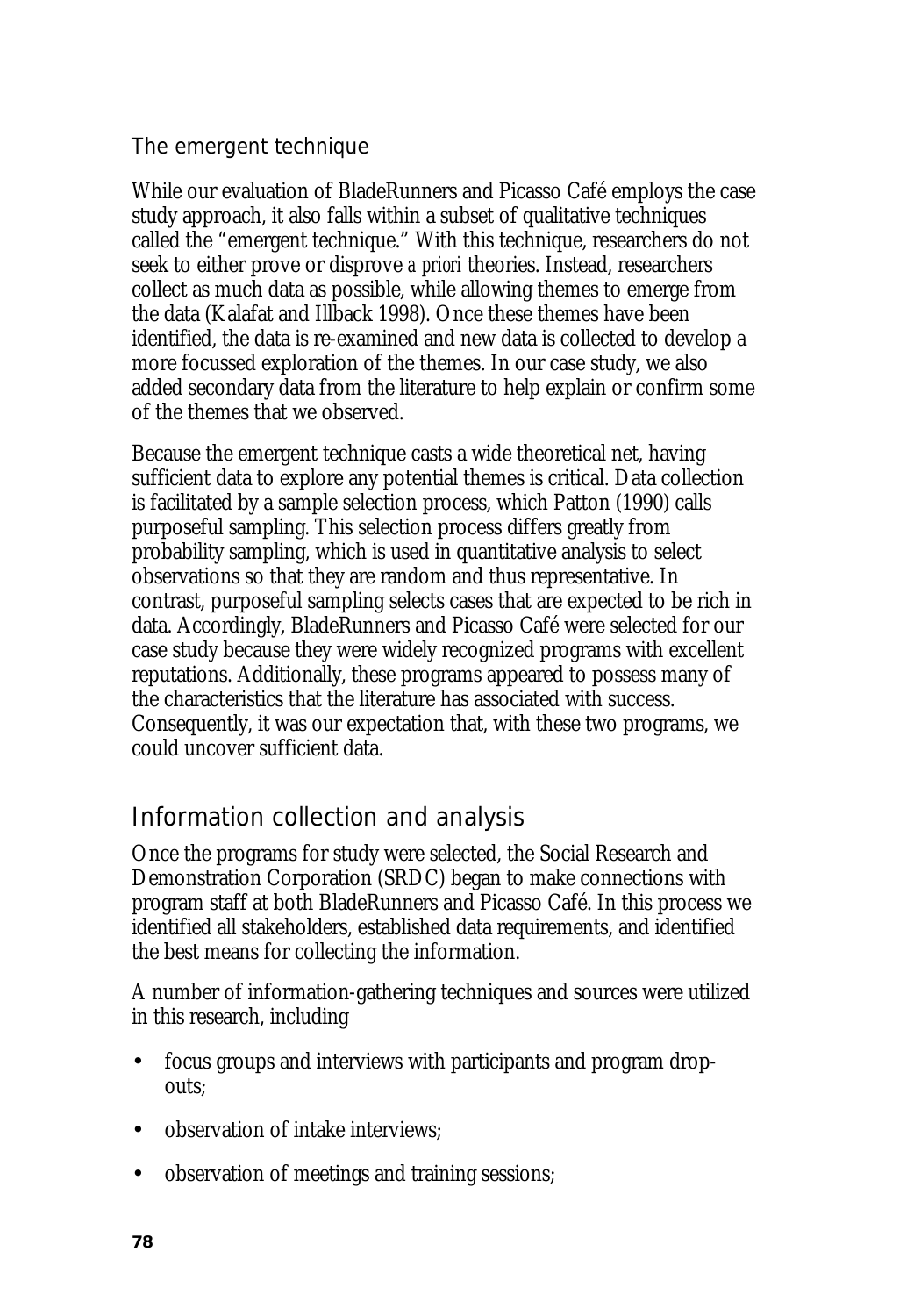- observation of on-the-job activities of program participants;
- individual interviews with program staff, employers, and community supports; and
- program records and files.

Data analysis was based on memos produced following interviews, focus groups, or other site observations. Once field research was finished, a review of all memos and transcripts was undertaken.

#### Focus groups

In the summer of 1998, SRDC conducted baseline focus groups with 28 young people who had recently enrolled in Picasso Café or BladeRunners in Vancouver. SRDC interviewed a group of enrolees at the Victoria BladeRunners site. In all cases, the progress of these young people was monitored from the time we first met them until the end of December 1999. The length of the follow-up period, therefore, varied from 16 months in the case of the 1998 summer intakes, to eight months for the Victoria BladeRunners group.

At follow-up, focus groups were replaced by interviews with those who had participated in the initial focus groups. At that point, some were still enrolled in the programs while others had left the programs.

#### Intake interviews

We were able to observe seven BladeRunners intake interviews. These were interviews that determined whether program applicants were to be admitted into BladeRunners, and are a crucial component of program operations. There is no equivalent interview process for Picasso Café participants.

#### Observation of meetings and training sessions

At BladeRunners, we observed four of the weekly group meetings held in the period between intake and work placement. We also attended one of the five days of classroom health and safety training with BladeRunners. We were unable to arrange a suitable time to observe weekly meetings at Picasso Café due to the fact that the program was in a state of flux during much of the study period.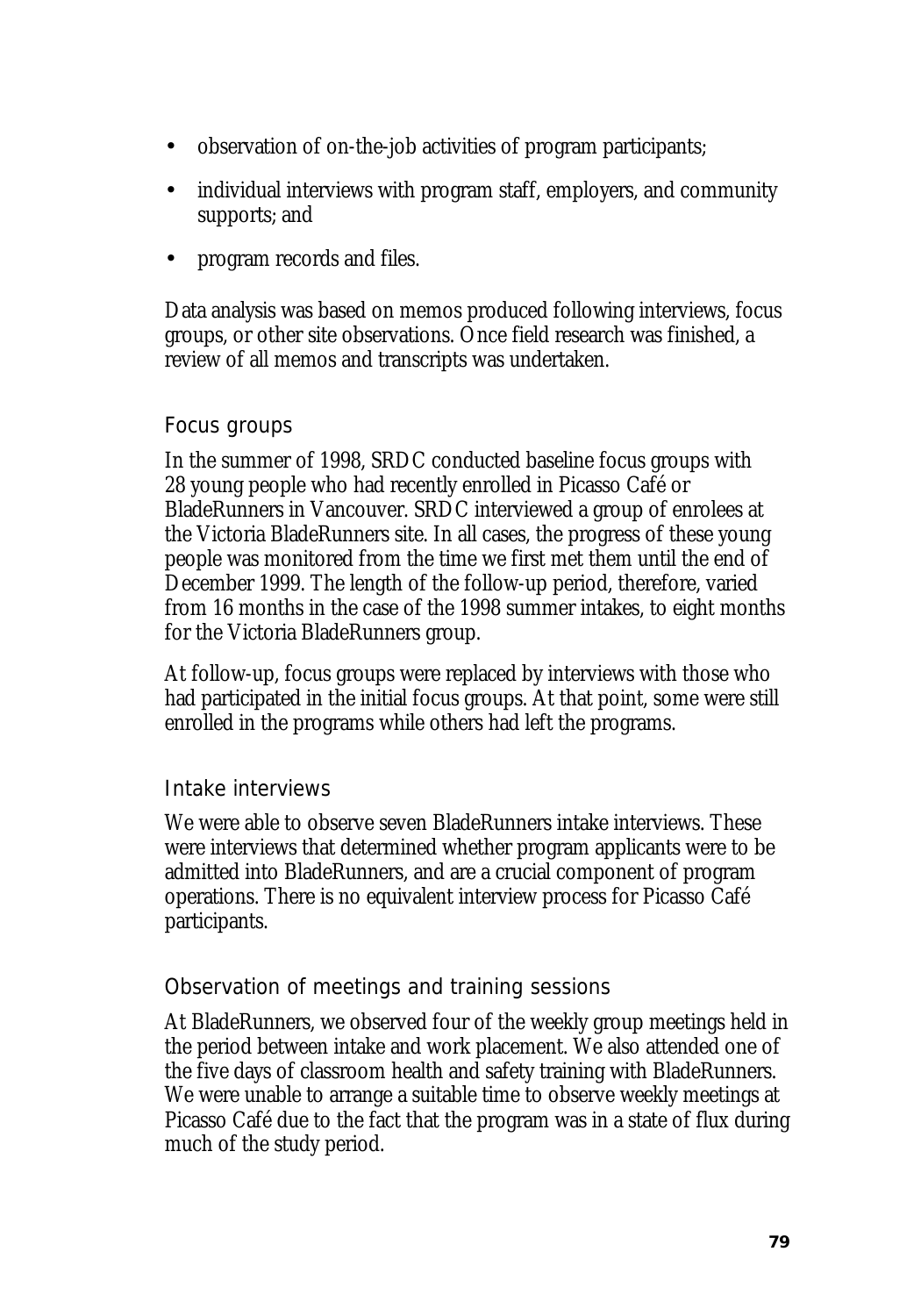Observation of on-the-job activities of program participants

On the four occasions when we visited Picasso Café, we observed Picasso Café students being trained at the various training "stations." We also visited three construction sites where BladeRunners were working.

In-depth interviews with staff, employers, and other key informants

An important source of information was a set of detailed interviews with pre-designed interview protocols — of individuals who were involved with or knowledgeable about the study programs. In all, we interviewed over 60 individuals including current and former program staff, current and former participants, employers of program participants, government officials who had dealt with the programs, and staff from other institutions that had dealings with the study programs.

#### Program records and files

Both study programs compile a limited amount of administrative data on program participants, program funding, and program operations. Most of these data are collected for administrative reasons and are not designed for research purposes. For BladeRunners, we had full access to program files; our access to similar information at Picasso Café was much more limited.1 We used what information we had to inform our analysis of the programs.

### Measures to assess validity

The case study method is sometimes accused of lacking rigour. In pursuit of the most rigorous case study research possible, SRDC employed a number of measures, as proposed by Maxwell (1996), to assess the validity of the data.

#### Searching for discrepant evidence and negative cases

To avoid the bias that might be created by interviewing only those who were likely to view the programs positively — program staff, participants, and funders — we tried, with varying degrees of success, to interview

l 1SRDC staff did not have direct access to Picasso Café program files. Concerns over the confidentiality of participant files, combined with sensitivity surrounding the restaurant closure, led to only limited, second-hand access to information from program files.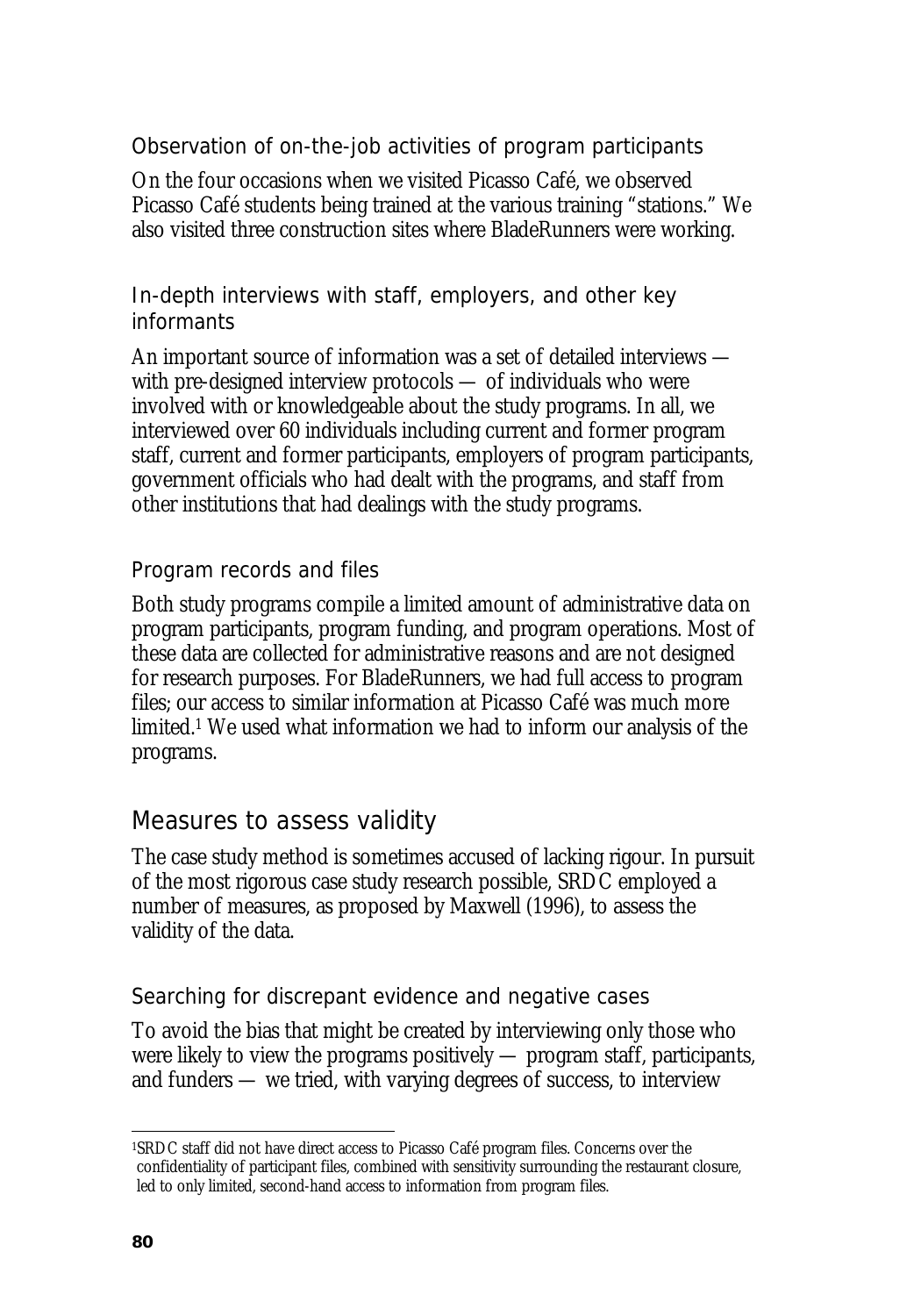program drop-outs and key informants (staff and participant employers) who might *not* support the program.

Collecting information from a variety of individuals using a variety of methods

As noted above, a wide range of techniques was used to collect information from a wide range of individuals who had knowledge of the programs. These included in-depth interviews, casual conversations, focus groups, site visits, and direct observation. In all cases — other than casual conversations — protocols were created in advance of the data collection.

Detailed descriptive note taking about specific, concrete events

Fastidious note taking, transcription of notes, and immediate summarizing assured that little information was lost along the way. The two field researchers prepared protocols and summarized notes in an iterative process of checking themes with one another, with participants and co-ordinators, and subsequently filling in data gaps.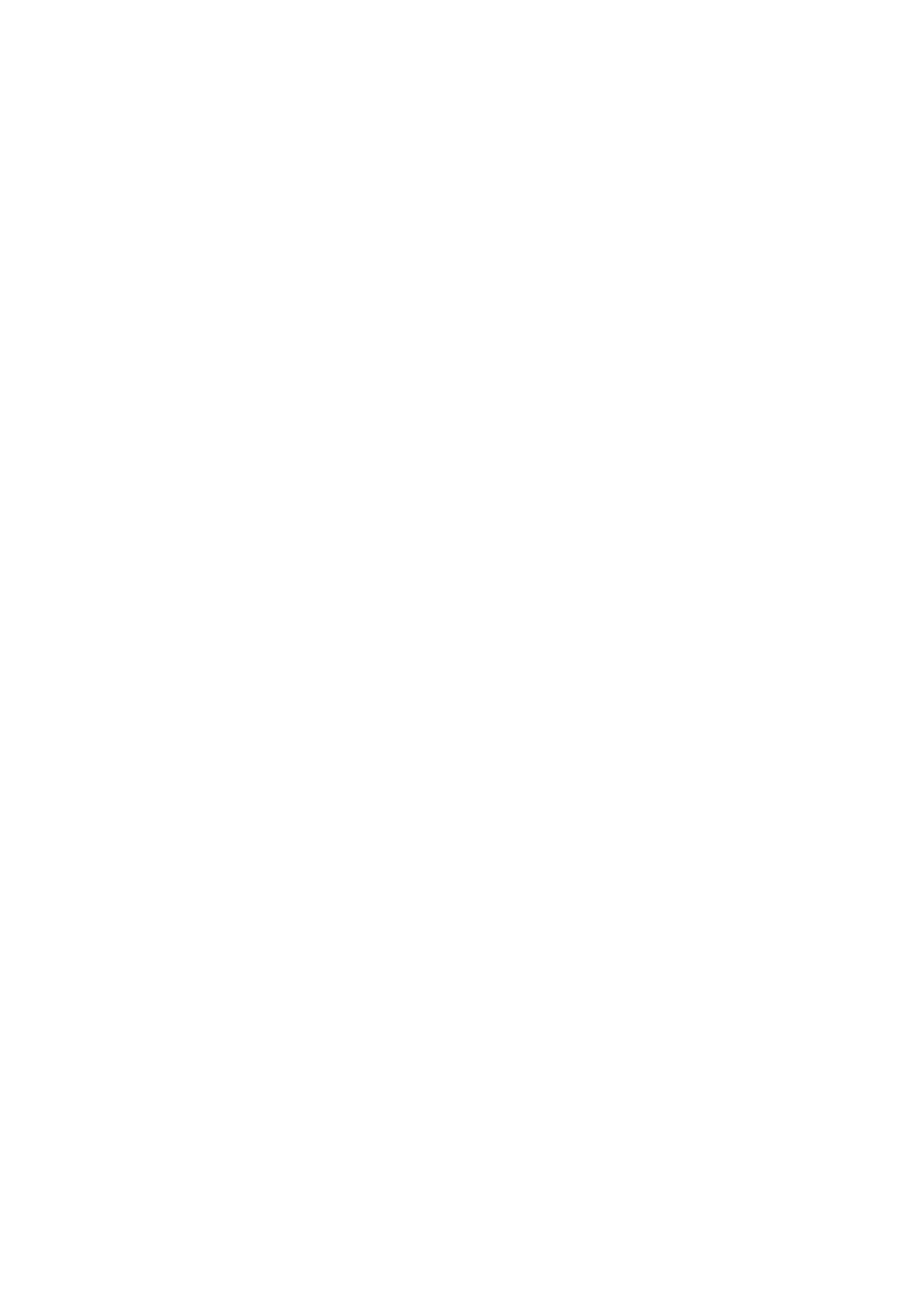#### **References**

- Ainsworth, Mary D. Salter (1989) 'Attachments Beyond Infancy,' *American Psychologist* 44 (4): 709–716
- Allan, Emilie Andersen, and Darrell J. Steffensmeier (1989) 'Youth, Underemployment, and Property Crime: Differential Effects of Job Availability and Job Quality on Juvenile and Young Adult Arrest Rates,' *American Sociological Review* 54 (February): 107–123
- American Youth Policy Forum (1997) *Some Things DO Make A Difference for Youth: A Compendium of Evaluations of Youth Programs and Practices*  (Washington, D.C.)
- Bailey, Thomas R. (1995) 'Incentives for Employer Participation in School-to-Work Programs,' in *Learning to Work: Employer Involvement in School-to-Work Transition Programs*, ed. T. R. Bailey (Washington, DC: The Brookings Institution)
- Bailey, Thomas, Katherine Hughes, and Tavis Barr (1998) *Achieving Scale and Quality in School-to-Work Internships: Findings from an Employer Survey*  (Berkeley: National Center for Research in Vocational Education, University of California)
- Bloom, Howard S., Larry L. Orr, Stephen H. Bell, George Cave, Fred Doolittle, Winston Lin, and Johannes M. Bos (1997) 'The Benefits and Costs of JTPA Title II-A Programs: Key Findings from the National Job Training Partnership Act Study,' *Journal of Human Resources* 32 (3): 547– 575
- Caplan, G. (1964) *Principles of Preventive Psychiatry* (New York: Basic Books)
- Caspi, Avshalom, Glen Elder, Jr., and E. Herbener (1990) 'Childhood Personality and the Prediction of Life-Course Patterns,' in *Straight and Devious Pathways from Childhood to Adulthood*, ed. Lee N. Robins and Michael Rutter (Cambridge: Cambridge University Press)
- Coleman, James (1990) *Foundations of Social Theory* (Cambridge: Harvard University Press)
- Elder, Glen H (1985) 'Perspectives on the Life Course,' in *Life Course Dynamics: Trajectories and Transitions*, *1968–1980*, ed. Glen Edler, Jr. (Ithaca: Cornell University Press)
- ——— (1994) 'Time, Human Agency, and Social Change: Perspectives on the Life Course.' *Social Psychology Quarterly* 57 (1): 4–15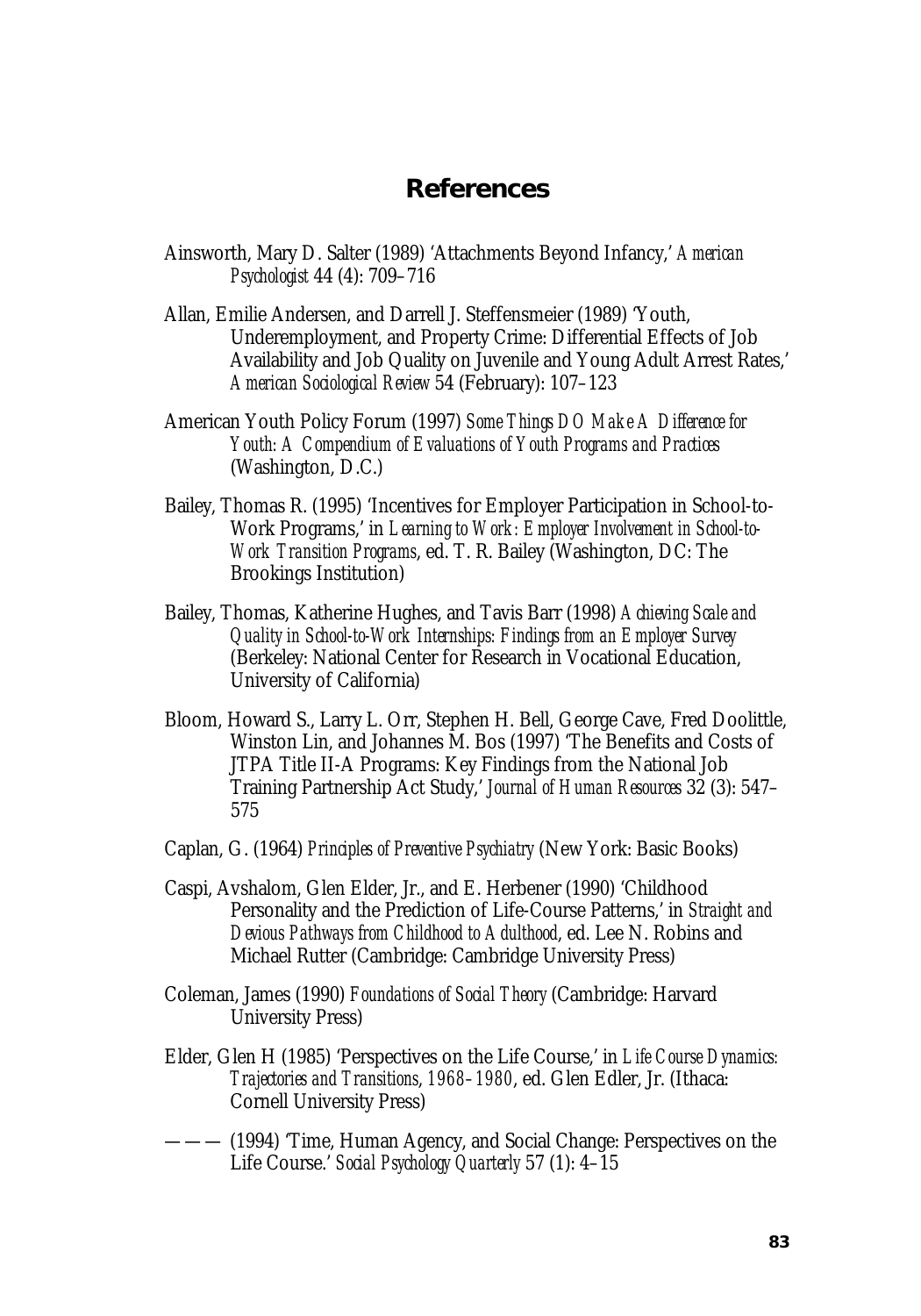Ferguson, Ronald F., and Phillip L. Clay (1996) *YouthBuild in Developmental Perspective: A Formative Evaluation of the YouthBuild Demonstration Project*  (Cambridge, MA: Department of Urban Studies and Planning, Massachusetts Institute of Technology)

Freedman, Marc (1993) *The Kindness of Strangers* (San Francisco: Jossy Bass)

- Grubb, W. Norton (1995) *Evaluating Job Training Programs in the United States: Evidence and Explanations* (Berkeley, CA: National Center for Research in Vocational Education)
- Hagan, John, and Bill McCarthy (1998) *Mean Streets Youth Crime and Homelessness* (Cambridge: Cambridge University Press)
- Higgins, Catherine (1988) *Youth Motivation: At-Risk Youth Talk to Program Planners* (Philadelphia: Public/Private Ventures)
- Kalafat, John, and Robert J. Illback (1998) 'A Qualitative Evaluation of School-Based Family Resource and Youth Service Centers,' *American Journal of Community Psychology* 26 (4): 573–604
- Katz, Lawrence F., M. Stanley, A. Krueger, and I. Shapiro (1995) 'Lessons from Evaluations of the Economic Impacts of Employment and Training Programs,' testimony before the House Committee on Economic Opportunities and Education, February 7, 1995
- Klein, Steven G. (1995) *Employer Incentives to Participate in a National School-to-Work Initiative* (Berkeley, CA: MPR Associates, Inc.)
- Mallar, Charles, Stuart Kerachsky, Craig Thornton, and David Long (1982) *Evaluation of the Impact of the Job Corps Program: Third Follow-up Report*  (Washington: Mathematica Policy Research Inc.)
- Maxwell, Joseph A. (1996) *Qualitative Research Design: An Interactive Approach* (Thousand Oaks: Sage Publications)
- Middleton, Melissa (1987) 'Nonprofit Boards of Directors: Beyond the Governance Function,' in *The Nonprofit Sector*, ed. Walter W. Powell (Westford: Murray Printing Co.)
- Minzberg, Henry (1979) *The Structure of Organisations* (New Jersey: Prentice-Hall)
- Oster, Sharon M. (1995) *Strategic Management for Non-profit Organisations* (Oxford: Oxford University Press)
- Osterman, Paul (1995) 'Involving Employers in School-to-Work Programs,' in *Learning to Work: Employer Involvement in School-to-Work Transition Programs*, ed. Thomas R. Bailey (Washington DC: The Brookings Institution)
- Pal, Leslie (1997) *Beyond Policy Analysis* (Scarborough: ITP Nelson)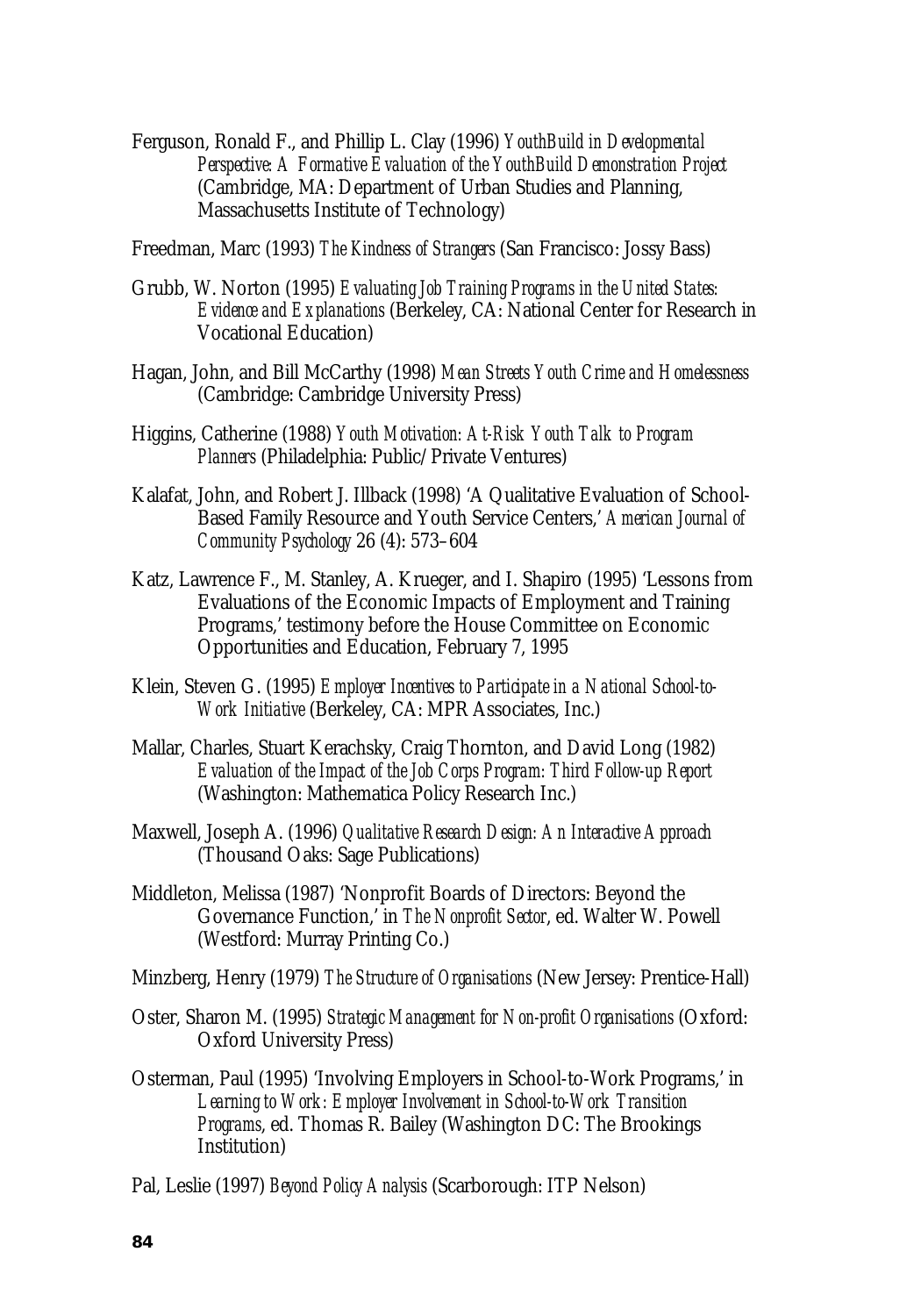- Patton, Michael Quinn (1990) *Qualitative Evaluation and Research Methods*  (Newbury Park, CA: Sage Publications)
- Pauly, Edward, Hilary Kopp, Joshua Haimson (1995) *Home Grown Lessons* (New York: MDRC)
- Peters, Thomas J., and Robert H. Waterman, Jr. (1982) *In Search of Excellence: Lessons from America's Best-Run Companies* (New York: Harper & Row)
- The Policy Research Initiative, *Report on Growth, Human Development and Social Cohesion* <http://policyresearch.schoolnet.ca/keydocs/oct96rep/ 10\_aborig-e.htm> [22 October 2000]
- Promising and Effective Practices Network (PEPNet) (2000) *Lessons Learned from 51 Effective Youth Employment Initiatives* (Washington: National Youth Employment Coalition)
- Rutter, Michael (1987) 'Psychosocial Resilience and Protective Mechanism,' *American Journal of Orthopsychiatry* 57 (3): 316–331
- Schochet, Peter Z., John Burghardt, and Steven Glazerman (2000) *National Job Corps Study: The Short-Term Impacts of Job Corps on Participants' Employment and Related Outcomes* (Princeton: Mathematica Policy Research Inc.)
- Selznick, Phillip (1948) 'Foundations of the Theory of Organization,' *American Sociological Review* 13: 25–35
- Simon, Herbert A. (1946) 'The Proverbs of Administration,' *Public Administration Review* 6 (Winter): 53–67
- Sipe, Cynthia (1996) *Mentoring: A Synthesis of P/PV's Research: 1988–1995* (Philadelphia: Public/Private Ventures)
- Starr, Jerrold (1986) 'American Youth in the 1980s,' *Youth and Society* 17: 323–45
- Statistics Canada (1996), 'Income and Work Statistics for Vernon (Census Agglomeration), British Columbia,' *Census 1996, Canadian Statistical Profiles* <http://ceps.statcan.ca/english/profil/Details/details1inc.cfm? PSGC=59&SGC=91800&A=&LANG=E&Province=59&PlaceName =vernon&CSDNAME=Vernon&CMA=918&DataType=1&TypeNa meE=Census%20Agglomeration&ID=998> [24 January 2001]
- Sutherland, Edwin (1956) 'Development of the Theory,' in *The Sutherland Papers*, ed. Albert Cohen, Alfred Lindesmith, and Karl Schuessle (Bloomington: Indiana University Press)
- Walker, Gary (1997) 'Out of School and Unemployed: Principles for More Effective Policies and Programs,' in *A Generation of Challenge: Pathways to Success for Urban Youth*, Policy Issues Monograph 97-03 (Baltimore, MD: Sar Levitan Center for Social Policy Studies, Johns Hopkins University)